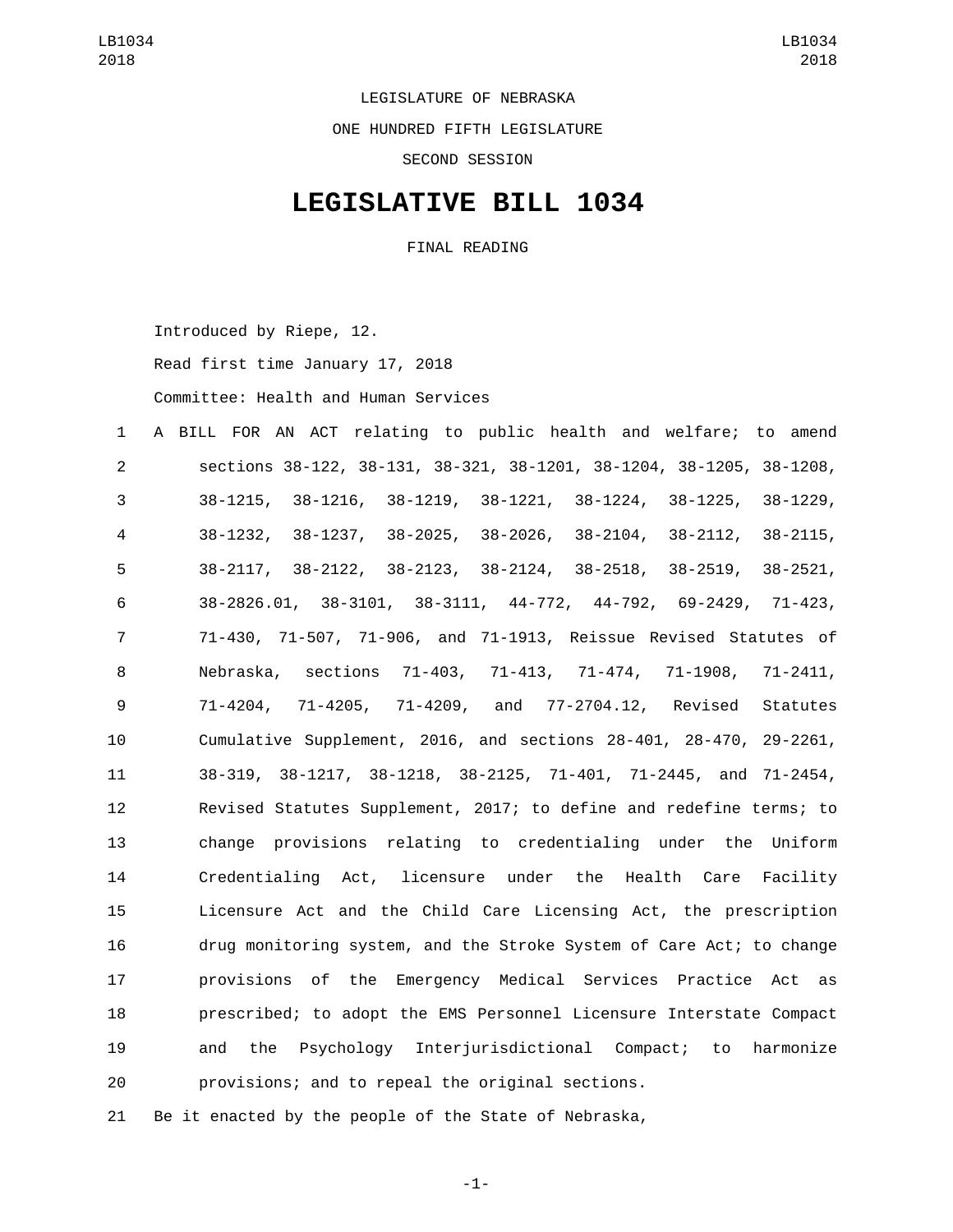Section 1. Section 28-401, Revised Statutes Supplement, 2017, is 2 amended to read:

 28-401 As used in the Uniform Controlled Substances Act, unless the context otherwise requires:4

 (1) Administer means to directly apply a controlled substance by injection, inhalation, ingestion, or any other means to the body of a 7 patient or research subject;

 (2) Agent means an authorized person who acts on behalf of or at the direction of another person but does not include a common or contract carrier, public warehouse keeper, or employee of a carrier or warehouse 11 keeper;

 (3) Administration means the Drug Enforcement Administration of the 13 United States Department of Justice;

 (4) Controlled substance means a drug, biological, substance, or 15 immediate precursor in Schedules I through  $\pm \Theta$  V of section 28-405. Controlled substance does not include distilled spirits, wine, malt beverages, tobacco, or any nonnarcotic substance if such substance may, under the Federal Food, Drug, and Cosmetic Act, 21 U.S.C. 301 et seq., as such act existed on January 1, 2014, and the law of this state, be lawfully sold over the counter without a prescription;

 (5) Counterfeit substance means a controlled substance which, or the container or labeling of which, without authorization, bears the trademark, trade name, or other identifying mark, imprint, number, or device, or any likeness thereof, of a manufacturer, distributor, or dispenser other than the person or persons who in fact manufactured, distributed, or dispensed such substance and which thereby falsely purports or is represented to be the product of, or to have been distributed by, such other manufacturer, distributor, or dispenser;

(6) Department means the Department of Health and Human Services;

 (7) Division of Drug Control means the personnel of the Nebraska State Patrol who are assigned to enforce the Uniform Controlled

-2-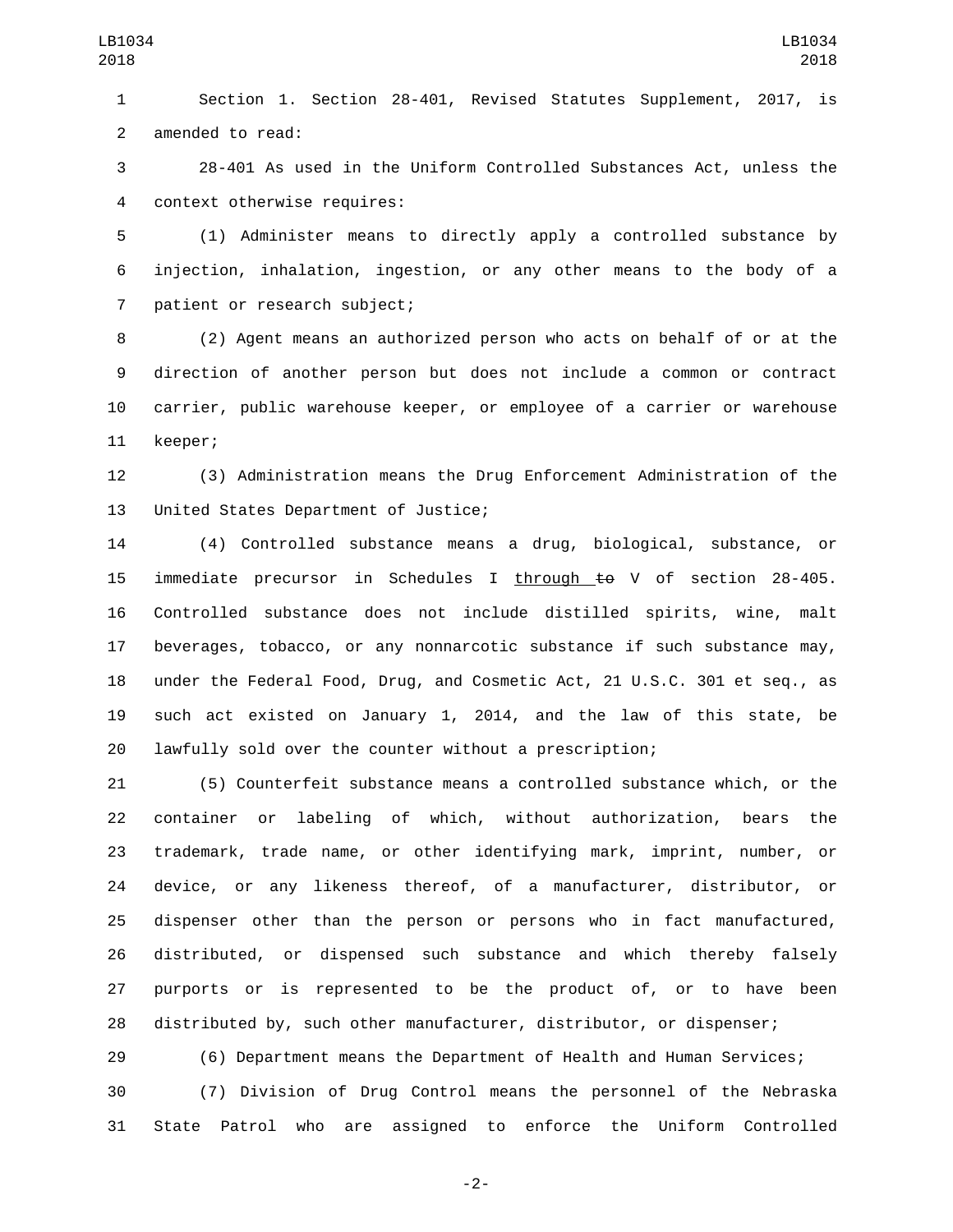1 Substances Act;

 (8) Dispense means to deliver a controlled substance to an ultimate user or a research subject pursuant to a medical order issued by a practitioner authorized to prescribe, including the packaging, labeling, or compounding necessary to prepare the controlled substance for such 6 delivery;

 (9) Distribute means to deliver other than by administering or 8 dispensing a controlled substance;

(10) Prescribe means to issue a medical order;

 (11) Drug means (a) articles recognized in the official United States Pharmacopoeia, official Homeopathic Pharmacopoeia of the United States, official National Formulary, or any supplement to any of them, (b) substances intended for use in the diagnosis, cure, mitigation, treatment, or prevention of disease in human beings or animals, and (c) substances intended for use as a component of any article specified in subdivision (a) or (b) of this subdivision, but does not include devices 17 or their components, parts, or accessories;

 (12) Deliver or delivery means the actual, constructive, or attempted transfer from one person to another of a controlled substance, 20 whether or not there is an agency relationship;

 (13) Marijuana means all parts of the plant of the genus cannabis, whether growing or not, the seeds thereof, and every compound, manufacture, salt, derivative, mixture, or preparation of such plant or its seeds, but does not include the mature stalks of such plant, hashish, tetrahydrocannabinols extracted or isolated from the plant, fiber produced from such stalks, oil or cake made from the seeds of such plant, any other compound, manufacture, salt, derivative, mixture, or preparation of such mature stalks, the sterilized seed of such plant which is incapable of germination, or cannabidiol contained in a drug product approved by the federal Food and Drug Administration or obtained pursuant to sections 28-463 to 28-468. When the weight of marijuana is

-3-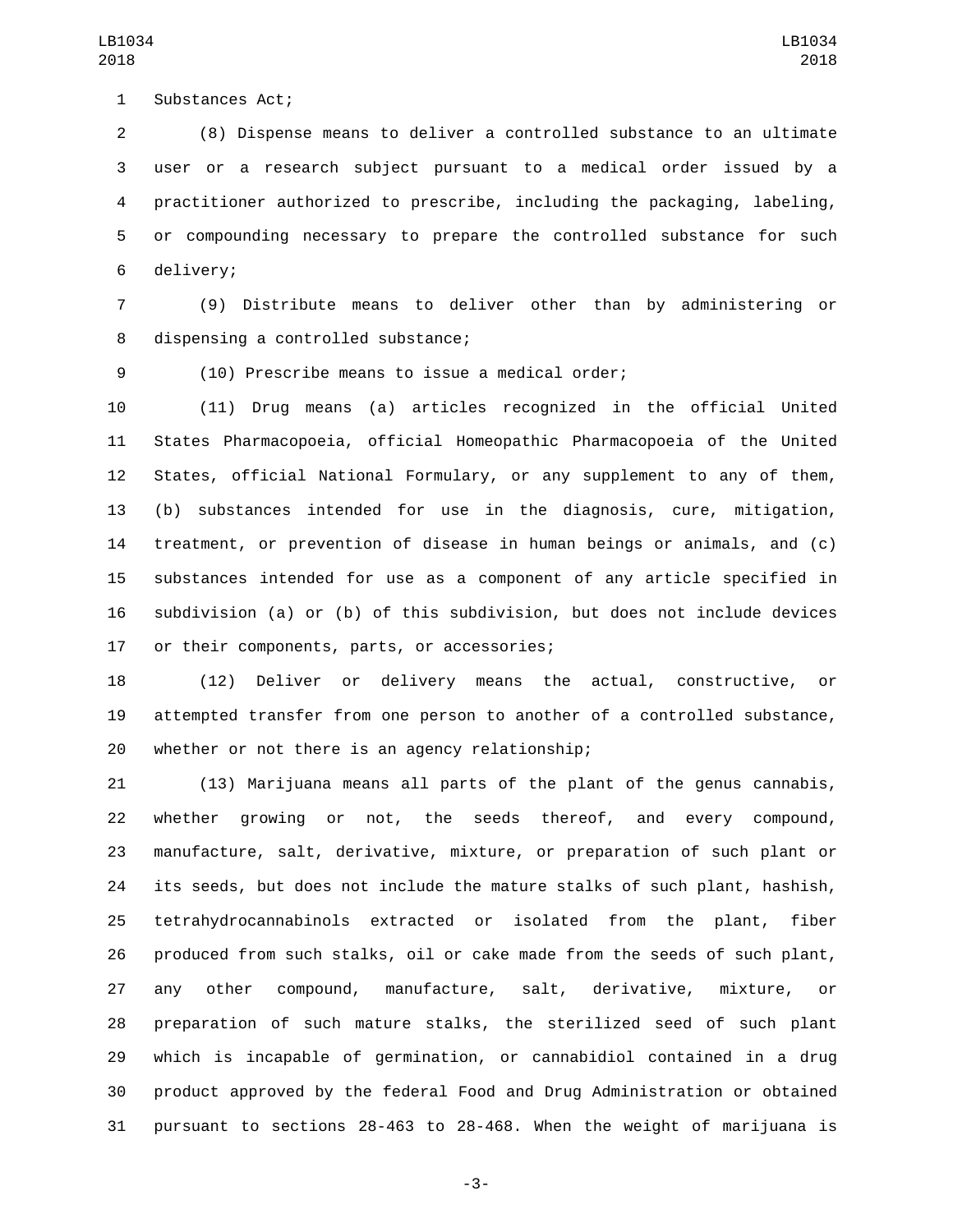referred to in the Uniform Controlled Substances Act, it means its weight at or about the time it is seized or otherwise comes into the possession of law enforcement authorities, whether cured or uncured at that time. When industrial hemp as defined in section 2-5701 is in the possession of a person as authorized under section 2-5701, it is not considered marijuana for purposes of the Uniform Controlled Substances Act;

 (14) Manufacture means the production, preparation, propagation, conversion, or processing of a controlled substance, either directly or indirectly, by extraction from substances of natural origin, independently by means of chemical synthesis, or by a combination of extraction and chemical synthesis, and includes any packaging or repackaging of the substance or labeling or relabeling of its container. Manufacture does not include the preparation or compounding of a controlled substance by an individual for his or her own use, except for the preparation or compounding of components or ingredients used for or intended to be used for the manufacture of methamphetamine, or the preparation, compounding, conversion, packaging, or labeling of a controlled substance: (a) By a practitioner as an incident to his or her prescribing, administering, or dispensing of a controlled substance in the course of his or her professional practice; or (b) by a practitioner, or by his or her authorized agent under his or her supervision, for the purpose of, or as an incident to, research, teaching, or chemical 23 analysis and not for sale;

 (15) Narcotic drug means any of the following, whether produced directly or indirectly by extraction from substances of vegetable origin, independently by means of chemical synthesis, or by a combination of extraction and chemical synthesis: (a) Opium, opium poppy and poppy straw, coca leaves, and opiates; (b) a compound, manufacture, salt, derivative, or preparation of opium, coca leaves, or opiates; or (c) a substance and any compound, manufacture, salt, derivative, or preparation thereof which is chemically equivalent to or identical with any of the

-4-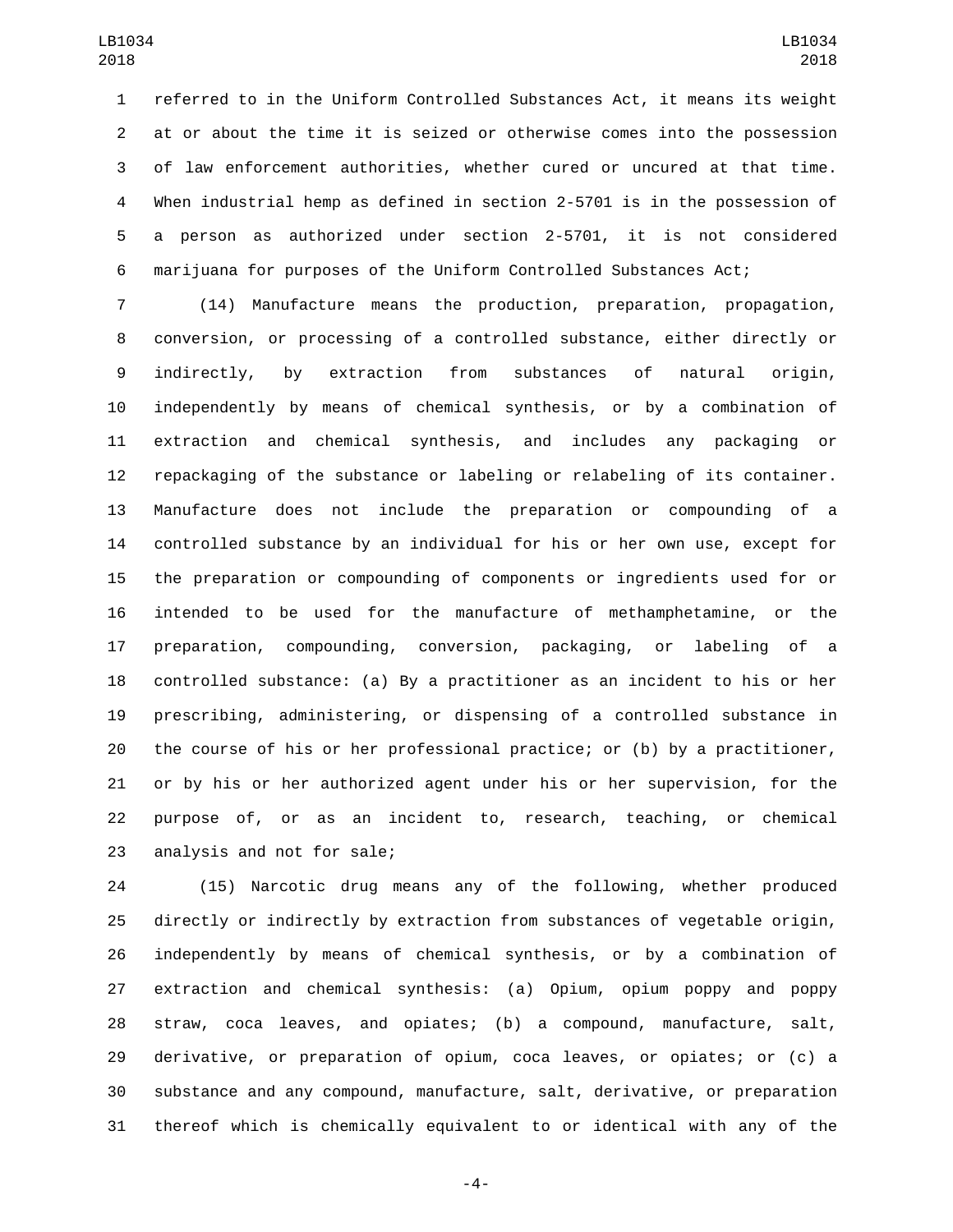substances referred to in subdivisions (a) and (b) of this subdivision, except that the words narcotic drug as used in the Uniform Controlled Substances Act does not include decocainized coca leaves or extracts of coca leaves, which extracts do not contain cocaine or ecgonine, or isoquinoline alkaloids of opium;5

 (16) Opiate means any substance having an addiction-forming or addiction-sustaining liability similar to morphine or being capable of conversion into a drug having such addiction-forming or addiction- sustaining liability. Opiate does not include the dextrorotatory isomer of 3-methoxy-n methylmorphinan and its salts. Opiate includes its racemic 11 and levorotatory forms;

 (17) Opium poppy means the plant of the species Papaver somniferum 13 L., except the seeds thereof;

 (18) Poppy straw means all parts, except the seeds, of the opium 15 poppy after mowing;

 (19) Person means any corporation, association, partnership, limited 17 liability company, or one or more persons;

 (20) Practitioner means a physician, a physician assistant, a dentist, a veterinarian, a pharmacist, a podiatrist, an optometrist, a certified nurse midwife, a certified registered nurse anesthetist, a nurse practitioner, a scientific investigator, a pharmacy, a hospital, or any other person licensed, registered, or otherwise permitted to distribute, dispense, prescribe, conduct research with respect to, or administer a controlled substance in the course of practice or research in this state, including an emergency medical service as defined in 26 section 38-1207;

 (21) Production includes the manufacture, planting, cultivation, or 28 harvesting of a controlled substance;

 (22) Immediate precursor means a substance which is the principal compound commonly used or produced primarily for use and which is an immediate chemical intermediary used or likely to be used in the

-5-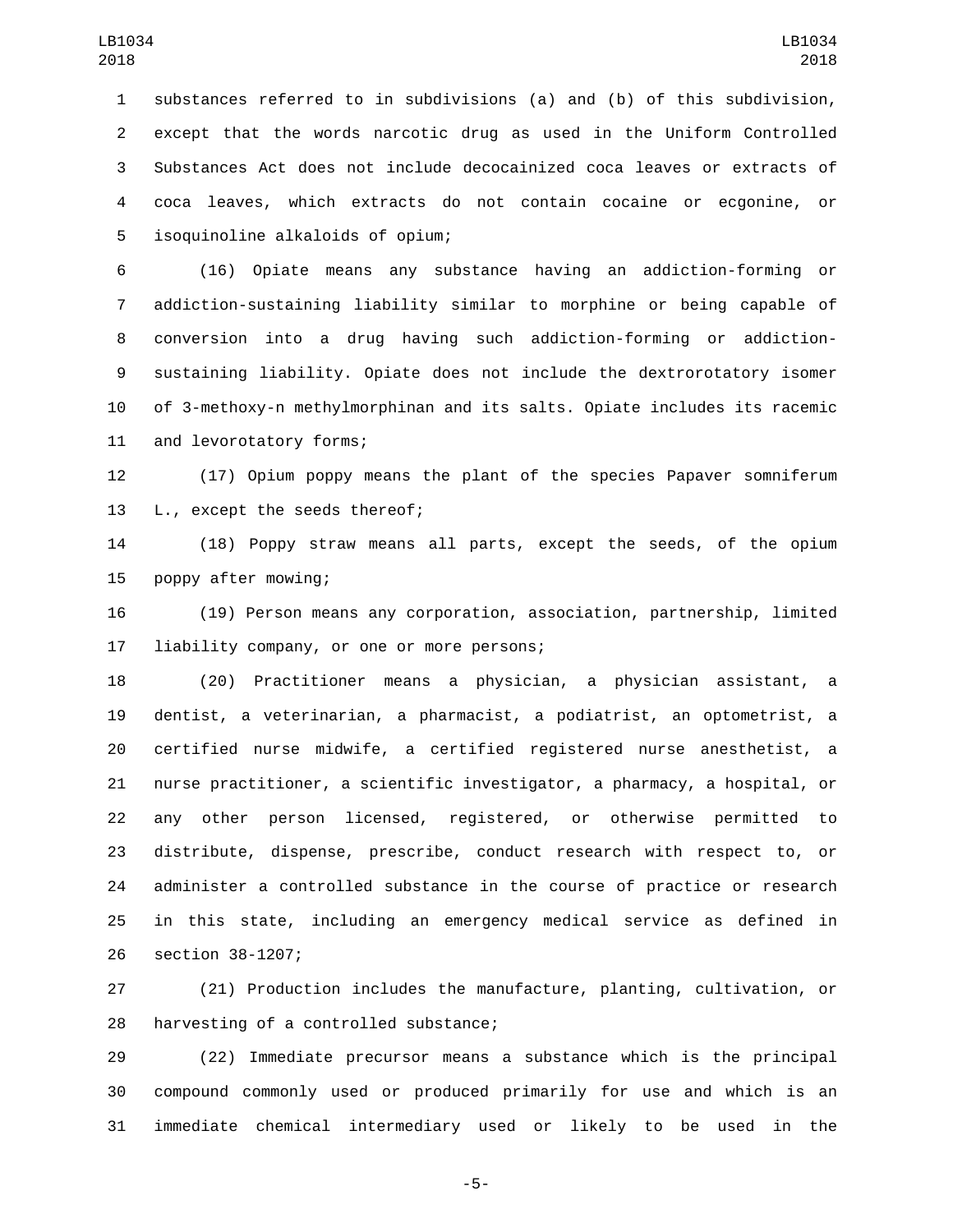manufacture of a controlled substance, the control of which is necessary to prevent, curtail, or limit such manufacture;2

3 (23) State means the State of Nebraska;

 (24) Ultimate user means a person who lawfully possesses a controlled substance for his or her own use, for the use of a member of his or her household, or for administration to an animal owned by him or 7 her or by a member of his or her household;

(25) Hospital has the same meaning as in section 71-419;

 (26) Cooperating individual means any person, other than a commissioned law enforcement officer, who acts on behalf of, at the request of, or as agent for a law enforcement agency for the purpose of gathering or obtaining evidence of offenses punishable under the Uniform 13 Controlled Substances Act;

 (27) Hashish or concentrated cannabis means (a) the separated resin, whether crude or purified, obtained from a plant of the genus cannabis or (b) any material, preparation, mixture, compound, or other substance which contains ten percent or more by weight of tetrahydrocannabinols. When resins extracted from industrial hemp as defined in section 2-5701 are in the possession of a person as authorized under section 2-5701, they are not considered hashish or concentrated cannabis for purposes of 21 the Uniform Controlled Substances Act;

 (28) Exceptionally hazardous drug means (a) a narcotic drug, (b) thiophene analog of phencyclidine, (c) phencyclidine, (d) amobarbital, (e) secobarbital, (f) pentobarbital, (g) amphetamine, or (h) 25 methamphetamine;

 (29) Imitation controlled substance means a substance which is not a controlled substance or controlled substance analogue but which, by way of express or implied representations and consideration of other relevant factors including those specified in section 28-445, would lead a reasonable person to believe the substance is a controlled substance or controlled substance analogue. A placebo or registered investigational

-6-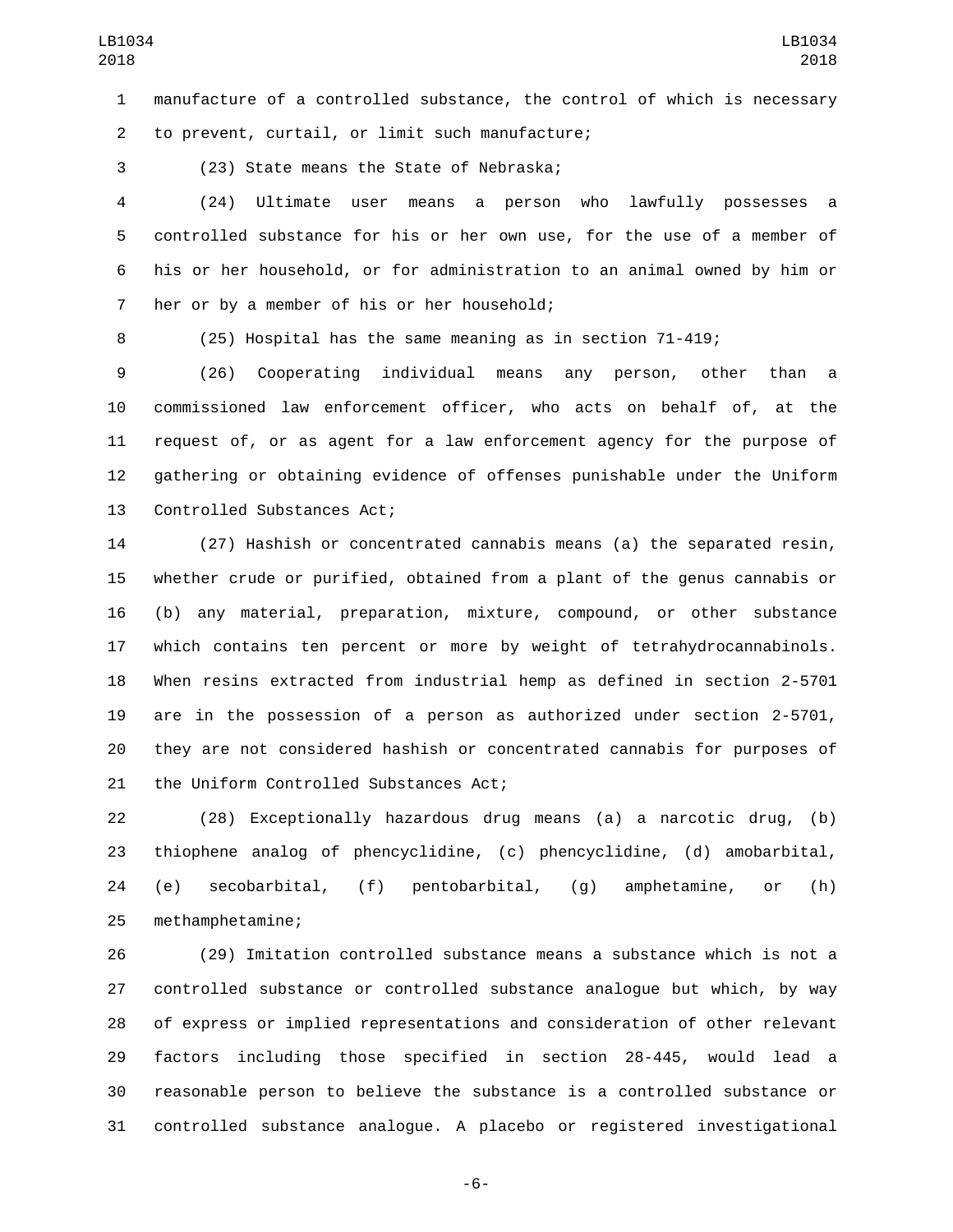drug manufactured, distributed, possessed, or delivered in the ordinary course of practice or research by a health care professional shall not be 3 deemed to be an imitation controlled substance;

 (30)(a) Controlled substance analogue means a substance (i) the chemical structure of which is substantially similar to the chemical structure of a Schedule I or Schedule II controlled substance as provided in section 28-405 or (ii) which has a stimulant, depressant, analgesic, or hallucinogenic effect on the central nervous system that is substantially similar to or greater than the stimulant, depressant, analgesic, or hallucinogenic effect on the central nervous system of a Schedule I or Schedule II controlled substance as provided in section 28-405. A controlled substance analogue shall, to the extent intended for human consumption, be treated as a controlled substance under Schedule I of section 28-405 for purposes of the Uniform Controlled Substances Act; 15 and

 (b) Controlled substance analogue does not include (i) a controlled substance, (ii) any substance generally recognized as safe and effective within the meaning of the Federal Food, Drug, and Cosmetic Act, 21 U.S.C. 301 et seq., as such act existed on January 1, 2014, (iii) any substance for which there is an approved new drug application, or (iv) with respect to a particular person, any substance if an exemption is in effect for investigational use for that person, under section 505 of the Federal Food, Drug, and Cosmetic Act, 21 U.S.C. 355, as such section existed on January 1, 2014, to the extent conduct with respect to such substance is 25 pursuant to such exemption;

 (31) Anabolic steroid means any drug or hormonal substance, chemically and pharmacologically related to testosterone (other than estrogens, progestins, and corticosteroids), that promotes muscle growth and includes any controlled substance in Schedule III(d) of section 28-405. Anabolic steroid does not include any anabolic steroid which is expressly intended for administration through implants to cattle or other

-7-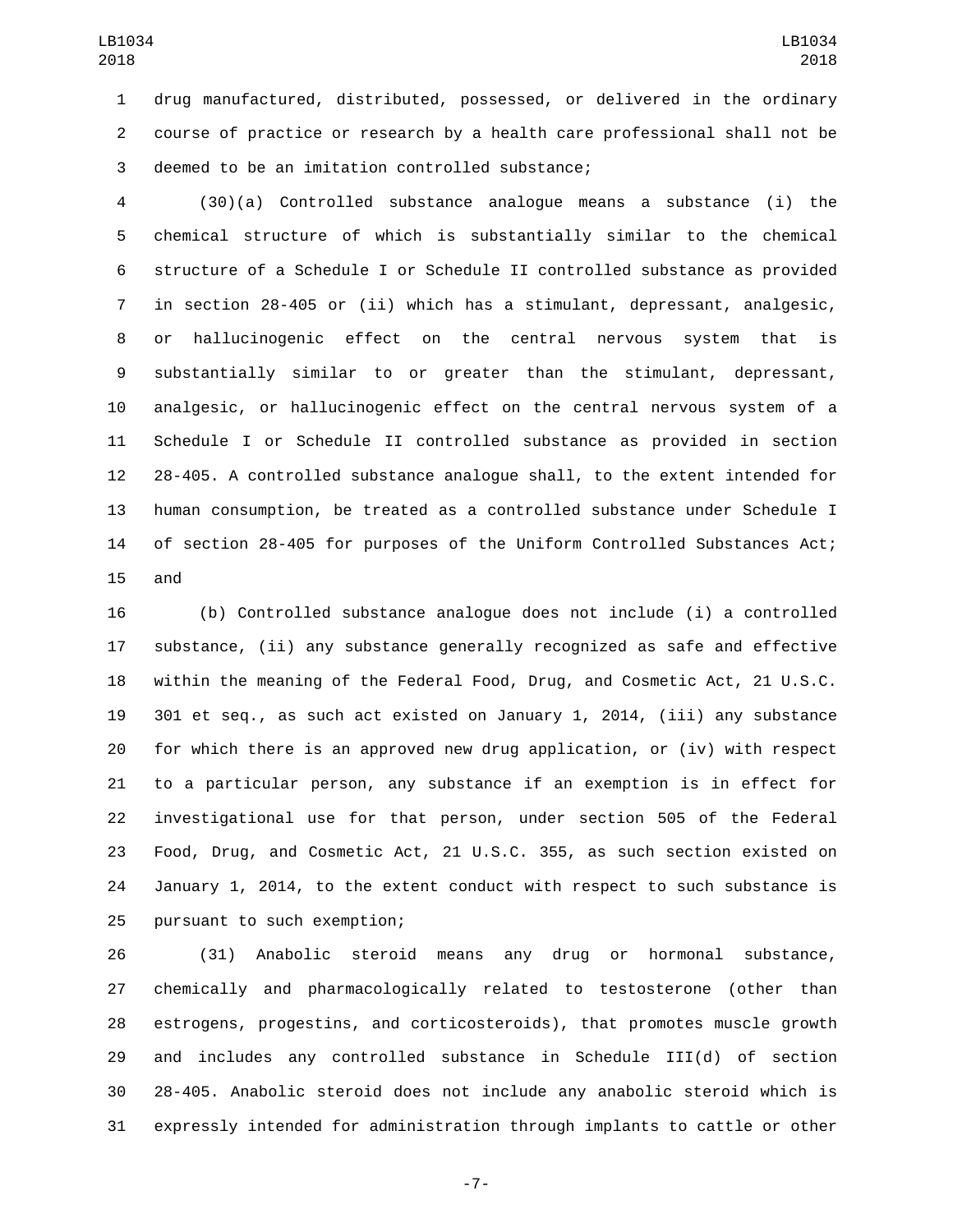nonhuman species and has been approved by the Secretary of Health and Human Services for such administration, but if any person prescribes, dispenses, or distributes such a steroid for human use, such person shall be considered to have prescribed, dispensed, or distributed an anabolic 5 steroid within the meaning of this subdivision;

 (32) Chart order means an order for a controlled substance issued by a practitioner for a patient who is in the hospital where the chart is stored or for a patient receiving detoxification treatment or maintenance treatment pursuant to section 28-412. Chart order does not include a 10 prescription;

 (33) Medical order means a prescription, a chart order, or an order 12 for pharmaceutical care issued by a practitioner;

 (34) Prescription means an order for a controlled substance issued by a practitioner. Prescription does not include a chart order;

 (35) Registrant means any person who has a controlled substances registration issued by the state or the Drug Enforcement Administration 17 of the United States Department of Justice;

 (36) Reverse distributor means a person whose primary function is to act as an agent for a pharmacy, wholesaler, manufacturer, or other entity by receiving, inventorying, and managing the disposition of outdated, expired, or otherwise nonsaleable controlled substances;

 (37) Signature means the name, word, or mark of a person written in his or her own hand with the intent to authenticate a writing or other form of communication or a digital signature which complies with section 25 86-611 or an electronic signature;

 (38) Facsimile means a copy generated by a system that encodes a document or photograph into electrical signals, transmits those signals over telecommunications lines, and reconstructs the signals to create an exact duplicate of the original document at the receiving end;

 (39) Electronic signature has the definition found in section 31 86-621;

-8-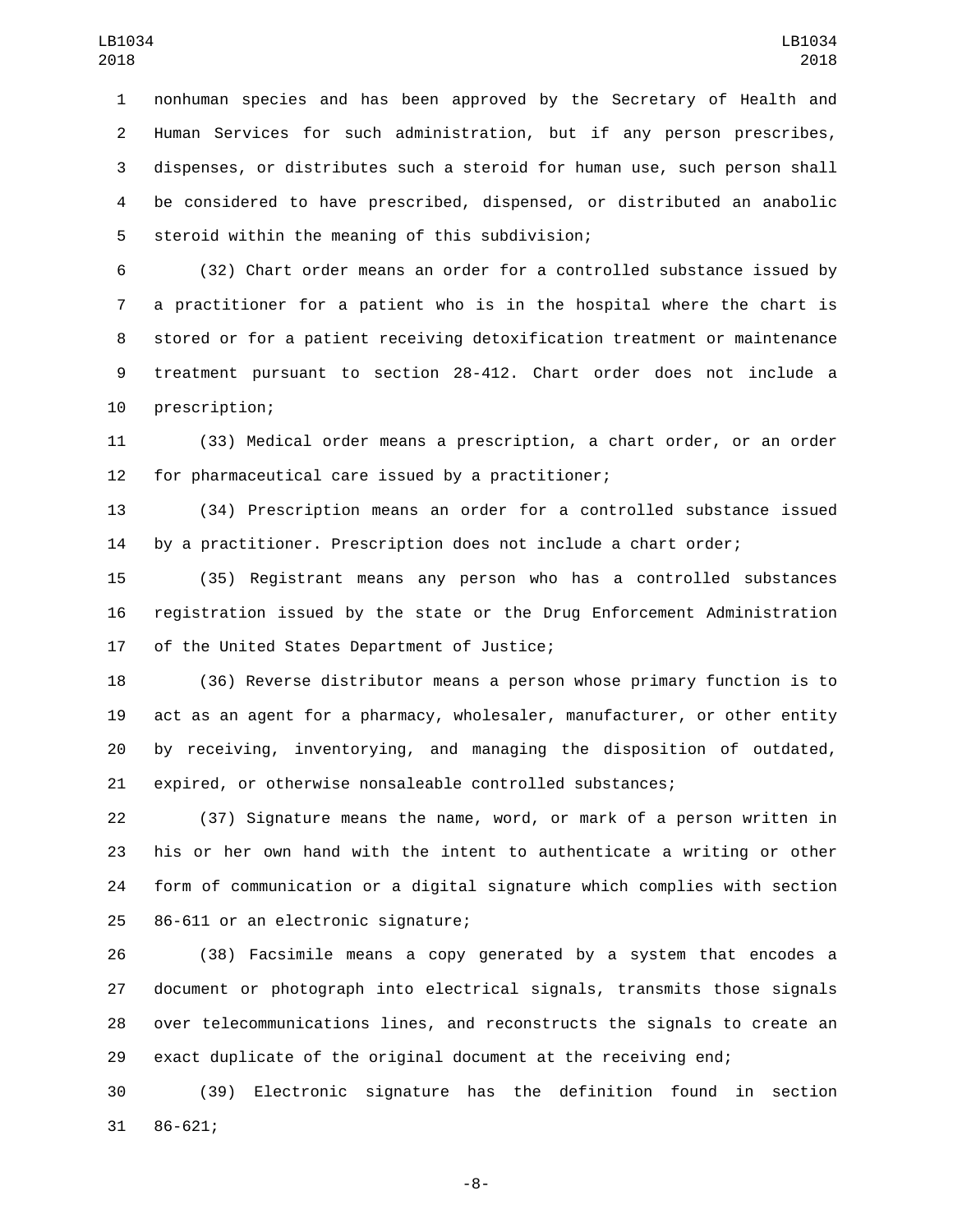(40) Electronic transmission means transmission of information in electronic form. Electronic transmission includes computer-to-computer transmission or computer-to-facsimile transmission;

 (41) Long-term care facility means an intermediate care facility, an intermediate care facility for persons with developmental disabilities, a long-term care hospital, a mental health substance use treatment center, a nursing facility, or a skilled nursing facility, as such terms are 8 defined in the Health Care Facility Licensure Act;

(42) Compounding has the same meaning as in section 38-2811;

 (43) Cannabinoid receptor agonist shall mean any chemical compound or substance that, according to scientific or medical research, study, testing, or analysis, demonstrates the presence of binding activity at one or more of the CB1 or CB2 cell membrane receptors located within the 14 human body; and

 (44) Lookalike substance means a product or substance, not specifically designated as a controlled substance in section 28-405, that is either portrayed in such a manner by a person to lead another person to reasonably believe that it produces effects on the human body that replicate, mimic, or are intended to simulate the effects produced by a controlled substance or that possesses one or more of the following 21 indicia or characteristics:

 (a) The packaging or labeling of the product or substance suggests that the user will achieve euphoria, hallucination, mood enhancement, stimulation, or another effect on the human body that replicates or 25 mimics those produced by a controlled substance;

 (b) The name or packaging of the product or substance uses images or labels suggesting that it is a controlled substance or produces effects on the human body that replicate or mimic those produced by a controlled 29 substance;

 (c) The product or substance is marketed or advertised for a particular use or purpose and the cost of the product or substance is

-9-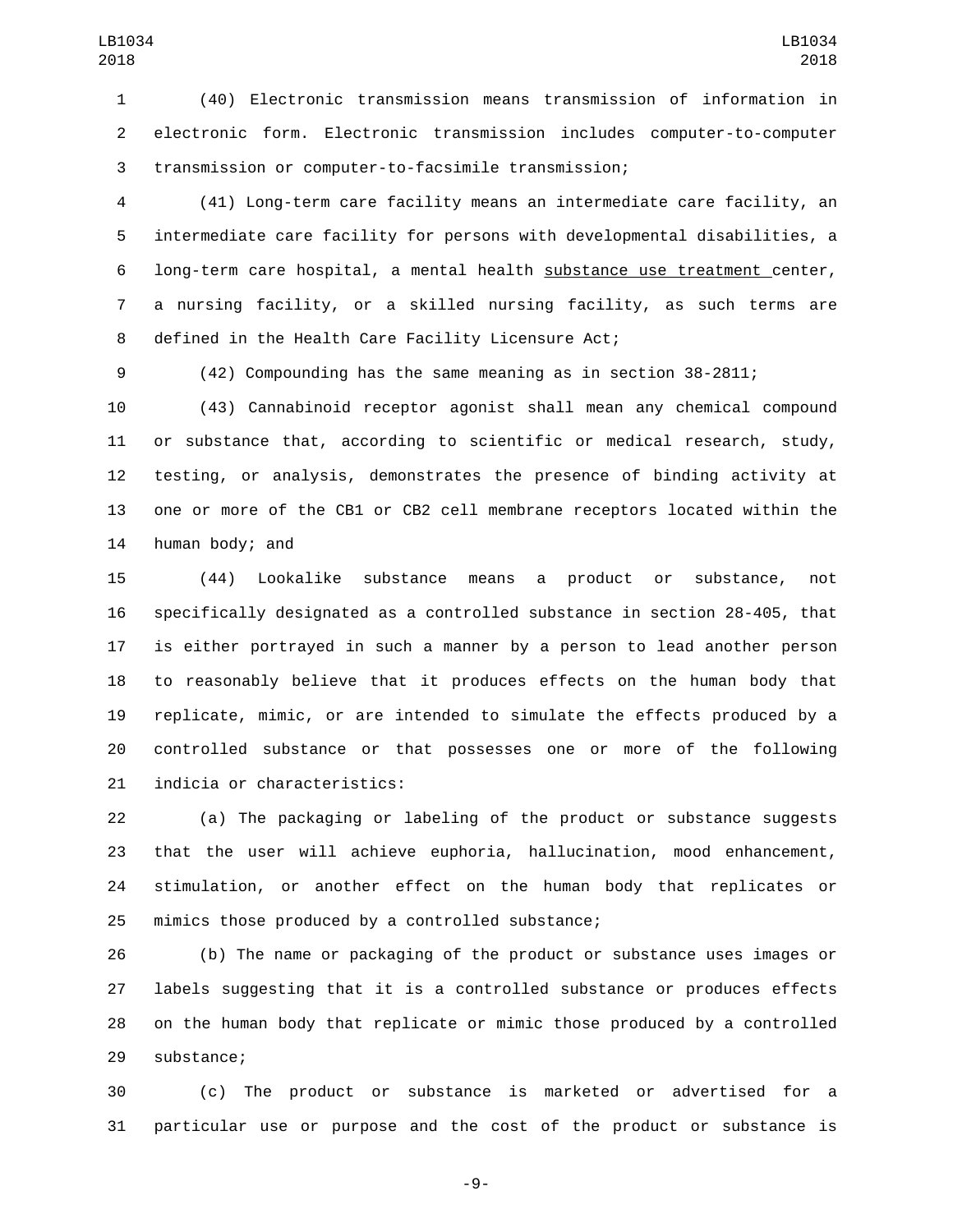disproportionately higher than other products or substances marketed or advertised for the same or similar use or purpose;2

 (d) The packaging or label on the product or substance contains words or markings that state or suggest that the product or substance is in compliance with state and federal laws regulating controlled 6 substances;

 (e) The owner or person in control of the product or substance uses evasive tactics or actions to avoid detection or inspection of the product or substance by law enforcement authorities;

 (f) The owner or person in control of the product or substance makes a verbal or written statement suggesting or implying that the product or substance is a synthetic drug or that consumption of the product or substance will replicate or mimic effects on the human body to those effects commonly produced through use or consumption of a controlled 15 substance;

 (g) The owner or person in control of the product or substance makes a verbal or written statement to a prospective customer, buyer, or recipient of the product or substance implying that the product or 19 substance may be resold for profit; or

 (h) The product or substance contains a chemical or chemical compound that does not have a legitimate relationship to the use or purpose claimed by the seller, distributor, packer, or manufacturer of the product or substance or indicated by the product name, appearing on the product's packaging or label or depicted in advertisement of the 25 product or substance.

 Sec. 2. Section 28-470, Revised Statutes Supplement, 2017, is 27 amended to read:

 28-470 (1) A health professional who is authorized to prescribe or dispense naloxone, if acting with reasonable care, may prescribe, administer, or dispense naloxone to any of the following persons without being subject to administrative action or criminal prosecution:

-10-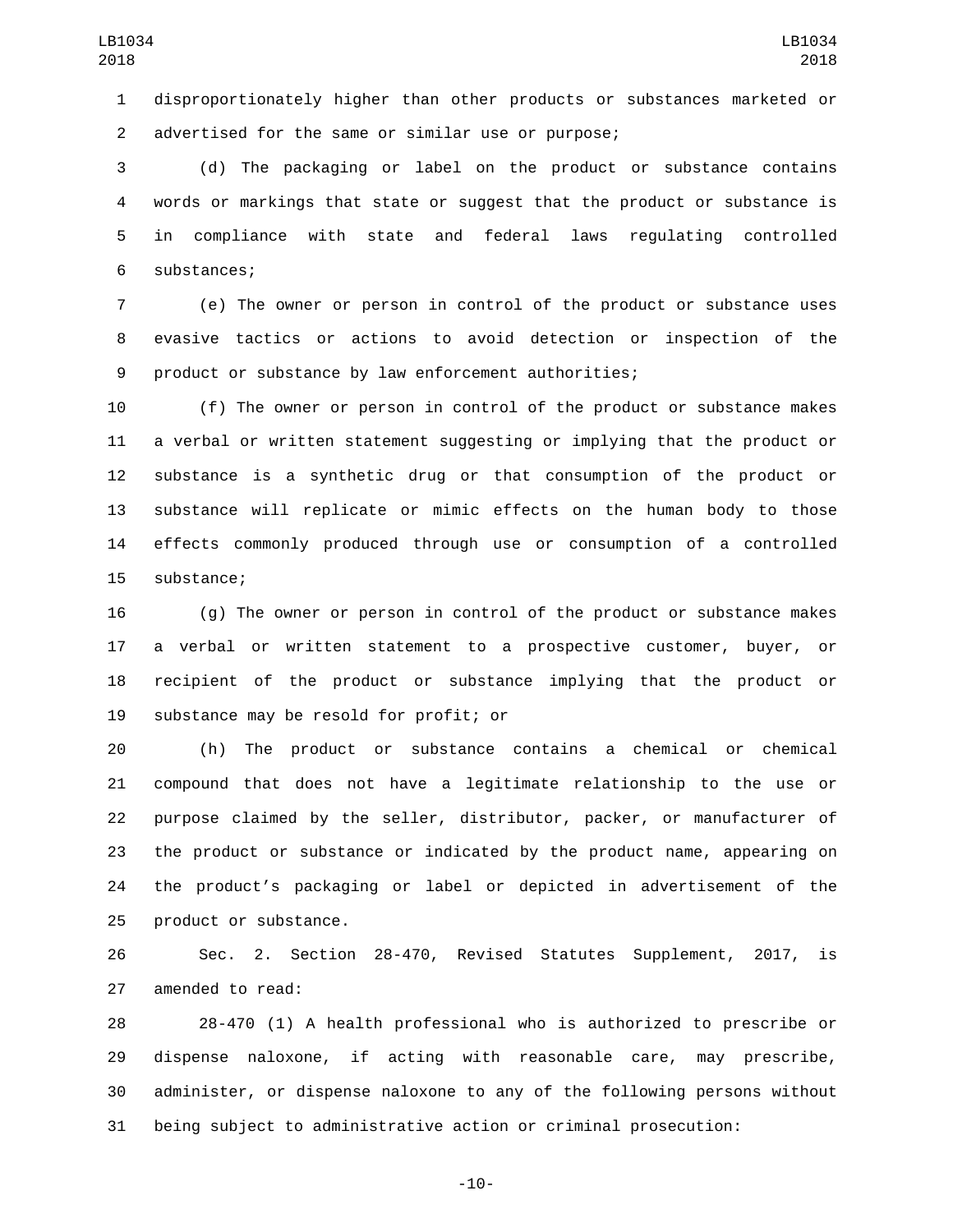(a) A person who is apparently experiencing or who is likely to experience an opioid-related overdose; or2

 (b) A family member, friend, or other person in a position to assist a person who is apparently experiencing or who is likely to experience an 5 opioid-related overdose.

 (2) A family member, friend, or other person who is in a position to assist a person who is apparently experiencing or who is likely to experience an opioid-related overdose, other than an emergency responder or peace officer, is not subject to actions under the Uniform Credentialing Act, administrative action, or criminal prosecution if the person, acting in good faith, obtains naloxone from a health professional or a prescription for naloxone from a health professional and administers the naloxone obtained from the health professional or acquired pursuant to the prescription to a person who is apparently experiencing an opioid-15 related overdose.

 (3) An emergency responder who, acting in good faith, obtains naloxone from the emergency responder's emergency medical service organization and administers the naloxone to a person who is apparently experiencing an opioid-related overdose shall not be:

(a) Subject to administrative action or criminal prosecution; or

 (b) Personally liable in any civil action to respond in damages as a result of his or her acts of commission or omission arising out of and in the course of his or her rendering such care or services or arising out of his or her failure to act to provide or arrange for further medical treatment or care for the person who is apparently experiencing an opioid-related overdose, unless the emergency responder caused damage or injury by his or her willful, wanton, or grossly negligent act of commission or omission. This subdivision shall not affect the liability of such emergency medical service organization for the emergency 30 responder's acts of commission or omission.

(4) A peace officer who, acting in good faith, obtains naloxone from

-11-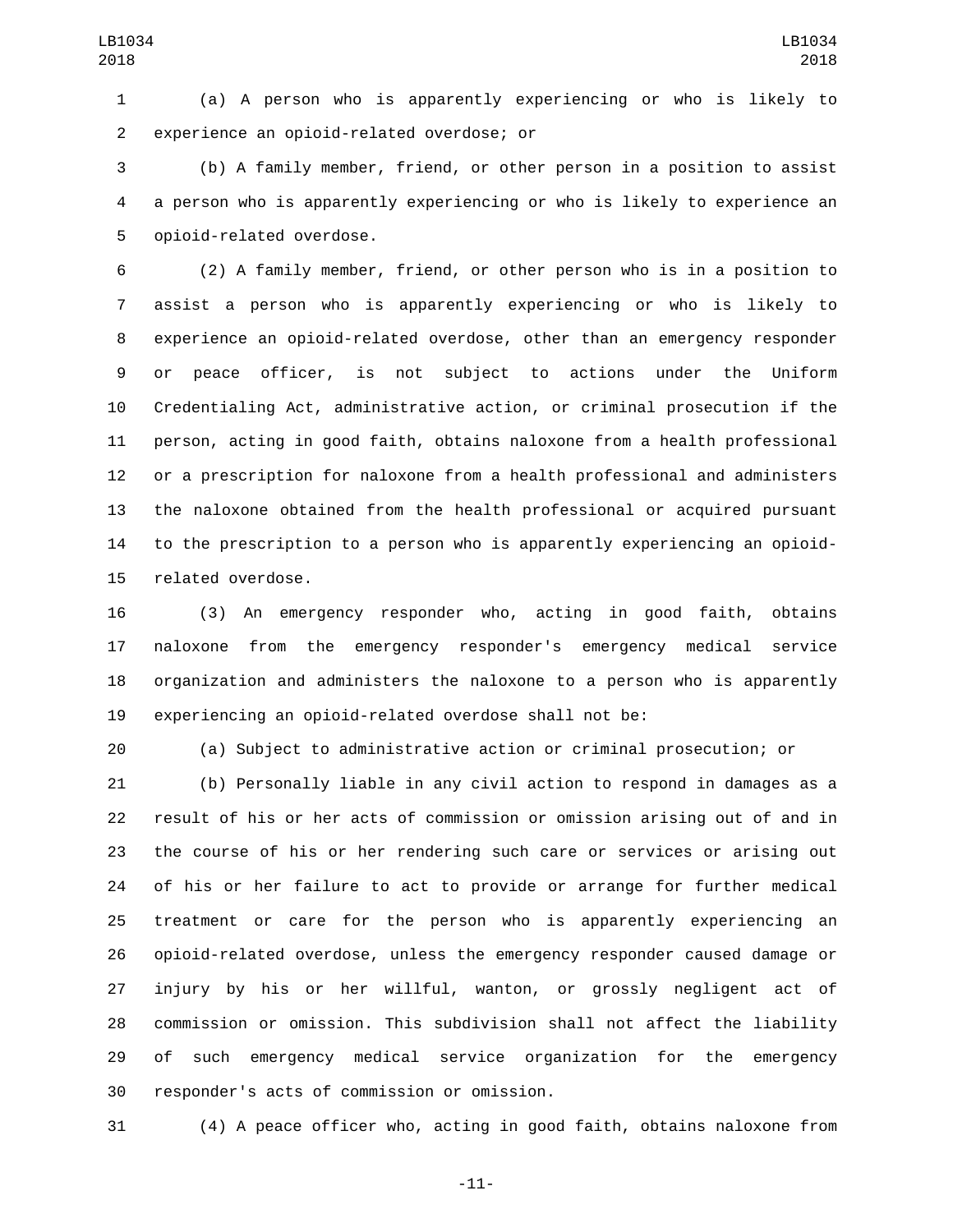the peace officer's law enforcement agency and administers the naloxone to a person who is apparently experiencing an opioid-related overdose 3 shall not be:

(a) Subject to administrative action or criminal prosecution; or

 (b) Personally liable in any civil action to respond in damages as a result of his or her acts of commission or omission arising out of and in the course of his or her rendering such care or services or arising out of his or her failure to act to provide or arrange for further medical treatment or care for the person who is apparently experiencing an opioid-related overdose, unless the peace officer caused damage or injury by his or her willful, wanton, or grossly negligent act of commission or omission. This subdivision shall not affect the liability of such law enforcement agency for the peace officer's acts of commission or 14 omission.

15 (5) For purposes of this section:

(a) Administer has the same meaning as in section 38-2806;

(b) Dispense has the same meaning as in section 38-2817;

 (c) Emergency responder means an emergency medical responder, an emergency medical technician, an advanced emergency medical technician, or a paramedic licensed under the Emergency Medical Services Practice Act or practicing pursuant to the EMS Personnel Licensure Interstate Compact; (d) Health professional means a physician, physician assistant,

 nurse practitioner, or pharmacist licensed under the Uniform 24 Credentialing Act;

 (e) Law enforcement agency means a police department, a town marshal, the office of sheriff, or the Nebraska State Patrol;

(f) Naloxone means naloxone hydrochloride; and

(g) Peace officer has the same meaning as in section 49-801.

 Sec. 3. Section 29-2261, Revised Statutes Supplement, 2017, is 30 amended to read:

29-2261 (1) Unless it is impractical to do so, when an offender has

-12-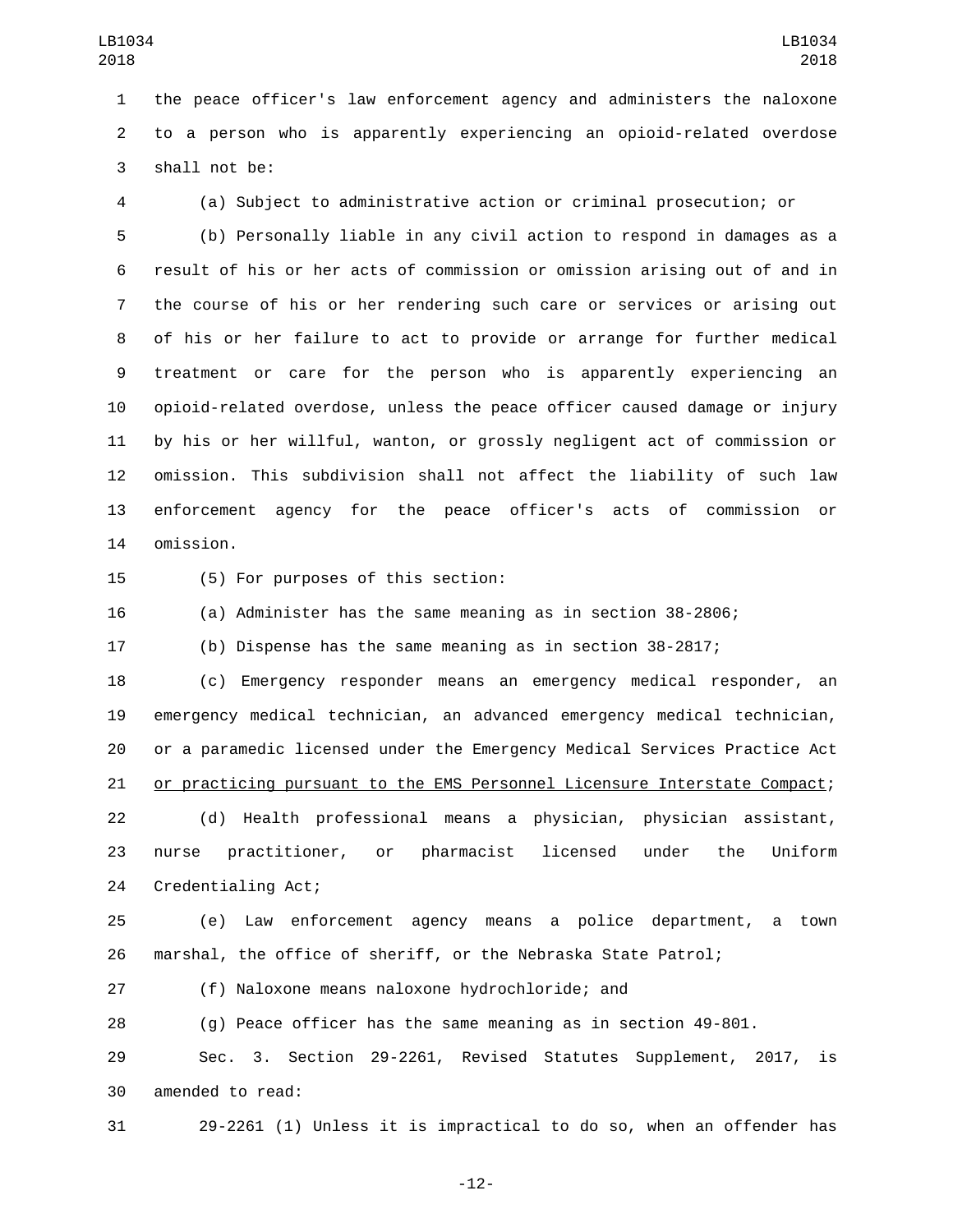been convicted of a felony other than murder in the first degree, the court shall not impose sentence without first ordering a presentence investigation of the offender and according due consideration to a written report of such investigation. When an offender has been convicted of murder in the first degree and (a) a jury renders a verdict finding the existence of one or more aggravating circumstances as provided in section 29-2520 or (b)(i) the information contains a notice of aggravation as provided in section 29-1603 and (ii) the offender waives his or her right to a jury determination of the alleged aggravating circumstances, the court shall not commence the sentencing determination proceeding as provided in section 29-2521 without first ordering a presentence investigation of the offender and according due consideration 13 to a written report of such investigation.

 (2) A court may order a presentence investigation in any case, except in cases in which an offender has been convicted of a Class IIIA misdemeanor, a Class IV misdemeanor, a Class V misdemeanor, a traffic infraction, or any corresponding city or village ordinance.

 (3) The presentence investigation and report shall include, when available, an analysis of the circumstances attending the commission of the crime, the offender's history of delinquency or criminality, physical and mental condition, family situation and background, economic status, education, occupation, and personal habits, and any other matters that the probation officer deems relevant or the court directs to be included. All local and state police agencies and Department of Correctional Services adult correctional facilities shall furnish to the probation officer copies of such criminal records, in any such case referred to the probation officer by the court of proper jurisdiction, as the probation officer shall require without cost to the court or the probation officer.

Such investigation shall also include:29

 (a) Any written statements submitted to the county attorney by a 31 victim; and

-13-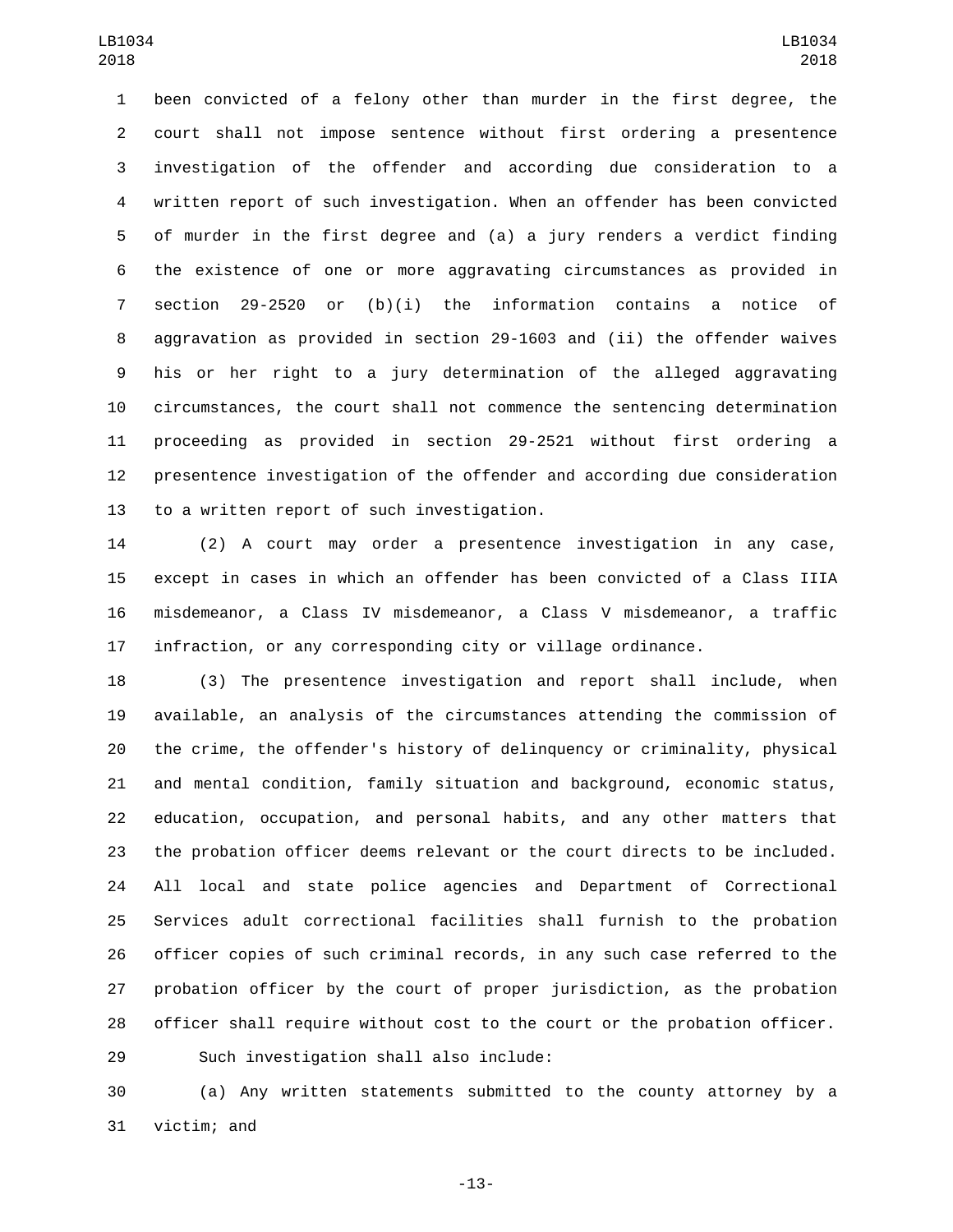(b) Any written statements submitted to the probation officer by a 2 victim.

 (4) If there are no written statements submitted to the probation officer, he or she shall certify to the court that:

(a) He or she has attempted to contact the victim; and

 (b) If he or she has contacted the victim, such officer offered to accept the written statements of the victim or to reduce such victim's 8 oral statements to writing.

 For purposes of subsections (3) and (4) of this section, the term 10 victim shall be as defined in section  $29-119$ .

 (5) Before imposing sentence, the court may order the offender to submit to psychiatric observation and examination for a period of not exceeding sixty days or such longer period as the court determines to be necessary for that purpose. The offender may be remanded for this purpose to any available clinic or mental hospital, or the court may appoint a qualified psychiatrist to make the examination. The report of the 17 examination shall be submitted to the court.

 (6)(a) (6) Any presentence report, substance abuse evaluation, or psychiatric examination shall be privileged and shall not be disclosed 20 directly or indirectly to anyone other than a judge;  $\tau$  probation officers 21 to whom an offender's file is duly transferred<u>;</u>  $\tau$  the probation 22 administrator or his or her designee;  $\tau$  alcohol and drug counselors, mental health practitioners, psychiatrists, and psychologists licensed or certified under the Uniform Credentialing Act to conduct substance abuse 25 evaluations and treatment<sub>i  $\tau$ </sub> or others entitled by law to receive such information, including personnel and mental health professionals for the Nebraska State Patrol specifically assigned to sex offender registration and community notification for the sole purpose of using such report, evaluation, or examination for assessing risk and for community 30 notification of registered sex offenders.

(b) For purposes of this subsection, mental health professional

-14-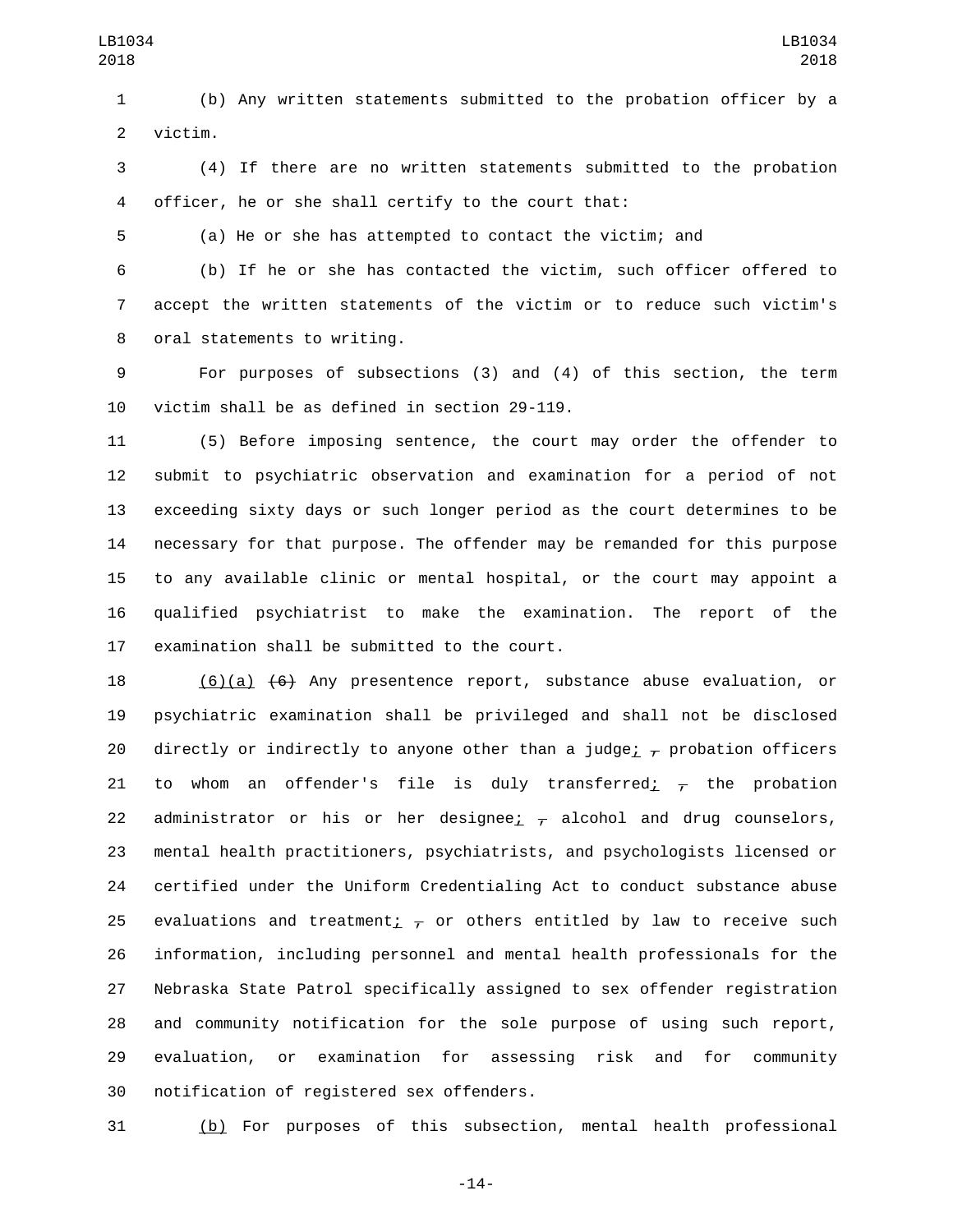1 means (i)  $\{a\}$  a practicing physician licensed to practice medicine in 2 this state under the Medicine and Surgery Practice Act, (ii)  $\{b\}$  a practicing psychologist licensed to engage in the practice of psychology 4 in this state as provided in section 38-3111 or as provided under similar 5 provisions of the Psychology Interjurisdictional Compact, or (iii)  $\leftarrow$  a practicing mental health professional licensed or certified in this state as provided in the Mental Health Practice Act.7

 (7) The court shall permit inspection of the presentence report, substance abuse evaluation, or psychiatric examination or parts of the report, evaluation, or examination, as determined by the court, by the prosecuting attorney and defense counsel. Beginning July 1, 2016, such inspection shall be by electronic access only unless the court determines such access is not available to the prosecuting attorney or defense counsel. The State Court Administrator shall determine and develop the means of electronic access to such presentence reports, evaluations, and examinations. Upon application by the prosecuting attorney or defense counsel, the court may order that addresses, telephone numbers, and other contact information for victims or witnesses named in the report, evaluation, or examination be redacted upon a showing by a preponderance of the evidence that such redaction is warranted in the interests of public safety. The court may permit inspection of the presentence report, substance abuse evaluation, or psychiatric examination or examination of parts of the report, evaluation, or examination by any other person having a proper interest therein whenever the court finds it is in the best interest of a particular offender. The court may allow fair opportunity for an offender to provide additional information for the 27 court's consideration.

 (8) If an offender is sentenced to imprisonment, a copy of the report of any presentence investigation, substance abuse evaluation, or psychiatric examination shall be transmitted immediately to the Department of Correctional Services. Upon request, the Board of Parole or

-15-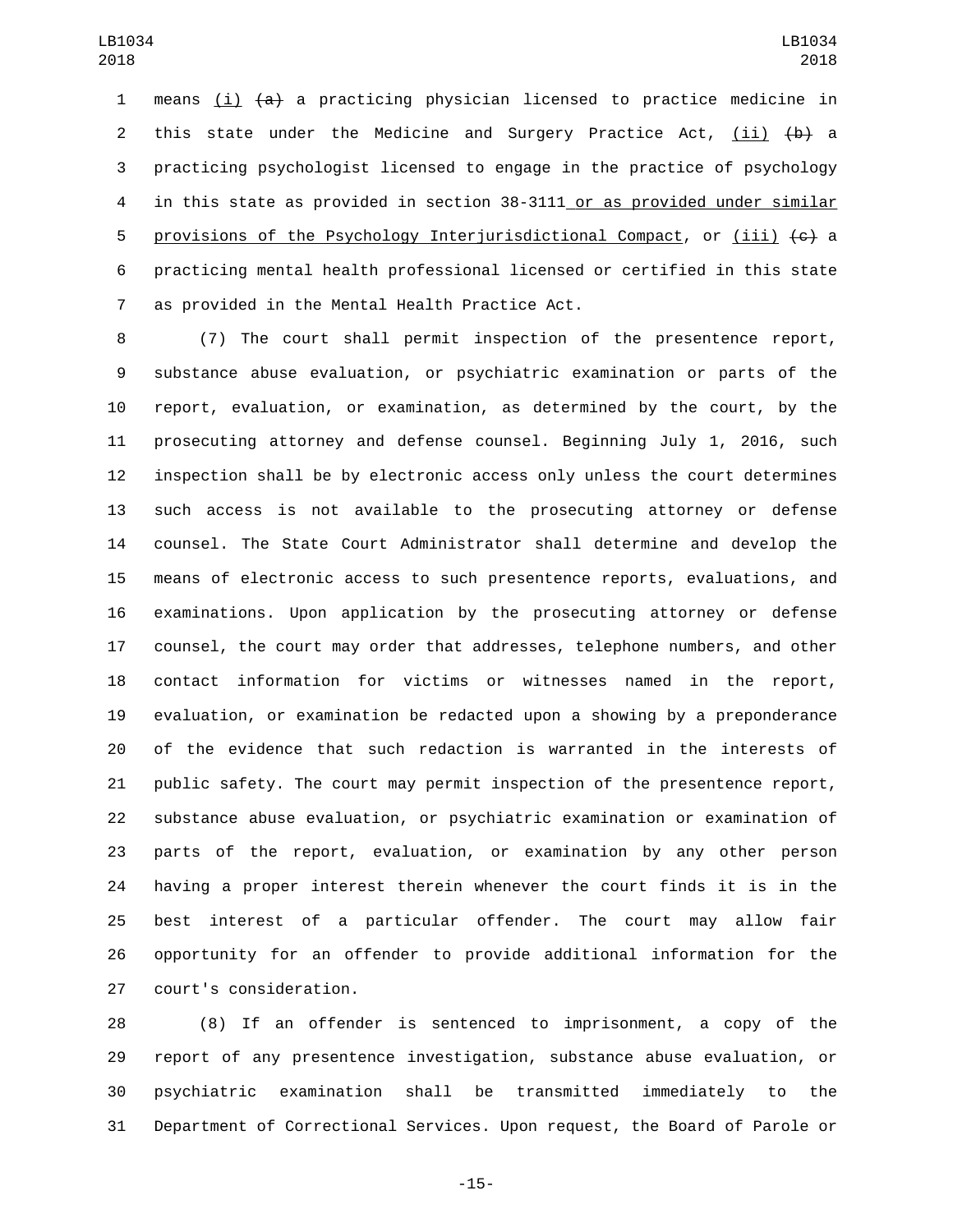the Office of Parole Administration may receive a copy of the report from 2 the department.

 (9) Notwithstanding subsections (6) and (7) of this section, the Supreme Court or an agent of the Supreme Court acting under the direction and supervision of the Chief Justice shall have access to psychiatric examinations, substance abuse evaluations, and presentence investigations and reports for research purposes. The Supreme Court and its agent shall treat such information as confidential, and nothing identifying any 9 individual shall be released.

 Sec. 4. Section 38-122, Reissue Revised Statutes of Nebraska, is 11 amended to read:

 38-122 Every initial credential to practice a profession or engage in a business shall be in the form of a document under the name of the 14 department and signed by the director, the Governor, and the officers of 15 the appropriate board, if any.

 Sec. 5. Section 38-131, Reissue Revised Statutes of Nebraska, is 17 amended to read:

 38-131 (1) An applicant for an initial license to practice as a registered nurse, or a licensed practical nurse, a psychologist, an advanced emergency medical technician, an emergency medical technician, 21 or a paramedic or to practice a profession which is authorized to prescribe controlled substances shall be subject to a criminal background check. A criminal background check may also be required for initial 24 licensure or reinstatement of a license governed by the Uniform Credentialing Act if a criminal background check is required by an interstate licensure compact. Except as provided in subsection (3) of this section, the applicant shall submit with the application a full set of fingerprints which shall be forwarded to the Nebraska State Patrol to be submitted to the Federal Bureau of Investigation for a national criminal history record information check. The applicant shall authorize release of the results of the national criminal history record

-16-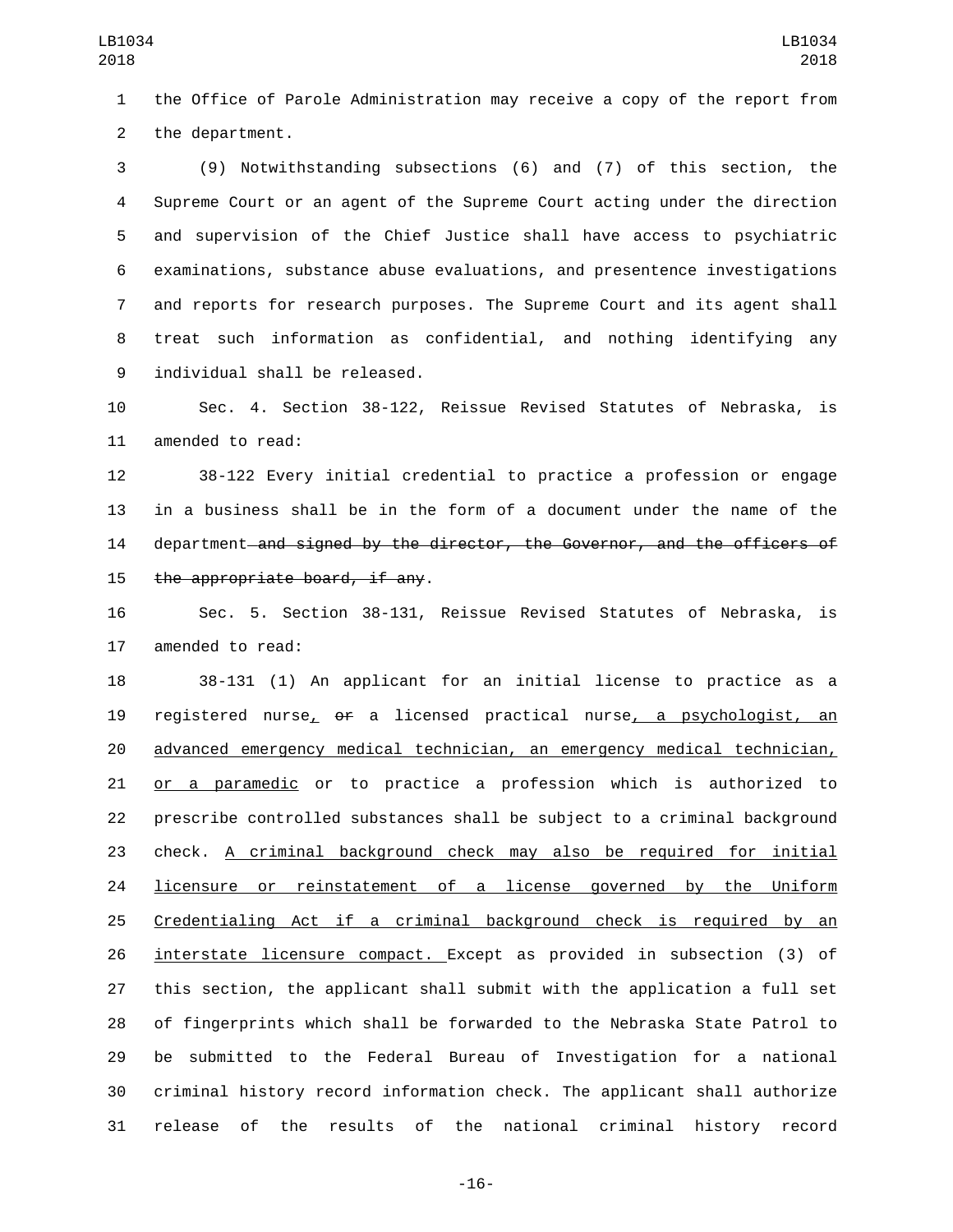information check to the department. The applicant shall pay the actual cost of the fingerprinting and criminal background check.

 (2) This section shall not apply to a dentist who is an applicant for a dental locum tenens under section 38-1122, to a physician or osteopathic physician who is an applicant for a physician locum tenens under section 38-2036, or to a veterinarian who is an applicant for a 7 veterinarian locum tenens under section 38-3335.

 (3) An applicant for a temporary educational permit as defined in section 38-2019 shall have ninety days from the issuance of the permit to comply with subsection (1) of this section and shall have his or her permit suspended after such ninety-day period if the criminal background check is not complete or revoked if the criminal background check reveals that the applicant was not qualified for the permit.

 Sec. 6. Section 38-319, Revised Statutes Supplement, 2017, is 15 amended to read:

 38-319 The department, with the recommendation of the board, may issue a license based on licensure in another jurisdiction to an 18 individual who  $(1)$  meets the requirements of the Alcohol and Drug Counseling Practice Act, (2) meets or substantially equivalent requirements as determined by the department, with the recommendation of the board, or (3) holds a license or certification that is current in another jurisdiction that authorizes the applicant to provide alcohol and drug counseling, has at least two hundred seventy hours of alcohol and 24 drug counseling education, has at least three years of full-time alcohol and drug counseling practice following initial licensure or certification in the other jurisdiction, and has passed an alcohol and drug counseling examination. An applicant who is a military spouse may apply for a temporary license as provided in section 38-129.01.

 Sec. 7. Section 38-321, Reissue Revised Statutes of Nebraska, is 30 amended to read:

31 38-321 <del>(1)</del> The department, with the recommendation of the board,

-17-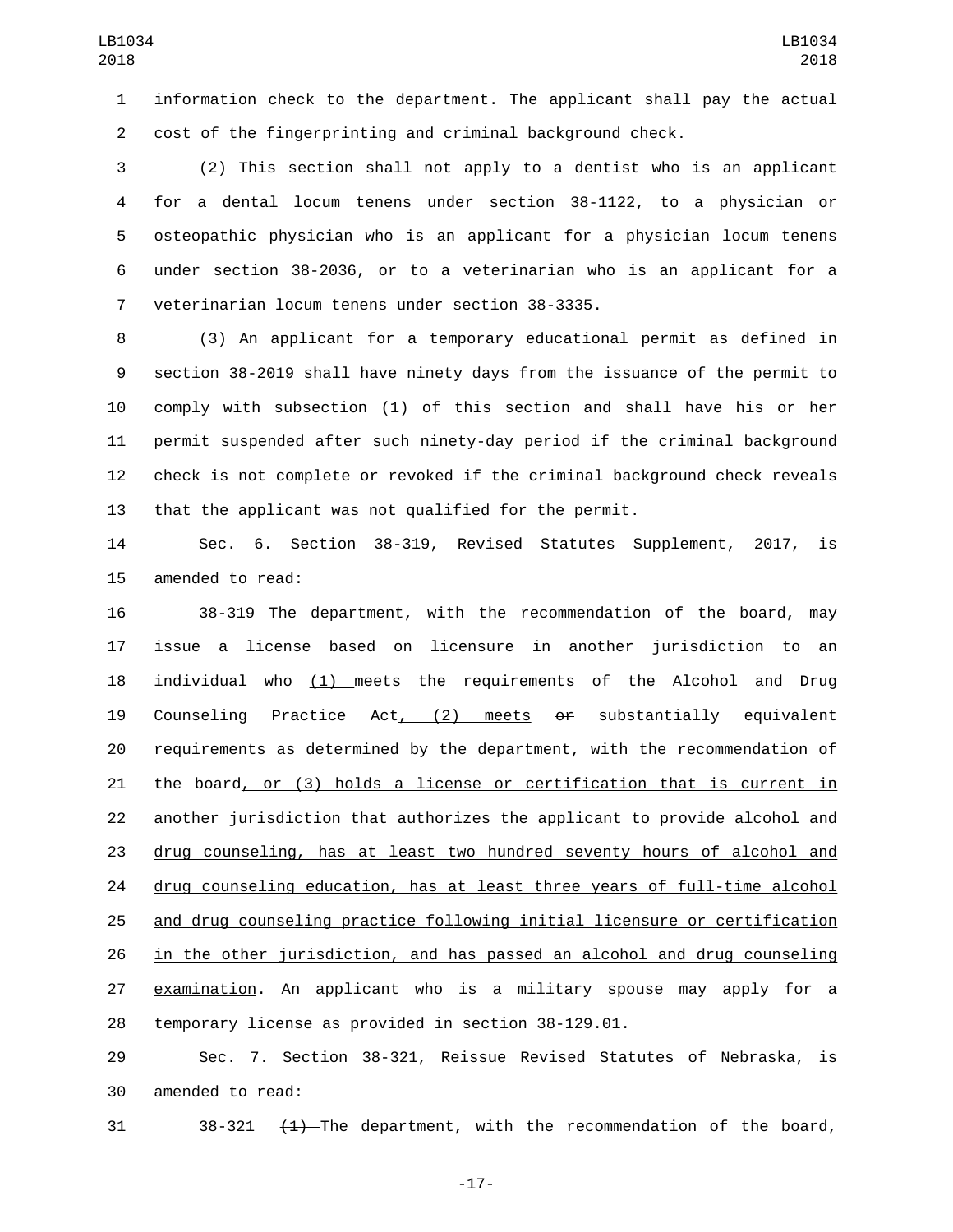shall adopt and promulgate rules and regulations to administer the Alcohol and Drug Counseling Practice Act, including rules and regulations 3 governing:

 (1) (a) Ways of clearly identifying students, interns, and other persons providing alcohol and drug counseling under supervision;

6 (2)  $\left(\frac{b}{b}\right)$  The rights of persons receiving alcohol and drug counseling;

 (3)  $\left\lbrace e \right\rbrace$  The rights of clients to gain access to their records, except that records relating to substance abuse may be withheld from a client if an alcohol and drug counselor determines, in his or her professional opinion, that release of the records to the client would not be in the best interest of the client or would pose a threat to another person, unless the release of the records is required by court order;

 (4) (d) The contents and methods of distribution of disclosure statements to clients of alcohol and drug counselors; and

15  $(5)$   $\left\lbrace e \right\rbrace$  Standards of professional conduct and a code of ethics.

 (2) The rules and regulations governing certified alcohol and drug counselors shall remain in effect to govern licensure until modified under this section, except that if there is any conflict with the Alcohol and Drug Counseling Practice Act, the provisions of the act shall prevail.

 Sec. 8. Section 38-1201, Reissue Revised Statutes of Nebraska, is 22 amended to read:

 38-1201 Sections 38-1201 to 38-1237 and sections 10, 12, 13, 14, 16, 17, and 22 of this act shall be known and may be cited as the Emergency 25 Medical Services Practice Act.

 Sec. 9. Section 38-1204, Reissue Revised Statutes of Nebraska, is 27 amended to read:

 38-1204 For purposes of the Emergency Medical Services Practice Act and elsewhere in the Uniform Credentialing Act, unless the context otherwise requires, the definitions found in sections 38-1205 to 38-1214 and sections 10, 12, 13, 14, 16, and 17 of this act apply.

-18-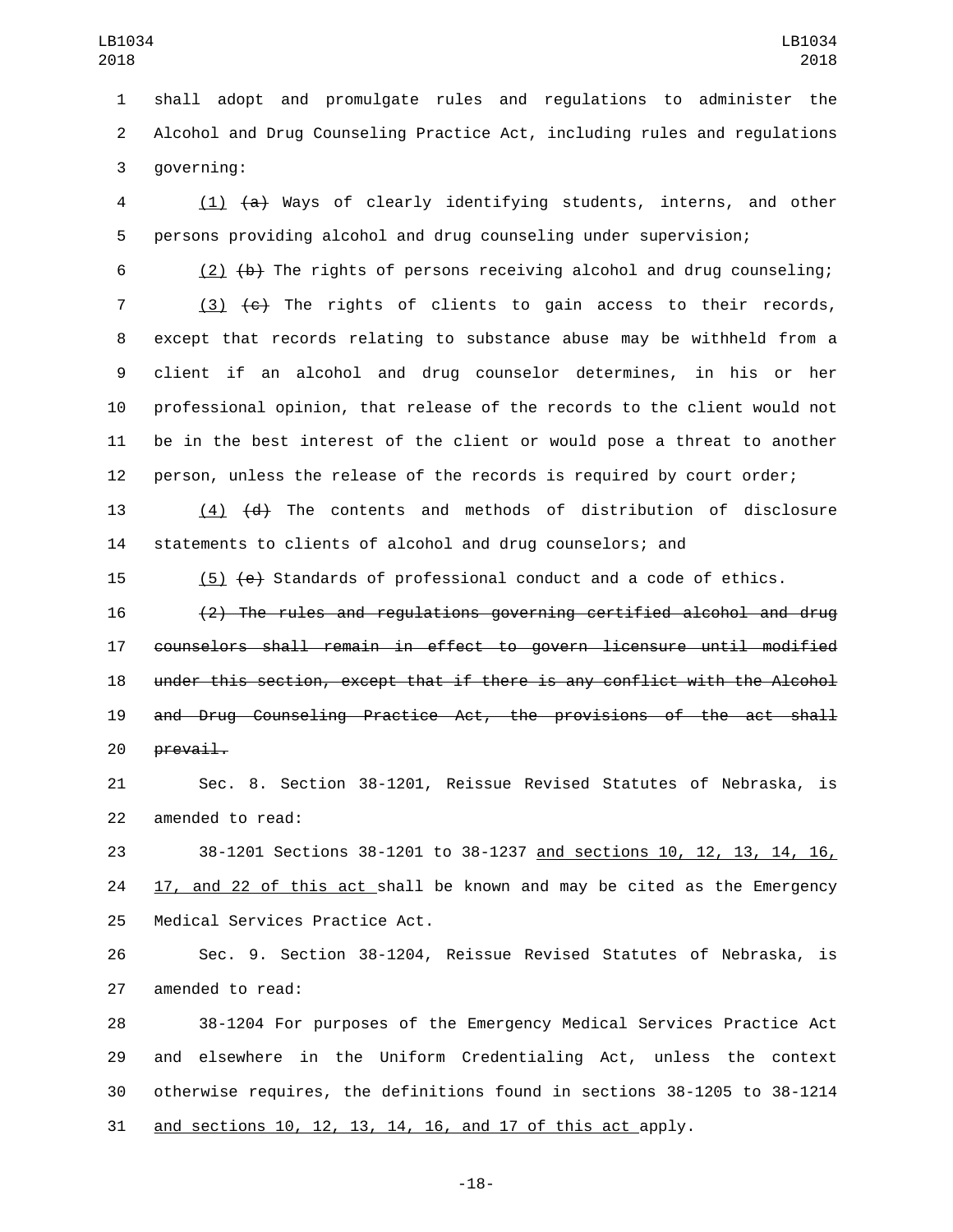Sec. 10. Advanced emergency medical technician practice of out-of- hospital emergency medical care means care provided in accordance with the knowledge and skill acquired through successful completion of an approved program for an advanced emergency medical technician. Such care includes, but is not limited to, (1) all of the acts that an emergency medical technician is authorized to perform and (2) complex interventions, treatments, and pharmacological interventions.

 Sec. 11. Section 38-1205, Reissue Revised Statutes of Nebraska, is 9 amended to read:

 38-1205 Ambulance means any privately or publicly owned motor vehicle or aircraft that is especially designed, constructed or modified, and equipped and is intended to be used and is maintained or operated for the overland or air transportation of patients upon the streets, roads, 14 highways, airspace, or public ways in this state<del>, including funeral</del> 15 coaches or hearses, or any other motor vehicles or aircraft used for such 16 purposes.

 Sec. 12. Emergency medical responder practice of out-of-hospital emergency medical care means care provided in accordance with the knowledge and skill acquired through successful completion of an approved program for an emergency medical responder. Such care includes, but is not limited to, (1) contributing to the assessment of the health status of an individual, (2) simple, noninvasive interventions, and (3) 23 minimizing secondary injury to an individual.

 Sec. 13. Emergency medical technician practice of out-of-hospital emergency medical care means care provided in accordance with the knowledge and skill acquired through successful completion of an approved program for an emergency medical technician. Such care includes, but is not limited to, (1) all of the acts that an emergency medical responder can perform, and (2) simple invasive interventions, management and transportation of individuals, and nonvisualized intubation.

Sec. 14. Emergency medical technician-intermediate practice of out-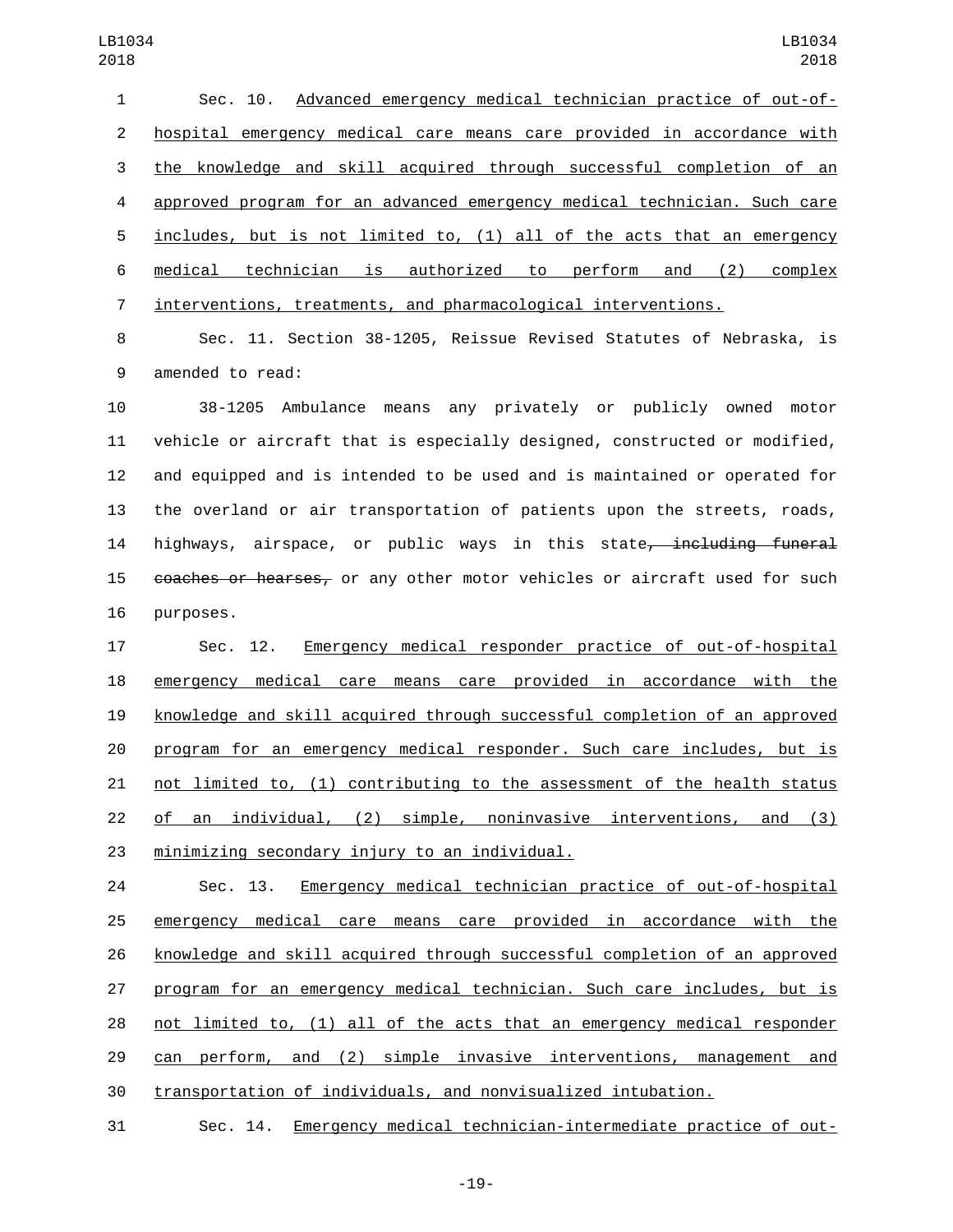of-hospital emergency medical care means care provided in accordance with the knowledge and skill acquired through successful completion of an approved program for an emergency medical technician-intermediate. Such care includes, but is not limited to, (1) all of the acts that an advanced emergency medical technician can perform, and (2) visualized intubation. This section terminates on December 31, 2025.

 Sec. 15. Section 38-1208, Reissue Revised Statutes of Nebraska, is 8 amended to read:

 38-1208 Out-of-hospital emergency care provider includes all licensure classifications of emergency care providers established pursuant to the Emergency Medical Services Practice Act. Prior to December 31, 2025, out-of-hospital emergency care provider includes out- of-hospital advanced emergency medical technician, emergency medical responder, emergency medical technician, emergency medical technician- intermediate, and paramedic. On and after December 31, 2025, out-of- hospital emergency care provider includes advanced emergency medical technician, emergency medical responder, emergency medical technician, 18 and paramedic.

 Sec. 16. Paramedic practice of out-of-hospital emergency medical care means care provided in accordance with the knowledge and skill acquired through successful completion of an approved program for a paramedic. Such care includes, but is not limited to, (1) all of the acts that an emergency medical technician-intermediate can perform, and (2) 24 surgical cricothyrotomy.

 Sec. 17. Practice of out-of-hospital emergency medical care means the performance of any act using judgment or skill based upon the United States Department of Transportation education standards and guideline training requirements, the National Highway Traffic Safety Administration's National Emergency Medical Service Scope of Practice Model and National Emergency Medical Services Education Standards, and permitted practices and procedures for the level of licensure listed in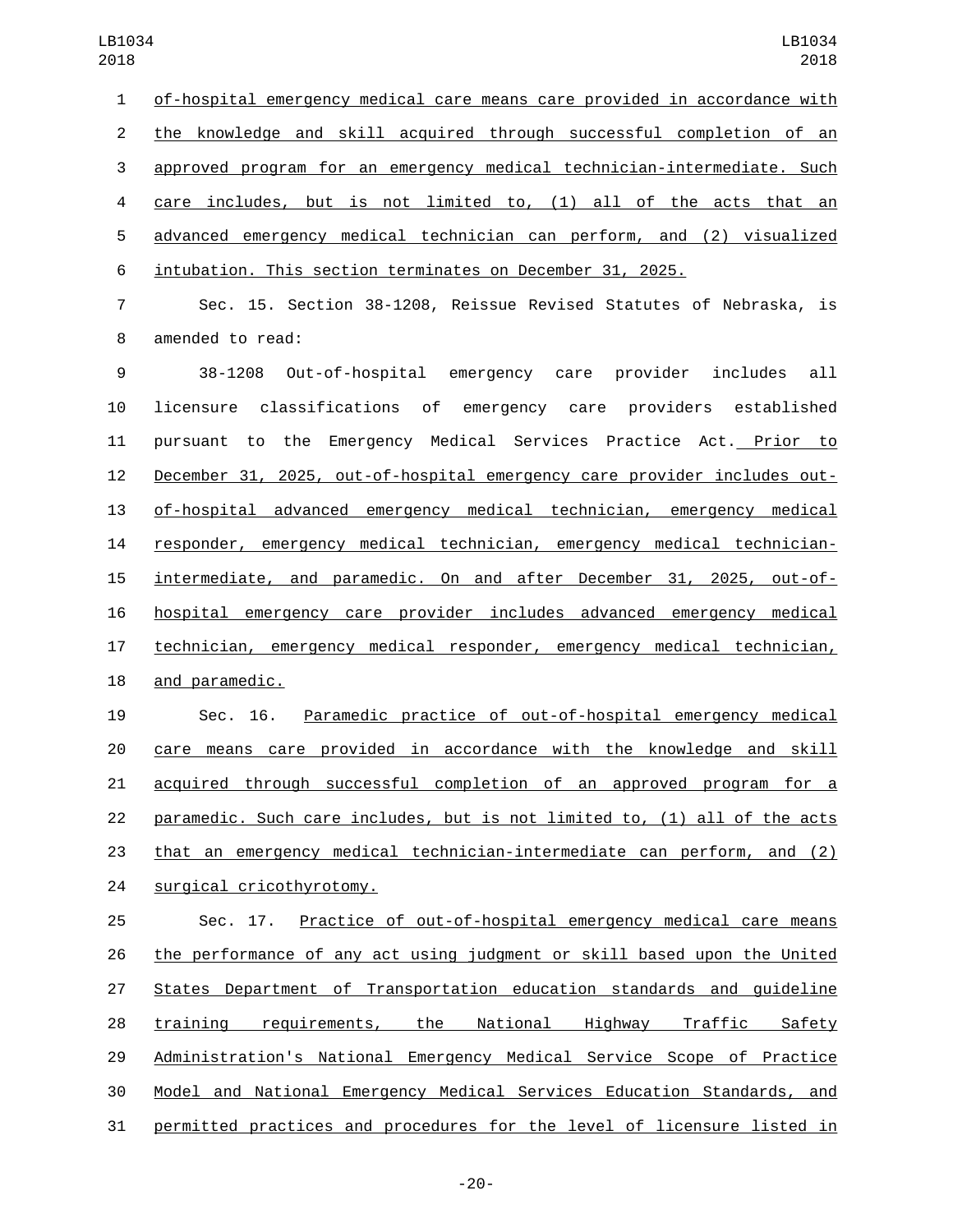section 38-1217. Such acts include the identification of and intervention in actual or potential health problems of individuals and are directed toward addressing such problems based on actual or perceived traumatic or medical circumstances prior to or during transportation to a hospital or for routine transportation between health care facilities or services. Such acts are provided under therapeutic regimens ordered by a physician medical director or through protocols as provided by the Emergency 8 Medical Services Practice Act.

 Sec. 18. Section 38-1215, Reissue Revised Statutes of Nebraska, is 10 amended to read:

 38-1215 (1) The board shall have seventeen members appointed by the Governor with the approval of a majority of the Legislature. The appointees may begin to serve immediately following appointment and prior 14 to approval by the Legislature.

 (2)(a) Seven members of the board shall be active out-of-hospital emergency care providers at the time of and for the duration of their appointment, and each shall have at least five years of experience in his or her level of licensure at the time of his or her appointment or reappointment. Of the seven members who are out-of-hospital emergency care providers, two shall be emergency medical responders, two shall be emergency medical technicians, one shall be an advanced emergency medical 22 technician, and two shall be paramedics.

 (b) Three of the members shall be qualified physicians actively involved in emergency medical care. At least one of the physician members shall be a board-certified emergency physician, and at least one of the 26 physician members shall specialize in pediatrics.

 (c) Five members shall be appointed to include one member who is a representative of an approved training agency, one member who is a physician assistant with at least five years of experience and active in out-of-hospital emergency medical care education, one member who is a registered nurse with at least five years of experience and active in

-21-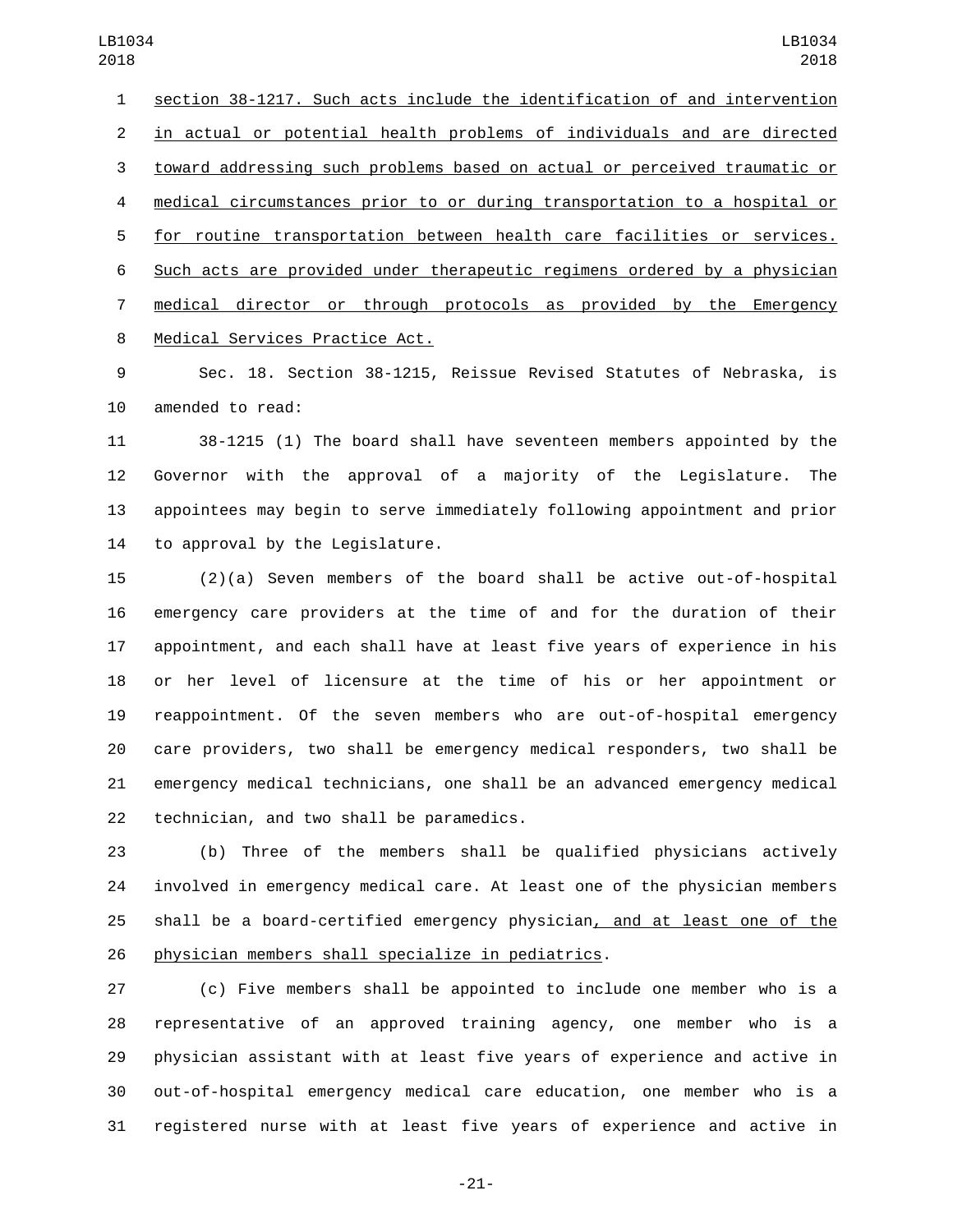out-of-hospital emergency medical care education, and two public members who meet the requirements of section 38-165 and who have an expressed interest in the provision of out-of-hospital emergency medical care.

 (d) The remaining two members shall have any of the qualifications listed in subdivision (a), (b), or (c) of this subsection.

 (e) In addition to any other criteria for appointment, among the members of the board appointed after January 1, 2017, there shall be at least three members who are volunteer emergency medical care providers, at least one member who is a paid emergency medical care provider, at least one member who is a firefighter, at least one member who is a law enforcement officer, and at least one member who is active in the Critical Incident Stress Management Program. If a person appointed to the board is qualified to serve as a member in more than one capacity, all qualifications of such person shall be taken into consideration to determine whether or not the diversity in qualifications required in this 16 subsection has been met.

 (f) At least five members of the board shall be appointed from each congressional district, and at least one of such members shall be a physician member described in subdivision (b) of this subsection.

 (3) Members shall serve five-year terms beginning on December 1 and may serve for any number of such terms. The terms of the members of the board appointed prior to December 1, 2008, shall be extended by two years and until December 1 of such year. Each member shall hold office until the expiration of his or her term. Any vacancy in membership, other than by expiration of a term, shall be filled within ninety days by the Governor by appointment as provided in subsection (2) of this section.

 (4) Special meetings of the board may be called by the department or upon the written request of any six members of the board explaining the reason for such meeting. The place of the meetings shall be set by the 30 department.

(5) The Governor upon recommendation of the department shall have

-22-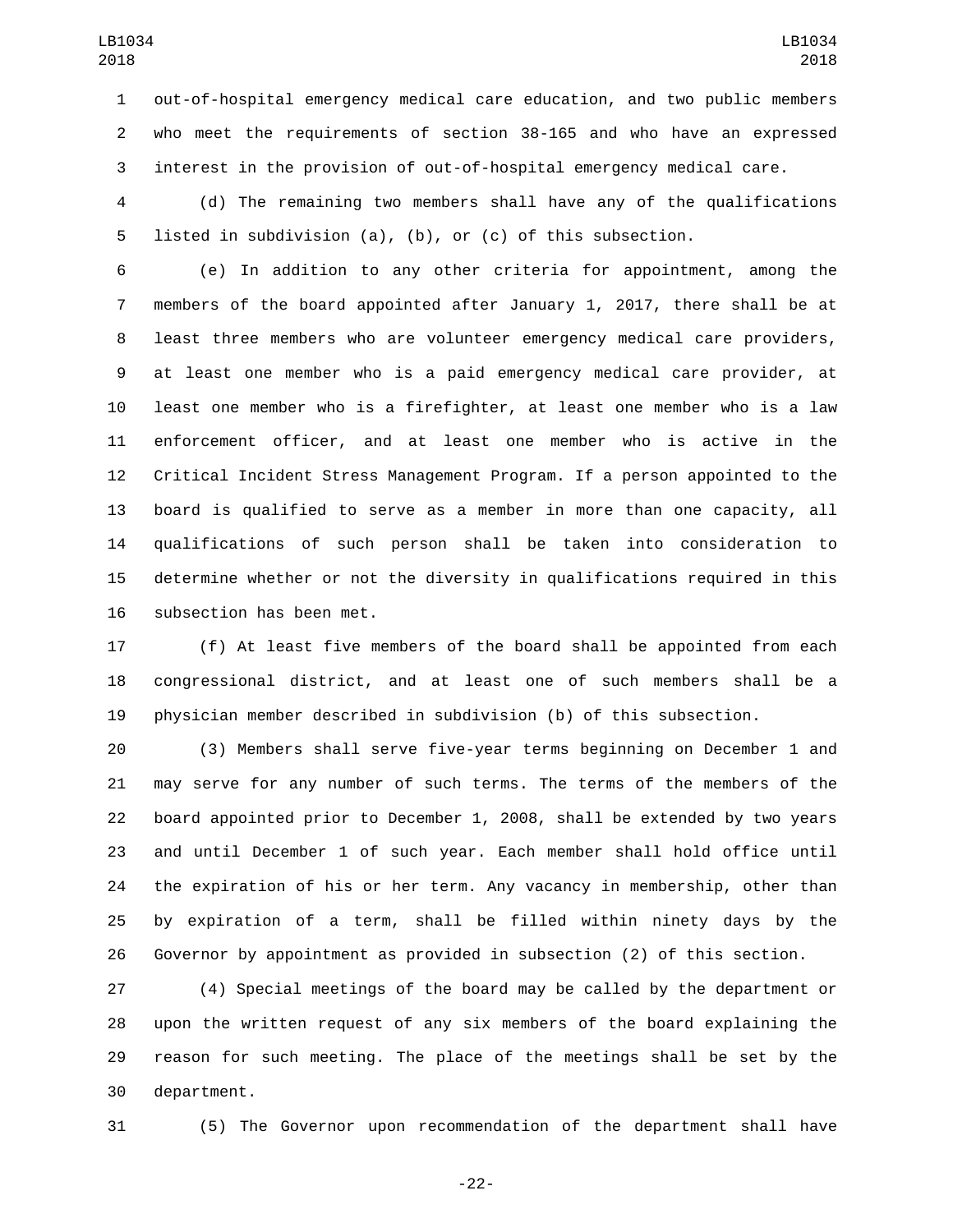power to remove from office at any time any member of the board for physical or mental incapacity to carry out the duties of a board member, for continued neglect of duty, for incompetency, for acting beyond the individual member's scope of authority, for malfeasance in office, for any cause for which a professional credential may be suspended or revoked pursuant to the Uniform Credentialing Act, or for a lack of license required by the Emergency Medical Services Practice Act.

 (6) Except as provided in subsection (5) of this section and notwithstanding subsection (2) of this section, a member of the board who changes his or her licensure classification after appointment or has a licensure classification which is terminated under section 38-1217 or section 14 of this act when such licensure classification was a qualification for appointment shall be permitted to continue to serve as a member of the board until the expiration of his or her term.

 Sec. 19. Section 38-1216, Reissue Revised Statutes of Nebraska, is 16 amended to read:

 38-1216 In addition to any other responsibilities prescribed by the Emergency Medical Services Practice Act, the board shall:

 (1) Promote the dissemination of public information and education programs to inform the public about out-of-hospital emergency medical care and other out-of-hospital medical information, including appropriate methods of medical self-help, first aid, and the availability of out-of-hospital emergency medical services training programs in the state;

 (2) Provide for the collection of information for evaluation of the availability and quality of out-of-hospital emergency medical care, evaluate the availability and quality of out-of-hospital emergency medical care, and serve as a focal point for discussion of the provision 28 of out-of-hospital emergency medical care;

 (3) Review and comment on all state agency proposals and applications that seek funding for out-of-hospital emergency medical care:

-23-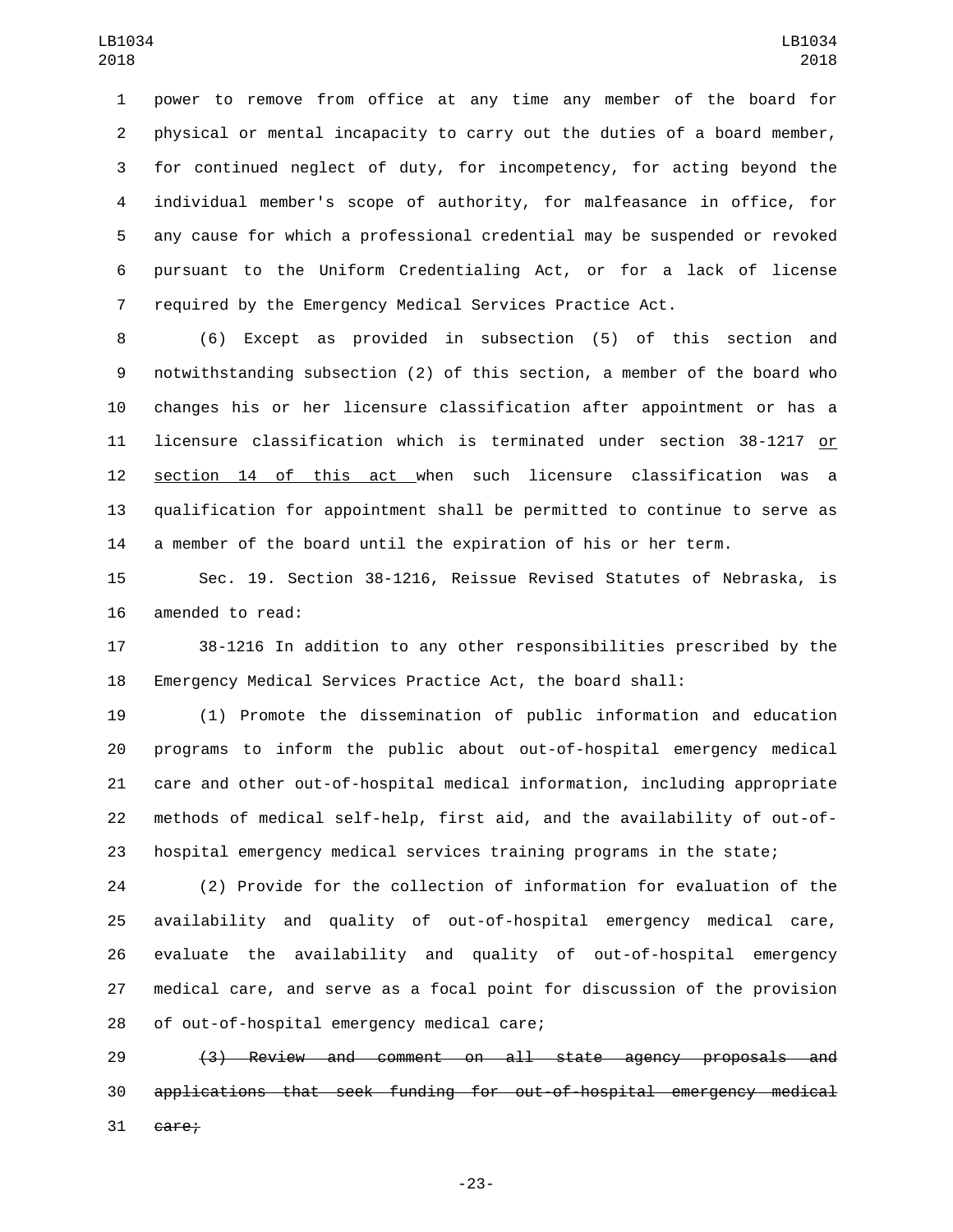(3) (4) Establish model procedures for patient management in out-of- hospital medical emergencies that do not limit the authority of law enforcement and fire protection personnel to manage the scene during an 4 out-of-hospital medical emergency;

 (4) (5) Not less than once each five years, undertake a review and evaluation of the act and its implementation together with a review of the out-of-hospital emergency medical care needs of the citizens of the State of Nebraska and submit electronically a report to the Legislature 9 with any recommendations which it may have; and

 (5) (6) Identify communication needs of emergency medical services and make recommendations for development of a communications plan for a communications network for out-of-hospital emergency care providers and 13 emergency medical services.

 Sec. 20. Section 38-1217, Revised Statutes Supplement, 2017, is 15 amended to read:

38-1217 The board shall adopt rules and regulations necessary to:

 (1) Create licensure requirements for advanced emergency medical technicians, emergency medical responders, emergency medical technicians, and paramedics and, until December 31, 2025, create renewal requirements 20 for emergency medical technicians-intermediate.  $(1)(a)$  For licenses issued prior to September 1, 2010, create the following licensure classifications of out-of-hospital emergency care providers: (i) First responder; (ii) emergency medical technician; (iii) emergency medical technician-intermediate; and (iv) emergency medical technician-paramedic; and (b) for licenses issued on or after September 1, 2010, create the following licensure classifications of out-of-hospital emergency care providers: (i) Emergency medical responder; (ii) emergency medical 28 technician; (iii) advanced emergency medical technician; and (iv) 29 paramedic. The rules and regulations creating the classifications shall include all the practices and procedures authorized for each classification, training and testing requirements, renewal and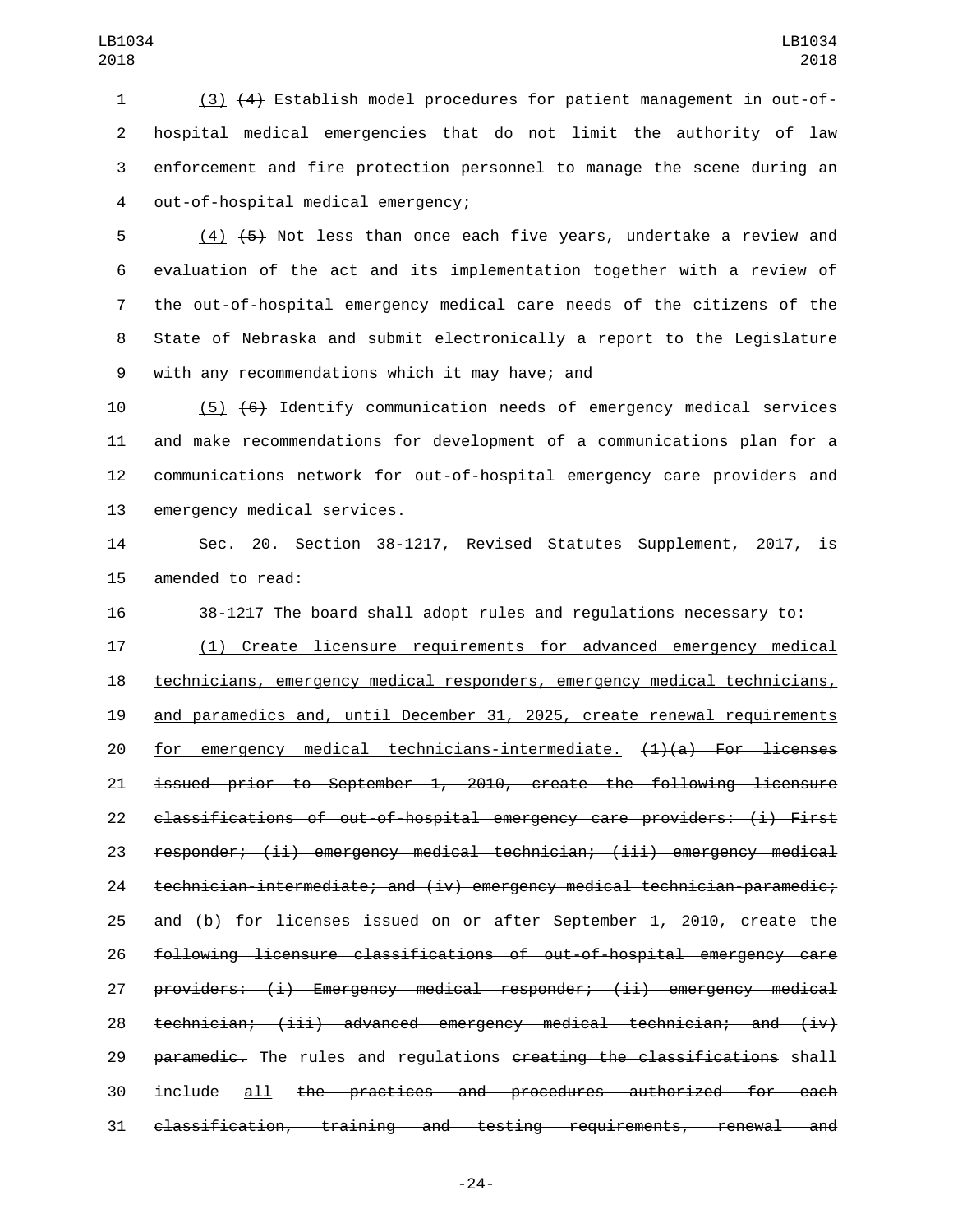reinstatement requirements, and other criteria and qualifications for each classification determined to be necessary for protection of public health and safety. A person holding a license issued prior to September 1, 2010, shall be authorized to practice in accordance with the laws, rules, and regulations governing the license for the term of the license; (2) Provide for temporary licensure of an out-of-hospital emergency care provider who has completed the educational requirements for a 8 licensure classification enumerated in subdivision (1)  $(1)$  ( $1$ )(b) of this section but has not completed the testing requirements for licensure under such subdivision. A temporary license shall allow the person to practice only in association with a licensed out-of-hospital emergency care provider under physician medical direction and shall be valid until the date on which the results of the next licensure examination are available to the department. The temporary license shall expire immediately if the applicant has failed the examination. In no case may a 16 temporary license be issued for a period extending beyond one year Such temporary licensure shall be valid for one year or until a license is issued under such subdivision and shall not be subject to renewal. The rules and regulations shall include qualifications and training necessary for issuance of such temporary license, the practices and procedures authorized for a temporary licensee under this subdivision, and supervision required for a temporary licensee under this subdivision. The requirements of this subdivision and the rules and regulations adopted and promulgated pursuant to this subdivision do not apply to a temporary 25 license issued as provided in section 38-129.01;

 (3) Provide for temporary licensure of an out-of-hospital emergency care provider relocating to Nebraska, if such out-of-hospital emergency care provider is lawfully authorized to practice in another state that has adopted the licensing standards of the EMS Personnel Licensure Interstate Compact. Such temporary licensure shall be valid for one year or until a license is issued and shall not be subject to renewal. The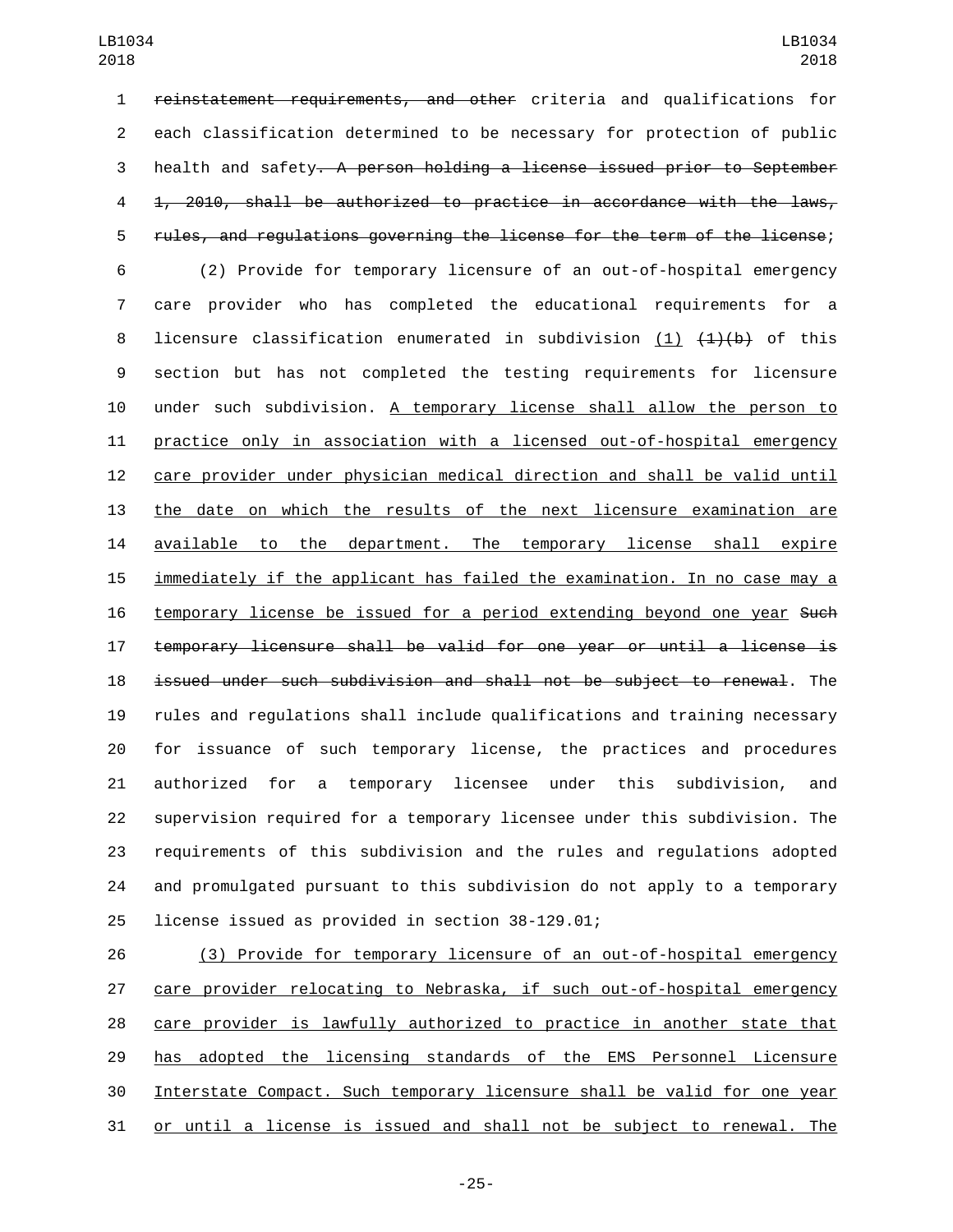requirements of this subdivision do not apply to a temporary license 2 issued as provided in section 38-129.01;

 (4) (3) Set standards for the licensure of basic life support services and advanced life support services. The rules and regulations providing for licensure shall include standards and requirements for: Vehicles, equipment, maintenance, sanitation, inspections, personnel, training, medical direction, records maintenance, practices and procedures to be provided by employees or members of each classification of service, and other criteria for licensure established by the board;

 (5) (4) Authorize emergency medical services to provide differing practices and procedures depending upon the qualifications of out-of- hospital emergency care providers available at the time of service delivery. No emergency medical service shall be licensed to provide practices or procedures without the use of personnel licensed to provide 15 the practices or procedures;

 (6) (5) Authorize out-of-hospital emergency care providers to perform any practice or procedure which they are authorized to perform with an emergency medical service other than the service with which they are affiliated when requested by the other service and when the patient for whom they are to render services is in danger of loss of life;

 (7) (6) Provide for the approval of training agencies and establish minimum standards for services provided by training agencies;

23  $(8)$   $(7)$  Provide for the minimum qualifications of a physician medical director in addition to the licensure required by section 25 38-1212;

 (9) (8) Provide for the use of physician medical directors, qualified physician surrogates, model protocols, standing orders, operating procedures, and guidelines which may be necessary or appropriate to carry out the purposes of the Emergency Medical Services Practice Act. The model protocols, standing orders, operating procedures, and guidelines may be modified by the physician medical director for use

-26-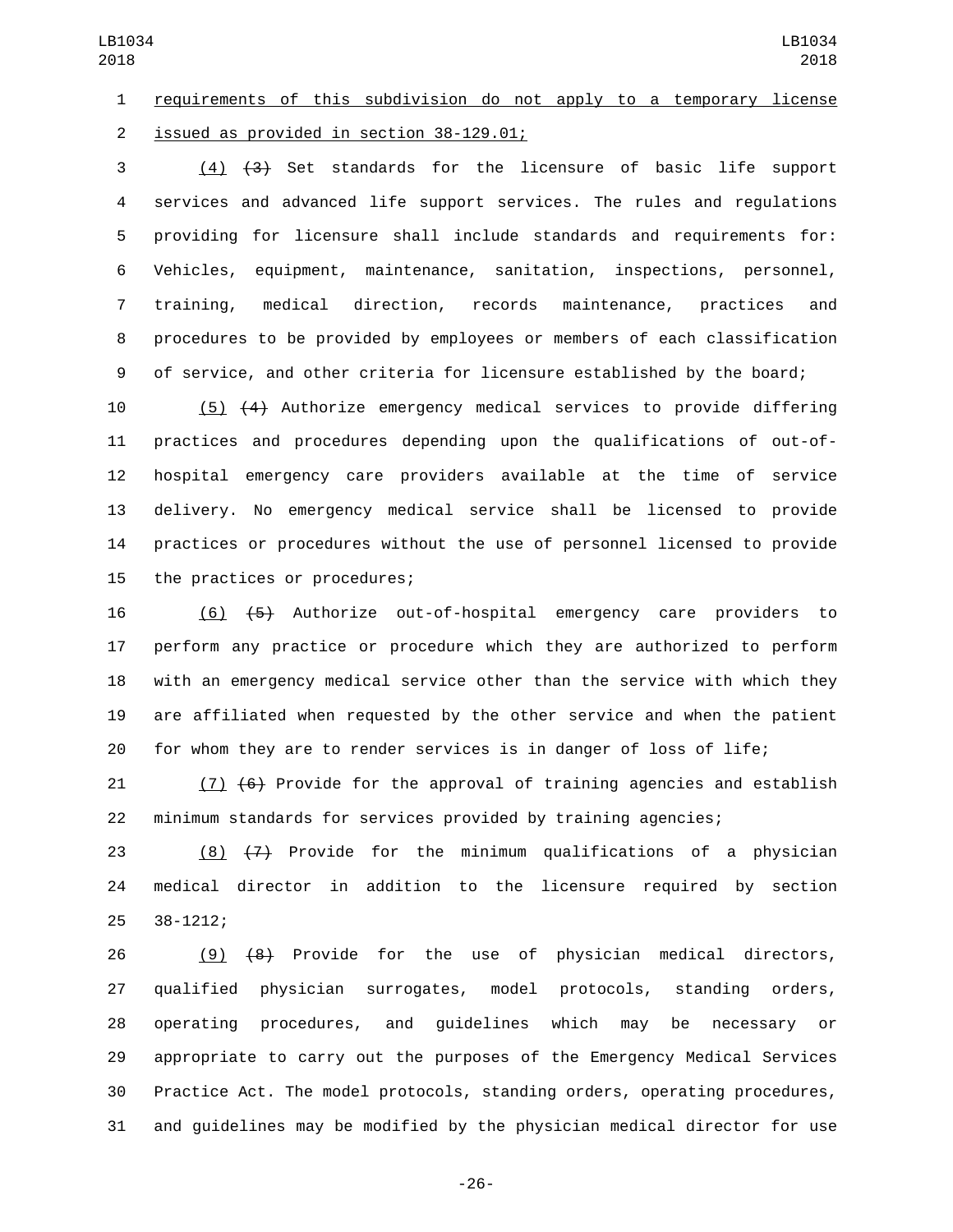by any out-of-hospital emergency care provider or emergency medical 2 service before or after adoption;

 (10) (9) Establish criteria for approval of organizations issuing cardiopulmonary resuscitation certification which shall include criteria for instructors, establishment of certification periods and minimum curricula, and other aspects of training and certification;

7 (11) (10) Establish renewal and reinstatement requirements for out-8 of-hospital emergency care providers and emergency medical services and establish continuing competency requirements. Continuing education is sufficient to meet continuing competency requirements. The requirements may also include, but not be limited to, one or more of the continuing competency activities listed in section 38-145 which a licensed person may select as an alternative to continuing education. The reinstatement requirements for out-of-hospital emergency care providers shall allow reinstatement at the same or any lower level of licensure for which the out-of-hospital emergency care provider is determined to be qualified;

 (11) Establish criteria for deployment and use of automated external defibrillators as necessary for the protection of the public health and 19 safety;

 (12) Create licensure, renewal, and reinstatement requirements for emergency medical service instructors. The rules and regulations shall include the practices and procedures for licensure, renewal, and 23 reinstatement;

 (13) Establish criteria for emergency medical technicians- intermediate, advanced emergency medical technicians, emergency medical technicians technicians-paramedic, or paramedics performing activities within their scope of practice at a hospital or health clinic under subsection (3) of section 38-1224. Such criteria shall include, but not 29 be limited to,  $\div$  (a) Requirements for the orientation of reqistered nurses, physician assistants, and physicians involved in the supervision of such personnel; (b) supervisory and training requirements for the

-27-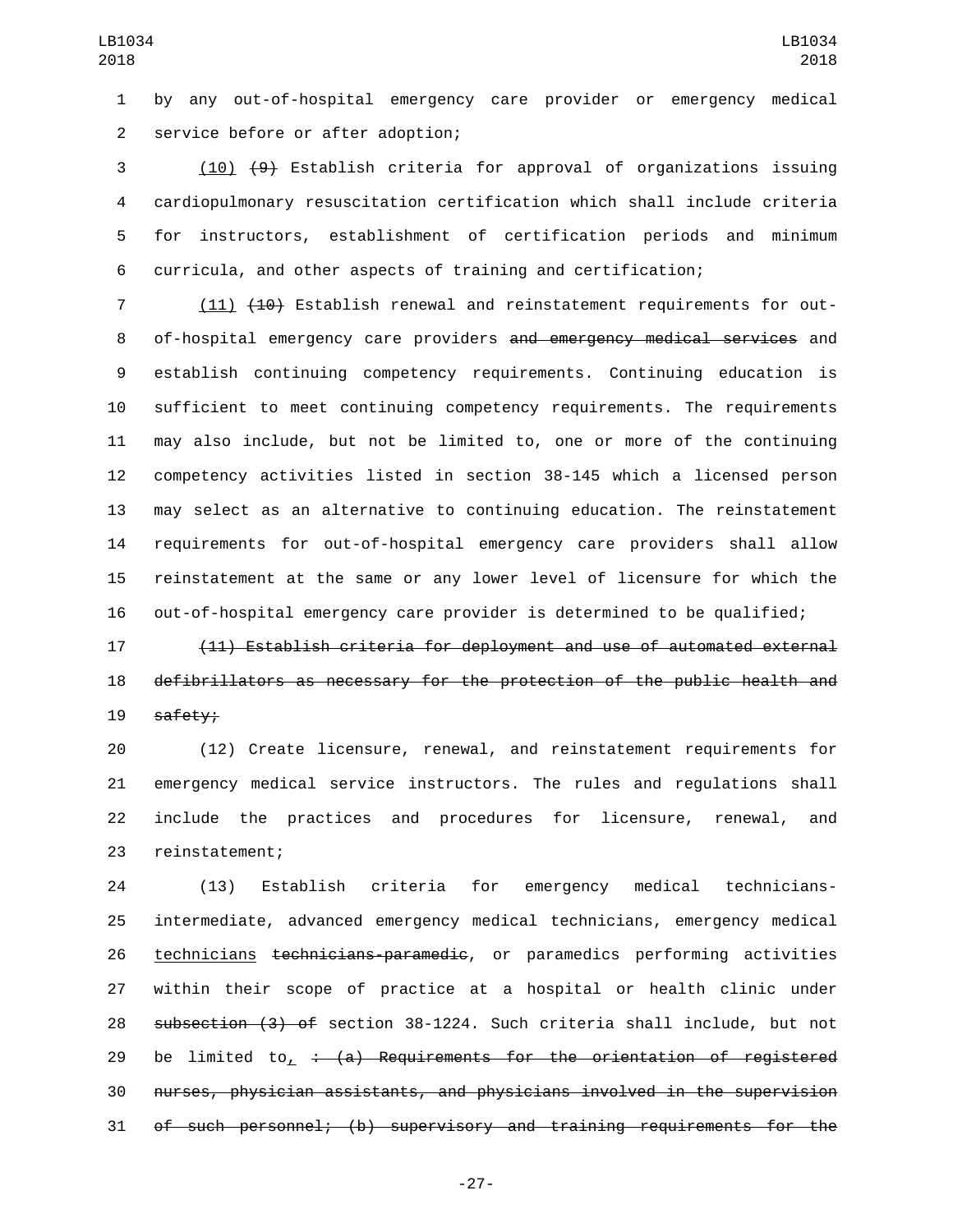physician medical director or other person in charge of the medical staff 2 at such hospital or health clinic; and (c) a requirement that such activities shall only be performed at the discretion of, and with the approval of, the governing authority of such hospital or health clinic. For purposes of this subdivision, health clinic has the definition found in section 71-416 and hospital has the definition found in section 7 71-419; and

 (14) Establish model protocols for compliance with the Stroke System 9 of Care Act by an emergency medical service and an out-of-hospital 10 emergency care provider.  $\frac{1}{2}$  and

 (15) Establish criteria and requirements for emergency medical technicians-intermediate to renew licenses issued prior to September 1, 2010, and continue to practice after such classification has otherwise terminated under subdivision (1) of this section. The rules and regulations shall include the qualifications necessary to renew emergency medical technicians-intermediate licenses after September 1, 2010, the practices and procedures authorized for persons holding and renewing such licenses, and the renewal and reinstatement requirements for holders of 19 such licenses.

 Sec. 21. Section 38-1218, Revised Statutes Supplement, 2017, is 21 amended to read:

 38-1218 (1) The Legislature adopts all parts of the United States Department of Transportation curricula, including appendices, and skills as the training requirements and permitted practices and procedures for the licensure classifications listed in subdivision (1)(a) of section 38-1217 until modified by the board by rule and regulation. The Legislature adopts the United States Department of Transportation National Emergency Medical Services Education Standards and the National Emergency Medical Services Scope of Practice for the licensure classifications listed in subdivision (1)(b) of section 38-1217 until 31 modified by the board by rule and regulation. The board may approve

-28-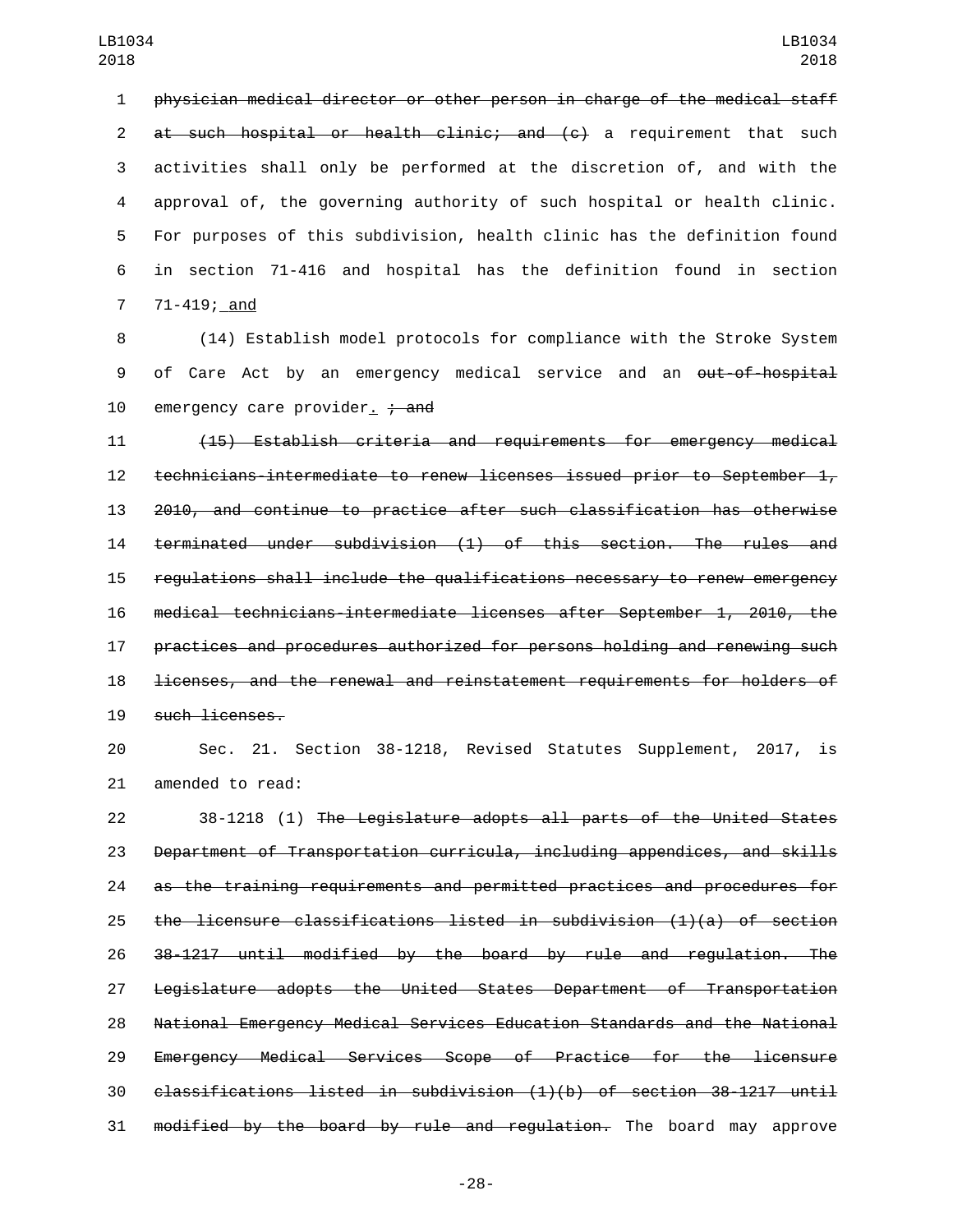curricula for the licensure classifications listed in the Emergency Medical Services Practice Act subdivision (1) of section 38-1217.

 (2) The department and the board shall consider the following factors, in addition to other factors required or permitted by the Emergency Medical Services Practice Act, when adopting rules and 6 regulations for a licensure classification:

 (a) Whether the initial training required for licensure in the classification is sufficient to enable the out-of-hospital emergency care provider to perform the practices and procedures authorized for the classification in a manner which is beneficial to the patient and 11 protects public health and safety;

 (b) Whether the practices and procedures to be authorized are necessary to the efficient and effective delivery of out-of-hospital 14 emergency medical care;

 (c) Whether morbidity can be reduced or recovery enhanced by the use of the practices and procedures to be authorized for the classification; 17 and

 (d) Whether continuing competency requirements are sufficient to maintain the skills authorized for the classification.

 (3) An applicant for licensure for a licensure classification listed 21 in subdivision  $(1)$   $(1)(b)$  of section 38-1217 who is a military spouse may apply for a temporary license as provided in section 38-129.01.

 Sec. 22. The board shall review decisions of the Interstate Commission for Emergency Medical Services Personnel Practice established pursuant to the EMS Personnel Licensure Interstate Compact. Upon approval by the commission of any action that will have the result of increasing the cost to the state for membership in the compact, the board may recommend to the Legislature that Nebraska withdraw from the compact.

 Sec. 23. Section 38-1219, Reissue Revised Statutes of Nebraska, is 30 amended to read:

38-1219 The department, with the recommendation of the board, shall

-29-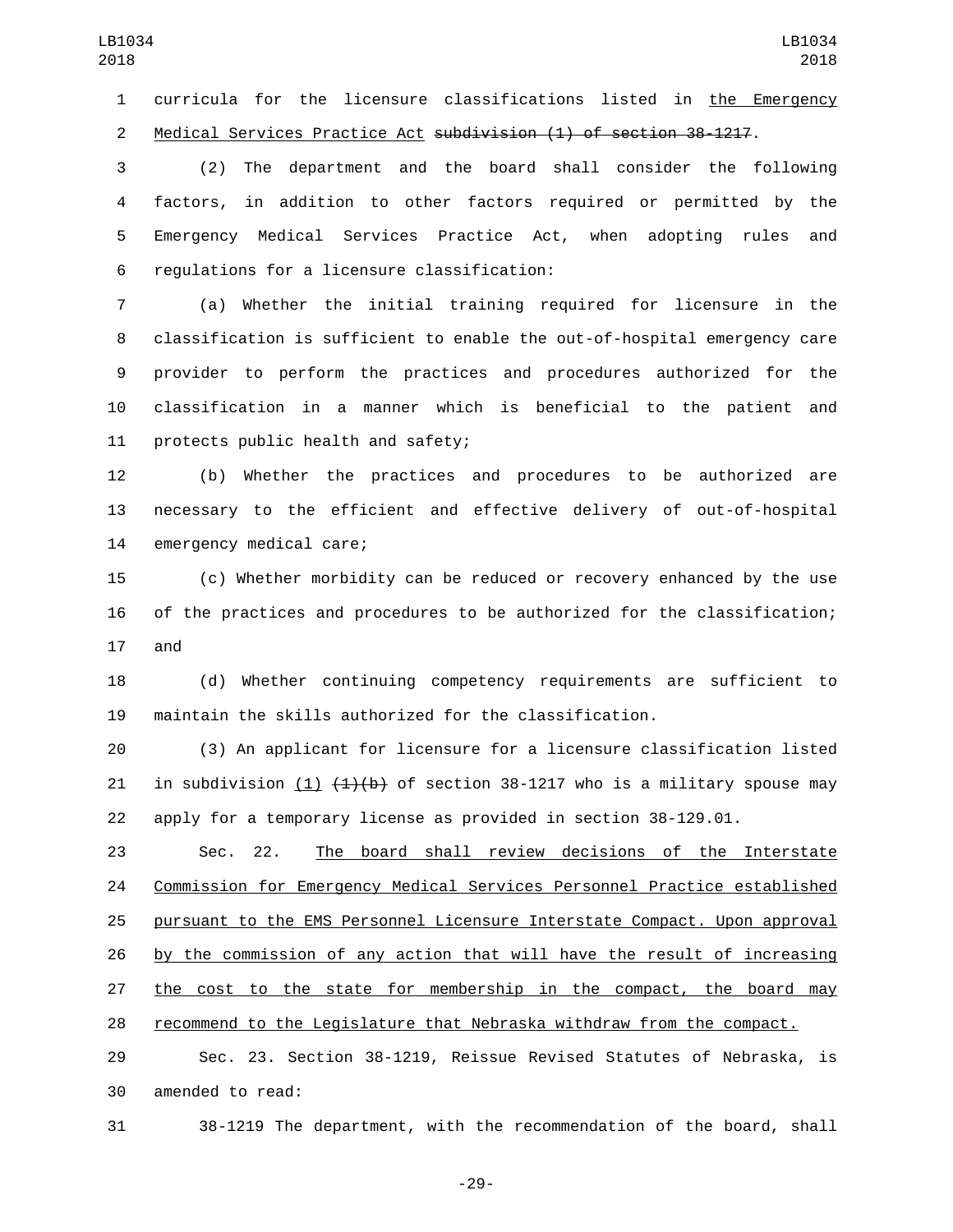adopt and promulgate rules and regulations necessary to:

(1) Administer the Emergency Medical Services Practice Act;

 (2) Provide for curricula which will allow out-of-hospital emergency care providers and users of automated external defibrillators as defined in section 71-51,102 to be trained for the delivery of practices and procedures in units of limited subject matter which will encourage continued development of abilities and use of such abilities through 8 additional authorized practices and procedures;

 (2) (3) Establish procedures and requirements for applications for licensure, renewal, and reinstatement in any of the licensure classifications created pursuant to the Emergency Medical Services 12 Practice Act; <del>, including provisions for issuing an emergency medical</del> responder license to a licensee renewing his or her first responder license after September 1, 2010, and for issuing a paramedic license to a licensee renewing his or her emergency medical technician-paramedic 16 <del>license after September 1, 2010; and</del>

 (3) (4) Provide for the inspection, review, and termination of approval of training agencies. All training for licensure shall be 19 provided through an approved training agency; and  $\overline{z}$ 

 (4) Provide for the inspection, review, and termination of basic 21 life support emergency medical services and advanced life support 22 emergency medical services.

 Sec. 24. Section 38-1221, Reissue Revised Statutes of Nebraska, is 24 amended to read:

25 38-1221  $(1)$ -To be eligible for a license under the Emergency Medical Services Practice Act, an individual shall have attained the age of eighteen years and met the requirements established in accordance with 28 subdivision (1), (2), or (15) of section 38-1217.

 (2) All licenses issued under the act other than temporary licenses 30 shall expire the second year after issuance.

(3) An individual holding a certificate under the Emergency Medical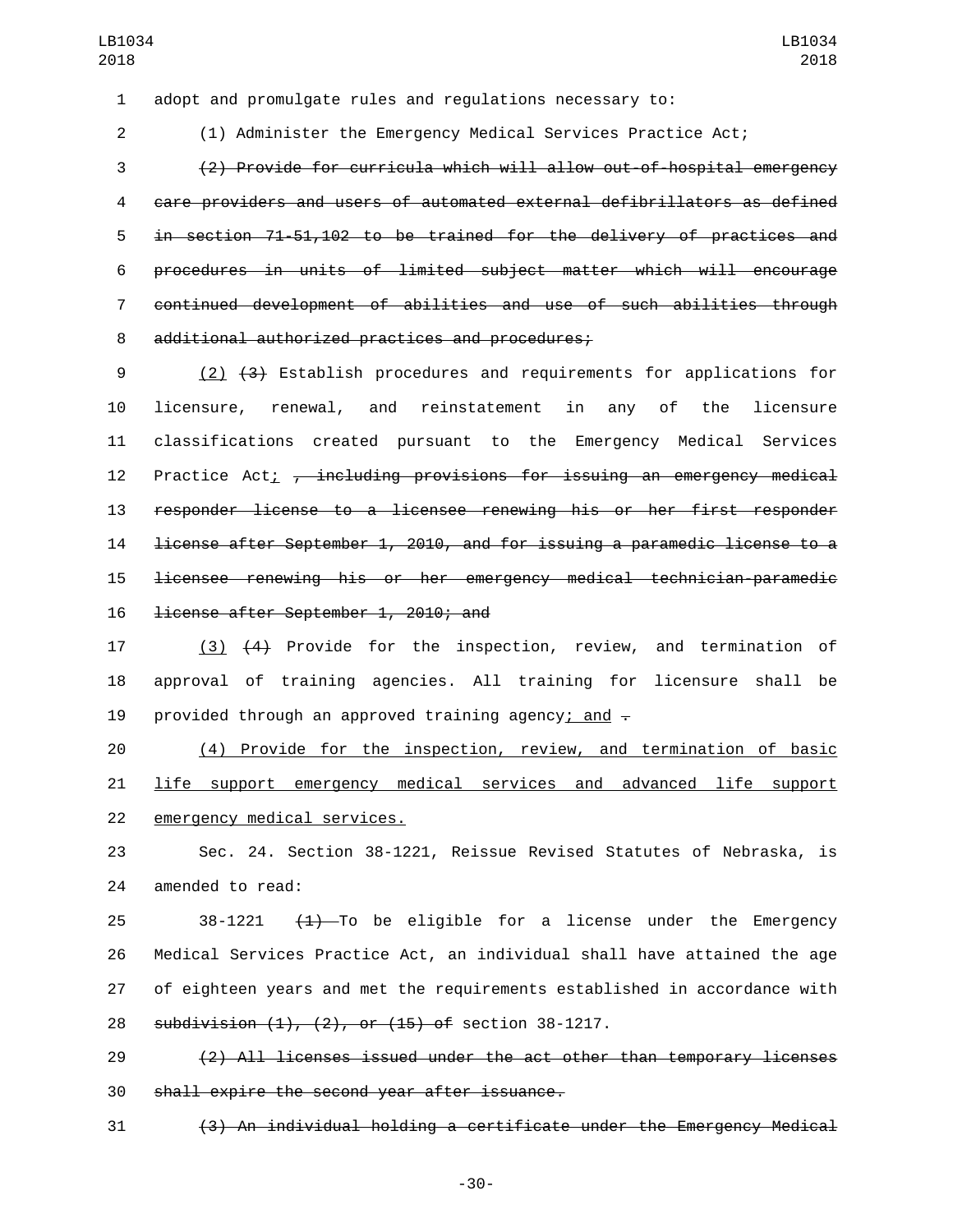Services Act on December 1, 2008, shall be deemed to be holding a license under the Uniform Credentialing Act and the Emergency Medical Services Practice Act on such date. The certificate holder may continue to practice under such certificate as a license in accordance with the Uniform Credentialing Act until the certificate would have expired under its terms.

 Sec. 25. Section 38-1224, Reissue Revised Statutes of Nebraska, is 8 amended to read:

 38-1224 (1) An out-of-hospital emergency care provider other than a first responder or an emergency medical responder as classified under section 38-1217 may not assume the duties incident to the title or practice the skills of an out-of-hospital emergency care provider unless he or she (a) is acting under the supervision of a licensed health care practitioner or under the direction of a registered nurse and (b) is 15 employed by or serving as a volunteer member of an emergency medical service, a hospital, or a health clinic licensed by the department.

 (2) An out-of-hospital emergency care provider may only practice the skills he or she is authorized to employ and which are covered by the license issued to such provider pursuant to the Emergency Medical Services Practice Act or as authorized pursuant to the EMS Personnel 21 Licensure Interstate Compact.

 (3) For purposes of this section, licensed health care practitioner means (a) a physician medical director or physician surrogate for purposes of supervision of an out-of-hospital emergency care provider for an emergency medical service or (b) a physician, a physician assistant, or an advance practice registered nurse for purposes of supervision of an out-of-hospital emergency care provider for a hospital or health clinic. A registered nurse may direct an out-of-hospital emergency care provider 29 in a hospital or health clinic.

 (3) An emergency medical technician-intermediate, an emergency medical technician-paramedic, an advanced emergency medical technician,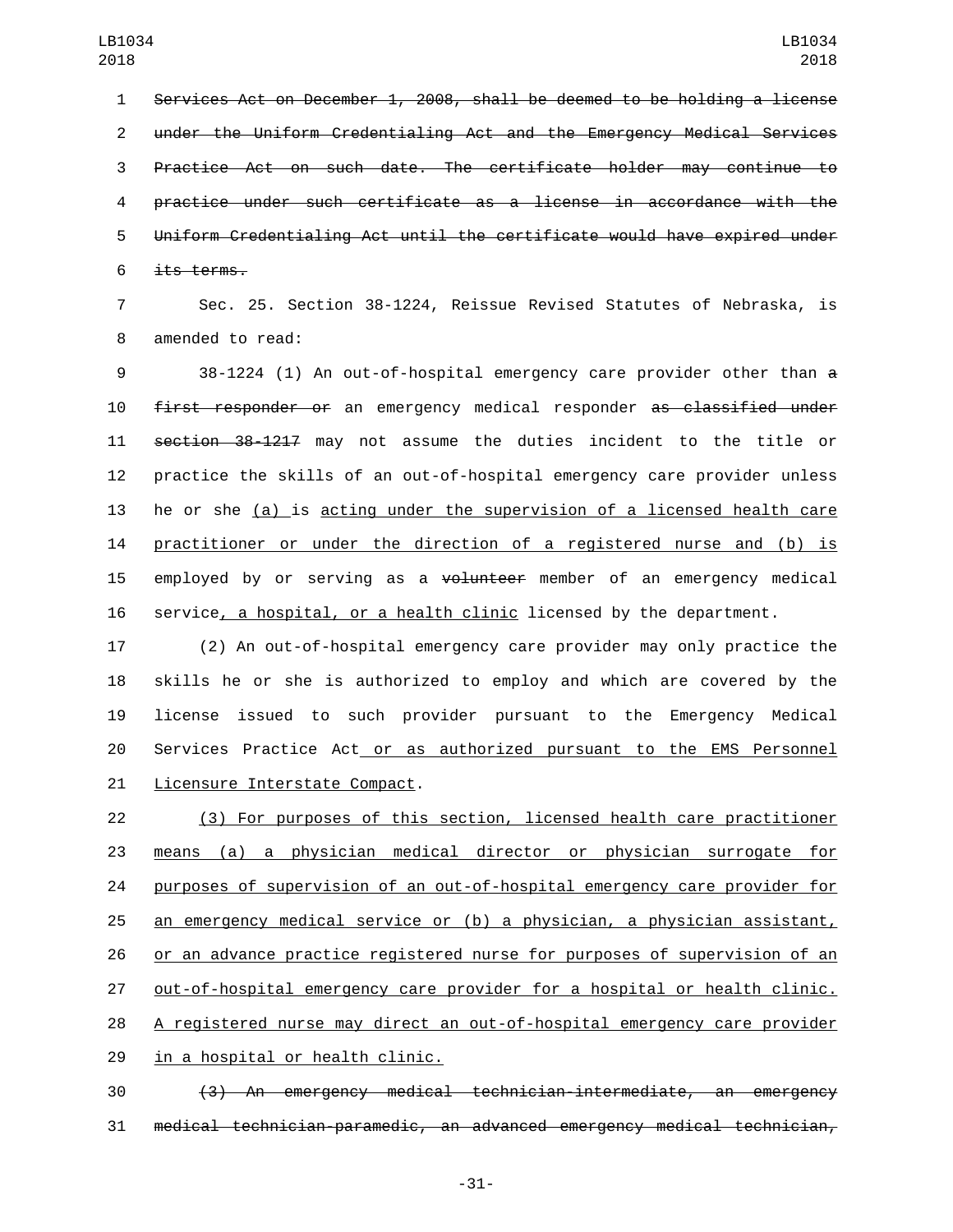or a paramedic may volunteer or be employed at a hospital as defined in section 71-419 or a health clinic as defined in section 71-416 to perform activities within his or her scope of practice within such hospital or health clinic under the supervision of a registered nurse, a physician assistant, or a physician. Such activities shall be performed in a manner established in rules and regulations adopted and promulgated by the 7 department, with the recommendation of the board.

 Sec. 26. Section 38-1225, Reissue Revised Statutes of Nebraska, is 9 amended to read:

 38-1225 (1) No patient data received or recorded by an emergency medical service or an out-of-hospital emergency care provider shall be divulged, made public, or released by an emergency medical service or an out-of-hospital emergency care provider, except that patient data may be released for purposes of treatment, payment, and other health care operations as defined and permitted under the federal Health Insurance Portability and Accountability Act of 1996, as such act existed on 17 January 1, 2018 2007, or as otherwise permitted by law. Such data shall be provided to the department for public health purposes pursuant to rules and regulations of the department. For purposes of this section, patient data means any data received or recorded as part of the records maintenance requirements of the Emergency Medical Services Practice Act.

 (2) Patient data received by the department shall be confidential with release only (a) in aggregate data reports created by the department on a periodic basis or at the request of an individual, (b) as case- specific data to approved researchers for specific research projects, (c) as protected health information to a public health authority, as such terms are defined under the federal Health Insurance Portability and 28 Accountability Act of 1996, as such act existed on January 1, 2018 2007, and (d) as protected health information, as defined under the federal Health Insurance Portability and Accountability Act of 1996, as such act 31 existed on January 1, 2018 2007, to an emergency medical service, to an

-32-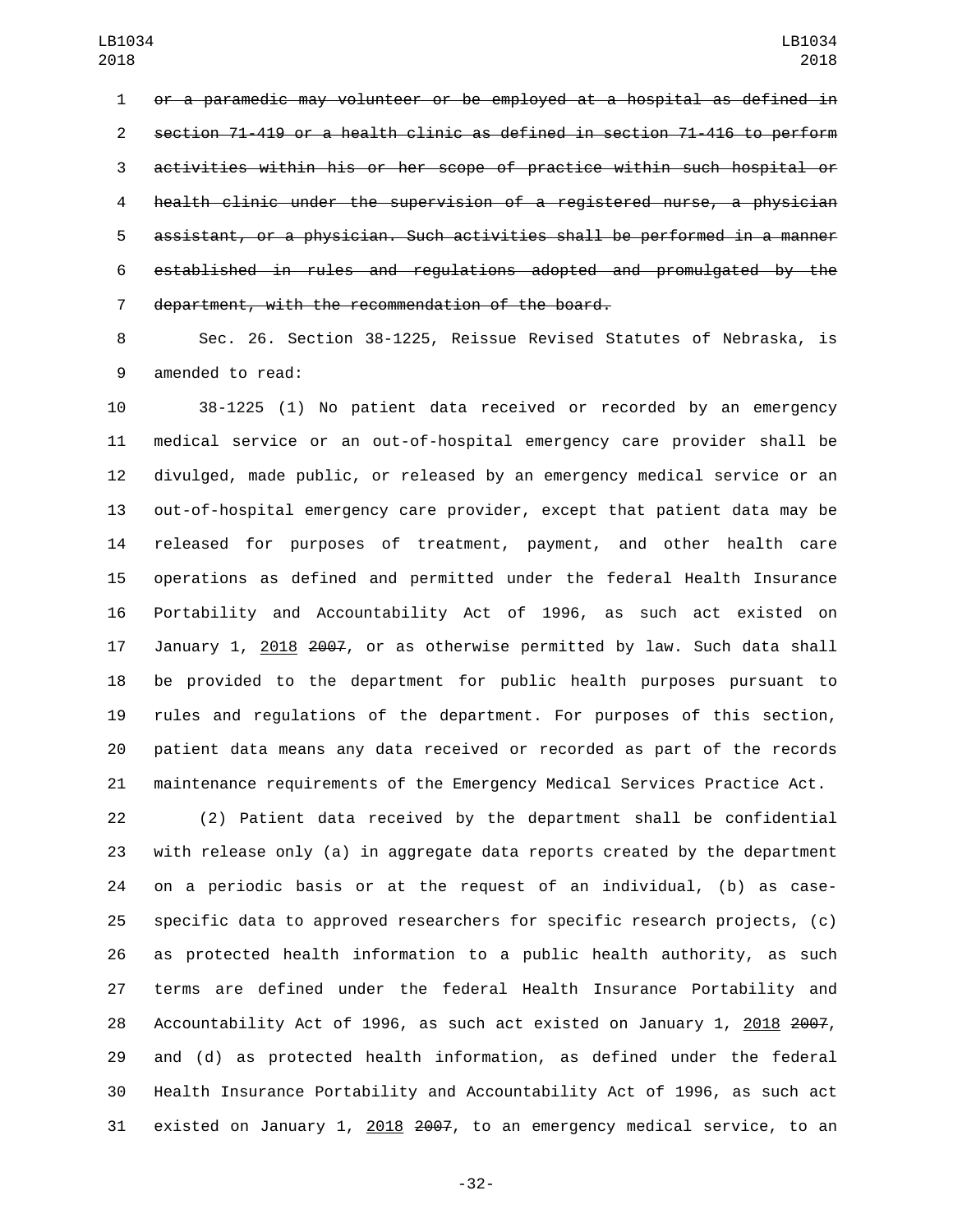out-of-hospital emergency care provider, or to a licensed health care facility for purposes of treatment. A record may be shared with the emergency medical service or out-of-hospital emergency care provider that reported that specific record. Approved researchers shall maintain the confidentiality of the data, and researchers shall be approved in the same manner as described in section 81-666. Aggregate reports shall be 7 public documents.

 (3) No civil or criminal liability of any kind or character for damages or other relief or penalty shall arise or be enforced against any person or organization by reason of having provided patient data pursuant 11 to this section.

 Sec. 27. Section 38-1229, Reissue Revised Statutes of Nebraska, is 13 amended to read:

14 38-1229 The department, with the recommendation of the board, may issue a license to any individual who has a current certificate from the National Registry of Emergency Medical Technicians. The level of such 17 <del>licensure shall be determined by the board.</del>

 Sec. 28. Section 38-1232, Reissue Revised Statutes of Nebraska, is 19 amended to read:

 38-1232 (1) No out-of-hospital emergency care provider, physician assistant, registered nurse, or licensed practical nurse who provides public emergency care shall be liable in any civil action to respond in damages as a result of his or her acts of commission or omission arising out of and in the course of his or her rendering in good faith any such care. Nothing in this subsection shall be deemed to grant any such immunity for liability arising out of the operation of any motor vehicle, aircraft, or boat or while such person was impaired by alcoholic liquor or any controlled substance enumerated in section 28-405 in connection with such care, nor shall immunity apply to any person causing damage or injury by his or her willful, wanton, or grossly negligent act of 31 commission or omission.

-33-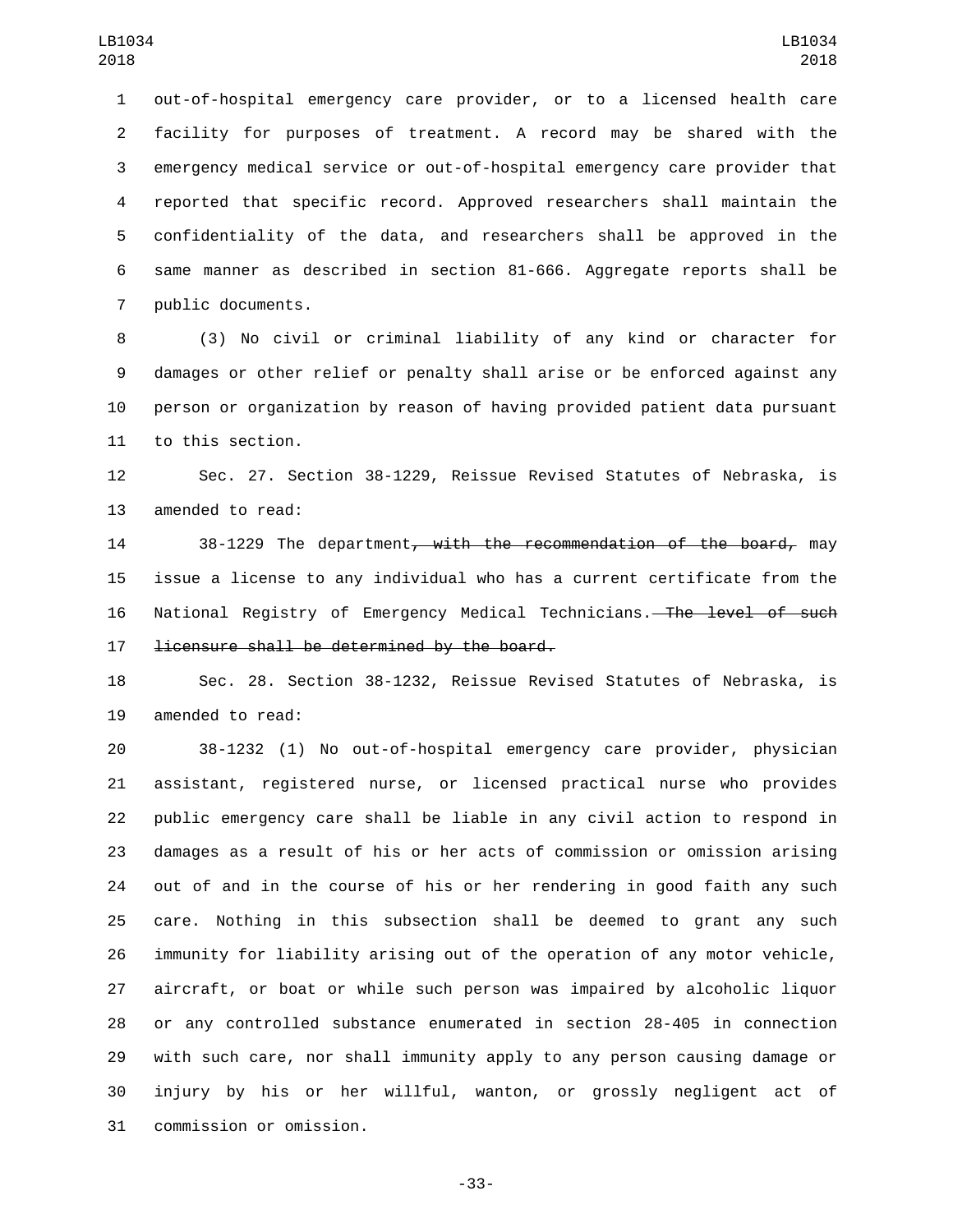(2) No qualified physician or qualified physician surrogate who gives orders, either orally or by communication equipment, to any out-of- hospital emergency care provider at the scene of an emergency, no out-of- hospital emergency care provider following such orders within the limits of his or her licensure, and no out-of-hospital emergency care provider trainee in an approved training program following such orders, shall be liable civilly or criminally by reason of having issued or followed such orders but shall be subject to the rules of law applicable to negligence.

 (3) No physician medical director shall incur any liability by reason of his or her use of any unmodified protocol, standing order, operating procedure, or guideline provided by the board pursuant to 12 subdivision  $(9)$   $(4)$  of section 38-1217.

 Sec. 29. Section 38-1237, Reissue Revised Statutes of Nebraska, is 14 amended to read:

 38-1237 It shall be unlawful for any person who has not been licensed pursuant to the Emergency Medical Services Practice Act or authorized pursuant to the EMS Personnel Licensure Interstate Compact to hold himself or herself out as an out-of-hospital emergency care provider, to use any other term to indicate or imply that he or she is an out-of-hospital emergency care provider, or to act as such a provider without a license therefor. It shall be unlawful for any person to operate a training agency for the initial training or renewal or reinstatement of licensure of out-of-hospital emergency care providers unless the training agency is approved pursuant to rules and regulations 25 of the department board. It shall be unlawful for any person to operate an emergency medical service unless such service is licensed.

 Sec. 30. Section 38-2025, Reissue Revised Statutes of Nebraska, is 28 amended to read:

 38-2025 The following classes of persons shall not be construed to be engaged in the unauthorized practice of medicine:

(1) Persons rendering gratuitous services in cases of emergency;

-34-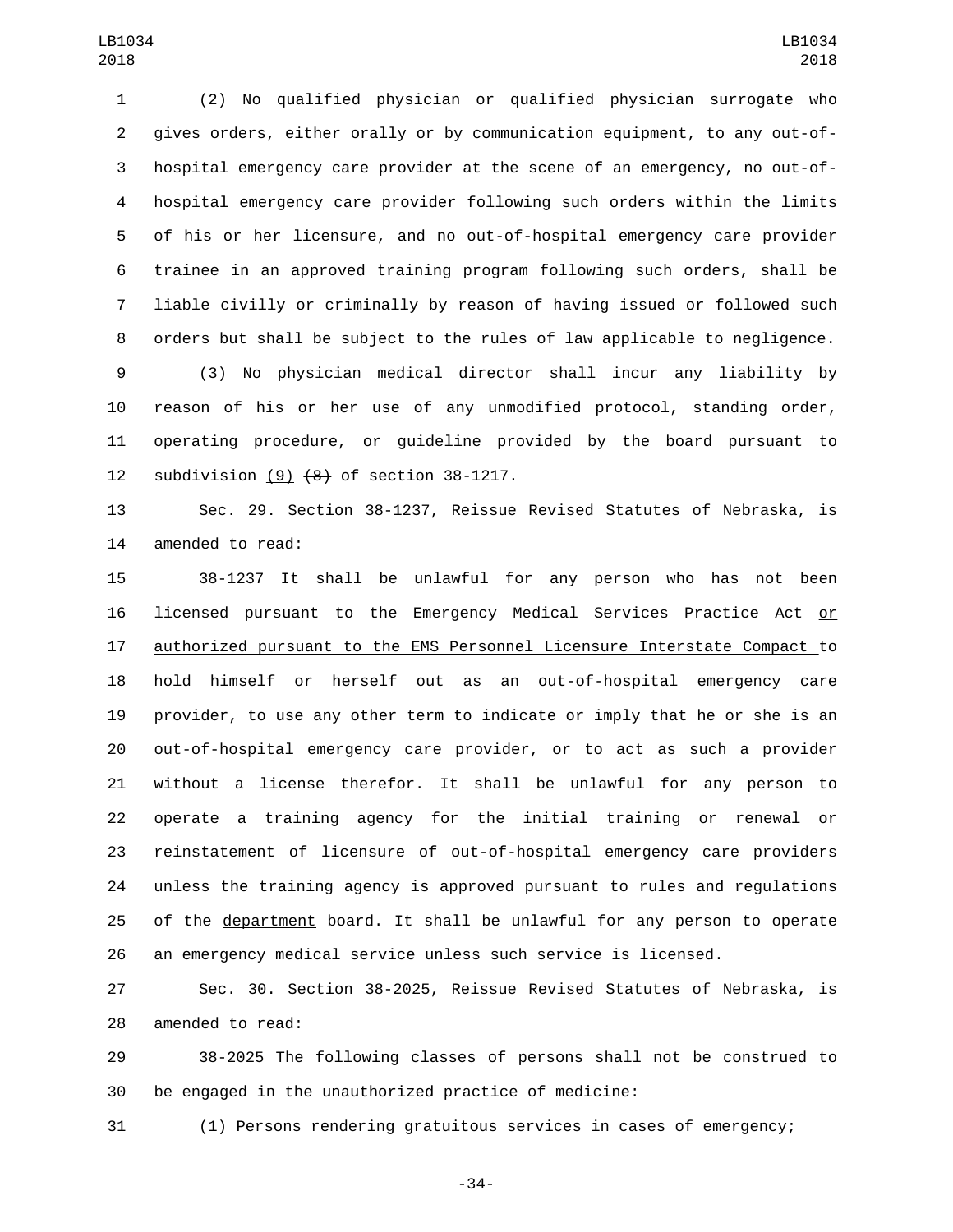(2) Persons administering ordinary household remedies;

 (3) The members of any church practicing its religious tenets, except that they shall not prescribe or administer drugs or medicines, perform surgical or physical operations, nor assume the title of or hold themselves out to be physicians, and such members shall not be exempt 6 from the quarantine laws of this state;

 (4) Students of medicine who are studying in an accredited school or college of medicine and who gratuitously prescribe for and treat disease under the supervision of a licensed physician;9

 (5) Physicians who serve in the armed forces of the United States or the United States Public Health Service or who are employed by the United States Department of Veterans Affairs or other federal agencies, if their practice is limited to that service or employment;

 (6) Physicians who are licensed in good standing to practice medicine under the laws of another state when incidentally called into this state or contacted via electronic or other medium for consultation with a physician licensed in this state. For purposes of this subdivision, consultation means evaluating the medical data of the patient as provided by the treating physician and rendering a recommendation to such treating physician as to the method of treatment or analysis of the data. The interpretation of a radiological image by a physician who specializes in radiology is not a consultation;

 (7) Physicians who are licensed in good standing to practice medicine in another state but who, from such other state, order diagnostic or therapeutic services on an irregular or occasional basis, to be provided to an individual in this state, if such physicians do not maintain and are not furnished for regular use within this state any office or other place for the rendering of professional services or the 29 receipt of calls;

 (8) Physicians who are licensed in good standing to practice medicine in another state and who, on an irregular and occasional basis,

-35-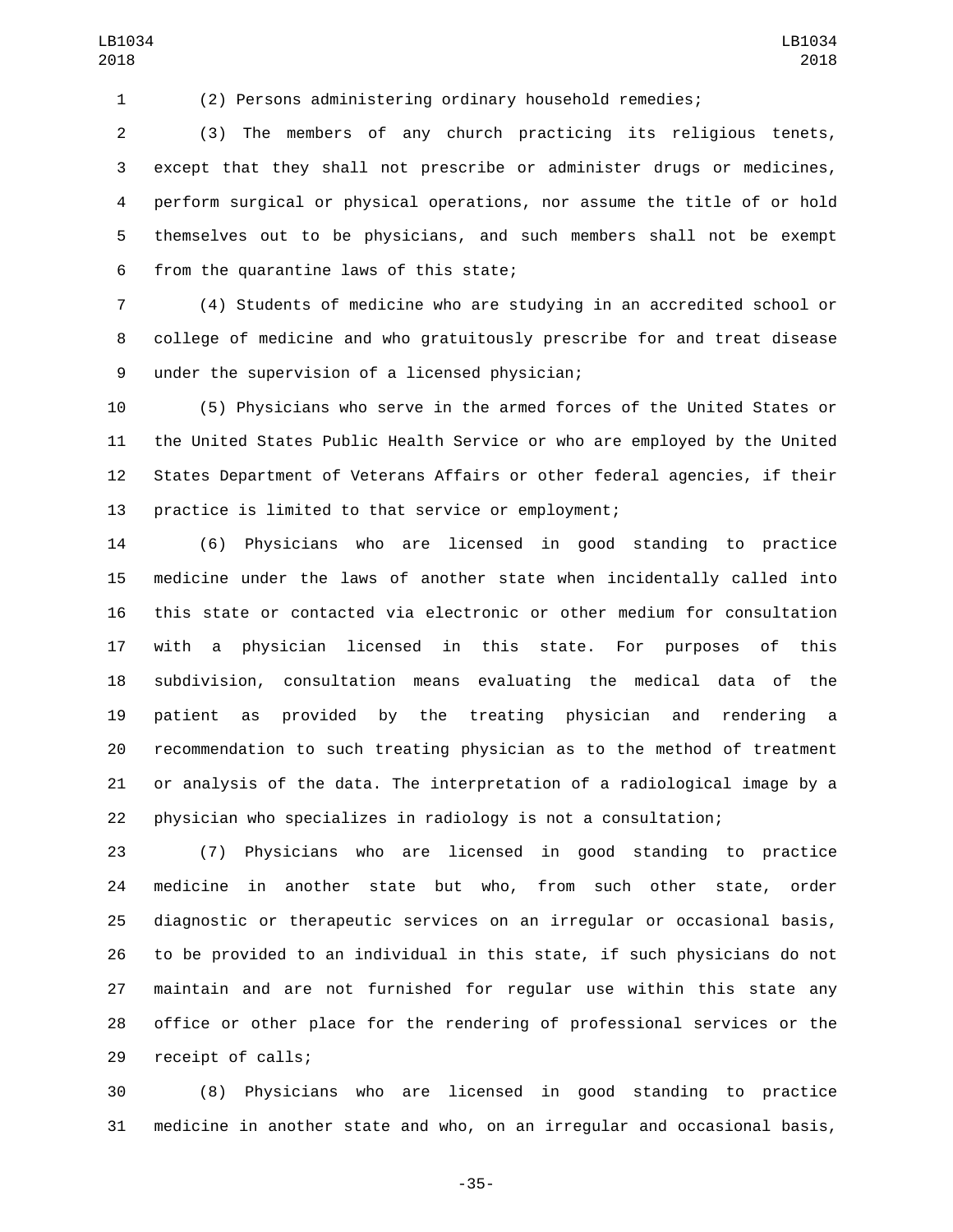are granted temporary hospital privileges to practice medicine and surgery at a hospital or other medical facility licensed in this state;

 (9) Persons providing or instructing as to use of braces, prosthetic appliances, crutches, contact lenses, and other lenses and devices prescribed by a physician licensed to practice medicine while working under the direction of such physician;6

 (10) Dentists practicing their profession when licensed and practicing in accordance with the Dentistry Practice Act;

 (11) Optometrists practicing their profession when licensed and practicing under and in accordance with the Optometry Practice Act;

 (12) Osteopathic physicians practicing their profession if licensed and practicing under and in accordance with sections 38-2029 to 38-2033;

 (13) Chiropractors practicing their profession if licensed and 14 practicing under the Chiropractic Practice Act;

 (14) Podiatrists practicing their profession when licensed to practice in this state and practicing under and in accordance with the 17 Podiatry Practice Act;

 (15) Psychologists practicing their profession when licensed to practice in this state and practicing under and in accordance with the Psychology Interjurisdictional Compact or the Psychology Practice Act;

 (16) Advanced practice registered nurses practicing in their clinical specialty areas when licensed under the Advanced Practice Registered Nurse Practice Act and practicing under and in accordance with 24 their respective practice acts;

 (17) Surgical first assistants practicing in accordance with the 26 Surgical First Assistant Practice Act;

 (18) Persons licensed or certified under the laws of this state to practice a limited field of the healing art, not specifically named in this section, when confining themselves strictly to the field for which they are licensed or certified, not assuming the title of physician, surgeon, or physician and surgeon, and not professing or holding

-36-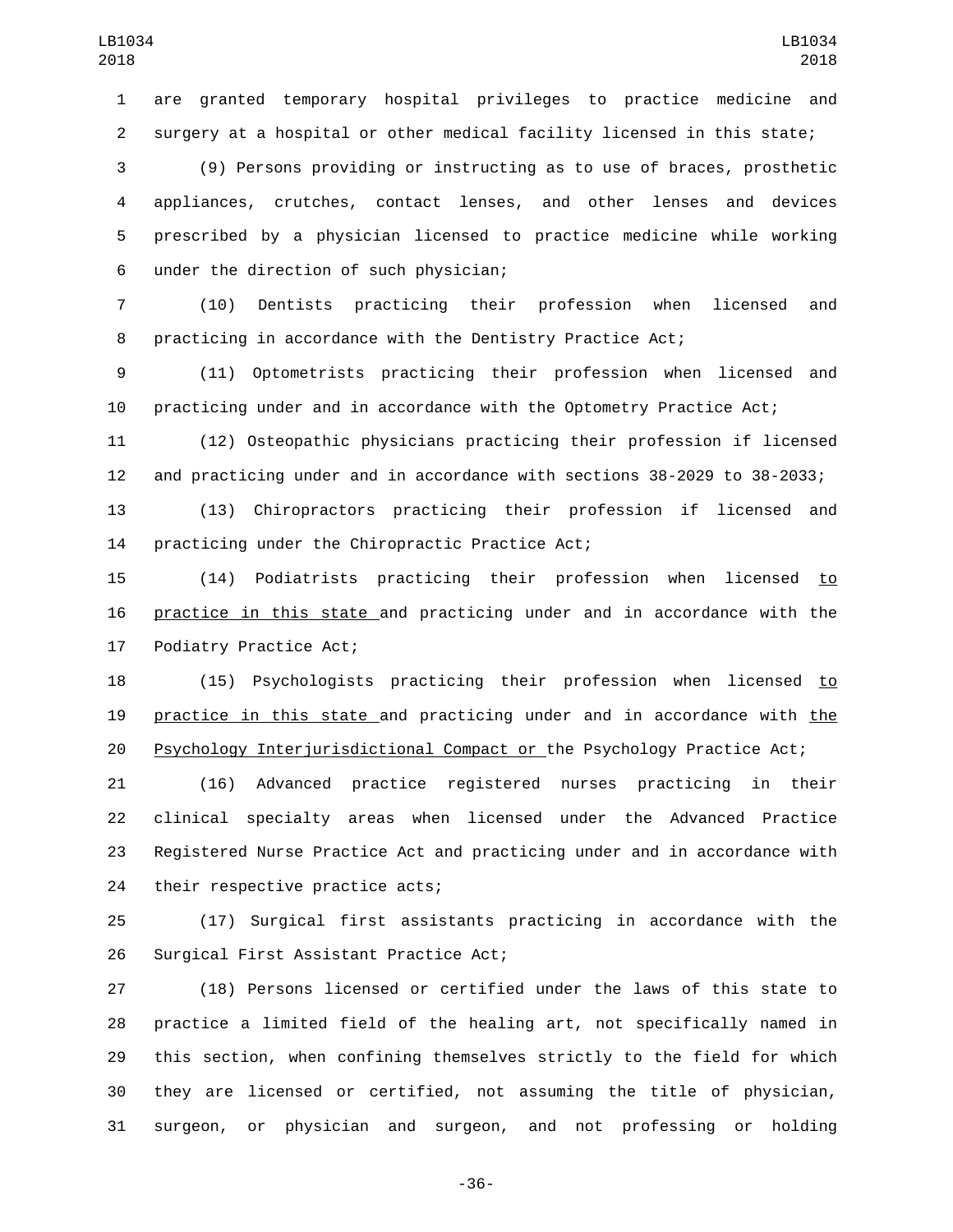themselves out as qualified to prescribe drugs in any form or to perform 2 operative surgery;

 (19) Persons obtaining blood specimens while working under an order of or protocols and procedures approved by a physician, registered nurse, or other independent health care practitioner licensed to practice by the state if the scope of practice of that practitioner permits the 7 practitioner to obtain blood specimens; and

 (20) Physicians who are licensed in good standing to practice medicine under the laws of another state or jurisdiction who accompany an athletic team or organization into this state for an event from the state or jurisdiction of licensure. This exemption is limited to treatment provided to such athletic team or organization while present in Nebraska; and

 (21) (20) Other trained persons employed by a licensed health care facility or health care service defined in the Health Care Facility Licensure Act or clinical laboratory certified pursuant to the federal Clinical Laboratories Improvement Act of 1967, as amended, or Title XVIII or XIX of the federal Social Security Act to withdraw human blood for 19 scientific or medical purposes.

 Any person who has held or applied for a license to practice medicine and surgery in this state, and such license or application has been denied or such license has been refused renewal or disciplined by order of limitation, suspension, or revocation, shall be ineligible for the exceptions described in subdivisions (5) through (8) of this section until such license or application is granted or such license is renewed or reinstated. Every act or practice falling within the practice of medicine and surgery as defined in section 38-2024 and not specially excepted in this section shall constitute the practice of medicine and surgery and may be performed in this state only by those licensed by law 30 to practice medicine in Nebraska.

Sec. 31. Section 38-2026, Reissue Revised Statutes of Nebraska, is

-37-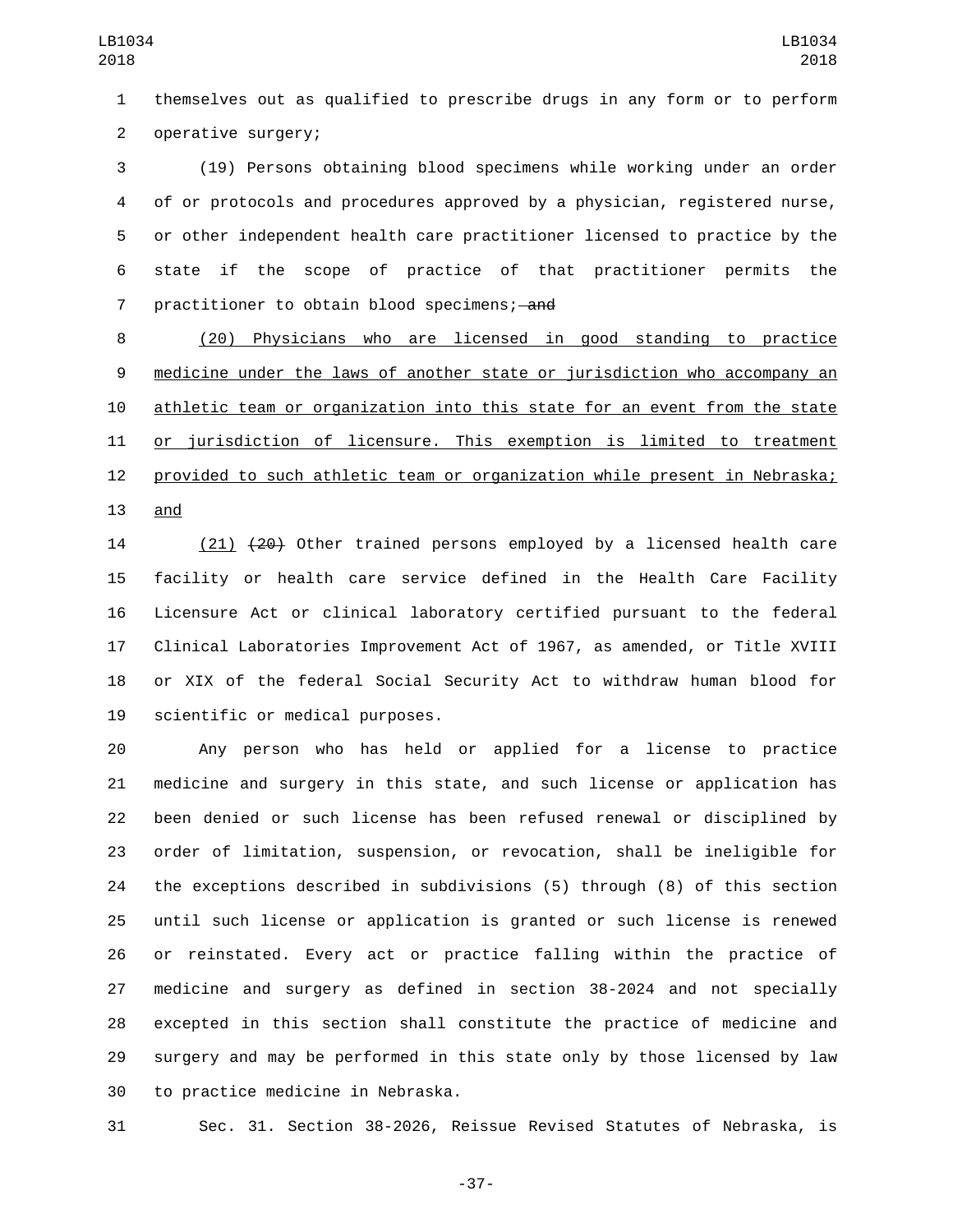1 amended to read:

 38-2026 Except as otherwise provided in sections 38-2026.01 and 38-2027, each applicant for a license to practice medicine and surgery shall:4

 (1)(a) Present proof that he or she is a graduate of an accredited school or college of medicine, (b) if a foreign medical graduate, provide a copy of a permanent certificate issued by the Educational Commission for on Foreign Medical Graduates that is currently effective and relates to such applicant or provide such credentials as are necessary to certify that such foreign medical graduate has successfully passed the Visa Qualifying Examination or its successor or equivalent examination required by the United States Department of Health and Human Services and the United States Citizenship and Immigration Services, or (c) if a graduate of a foreign medical school who has successfully completed a program of American medical training designated as the Fifth Pathway and who additionally has successfully passed the Educational Commission for on Foreign Medical Graduates examination but has not yet received the permanent certificate attesting to the same, provide such credentials as certify the same to the Division of Public Health of the Department of 20 Health and Human Services;

 (2) Present proof that he or she has served at least one year of graduate medical education approved by the board or, if a foreign medical 23 graduate, present proof that he or she has served at least two three years of graduate medical education approved by the board;

 (3) Pass a licensing examination approved by the board covering 26 appropriate medical subjects; and

 (4) Present proof satisfactory to the department that he or she, within the three years immediately preceding the application for licensure, (a) has been in the active practice of the profession of medicine and surgery in some other state, a territory, the District of Columbia, or Canada for a period of one year, (b) has had at least one

-38-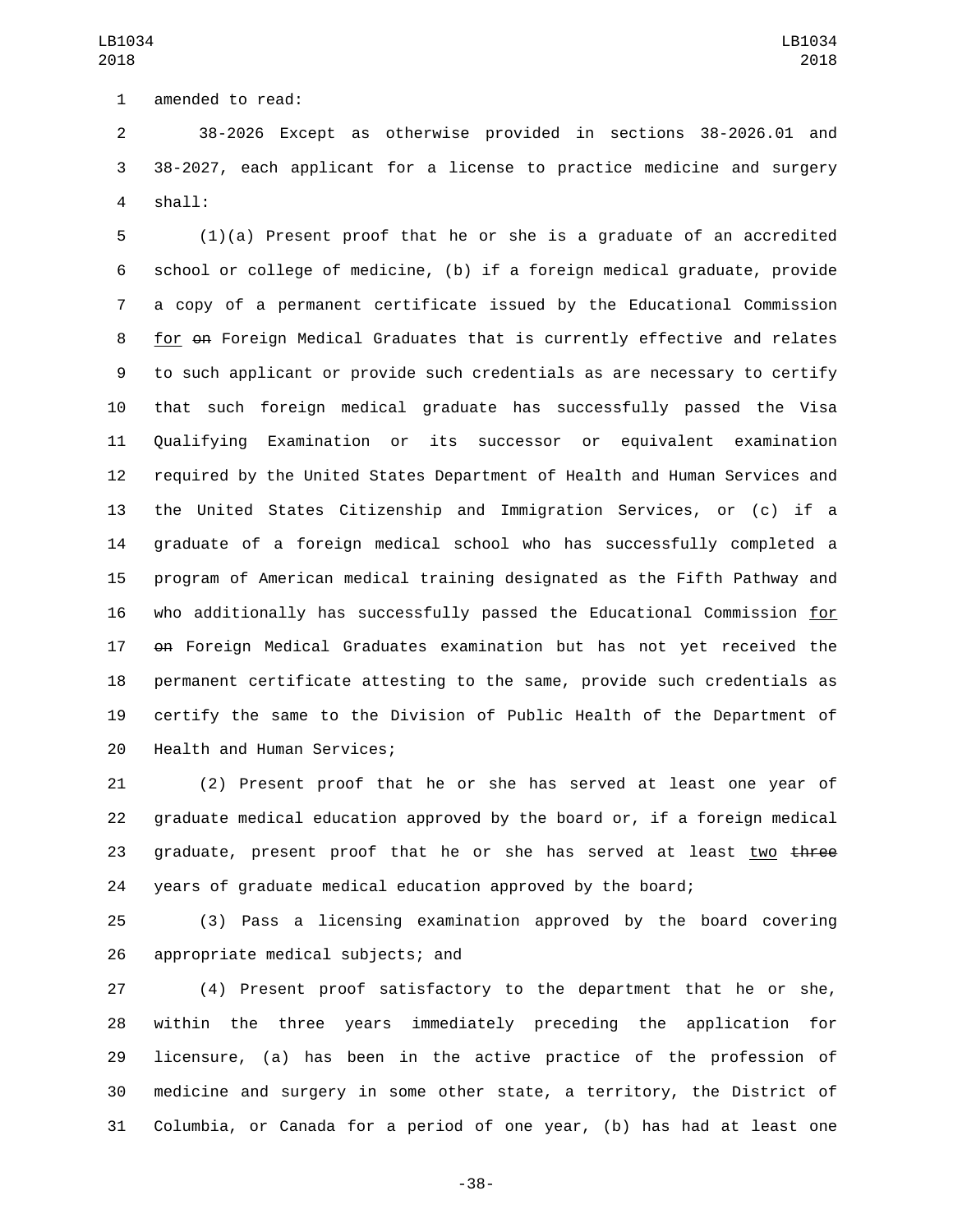year of graduate medical education as described in subdivision (2) of this section, (c) has completed continuing education in medicine and surgery approved by the board, (d) has completed a refresher course in medicine and surgery approved by the board, or (e) has completed the special purposes examination approved by the board.

 Sec. 32. Section 38-2104, Reissue Revised Statutes of Nebraska, is 7 amended to read:

 38-2104 (1) Approved educational program means a program of education and training accredited by an agency listed in subsection (2) of this section or approved by the board. Such approval may be based on the program's accreditation by an accrediting agency with requirements similar to an agency listed in subsection (2) of this section or on standards established by the board in the manner and form provided in 14 section 38-133.

 (2) Approved educational program includes a program of education and 16 training accredited by:

 (a) The Commission on Accreditation for Marriage and Family Therapy 18 Education;

 (b) The Council for Accreditation of Counseling and Related 20 Educational Programs;

21 (c) The Council on Rehabilitation Education;

(d) The Council on Social Work Education; or22

 (e) The American Psychological Association for a doctoral degree 24 program enrolled in by a person who has a master's degree or its 25 equivalent in psychology.

 Sec. 33. Section 38-2112, Reissue Revised Statutes of Nebraska, is 27 amended to read:

 38-2112 Consultation means a professional collaborative relationship between a licensed mental health practitioner and a consultant who is a psychologist licensed to engage in the practice of psychology in this state as provided in section 38-3111 or as provided in similar provisions

-39-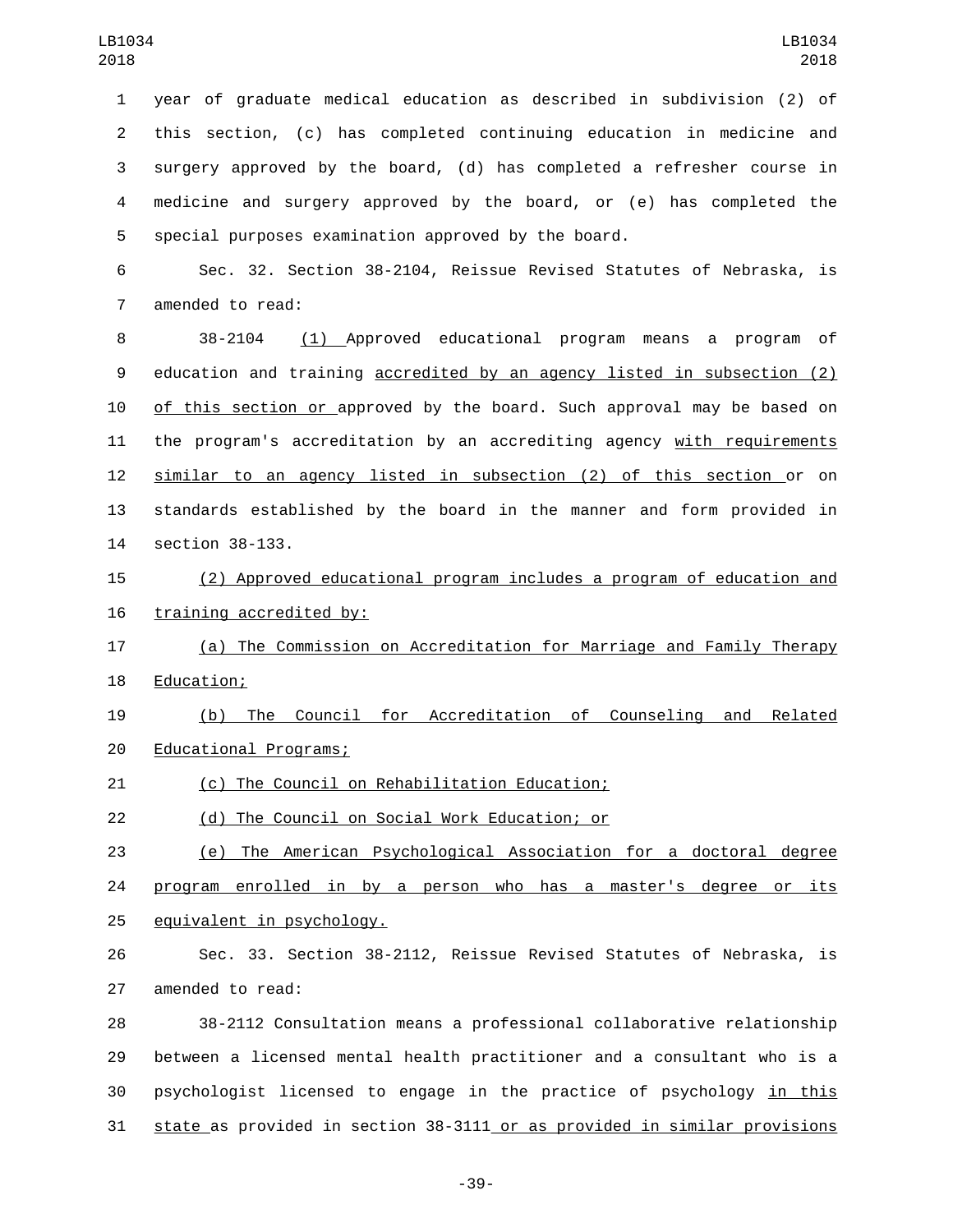1 of the Psychology Interjurisdictional Compact, a qualified physician, or a licensed independent mental health practitioner in which (1) the consultant makes a diagnosis based on information supplied by the licensed mental health practitioner and any additional assessment deemed necessary by the consultant and (2) the consultant and the licensed mental health practitioner jointly develop a treatment plan which indicates the responsibility of each professional for implementing elements of the plan, updating the plan, and assessing the client's 9 progress.

 Sec. 34. Section 38-2115, Reissue Revised Statutes of Nebraska, is 11 amended to read:

 38-2115 (1) Mental health practice means the provision of treatment, assessment, psychotherapy, counseling, or equivalent activities to individuals, couples, families, or groups for behavioral, cognitive, social, mental, or emotional disorders, including interpersonal or 16 personal situations.

17 (2) Mental health practice does not include:

18 (a) The practice of psychology or medicine;

(b) Prescribing drugs or electroconvulsive therapy;

(c) Treating physical disease, injury, or deformity;

 (d) Diagnosing major mental illness or disorder except in consultation with a qualified physician, a psychologist licensed to engage in the practice of psychology in this state as provided in section 38-3111 or as provided in similar provisions of the Psychology Interjurisdictional Compact, or a licensed independent mental health 26 practitioner;

 (e) Measuring personality or intelligence for the purpose of 28 diagnosis or treatment planning;

 (f) Using psychotherapy with individuals suspected of having major mental or emotional disorders except in consultation with a qualified physician, a licensed psychologist, or a licensed independent mental

-40-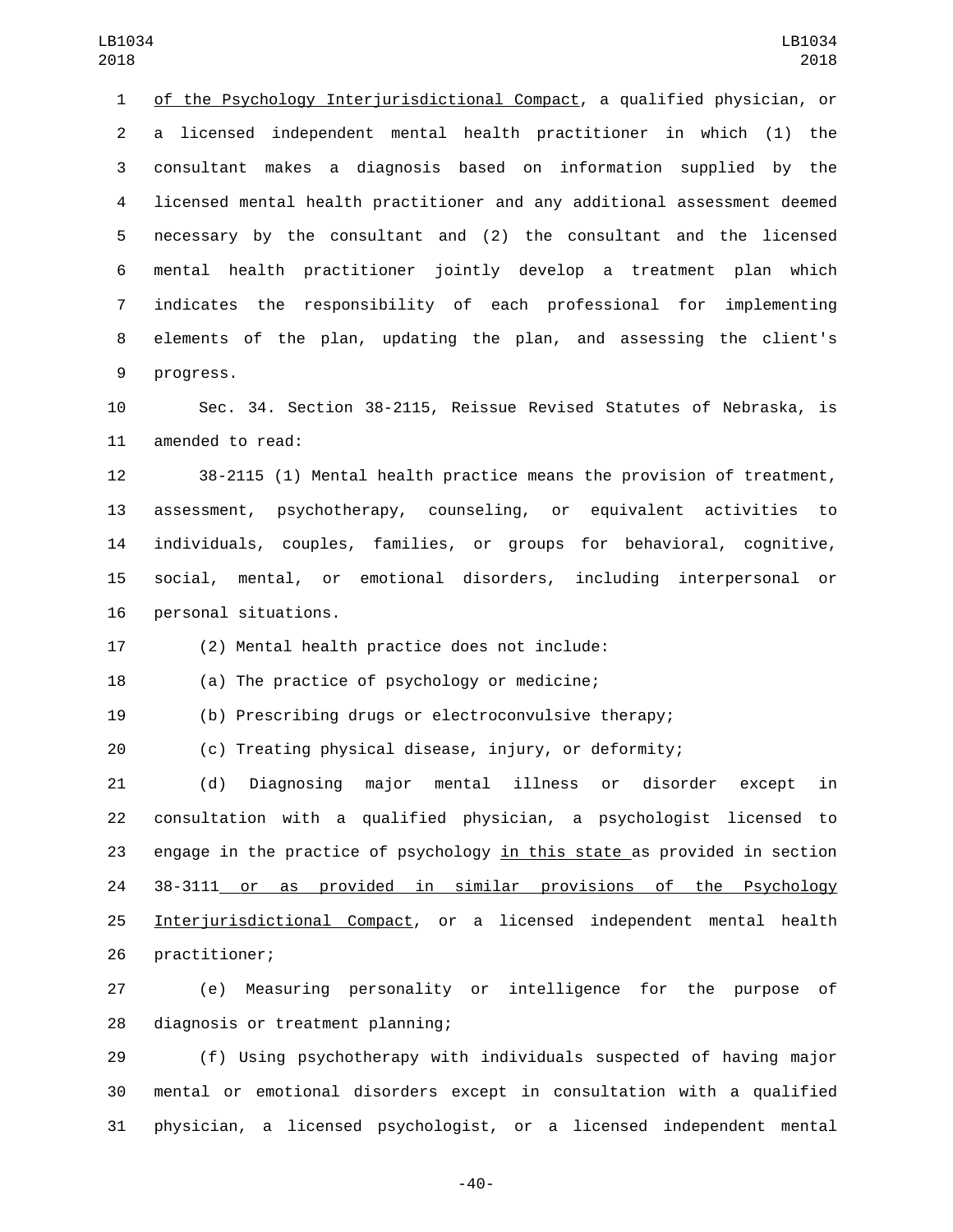1 health practitioner; or

 (g) Using psychotherapy to treat the concomitants of organic illness except in consultation with a qualified physician or licensed psychologist.4

 (3) Mental health practice includes the initial assessment of organic mental or emotional disorders for the purpose of referral or consultation.7

 (4) Nothing in sections 38-2114, 38-2118, and 38-2119 shall be deemed to constitute authorization to engage in activities beyond those described in this section. Persons certified under the Mental Health Practice Act but not licensed under section 38-2122 shall not engage in 12 mental health practice.

 Sec. 35. Section 38-2117, Reissue Revised Statutes of Nebraska, is 14 amended to read:

 38-2117 Mental health program means an approved educational program in a field such as, but not limited to, social work, professional counseling, marriage and family therapy, human development, psychology, or family relations, the content of which contains an emphasis on therapeutic mental health and course work in psychotherapy and the 20 assessment of mental disorders.

 Sec. 36. Section 38-2122, Reissue Revised Statutes of Nebraska, is 22 amended to read:

 38-2122 A person shall be qualified to be a licensed mental health 24 practitioner if he or she:

25 (1) Has received a master's <del>or doctorate</del> degree, a doctoral degree, 26 or the equivalent of a master's degree, as determined by the board, that consists of course work and training which was primarily therapeutic mental health in content and included a practicum or internship and was from an approved educational program. Practicums or internships completed after September 1, 1995, must include a minimum of three hundred clock hours of direct client contact under the supervision of a qualified

-41-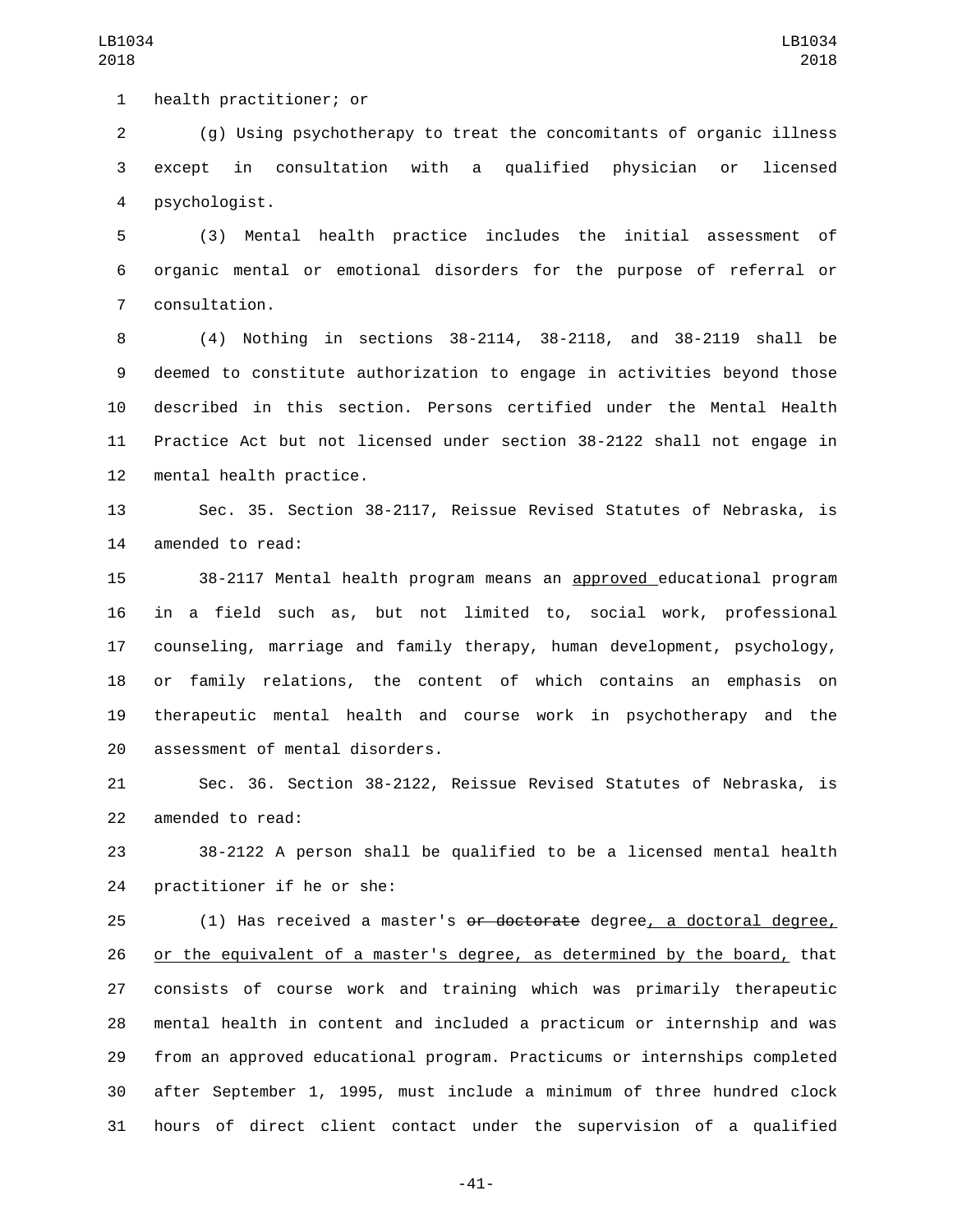physician, a licensed psychologist, or a licensed mental health 2 practitioner;

 (2) Has successfully completed three thousand hours of supervised experience in mental health practice of which fifteen hundred hours were in direct client contact in a setting where mental health services were being offered and the remaining fifteen hundred hours included, but were not limited to, review of client records, case conferences, direct observation, and video observation. For purposes of this subdivision, supervised means monitored by a qualified physician, a licensed clinical psychologist, or a certified master social worker, certified professional counselor, or marriage and family therapist qualified for certification on September 1, 1994, for any hours completed before such date or by a qualified physician, a psychologist licensed to engage in the practice of psychology, or a licensed mental health practitioner for any hours completed after such date, including evaluative face-to-face contact for a minimum of one hour per week. Such three thousand hours shall be accumulated after completion of the master's degree, doctoral degree, or 18 equivalent of the master's <del>or doctorate</del> degree—and during the five years immediately preceding the application for licensure; and

 (3) Has satisfactorily passed an examination approved by the board. An individual who by reason of educational background is eligible for certification as a certified master social worker, a certified professional counselor, or a certified marriage and family therapist shall take and pass a certification examination approved by the board before becoming licensed as a mental health practitioner.

 Sec. 37. Section 38-2123, Reissue Revised Statutes of Nebraska, is 27 amended to read:

 38-2123 (1) A person who needs to obtain the required three thousand hours of supervised experience in mental health practice as specified in section 38-2122 to qualify for a mental health practitioner license shall obtain a provisional mental health practitioner license. To qualify for a

-42-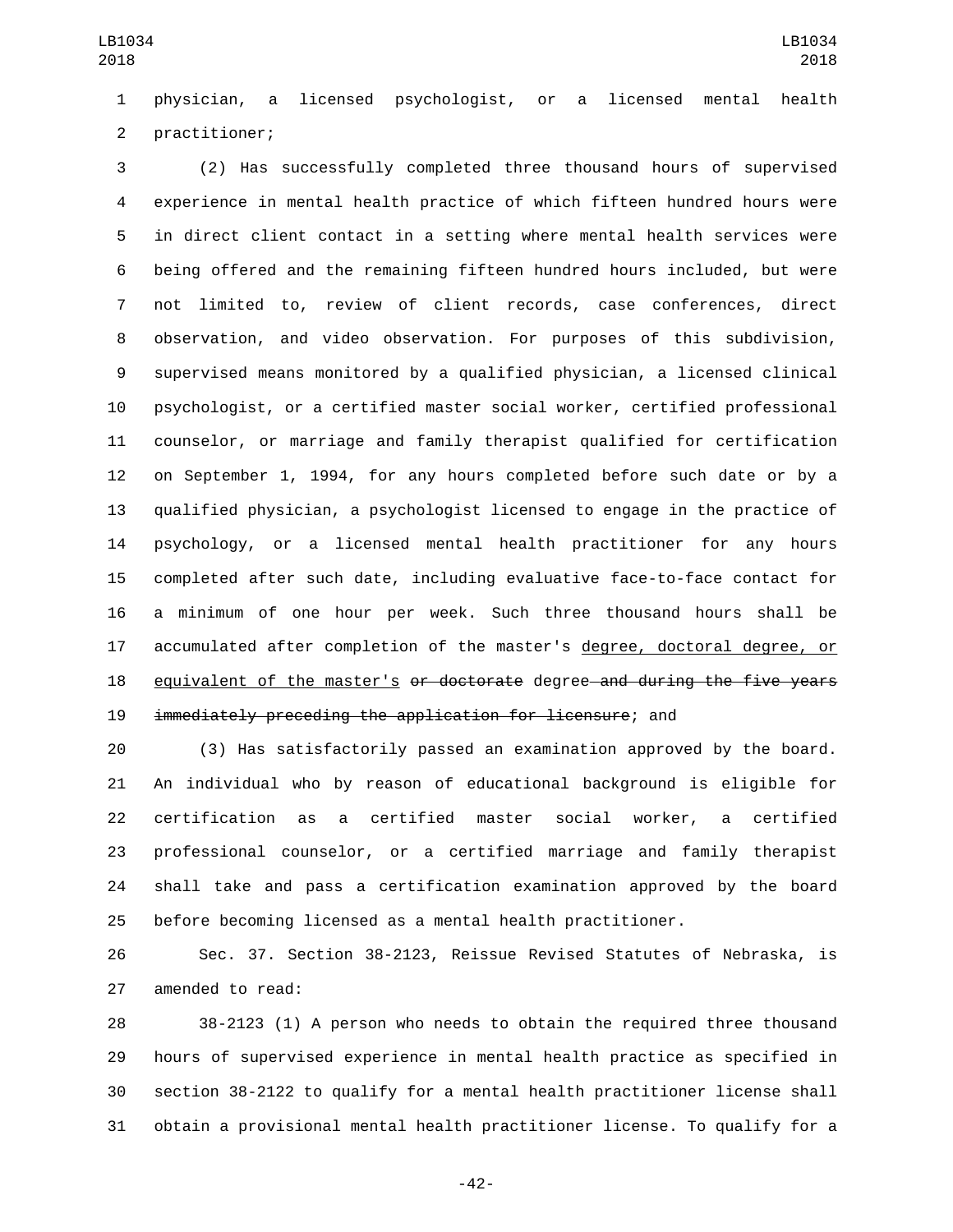provisional mental health practitioner license, such person shall:

 (a) Have a master's or doctorate degree, a doctoral degree, or the equivalent of a master's degree, as determined by the board, that consists of course work and training which was primarily therapeutic mental health in content and included a practicum or internship and was from a mental health an approved educational program as specified in such 7 section 38-2122;

 (b) Apply prior to earning the three thousand hours of supervised 9 experience; and

(c) Pay the provisional mental health practitioner license fee.

 (2) The rules and regulations approved by the board and adopted and promulgated by the department shall not require that the applicant have a supervisor in place at the time of application for a provisional mental 14 health practitioner license.

 (3) (2) A provisional mental health practitioner license shall expire upon receipt of licensure as a mental health practitioner or five years after the date of issuance, whichever comes first.

 (4) (3) A person who holds a provisional mental health practitioner license shall inform all clients that he or she holds a provisional license and is practicing mental health under supervision and shall identify the supervisor. Failure to make such disclosure is a ground for 22 discipline as set forth in section 38-2139.

 Sec. 38. Section 38-2124, Reissue Revised Statutes of Nebraska, is 24 amended to read:

 38-2124 (1) No person shall hold himself or herself out as an independent mental health practitioner unless he or she is licensed as such by the department. A person shall be qualified to be a licensed independent mental health practitioner if he or she:

 (a)(i)(A) Graduated with a master's or doctoral degree from an educational program which is accredited, at the time of graduation or within four years after graduation, by the Council for Accreditation of

-43-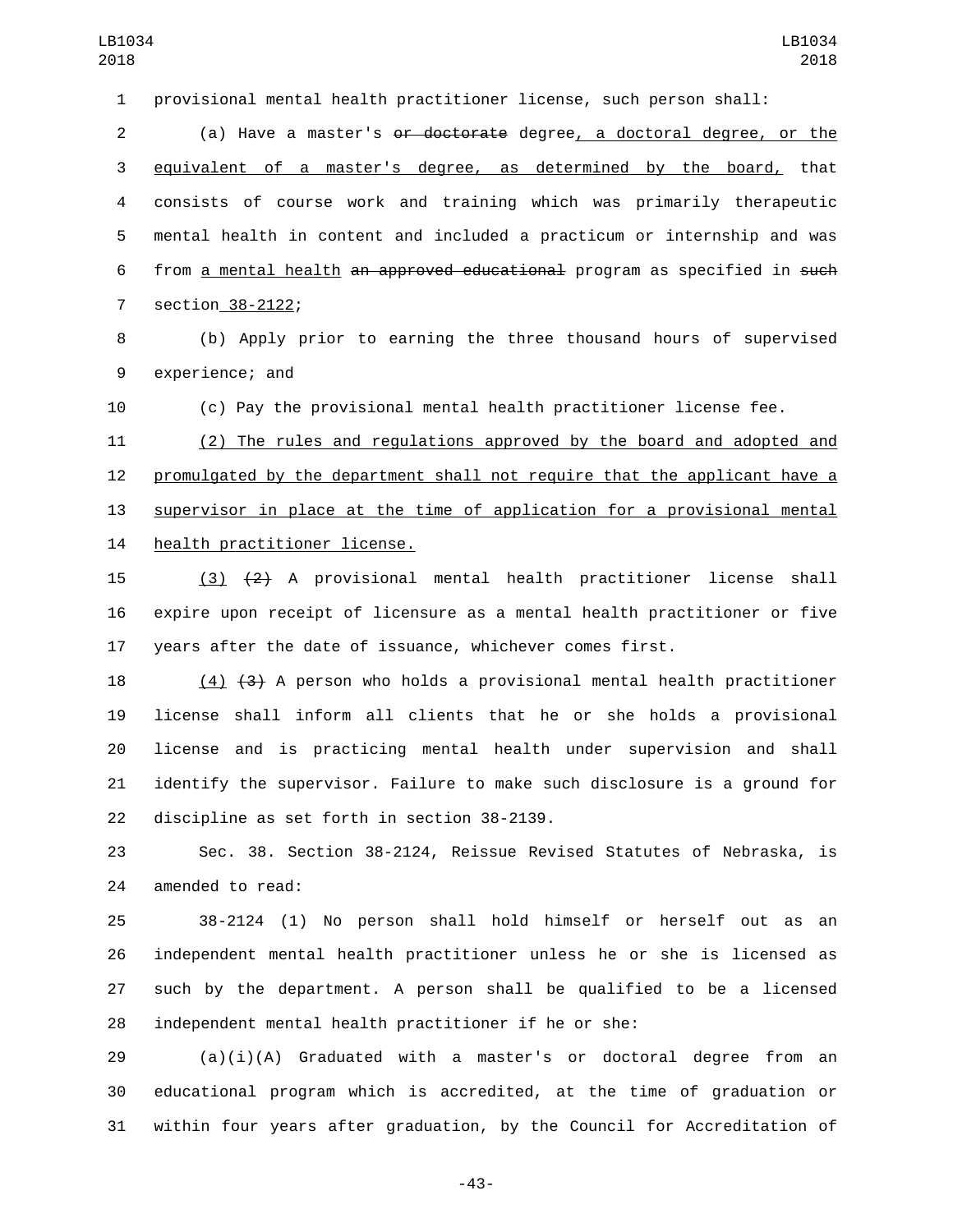Counseling and Related Educational Programs, the Commission on Accreditation for Marriage and Family Therapy Education, or the Council on Social Work Education or (B) graduated with a master's or doctoral degree from an educational program deemed by the board to be equivalent in didactic content and supervised clinical experience to an accredited 6 program;

 (ii)(A) Is licensed as a licensed mental health practitioner or (B) is licensed as a provisional mental health practitioner and has satisfactorily passed an examination approved by the board pursuant to 10 subdivision (3) of section 38-2122; and

11 (iii) Has three thousand hours of experience <del>obtained in a period of</del> not less than two nor more than five years and supervised by a licensed physician, a licensed psychologist, or a licensed independent mental health practitioner, one-half of which is comprised of experience with clients diagnosed under the major mental illness or disorder category; or (b)(i) Graduated from an educational program which does not meet the

 (ii)(A) Is licensed as a licensed mental health practitioner or (B) is licensed as a provisional mental health practitioner and has satisfactorily passed an examination approved by the board pursuant to 21 subdivision (3) of section 38-2122; and

requirements of subdivision (a)(i) of this subsection;

 (iii) Has seven thousand hours of experience obtained in a period of not less than ten years and supervised by a licensed physician, a licensed psychologist, or a licensed independent mental health practitioner, one-half of which is comprised of experience with clients diagnosed under the major mental illness or disorder category.

 (2) The experience required under this section shall be documented in a reasonable form and manner as prescribed by the board, which may consist of sworn statements from the applicant and his or her employers and supervisors. The board shall not in any case require the applicant to 31 produce individual case records.

-44-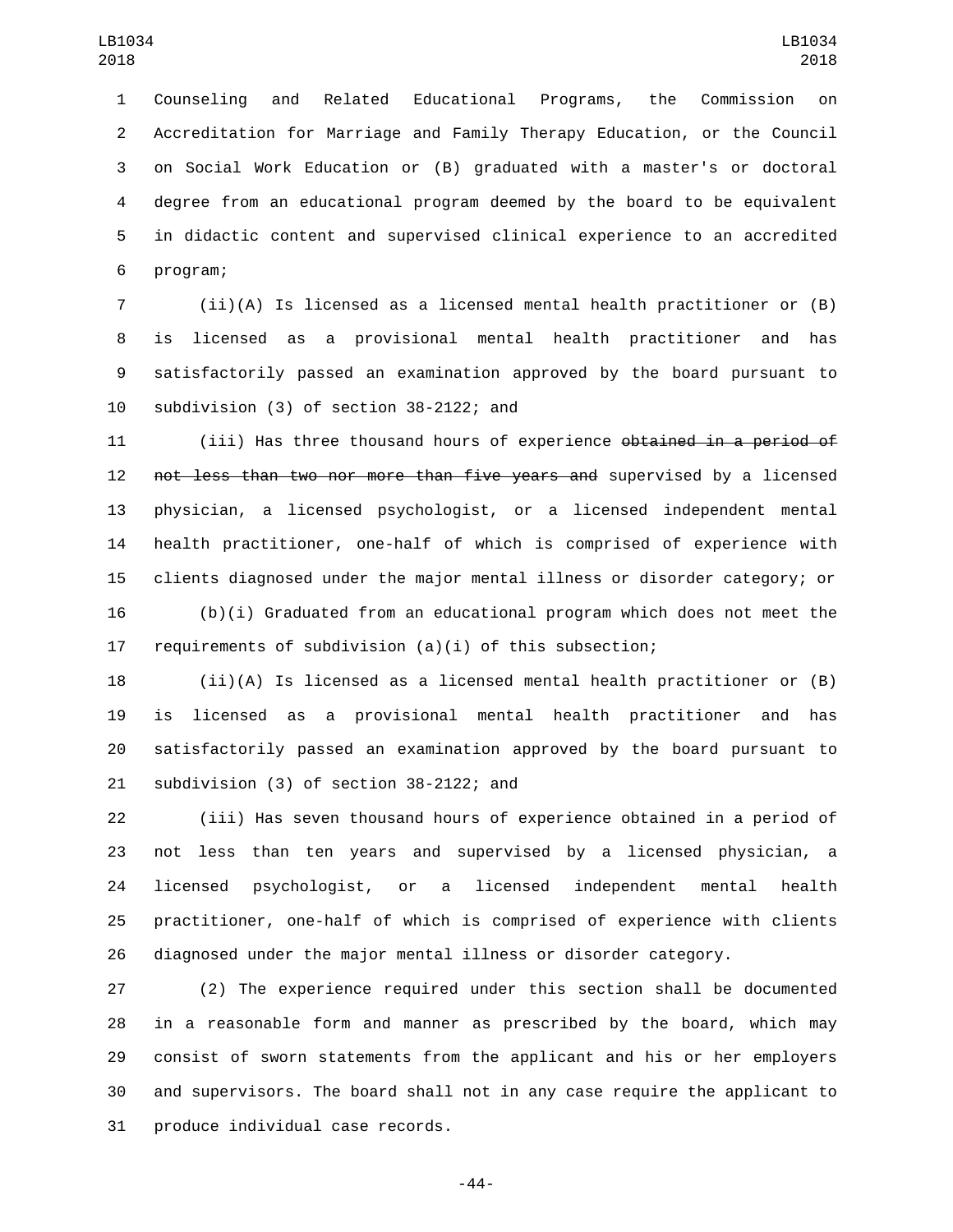(3) The application for an independent mental health practitioner license shall include the applicant's social security number.

 Sec. 39. Section 38-2125, Revised Statutes Supplement, 2017, is 4 amended to read:

 38-2125 The department, with the recommendation of the board, may issue a license based on licensure in another jurisdiction to an individual who (1) meets the licensure requirements of the Mental Health Practice Act or substantially equivalent requirements as determined by the department, with the recommendation of the board, or (2) has been in active practice in the appropriate discipline for at least five years following initial licensure or certification in another jurisdiction and has passed the Nebraska jurisprudence examination. An applicant for a license who is a military spouse may apply for a temporary license as provided in section  $38-129.01$ .

 Sec. 40. Section 38-2518, Reissue Revised Statutes of Nebraska, is 16 amended to read:

 38-2518 (1) An applicant applying for a license as an occupational therapist shall show to the satisfaction of the department that he or 19 she:

 (a) Has successfully completed the academic requirements of an educational program in occupational therapy recognized by the department and accredited by a nationally recognized medical association or nationally recognized occupational therapy association;

 (b) Has successfully completed a period of supervised fieldwork experience at an educational institution approved by the department and where the applicant's academic work was completed or which is part of a training program approved by such educational institution. A minimum of six months of supervised fieldwork experience shall be required for an 29 occupational therapist; and

(c) Has passed an examination as provided in section 38-2520.

(2) In the case of an applicant who has been trained as an

-45-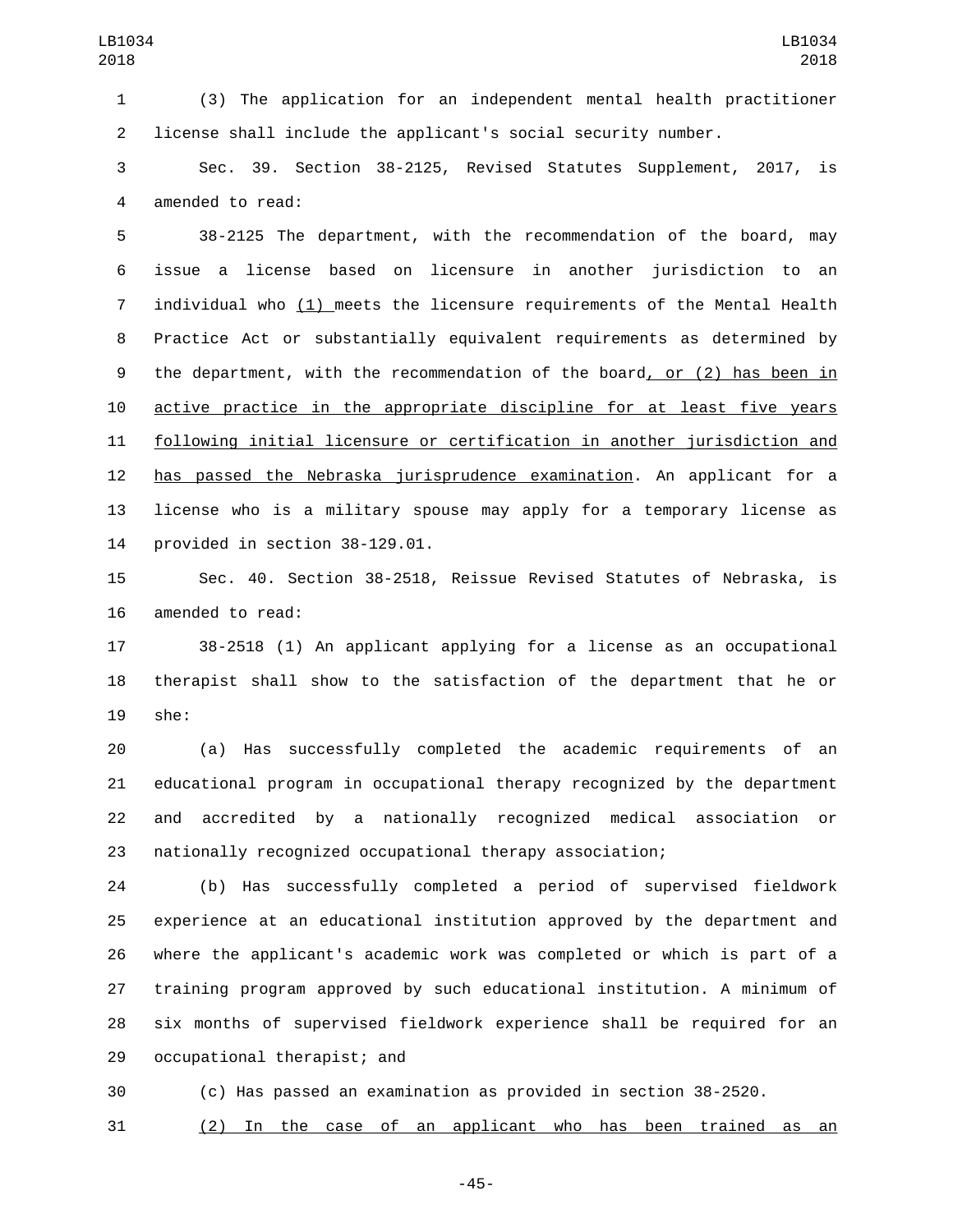occupational therapist in a foreign country, the applicant shall:

(a) Present documentation of completion of an educational program in

occupational therapy that is substantially equivalent to an approved

 program accredited by the Accreditation Council for Occupational Therapy Education or by an equivalent accrediting agency as determined by the

- board;6
- 
- (b) Present proof of proficiency in the English language; and

(c) Have passed an examination as provided in section 38-2520.

 (3) (2) Residency in this state shall not be a requirement of licensure. A corporation, partnership, limited liability company, or association shall not be licensed as an occupational therapist pursuant 12 to the Occupational Therapy Practice Act.

 Sec. 41. Section 38-2519, Reissue Revised Statutes of Nebraska, is 14 amended to read:

 38-2519 (1) An applicant applying for a license as an occupational therapy assistant shall show to the satisfaction of the department that 17 he or she:

 (a) Has successfully completed the academic requirements of an educational program in occupational therapy recognized by the department and accredited by a nationally recognized medical association or nationally recognized occupational therapy association;

 (b) Has successfully completed a period of supervised fieldwork experience at an educational institution approved by the department and where the applicant's academic work was completed or which is part of a training program approved by such educational institution. A minimum of two months of supervised fieldwork experience shall be required for an 27 occupational therapy assistant; and

(c) Has passed an examination as provided in section 38-2520.

 (2) In the case of an applicant who has been trained as an occupational therapy assistant in a foreign country, the applicant shall: (a) Present documentation of completion of an educational program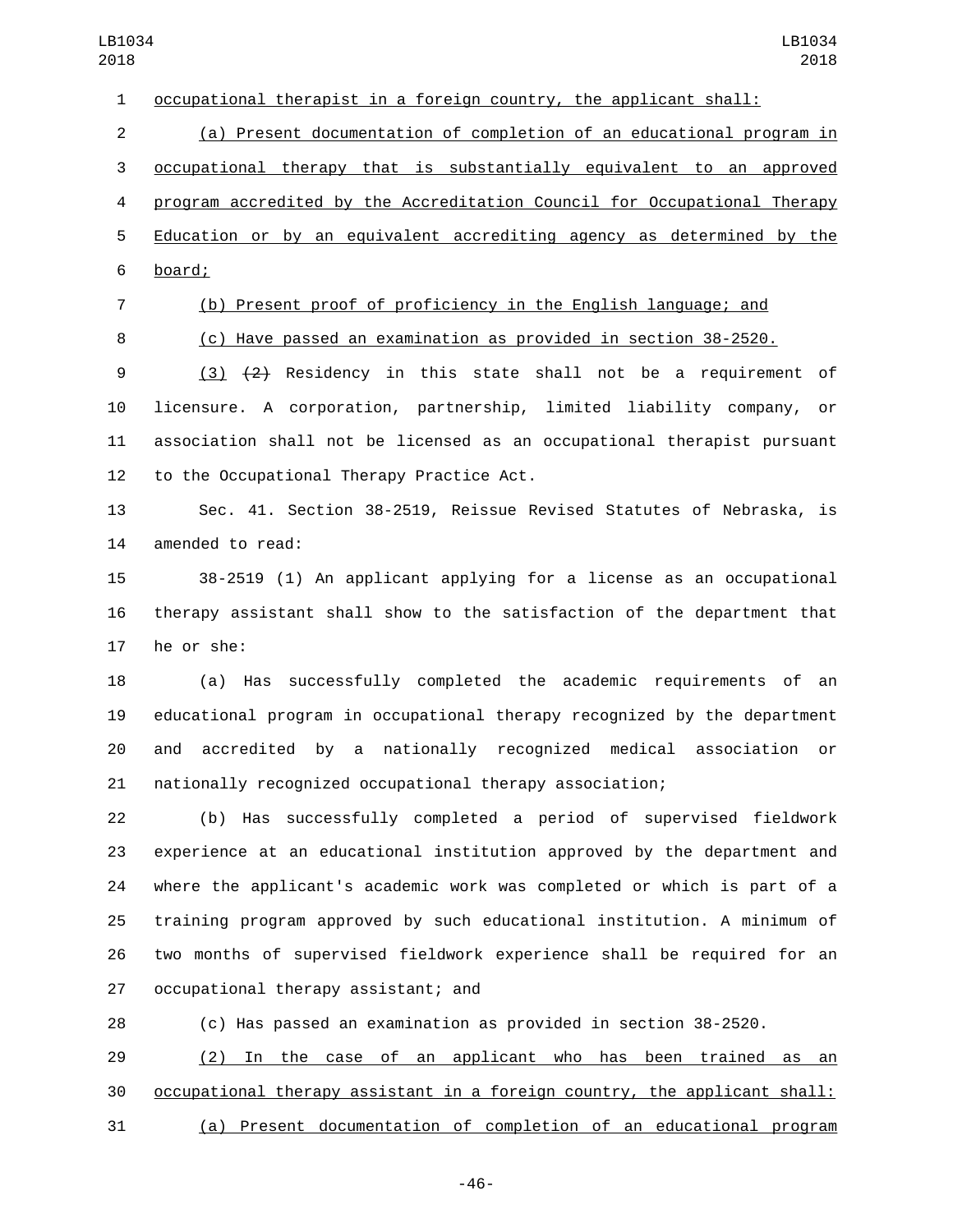for occupational therapy assistants that is substantially equivalent to an approved program accredited by the Accreditation Council for Occupational Therapy Education or by an equivalent accrediting agency as 4 determined by the board;

(b) Present proof of proficiency in the English language; and

(c) Have passed an examination as provided in section 38-2520.

 (3) (2) Residency in this state shall not be a requirement of licensure as an occupational therapy assistant. A corporation, partnership, limited liability company, or association shall not be licensed as an occupational therapy assistant pursuant to the 11 Occupational Therapy Practice Act.

 Sec. 42. Section 38-2521, Reissue Revised Statutes of Nebraska, is 13 amended to read:

 38-2521 The department, with the recommendation of the board, may waive continuing competency requirements, in part or in total, for any two-year licensing period when a licensee submits documentation that circumstances beyond his or her control prevented completion of such requirements as provided in section 38-146. In addition to circumstances determined by the department to be beyond the licensee's control pursuant to such section, such circumstances shall include situations in which:

 (1) The licensee holds a Nebraska license but does not reside or 22 practice in Nebraska;

 (2) The licensee has submitted proof that he or she was suffering from a serious or disabling illness or physical disability which prevented completion of the required continuing competency activities during the twenty-four months preceding the license renewal date; and

 (3) The licensee has successfully completed two or more semester 28 hours of formal credit instruction biennially offered by a an accredited 29 school or college approved by the board which contributes to meeting the requirements of an advanced degree in a postgraduate program relating to 31 occupational therapy.

-47-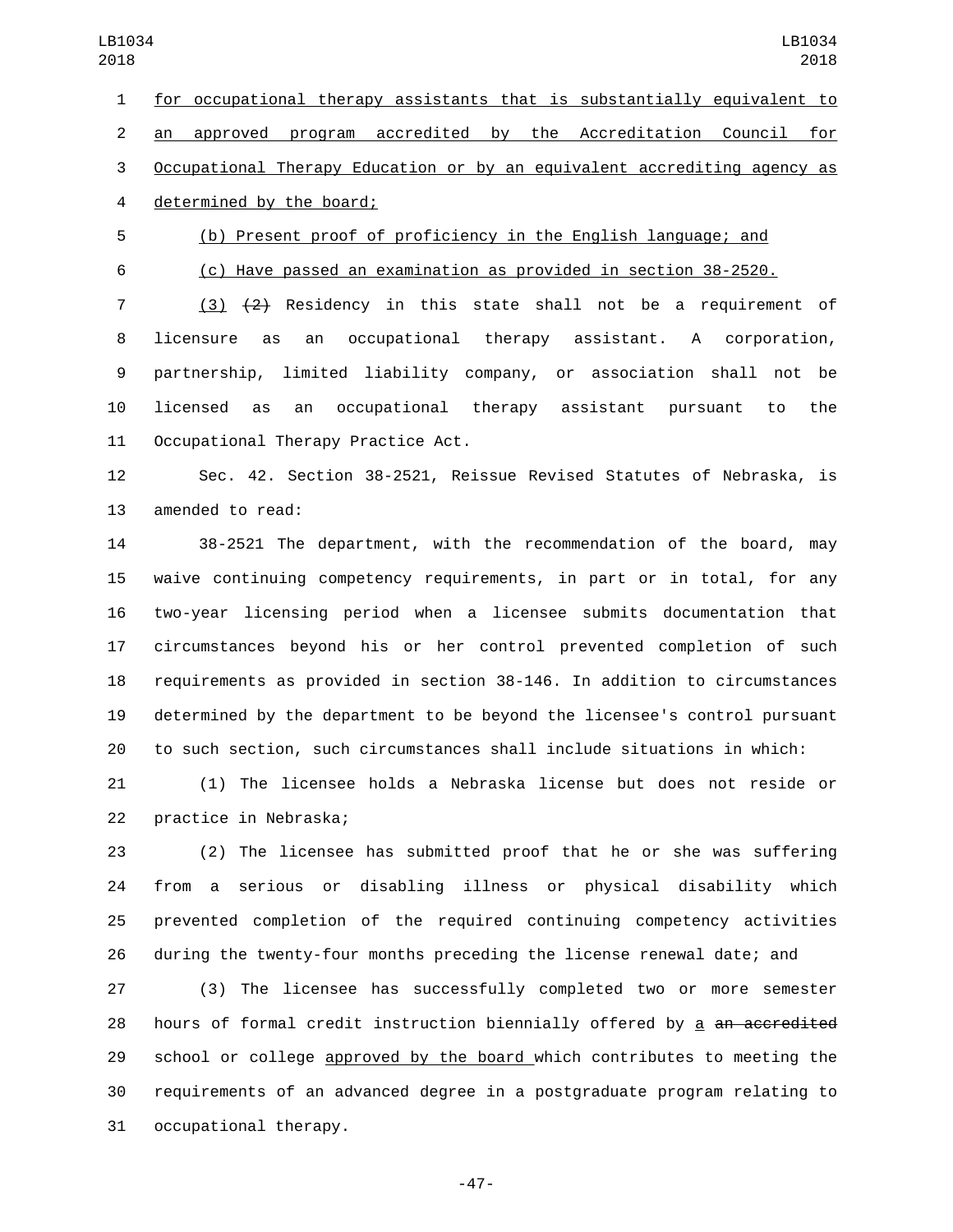Sec. 43. Section 38-2826.01, Reissue Revised Statutes of Nebraska, 2 is amended to read:

 38-2826.01 Long-term care facility means an intermediate care facility, an intermediate care facility for persons with developmental disabilities, a long-term care hospital, a mental health substance use treatment center, a nursing facility, or a skilled nursing facility, as such terms are defined in the Health Care Facility Licensure Act.

 Sec. 44. Section 38-3101, Reissue Revised Statutes of Nebraska, is 9 amended to read:

 38-3101 Sections 38-3101 to 38-3132 and section 46 of this act shall be known and may be cited as the Psychology Practice Act.

 Sec. 45. Section 38-3111, Reissue Revised Statutes of Nebraska, is 13 amended to read:

 38-3111 (1) Unless otherwise expressly stated, references to licensed psychologists in the Nebraska Mental Health Commitment Act, in the Psychology Practice Act, in the Sex Offender Commitment Act, and in section 44-513 means only psychologists licensed to practice psychology in this state under section 38-3114 or under similar provisions of the Psychology Interjurisdictional Compact and does not mean persons holding a special license under section 38-3116 or holding a provisional license 21 under the Psychology Practice Act.

 (2) Any reference to a person certified to practice clinical psychology under the law in effect immediately prior to September 1, 1994, and any equivalent reference under the law of another jurisdiction, including, but not limited to, certified clinical psychologist, health care practitioner in psychology, or certified health care provider, shall be construed to refer to a psychologist licensed under the Uniform Credentialing Act except for persons licensed under section 38-3116 or holding a provisional license under the Psychology Practice Act.

 Sec. 46. The chairperson of the board or his or her designee shall serve as the administrator of the Psychology Interjurisdictional Compact

-48-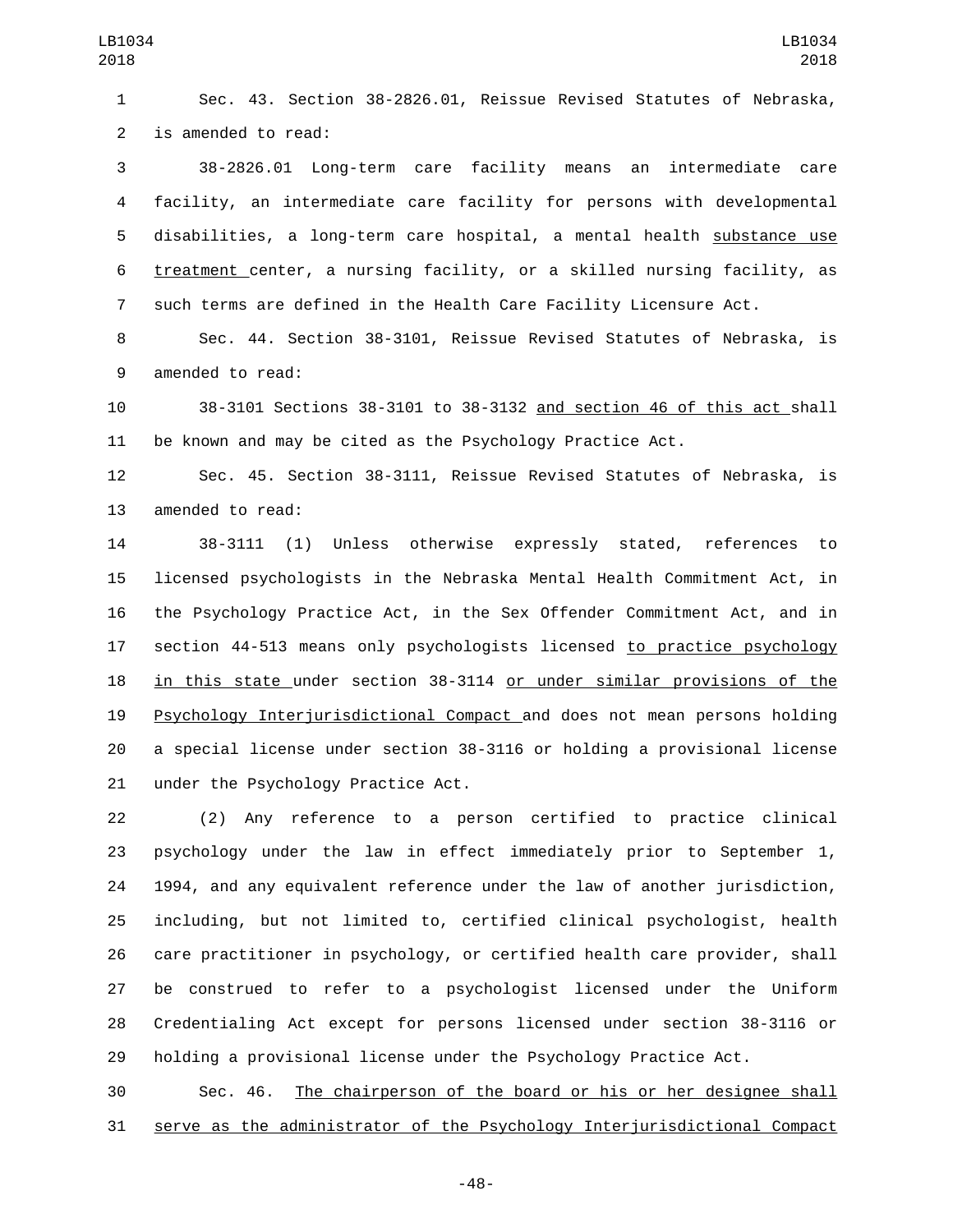for the State of Nebraska. The administrator shall give notice of withdrawal to the executive heads of all other party states within thirty days after the effective date of any statute repealing the compact enacted by the Legislature pursuant to Article XIII of the compact.

 Sec. 47. Section 44-772, Reissue Revised Statutes of Nebraska, is 6 amended to read:

 44-772 Substance abuse treatment center shall mean an institution licensed as a substance abuse treatment center by the Department of 9 Health and Human Services and defined in section 71-430, which provides a program for the inpatient or outpatient treatment of alcoholism pursuant to a written treatment plan approved and monitored by a physician and which is affiliated with a hospital under a contractual agreement with an 13 established system for patient referral.

 Sec. 48. Section 44-792, Reissue Revised Statutes of Nebraska, is 15 amended to read:

44-792 For purposes of sections 44-791 to 44-795:

 (1) Health insurance plan means (a) any group sickness and accident insurance policy, group health maintenance organization contract, or group subscriber contract delivered, issued for delivery, or renewed in this state and (b) any self-funded employee benefit plan to the extent not preempted by federal law. Health insurance plan includes any group policy, group contract, or group plan offered or administered by the state or its political subdivisions. Health insurance plan does not include group policies providing coverage for a specified disease, accident-only coverage, hospital indemnity coverage, disability income coverage, medicare supplement coverage, long-term care coverage, or other limited-benefit coverage. Health insurance plan does not include any policy, contract, or plan covering an employer group that covers fewer 29 than fifteen employees;

 (2) Mental health condition means any condition or disorder involving mental illness that falls under any of the diagnostic

-49-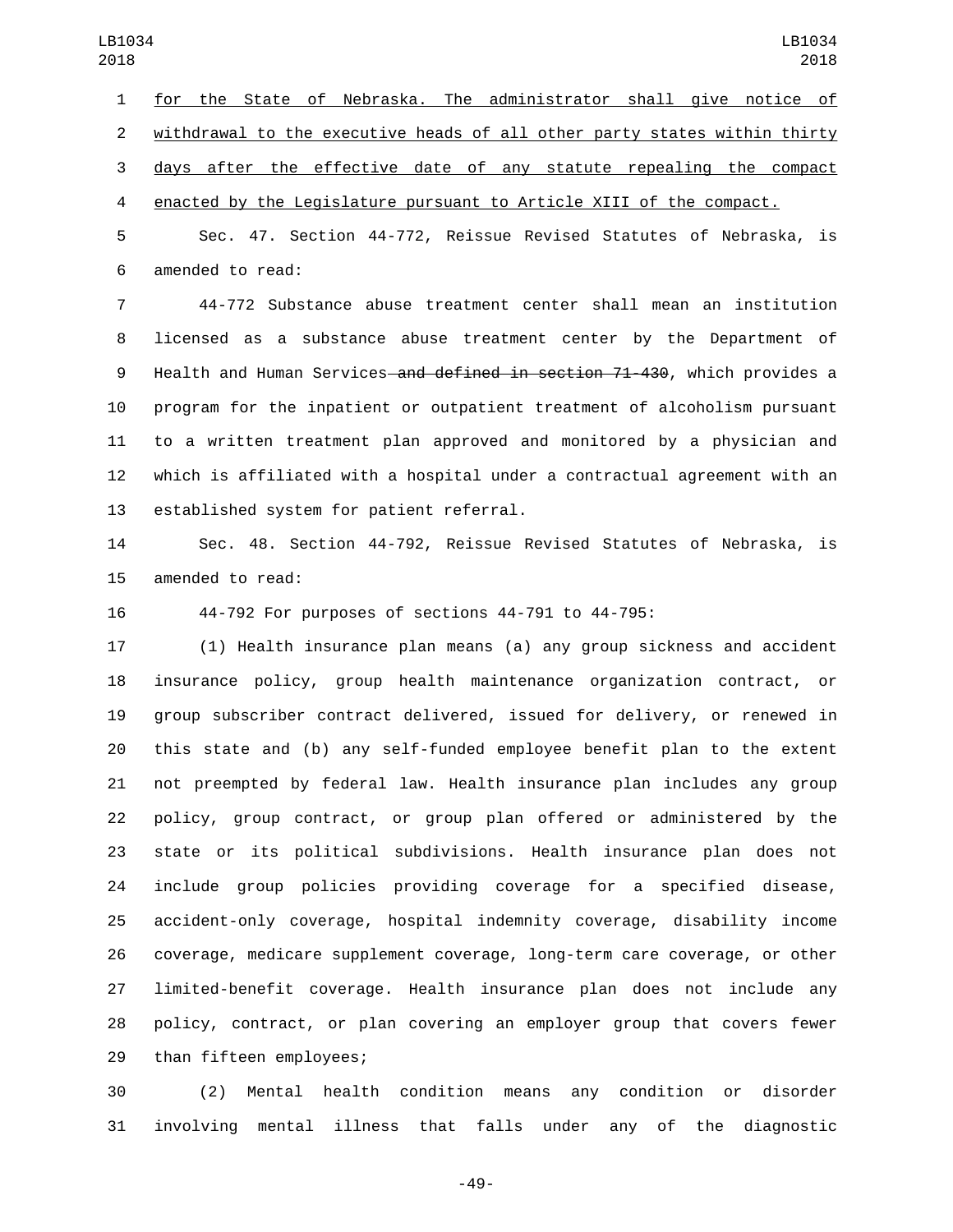categories listed in the Mental Disorders Section of the International 2 Classification of Disease;

 (3) Mental health professional means (a) a practicing physician licensed to practice medicine in this state under the Medicine and Surgery Practice Act, (b) a practicing psychologist licensed to engage in the practice of psychology in this state as provided in section 38-3111 or as provided in similar provisions of the Psychology Interjurisdictional Compact, or (c) a practicing mental health professional licensed or certified in this state as provided in the 10 Mental Health Practice Act;

 (4) Rate, term, or condition means lifetime limits, annual payment limits, and inpatient or outpatient service limits. Rate, term, or condition does not include any deductibles, copayments, or coinsurance; and

 (5)(a) Serious mental illness means, prior to January 1, 2002, (i) schizophrenia, (ii) schizoaffective disorder, (iii) delusional disorder, (iv) bipolar affective disorder, (v) major depression, and (vi) obsessive 18 compulsive disorder; and

 (b) Serious mental illness means, on and after January 1, 2002, any mental health condition that current medical science affirms is caused by a biological disorder of the brain and that substantially limits the life activities of the person with the serious mental illness. Serious mental illness includes, but is not limited to (i) schizophrenia, (ii) schizoaffective disorder, (iii) delusional disorder, (iv) bipolar affective disorder, (v) major depression, and (vi) obsessive compulsive 26 disorder.

 Sec. 49. Section 69-2429, Reissue Revised Statutes of Nebraska, is 28 amended to read:

69-2429 For purposes of the Concealed Handgun Permit Act:

 (1) Concealed handgun means the handgun is totally hidden from view. If any part of the handgun is capable of being seen, it is not a

-50-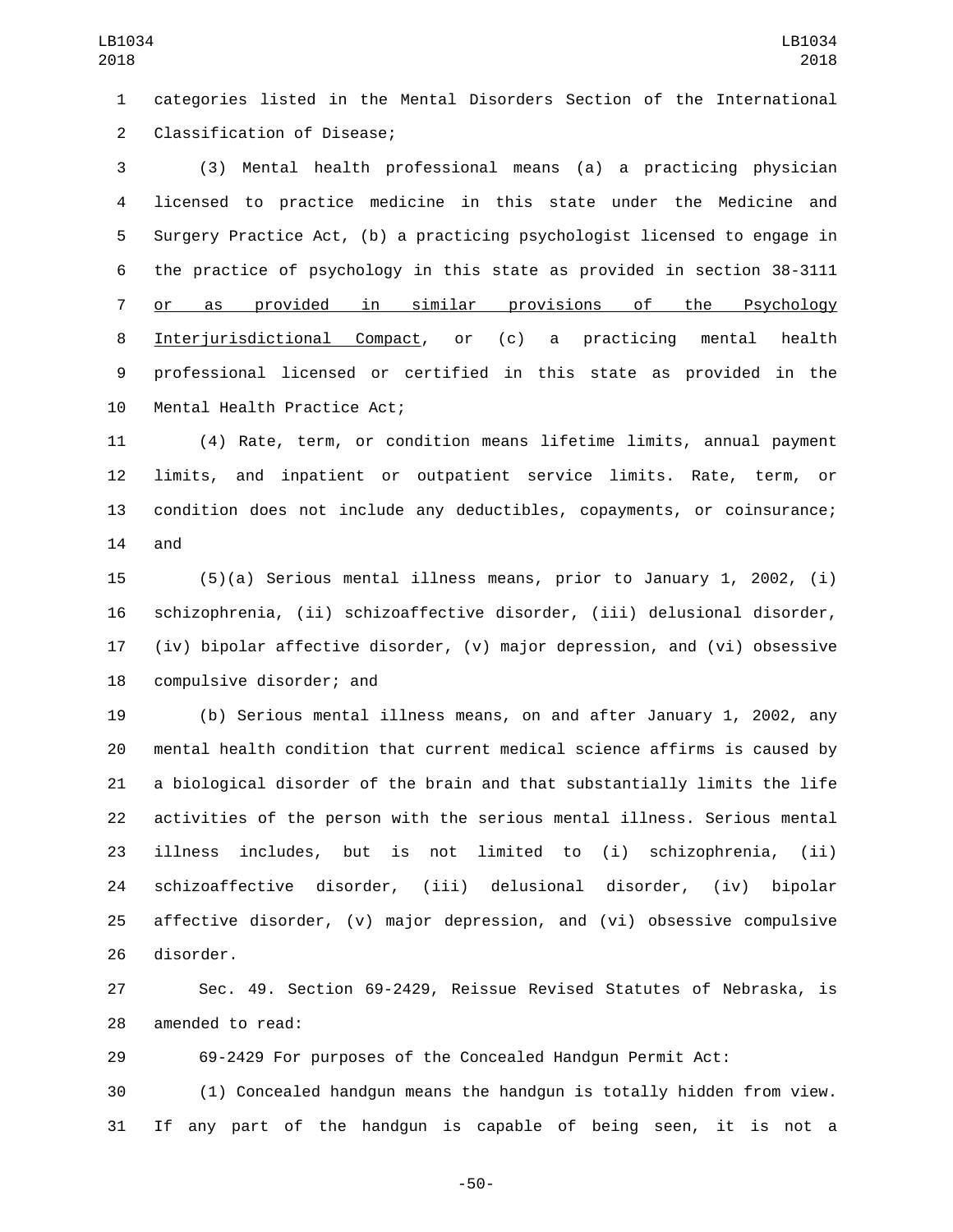(2) Emergency services personnel means a volunteer or paid firefighter or rescue squad member or a person licensed to provide emergency medical services pursuant to the Emergency Medical Services Practice Act or authorized to provide emergency medical services pursuant to the EMS Personnel Licensure Interstate Compact;6

 (3) Handgun means any firearm with a barrel less than sixteen inches in length or any firearm designed to be held and fired by the use of a 9 single hand;

 (4) Peace officer means any town marshal, chief of police or local police officer, sheriff or deputy sheriff, the Superintendent of Law Enforcement and Public Safety, any officer of the Nebraska State Patrol, any member of the National Guard on active service by direction of the Governor during periods of emergency or civil disorder, any Game and Parks Commission conservation officer, and all other persons with similar 16 authority to make arrests;

 (5) Permitholder means an individual holding a current and valid permit to carry a concealed handgun issued pursuant to the Concealed 19 Handgun Permit Act; and

 (6) Proof of training means an original document or certified copy of a document, supplied by an applicant, that certifies that he or she 22 either:

 (a) Within the previous three years, has successfully completed a handgun training and safety course approved by the Nebraska State Patrol 25 pursuant to section 69-2432; or

 (b) Is a member of the active or reserve armed forces of the United States or a member of the National Guard and has had handgun training within the previous three years which meets the minimum safety and 29 training requirements of section 69-2432.

 Sec. 50. Section 71-401, Revised Statutes Supplement, 2017, is 31 amended to read:

-51-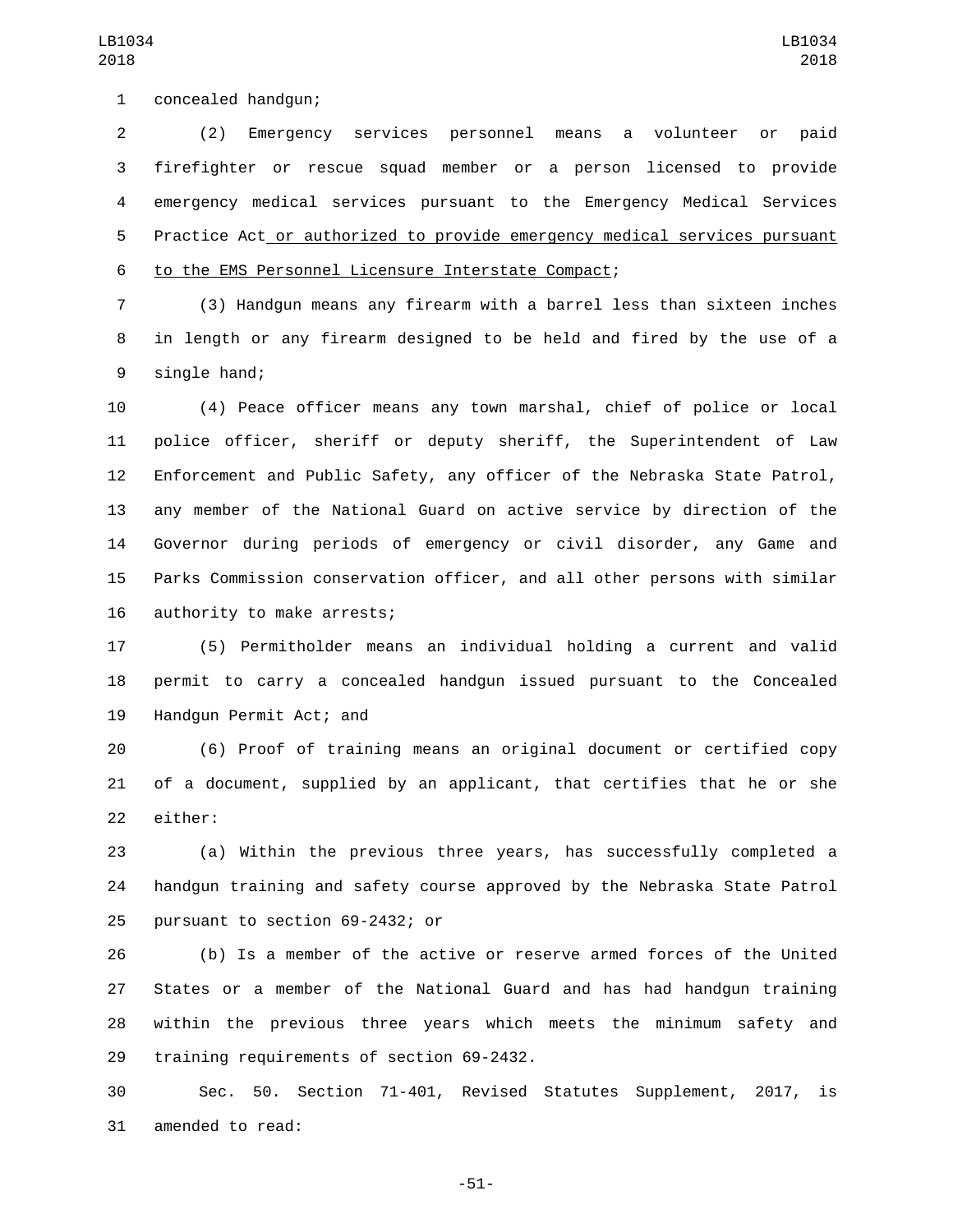71-401 Sections 71-401 to 71-475 and sections 54 and 56 of this act shall be known and may be cited as the Health Care Facility Licensure 3 Act.

 Sec. 51. Section 71-403, Revised Statutes Cumulative Supplement, 5 2016, is amended to read:

 71-403 For purposes of the Health Care Facility Licensure Act, unless the context otherwise requires, the definitions found in sections 71-404 to 71-431 and section 54 of this act shall apply.

 Sec. 52. Section 71-413, Revised Statutes Cumulative Supplement, 10 2016, is amended to read:

 71-413 Health care facility means an ambulatory surgical center, an assisted-living facility, a center or group home for the developmentally disabled, a critical access hospital, a general acute hospital, a health clinic, a hospital, an intermediate care facility, an intermediate care facility for persons with developmental disabilities, a long-term care hospital, a mental health substance use treatment center, a nursing facility, a pharmacy, a psychiatric or mental hospital, a public health 18 clinic, a rehabilitation hospital, or a skilled nursing facility<del>, or a</del> 19 substance abuse treatment center.

 Sec. 53. Section 71-423, Reissue Revised Statutes of Nebraska, is 21 amended to read:

 71-423 Mental health substance use treatment center means a facility where shelter, food, and counseling, supervision, diagnosis, treatment, 24 care, rehabilitation, assessment, or related services professionally directed are provided for a period of more than twenty-four consecutive hours to persons residing at such facility who have a mental illness 27 disease, disorder, or substance use disorder or both, with the intention of reducing or ameliorating the disorder or disorders or the effects of 29 the disorder or disorders disability.

 Sec. 54. Mental illness means a wide range of mental health disorders that affect mood, thinking, and behavior and can result in

-52-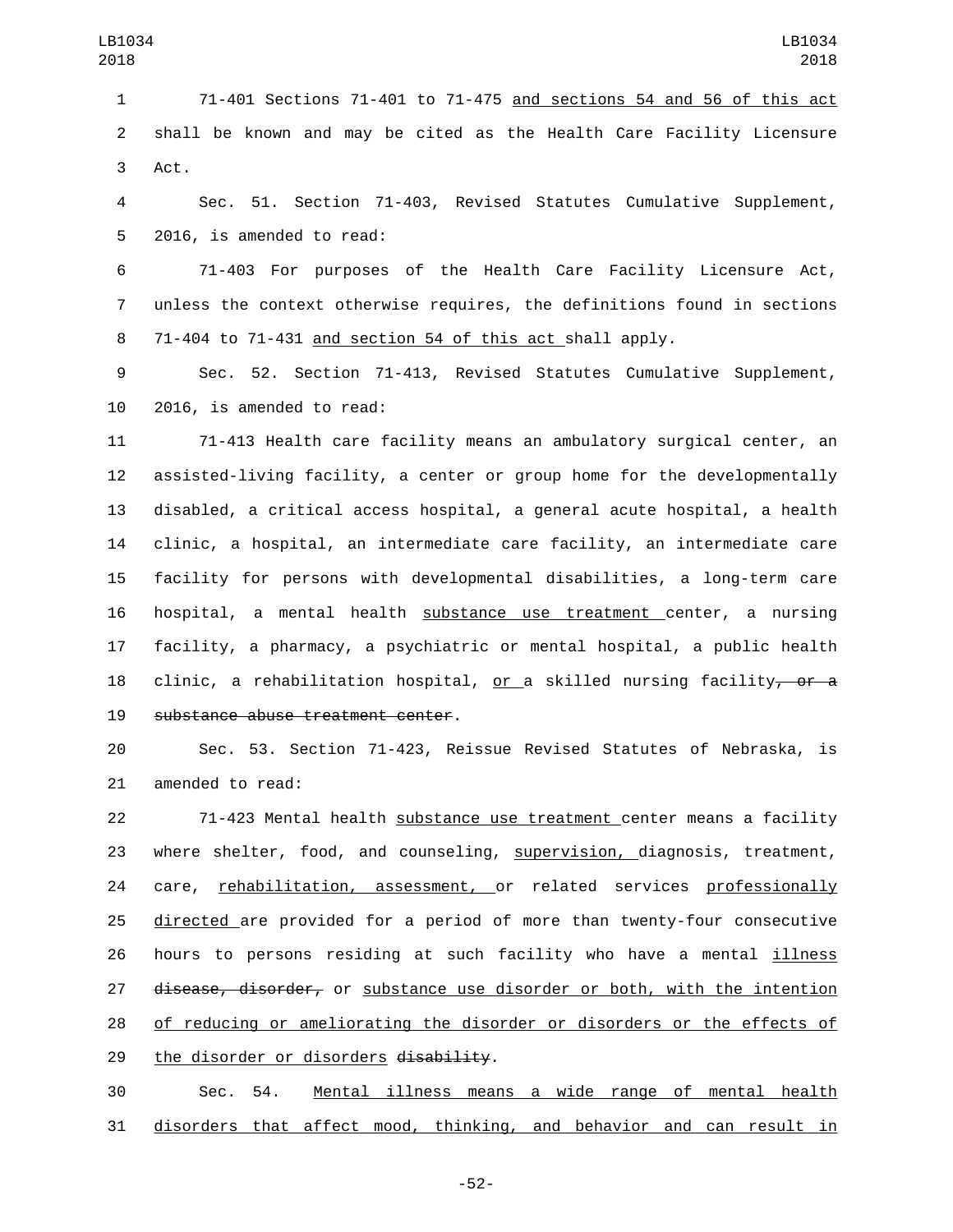significantly impaired judgment, behavior, capacity to recognize reality, or ability to address basic life necessities and requires care and treatment for health, safety, or recovery of the individual or for the 4 safety of others. Sec. 55. Section 71-430, Reissue Revised Statutes of Nebraska, is 6 amended to read: 71-430 Substance use disorder means a medical illness caused by repeat misuse of a substance or substances, characterized by clinically significant impairments in health, social function, and impaired control over substance use and diagnosed through assessing cognitive, behavioral, and psychological symptoms. Substance use disorders range from mild to 12 severe and from temporary to chronic.

 (1) Substance abuse treatment center means a facility, including any private dwelling, where shelter, food, and care, treatment, maintenance, or related services are provided in a group setting to persons who are 16 substance abusers.

 (2) Substance abuse treatment center includes programs and services that are provided on an outpatient basis primarily or exclusively to persons who are substance abusers but does not include services that can be rendered only by a physician or within a hospital.

(3) For purposes of this section:21

 (a) Substance abuse means the abuse of substances which have significant mood-changing or perception-changing capacities, which are likely to be physiologically or psychologically addictive, and the continued use of which may result in negative social consequences; and

 (b) Abuse means the use of substances in ways that have or are likely to have significant adverse social consequences.

 Sec. 56. A health care facility applying for a license as a mental health substance use treatment center shall designate whether the license is to be issued to provide services for mental health disorders, for substance use disorders, or for both mental health and substance use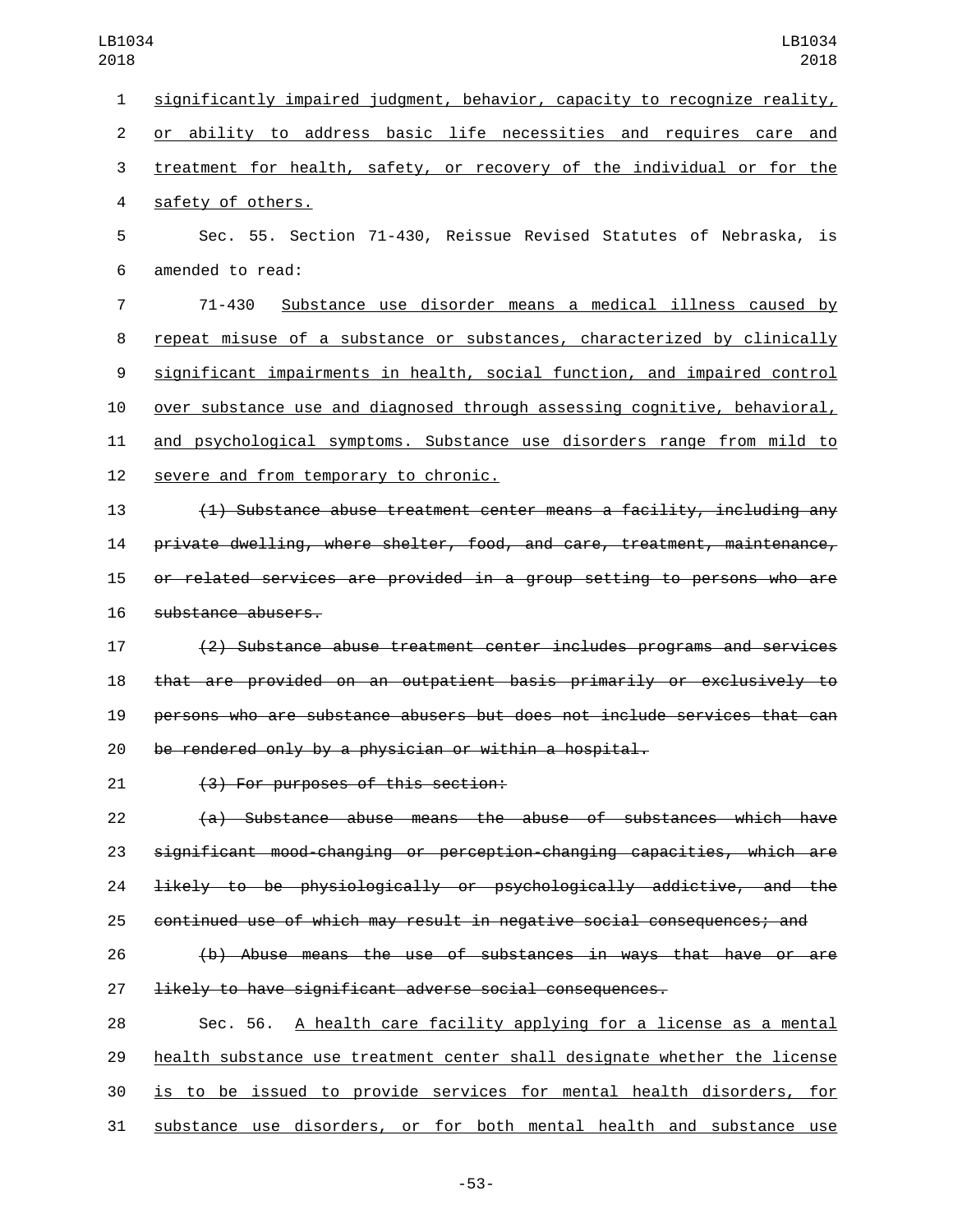| 018            | 2018                                                                      |
|----------------|---------------------------------------------------------------------------|
| $\mathbf{1}$   | disorders. A license issued to provide services for mental health         |
| $\overline{2}$ | disorders permits the facility to treat persons whose primary need is     |
| 3              | treatment for mental health disorders. A license issued to provide        |
| 4              | services for substance use disorders permits the facility to treat        |
| 5              | persons whose primary need is treatment for substance use disorders. A    |
| 6              | license issued to provide services for both mental health and substance   |
| 7              | use disorders permits the facility to treat persons with mental health    |
| 8              | disorders, substance use disorders, or both mental health disorders and   |
| 9              | substance use disorders.                                                  |
| 10             | Sec. 57. Section 71-474, Revised Statutes Cumulative Supplement,          |
| 11             | 2016, is amended to read:                                                 |
| 12             | 71-474 A person may not advertise to the public, by way of any            |
| 13             | medium, that a hospital is a comprehensive stroke center, a designated    |
| 14             | thrombectomy-capable stroke center, a primary stroke center, or an acute  |
| 15             | stroke-ready hospital unless the hospital is listed as such by the        |
| 16             | Department of Health and Human Services under the Stroke System of Care   |
| 17             | Act.                                                                      |
| 18             | Sec. 58. Section 71-507, Reissue Revised Statutes of Nebraska, is         |
| 19             | amended to read:                                                          |
| 20             | 71-507 For purposes of sections 71-507 to 71-513:                         |
| 21             | (1) Alternate facility means a facility other than a health care          |
| 22             | facility that receives a patient transported to the facility by an        |
| 23             | emergency services provider;                                              |
| 24             | (2) Department means the Department of Health and Human Services;         |
| 25             | Designated physician means the physician representing the<br>(3)          |
| 26             | emergency services provider as identified by name, address, and telephone |
| 27             | number on the significant exposure report form. The designated physician  |
| 28             | shall serve as the contact for notification in the event an emergency     |
| 29             | services provider believes he or she has had significant exposure to an   |

designate a physician as provided in subsection (2) of section 71-509;

infectious disease or condition. Each emergency services provider shall

-54-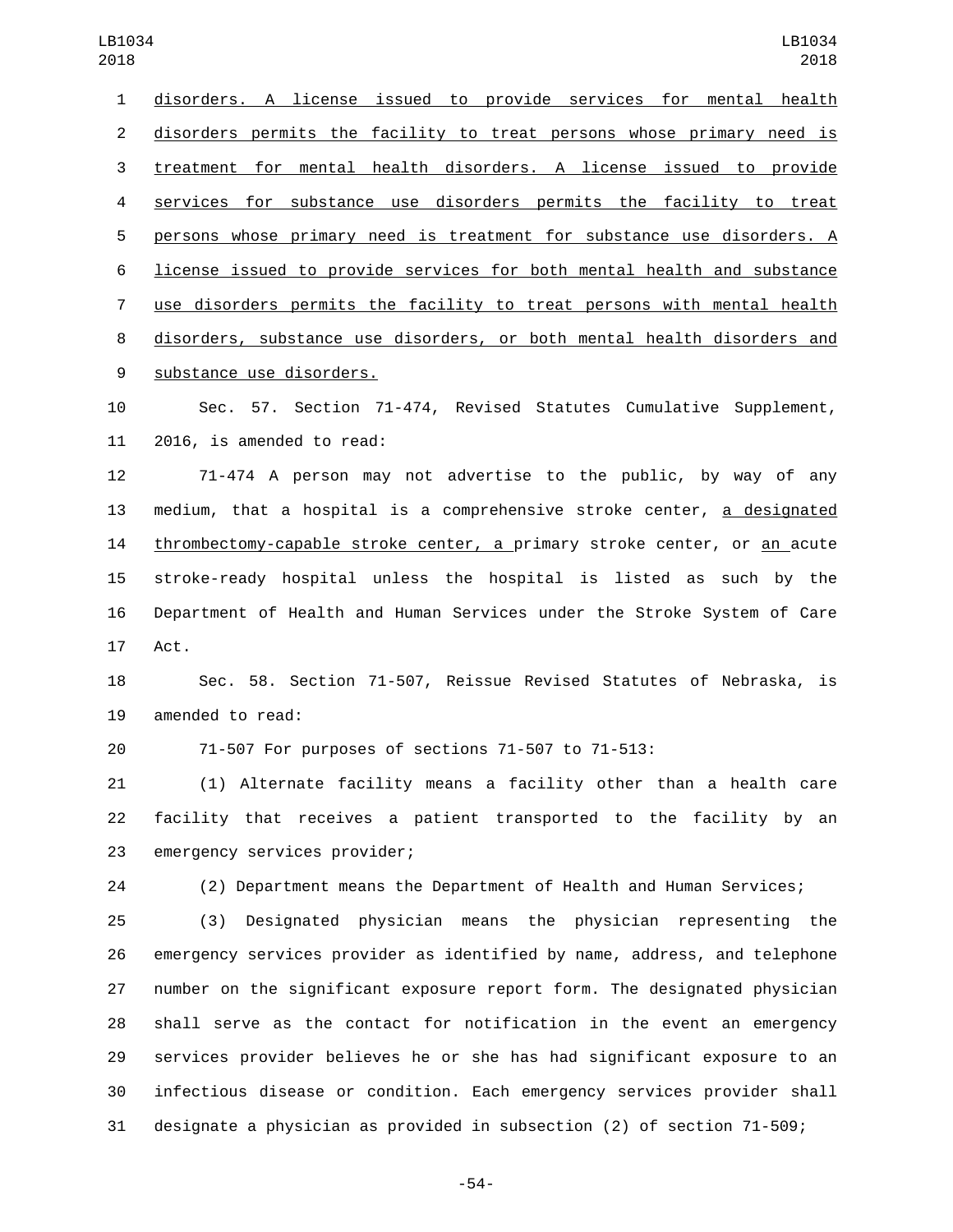(4) Emergency services provider means an out-of-hospital emergency care provider licensed pursuant to the Emergency Medical Services Practice Act or authorized pursuant to the EMS Personnel Licensure Interstate Compact, a sheriff, a deputy sheriff, a police officer, a state highway patrol officer, a funeral director, a paid or volunteer firefighter, a school district employee, and a person rendering emergency care gratuitously as described in section 25-21,186;

 (5) Funeral director means a person licensed under section 38-1414 or an employee of such a person with responsibility for transport or 10 handling of a deceased human;

 (6) Funeral establishment means a business licensed under section 12 38-1419;

 (7) Health care facility has the meaning found in sections 71-419, 71-420, 71-424, and 71-429 or any facility that receives patients of emergencies who are transported to the facility by emergency services 16 providers;

 (8) Infectious disease or condition means hepatitis B, hepatitis C, meningococcal meningitis, active pulmonary tuberculosis, human immunodeficiency virus, diphtheria, plague, hemorrhagic fevers, rabies, and such other diseases as the department may by rule and regulation 21 specify;

 (9) Patient means an individual who is sick, injured, wounded, 23 deceased, or otherwise helpless or incapacitated;

 (10) Patient's attending physician means the physician having the primary responsibility for the patient as indicated on the records of a 26 health care facility;

 (11) Provider agency means any law enforcement agency, fire department, emergency medical service, funeral establishment, or other entity which employs or directs emergency services providers or public 30 safety officials;

(12) Public safety official means a sheriff, a deputy sheriff, a

-55-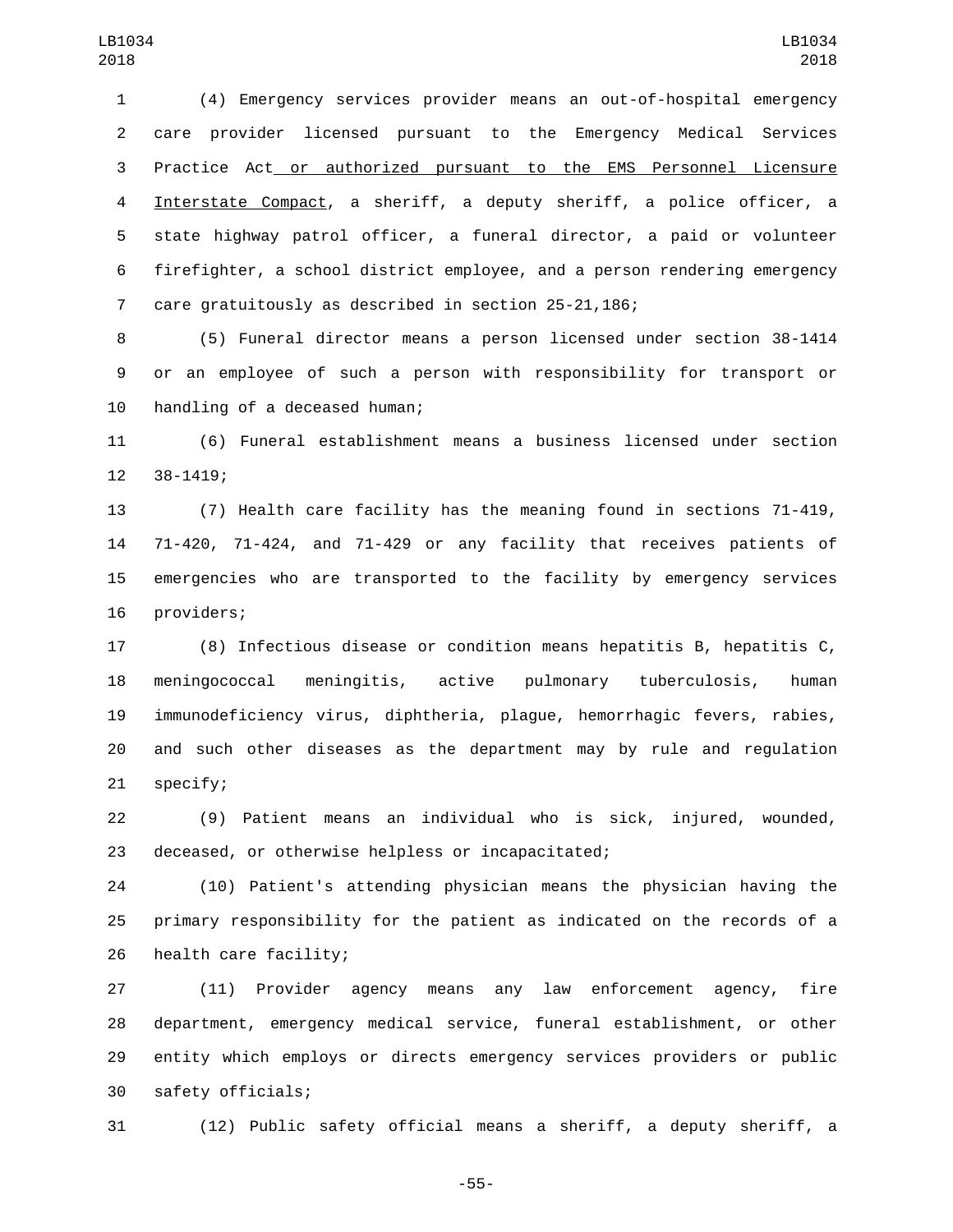police officer, a state highway patrol officer, a paid or volunteer firefighter, a school district employee, and any civilian law enforcement employee or volunteer performing his or her duties, other than those as 4 an emergency services provider;

 (13) Responsible person means an individual who has been designated by an alternate facility to carry out the facility's responsibilities under sections 71-507 to 71-513. A responsible person may be designated 8 on a case-by-case basis;

 (14) Significant exposure means a situation in which the body fluids, including blood, saliva, urine, respiratory secretions, or feces, of a patient or individual have entered the body of an emergency services provider or public safety official through a body opening including the mouth or nose, a mucous membrane, or a break in skin from cuts or abrasions, from a contaminated needlestick or scalpel, from intimate respiratory contact, or through any other situation when the patient's or individual's body fluids may have entered the emergency services provider's or public safety official's body or when an airborne pathogen may have been transmitted from the patient or individual to the emergency 19 services provider or public safety official; and

 (15) Significant exposure report form means the form used by the emergency services provider to document information necessary for notification of significant exposure to an infectious disease or 23 condition.

 Sec. 59. Section 71-906, Reissue Revised Statutes of Nebraska, is 25 amended to read:

 71-906 Mental health professional means a person licensed to practice medicine and surgery or psychology in this state under the Psychology Interjurisdictional Compact or the Uniform Credentialing Act or an advanced practice registered nurse licensed under the Advanced Practice Registered Nurse Practice Act who has proof of current certification in a psychiatric or mental health specialty.

-56-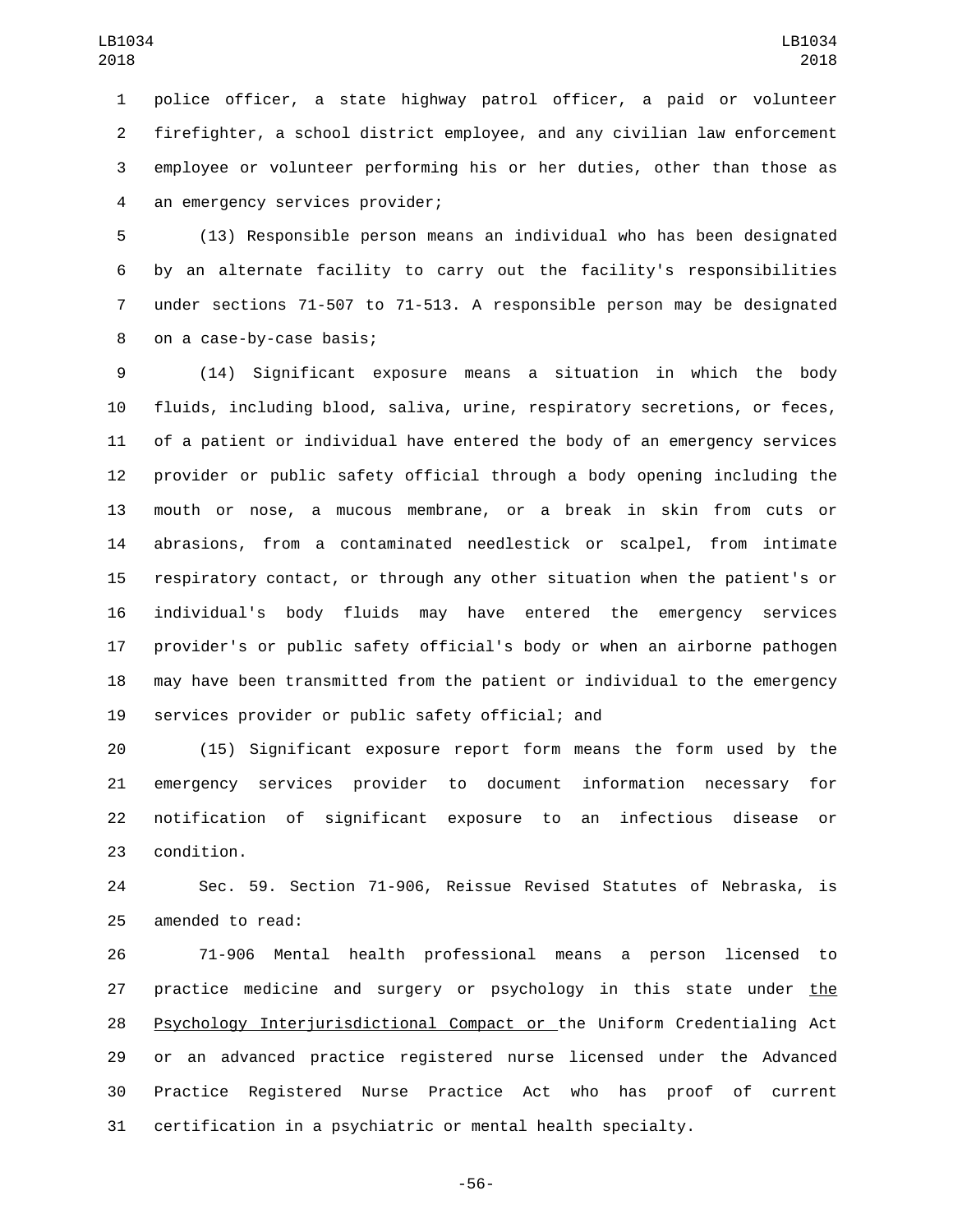Sec. 60. Section 71-1908, Revised Statutes Cumulative Supplement, 2 2016, is amended to read:

 71-1908 (1) Sections 71-1908 to 71-1923 and section 62 of this act shall be known and may be cited as the Child Care Licensing Act.

 (2) The Legislature finds that there is a present and growing need for quality child care programs and facilities. There is a need to establish and maintain licensure of persons providing such programs to ensure that such persons are competent and are using safe and adequate facilities. The Legislature further finds and declares that the development and supervision of programs are a matter of statewide concern and should be dealt with uniformly on the state and local levels. There is a need for cooperation among the various state and local agencies which impose standards on licensees, and there should be one agency which coordinates the enforcement of such standards and informs the Legislature 15 about cooperation among the various agencies.

 Sec. 61. Section 71-1913, Reissue Revised Statutes of Nebraska, is 17 amended to read:

 71-1913 (1) The department may request the State Fire Marshal to inspect any program for fire safety pursuant to section 81-502. The State Fire Marshal shall immediately notify the department whenever he or she delegates authority for such inspections under such section.

 (2) The department may investigate all facilities and programs of licensed providers of child care programs as defined in section 71-1910 or applicants for licenses to provide such programs to determine if the place or places to be covered by such licenses meet standards of sanitation and physical well-being set by the department for the care and protection of the child or children who may be placed in such facilities and programs. The department may delegate this authority to qualified 29 local environmental health personnel.

 (3) This section does not apply to school-age child care programs which are licensed pursuant to section 62 of this act.

-57-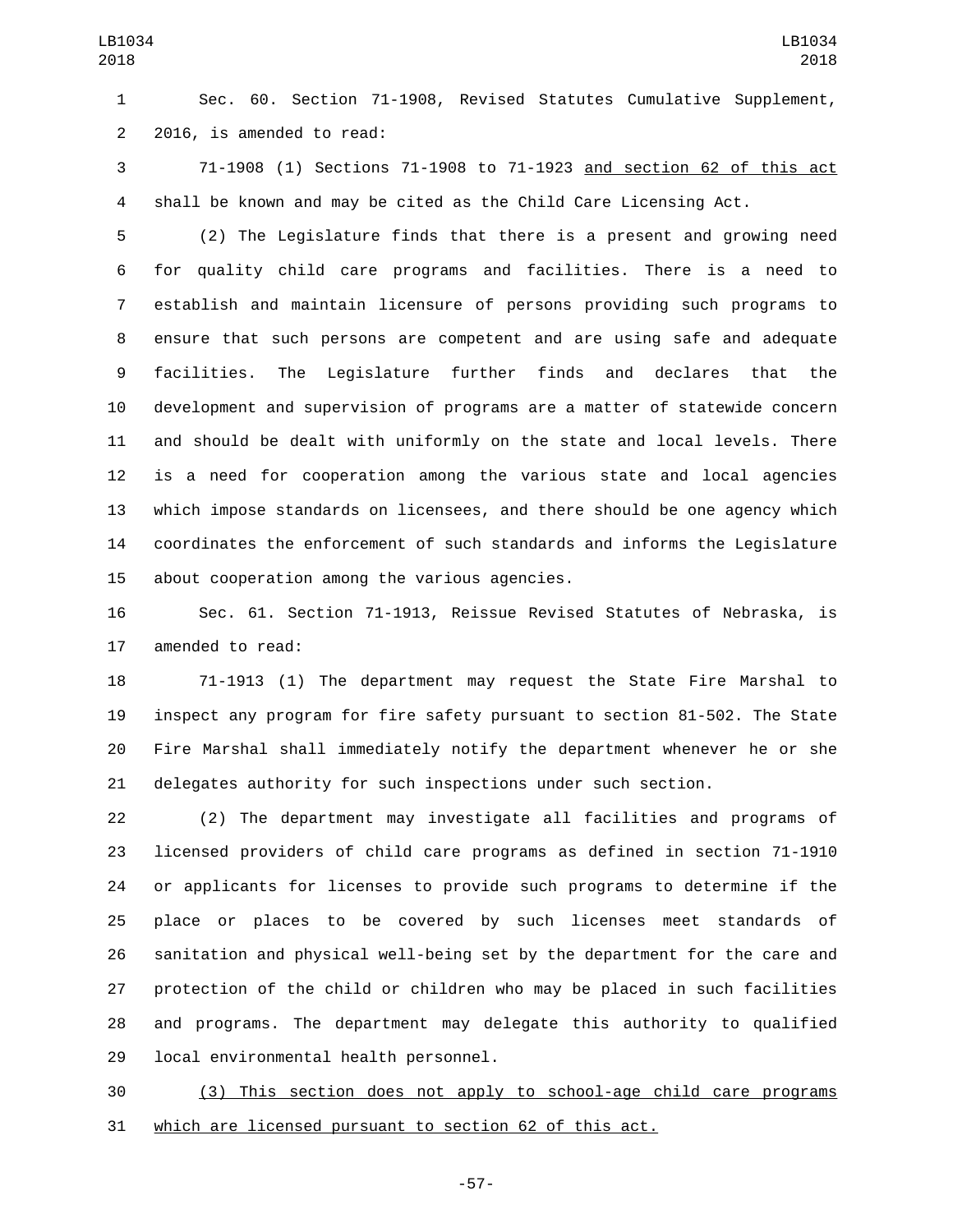| $\mathbf{1}$   | Sec. 62. (1) For purposes of licensing a school-age child care            |
|----------------|---------------------------------------------------------------------------|
| $\overline{2}$ | program, a school-age child care program which operates in an accredited  |
| 3              | or approved school under the rules and regulations of the State           |
| 4              | Department of Education shall be deemed to meet the standards of the      |
| 5              | State Department of Education for the care and protection of children.    |
| 6              | The Department of Health and Human Services shall provide for inspections |
| $\overline{7}$ | of school-age child care programs to determine compliance with this       |
| 8              | section. If a school-age child care program accepts reimbursement from a  |
| 9              | state or federal program, the Department of Health and Human Services     |
| 10             | shall also determine whether the school-age child care program complies   |
| 11             | with the requirements of the state or federal program for such            |
| 12             | reimbursement.                                                            |
| 13             | (2) The Department of Health and Human Services may, in consultation      |
| 14             | with the State Department of Education, adopt and promulgate rules and    |
| 15             | regulations as necessary to implement this section.                       |
| 16             | Sec. 63. Section 71-2411, Revised Statutes Cumulative Supplement,         |
| 17             | 2016, is amended to read:                                                 |
| 18             | 71-2411 For purposes of the Emergency Box Drug Act:                       |
| 19             | (1) Authorized personnel means any medical doctor, doctor of              |
| 20             | osteopathy, registered nurse, licensed practical nurse,<br>nurse          |
| 21             | practitioner, pharmacist, or physician assistant;                         |
| 22             | (2) Department means the Department of Health and Human Services;         |
| 23             | (3) Drug means any prescription drug or device or legend drug or          |
| 24             | device defined under section 38-2841, any nonprescription drug as defined |
| 25             | under section 38-2829, any controlled substance as defined under section  |
| 26             | 28-405, or any device as defined under section 38-2814;                   |
| 27             | (4) Emergency box drugs means drugs required to meet the immediate        |
| 28             | therapeutic needs of patients when the drugs are not available from any   |
| 29             | other authorized source in time to sufficiently prevent risk of harm to   |

31 other authorized source;

-58-

such patients by the delay resulting from obtaining such drugs from such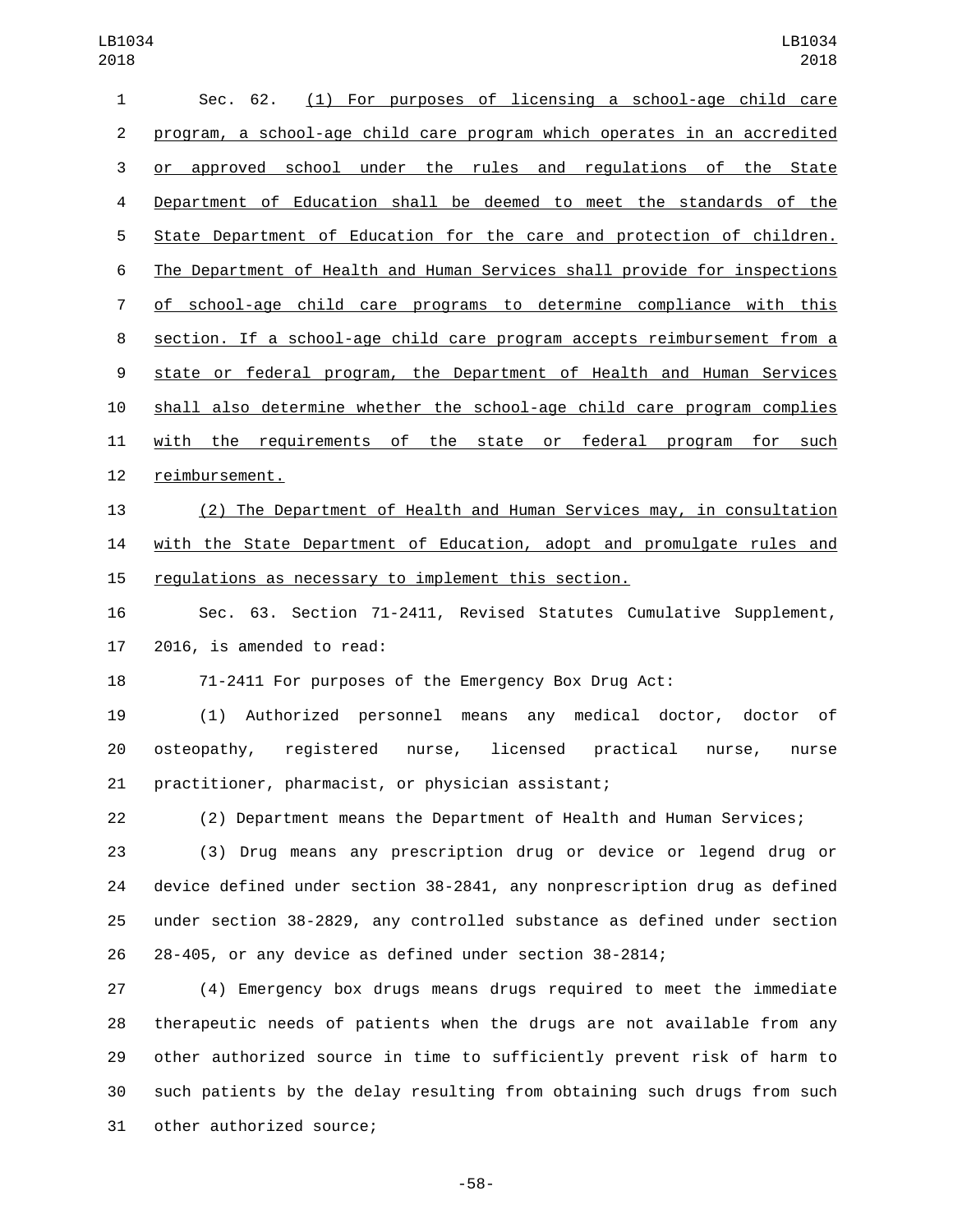(5) Long-term care facility means an intermediate care facility, an intermediate care facility for persons with developmental disabilities, a long-term care hospital, a mental health substance use treatment center, a nursing facility, or a skilled nursing facility, as such terms are 5 defined in the Health Care Facility Licensure Act;

 (6) Multiple dose vial means any bottle in which more than one dose 7 of a liquid drug is stored or contained;

 (7) Pharmacist means a pharmacist as defined in section 38-2832 who is employed by a supplying pharmacy or who has contracted with a long-term care facility to provide consulting services; and

 (8) Supplying pharmacy means a pharmacy that supplies drugs for an emergency box located in a long-term care facility. Drugs in the emergency box are owned by the supplying pharmacy.

 Sec. 64. Section 71-2445, Revised Statutes Supplement, 2017, is 15 amended to read:

71-2445 For purposes of the Automated Medication Systems Act:

 (1) Automated medication distribution machine means a type of automated medication system that stores medication to be administered to a patient by a person credentialed under the Uniform Credentialing Act;

 (2) Automated medication system means a mechanical system that performs operations or activities, other than compounding, administration, or other technologies, relative to storage and packaging for dispensing or distribution of medications and that collects, controls, and maintains all transaction information and includes, but is not limited to, a prescription medication distribution machine or an automated medication distribution machine. An automated medication system may only be used in conjunction with the provision of pharmacist care;

 (3) Chart order means an order for a drug or device issued by a practitioner for a patient who is in the hospital where the chart is stored, for a patient receiving detoxification treatment or maintenance treatment pursuant to section 28-412, or for a resident in a long-term

-59-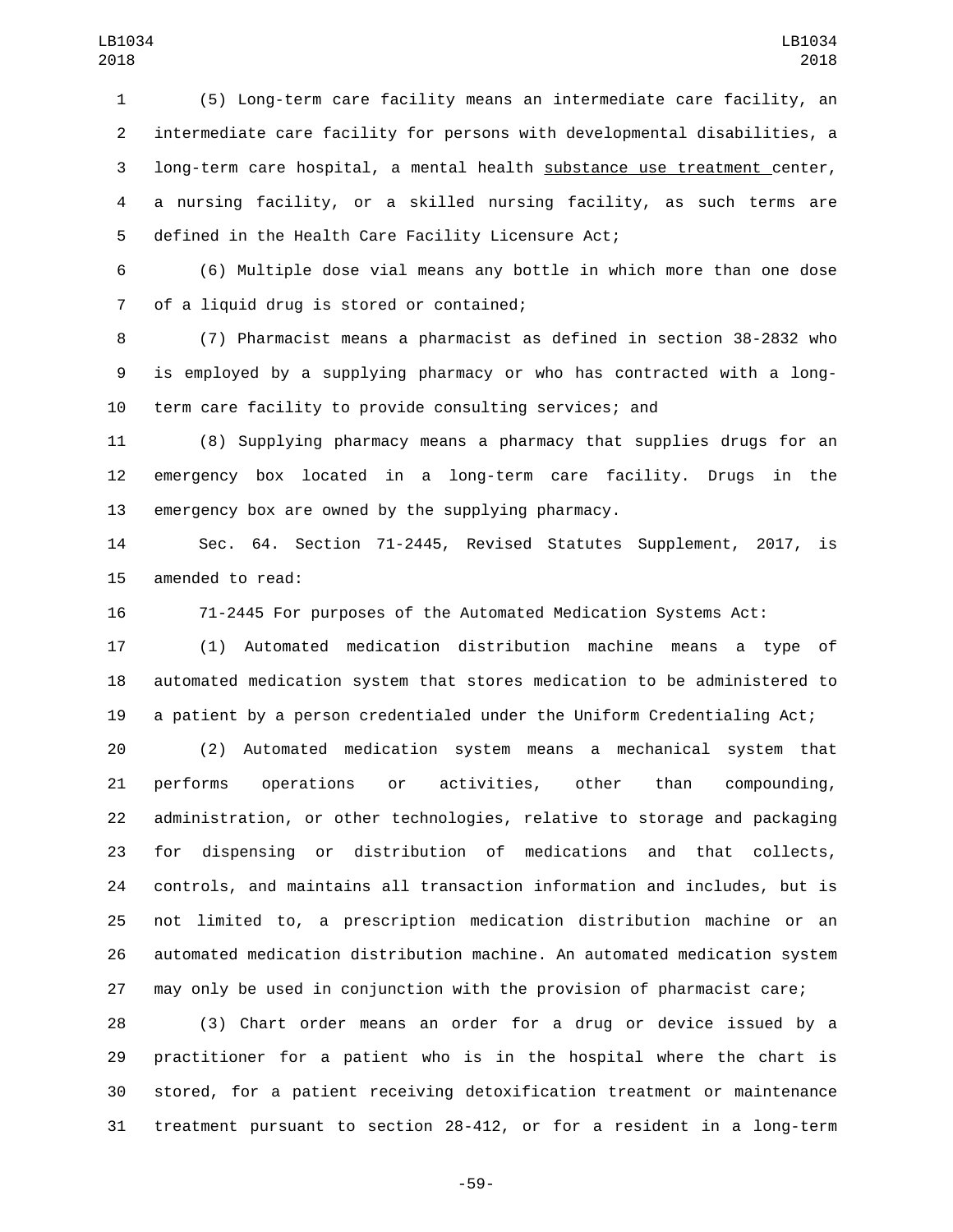care facility in which a long-term care automated pharmacy is located from which drugs will be dispensed. Chart order does not include a 3 prescription;

(4) Hospital has the definition found in section 71-419;

 (5) Long-term care automated pharmacy means a designated area in a long-term care facility where an automated medication system is located, that stores medications for dispensing pursuant to a medical order to residents in such long-term care facility, that is installed and operated by a pharmacy licensed under the Health Care Facility Licensure Act, and 10 that is licensed under section 71-2451;

 (6) Long-term care facility means an intermediate care facility, an intermediate care facility for persons with developmental disabilities, a long-term care hospital, a mental health substance use treatment center, a nursing facility, or a skilled nursing facility, as such terms are defined in the Health Care Facility Licensure Act;

 (7) Medical order means a prescription, a chart order, or an order 17 for pharmaceutical care issued by a practitioner;

 (8) Pharmacist means any person who is licensed by the State of 19 Nebraska to practice pharmacy;

 (9) Pharmacist care means the provision by a pharmacist of medication therapy management, with or without the dispensing of drugs or devices, intended to achieve outcomes related to the cure or prevention of a disease, elimination or reduction of a patient's symptoms, or 24 arresting or slowing of a disease process;

 (10) Pharmacist remote order entry means entering an order into a computer system or drug utilization review by a pharmacist licensed to practice pharmacy in the State of Nebraska and located within the United States, pursuant to medical orders in a hospital, long-term care facility, or pharmacy licensed under the Health Care Facility Licensure 30 Act;

(11) Practice of pharmacy has the definition found in section

-60-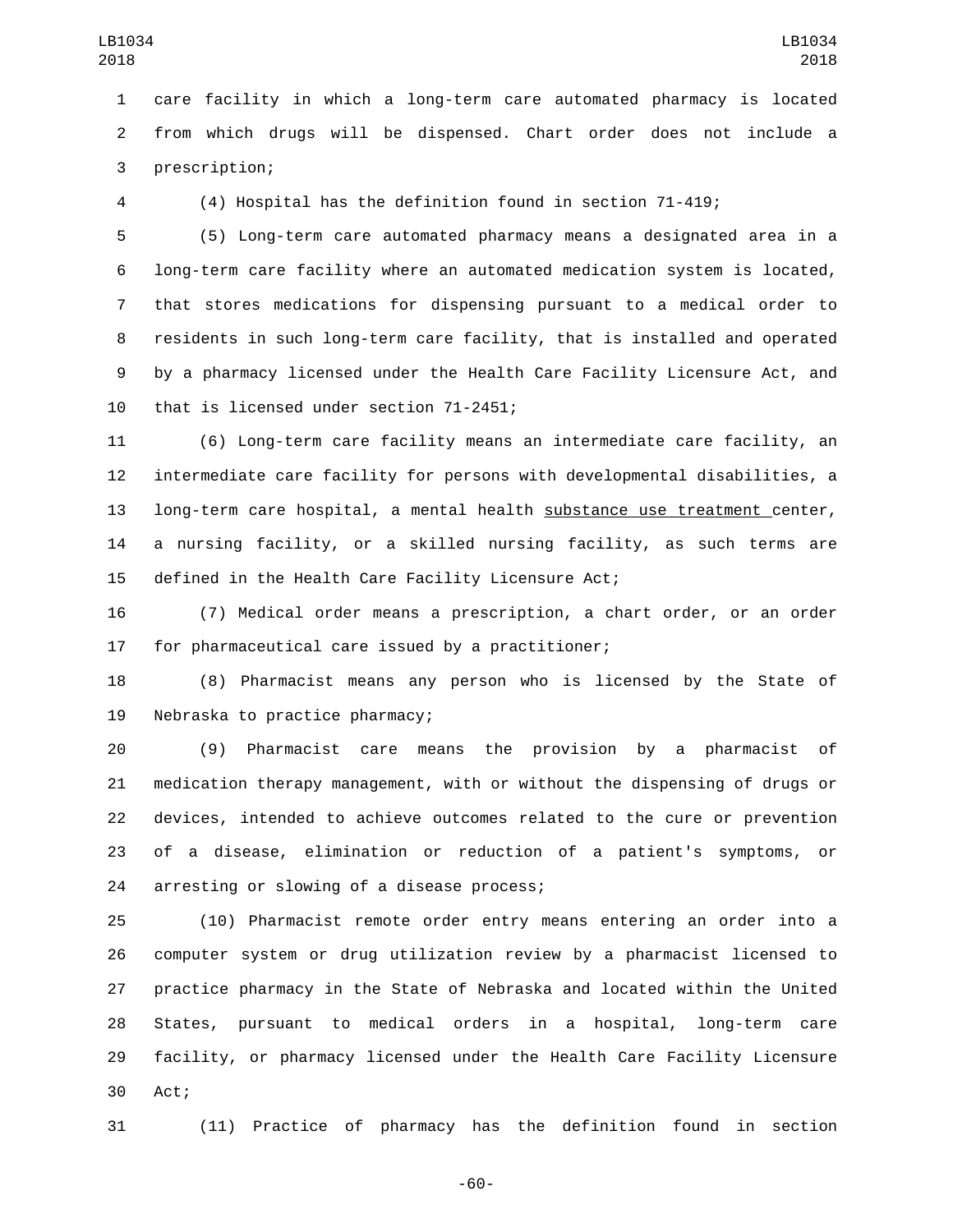38-2837;1

 (12) Practitioner means a certified registered nurse anesthetist, a certified nurse midwife, a dentist, an optometrist, a nurse practitioner, a physician assistant, a physician, a podiatrist, or a veterinarian;

 (13) Prescription means an order for a drug or device issued by a practitioner for a specific patient, for emergency use, or for use in immunizations. Prescription does not include a chart order;

 (14) Prescription medication distribution machine means a type of automated medication system that packages, labels, or counts medication in preparation for dispensing of medications by a pharmacist pursuant to 11 a prescription; and

 (15) Telepharmacy means the provision of pharmacist care, by a pharmacist located within the United States, using telecommunications, remote order entry, or other automations and technologies to deliver care to patients or their agents who are located at sites other than where the 16 pharmacist is located.

 Sec. 65. Section 71-2454, Revised Statutes Supplement, 2017, is 18 amended to read:

 71-2454 (1) An entity described in section 71-2455 shall establish a system of prescription drug monitoring for the purposes of (a) preventing the misuse of controlled substances that are prescribed and (b) allowing prescribers and dispensers to monitor the care and treatment of patients for whom such a prescription drug is prescribed to ensure that such prescription drugs are used for medically appropriate purposes and that the State of Nebraska remains on the cutting edge of medical information 26 technology.

 (2) Such system of prescription drug monitoring shall be implemented as follows: Except as provided in subsection (4) of this section, beginning January 1, 2017, all dispensed prescriptions of controlled substances shall be reported; and beginning January 1, 2018, all prescription information shall be reported to the prescription drug

-61-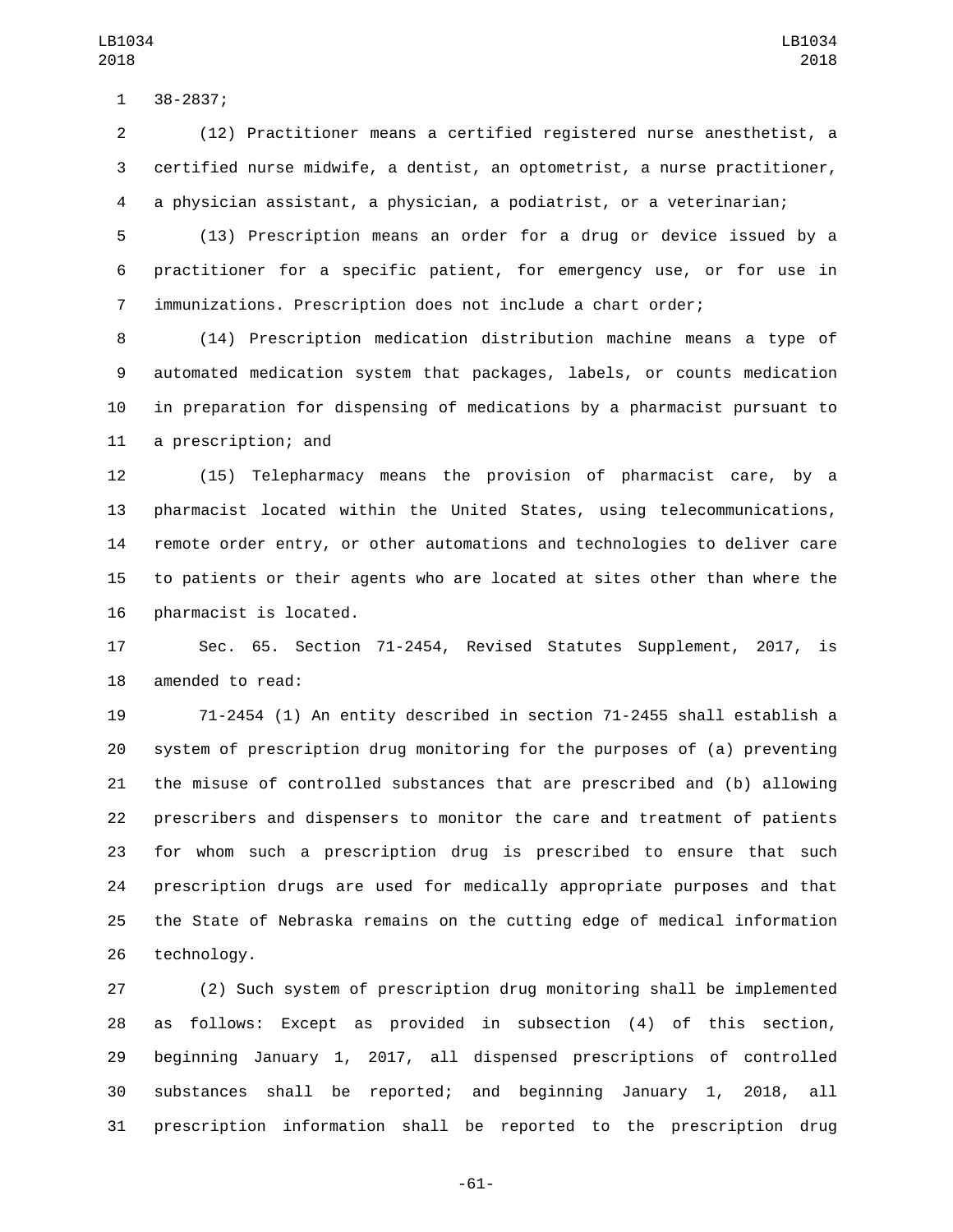monitoring system. The prescription drug monitoring system shall include, 2 but not be limited to, provisions that:

 (a) Prohibit any patient from opting out of the prescription drug monitoring system;4

 (b) Require all prescriptions dispensed in this state or to an address in this state to be entered into the system by the dispenser or his or her designee daily after such prescription is dispensed, including those for patients paying cash for such prescription drug or otherwise not relying on a third-party payor for payment for the prescription drug; (c) Allow all prescribers or dispensers of prescription drugs to access the system at no cost to such prescriber or dispenser;

 (d) Ensure that such system includes information relating to all payors, including, but not limited to, the medical assistance program established pursuant to the Medical Assistance Act; and

 (e) Make the prescription information available to the statewide health information exchange described in section 71-2455 for access by its participants if such access is in compliance with the privacy and security protections set forth in the provisions of the federal Health Insurance Portability and Accountability Act of 1996, Public Law 104-191, and regulations promulgated thereunder, except that if a patient opts out of the statewide health information exchange, the prescription information regarding that patient shall not be accessible by the participants in the statewide health information exchange.

 Dispensers may begin on February 25, 2016, to report dispensing of prescriptions to the entity described in section 71-2455 which is responsible for establishing the system of prescription drug monitoring.

 (3) Except as provided in subsection (4) of this section, prescription information that shall be submitted electronically to the prescription drug monitoring system shall be determined by the entity described in section 71-2455 and shall include, but not be limited to:

(a) The patient's name, address, and date of birth;

-62-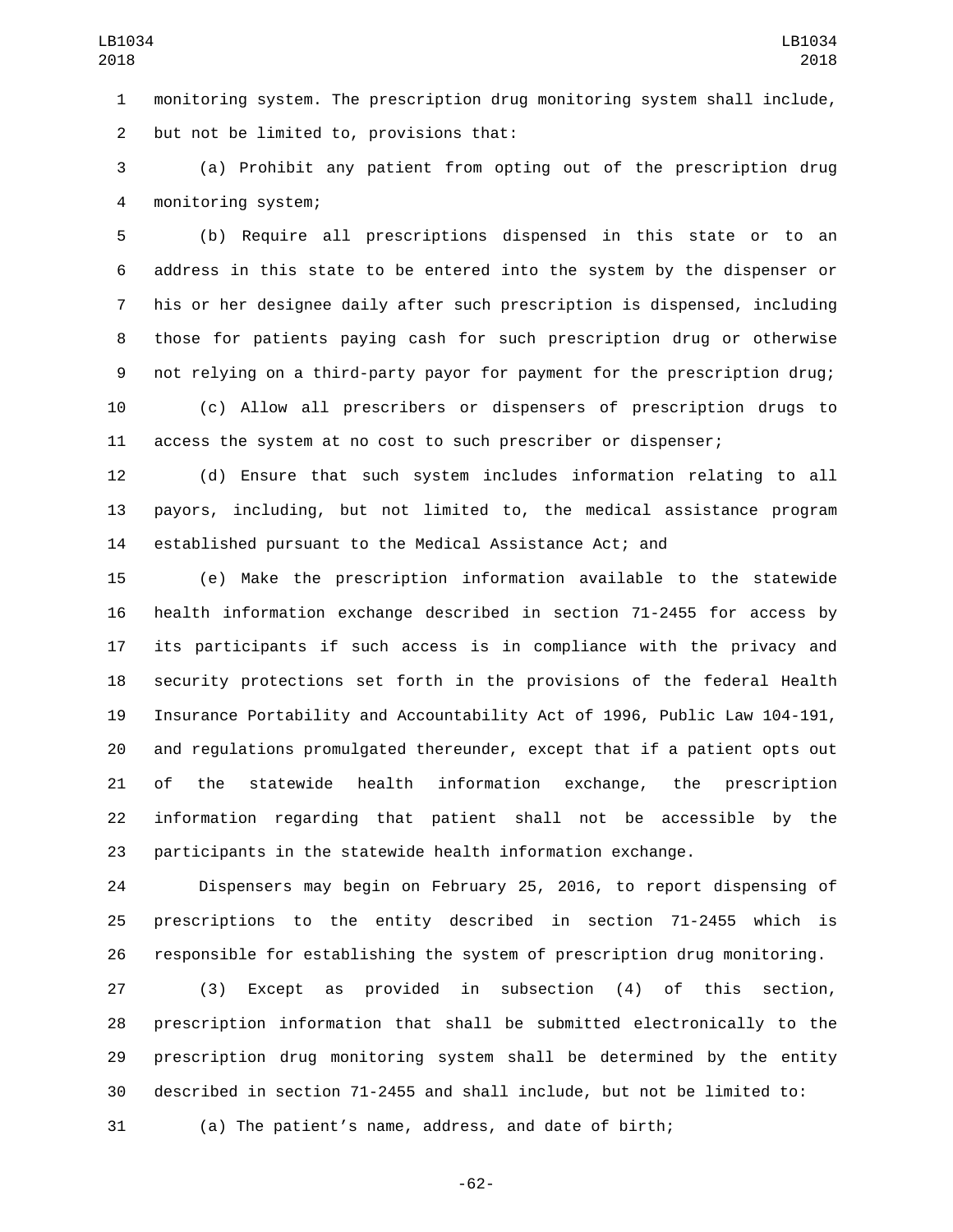(b) The name and address of the pharmacy dispensing the 2 prescription;

(c) The date the prescription is issued;3

(d) The date the prescription is filled;4

 (e) The name of the drug dispensed or the National Drug Code number as published by the federal Food and Drug Administration of the drug 7 dispensed;

8 (f) The strength of the drug prescribed;

 (g) The quantity of the drug prescribed and the number of days' supply; and

 (h) The prescriber's name and National Provider Identifier number or Drug Enforcement Administration number when reporting a controlled 13 substance.

 (4) Beginning July 1, 2018, a veterinarian licensed under the Veterinary Medicine and Surgery Practice Act shall be required to report a dispensed prescription of controlled substances listed on Schedule II, Schedule III, or Schedule IV pursuant to section 28-405. Each such veterinarian shall indicate that the prescription is an animal prescription and shall include the following information in such report:

 (a) The first and last name and address, including city, state, and zip code, of the individual to whom the drug is dispensed in accordance with a valid veterinarian-client-patient relationship;

(b) Reporting status;23

 (c) The first and last name of the prescribing veterinarian and his or her federal Drug Enforcement Administration number;

(d) The name of the drug dispensed and the prescription number;

 (e) The date the prescription is written and the date the 28 prescription is filled;

(f) The number of refills authorized, if any; and

 (g) The quantity of the drug dispensed and the number of days' 31 supply.

-63-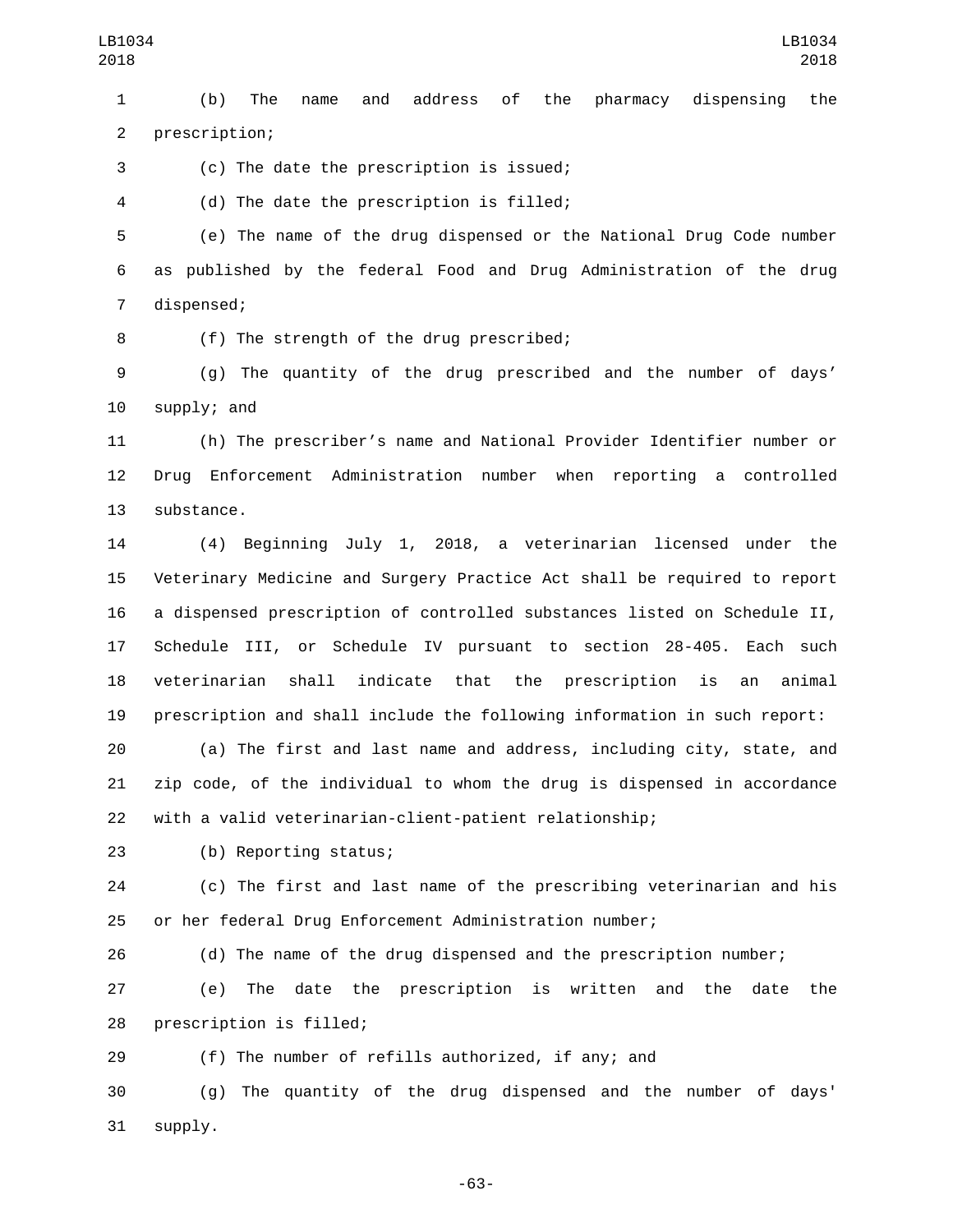(5)(a) All prescription drug information submitted pursuant to this section, all data contained in the prescription drug monitoring system, and any report obtained from data contained in the prescription drug monitoring system are confidential, are privileged, are not public records, and may be withheld pursuant to section 84-712.05.

 (b) No patient-identifying data as defined in section 81-664, including the data collected under subsection (3) of this section, shall be disclosed, made public, or released to any public or private person or entity except to the statewide health information exchange described in section 71-2455 and its participants and to prescribers and dispensers as 11 provided in subsection (2) of this section.

 (c) All other data is for the confidential use of the department and the statewide health information exchange described in section 71-2455 and its participants. The department may release such information as Class I, Class II, or Class IV data in accordance with section 81-667 to the private or public persons or entities that the department determines may view such records as provided in sections 81-663 to 81-675.

 (6) Before accessing the prescription drug monitoring system, any user shall undergo training on the purpose of the system, access to and proper usage of the system, and the law relating to the system, including confidentiality and security of the prescription drug monitoring system. Such training shall be administered by the statewide health information exchange described in section 71-2455 which shall have access to the prescription drug monitoring system for training and administrative purposes. Users who have been trained prior to May 10, 2017, are deemed to be in compliance with the training requirement of this subsection.

(7) For purposes of this section:27

 (a) Designee means any licensed or registered health care professional credentialed under the Uniform Credentialing Act designated by a prescriber or dispenser to act as an agent of the prescriber or dispenser for purposes of submitting or accessing data in the

-64-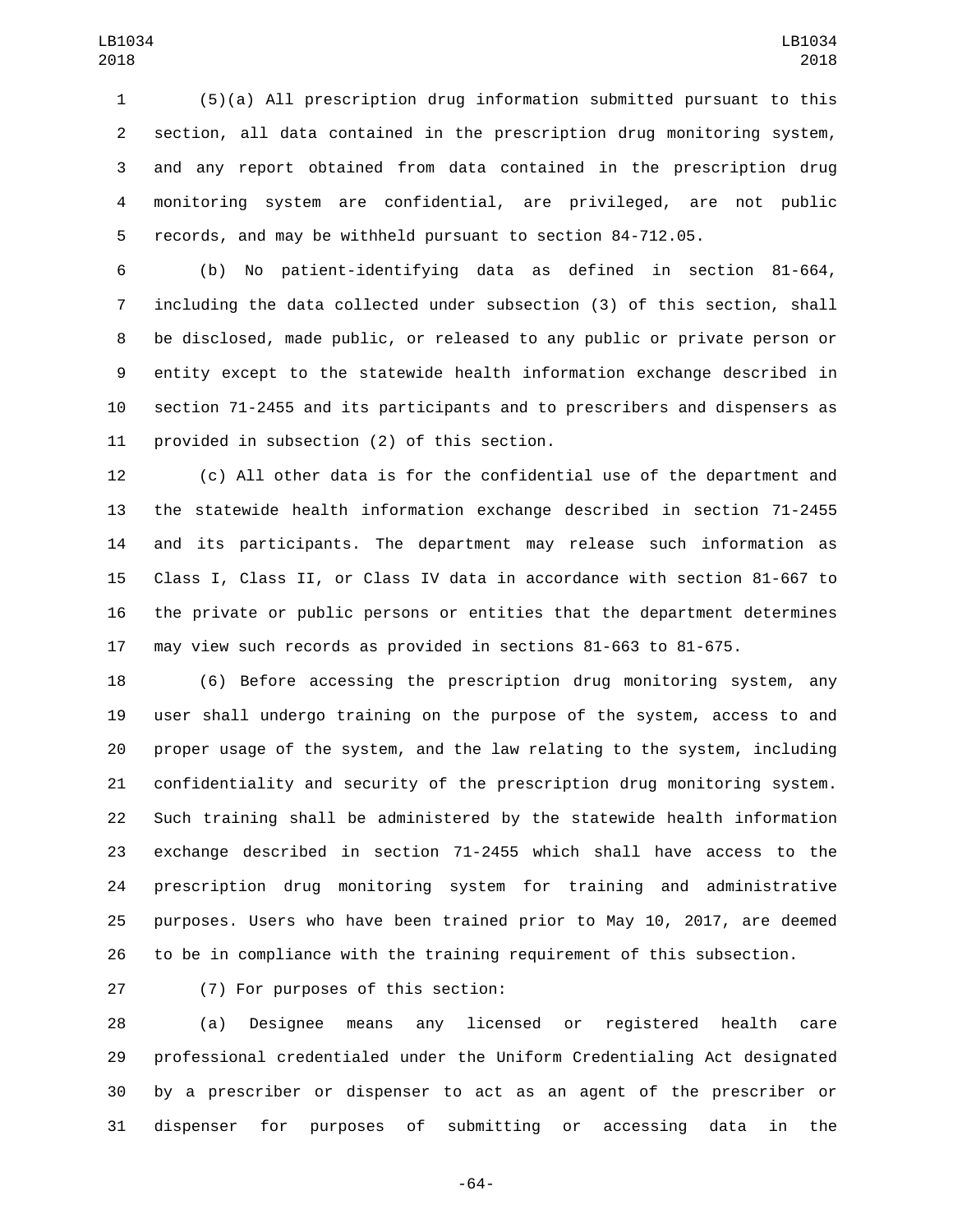prescription drug monitoring system and who is supervised by such 2 prescriber or dispenser;

 (b) Dispensed prescription means a prescription drug delivered to 4 the ultimate user by or pursuant to the lawful order of a prescriber but does not include (i) the delivery of such prescription drug for immediate use for purposes of inpatient hospital care or emergency department care, (ii) the administration of a prescription drug by an authorized person upon the lawful order of a prescriber, (iii) a wholesale distributor of a prescription drug monitored by the prescription drug monitoring system, or (iv) the dispensing to a nonhuman patient of a prescription drug which is not a controlled substance listed in Schedule II, Schedule III, 12 Schedule IV, or Schedule V of section 28-405;

 (c) (b) Dispenser means a person authorized in the jurisdiction in which he or she is practicing to deliver a prescription to the ultimate 15 user by or pursuant to the lawful order of a prescriber—but does not include (i) the delivery of such prescription drug for immediate use for purposes of inpatient hospital care or emergency department care, (ii) the administration of a prescription drug by an authorized person upon the lawful order of a prescriber, (iii) a wholesale distributor of a prescription drug monitored by the prescription drug monitoring system, or (iv) through December 31, 2017, a veterinarian licensed under the Veterinary Medicine and Surgery Practice Act when dispensing prescriptions for animals in the usual course of providing professional 24 services;

 $(d)$  (d)  $\left\lbrace \epsilon \right\rbrace$  Participant means an individual or entity that has entered into a participation agreement with the statewide health information exchange described in section 71-2455 which requires the individual or entity to comply with the privacy and security protections set forth in the provisions of the federal Health Insurance Portability and Accountability Act of 1996, Public Law 104-191, and regulations 31 promulgated thereunder; and

-65-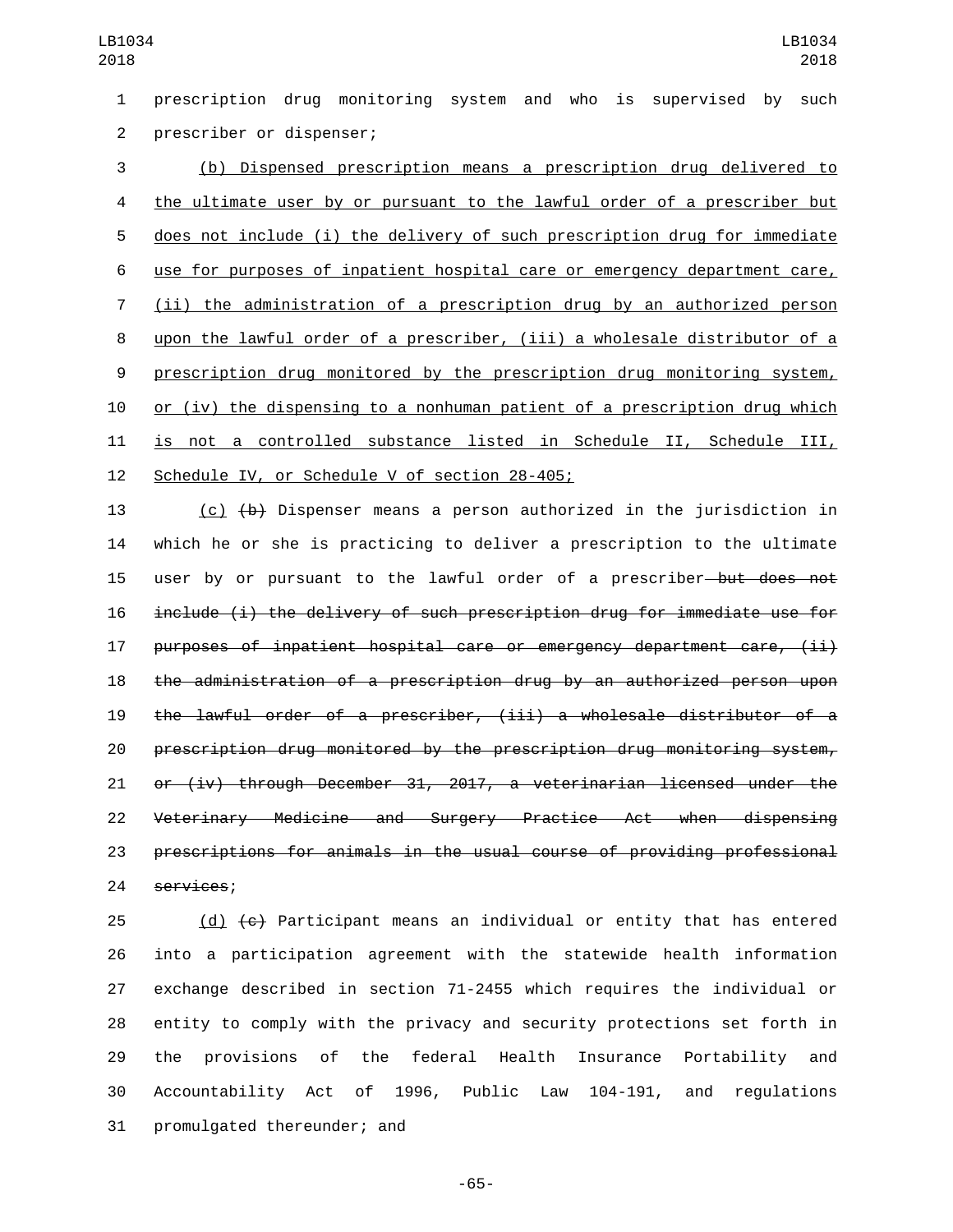(e) (d) Prescriber means a health care professional authorized to prescribe in the profession which he or she practices.

 Sec. 66. Section 71-4204, Revised Statutes Cumulative Supplement, 2016, is amended to read:4

 71-4204 The department shall designate hospitals as comprehensive stroke centers, thrombectomy-capable stroke centers, primary stroke centers, or and acute stroke-ready hospitals based on certification from the American Heart Association, the Joint Commission on Accreditation of Healthcare Organizations, or another nationally recognized, guidelines- based organization that provides certification for stroke care, as such 11 certification existed on the effective date of this act July 21, 2016. The department shall compile and maintain a list of such hospitals and post the list on the department's web site. Before June 1 of each year, the department shall send the list to the physician medical director of each emergency medical service licensed pursuant to the Emergency Medical 16 Services Practice Act.

 Sec. 67. Section 71-4205, Revised Statutes Cumulative Supplement, 2016, is amended to read:

 71-4205 A hospital that is designated as a comprehensive stroke center, a thrombectomy-capable stroke center, or a primary stroke center may enter into a coordinating stroke care agreement with an acute stroke- ready hospital to provide appropriate access to care for acute stroke patients. The agreement shall be in writing and shall include, at a minimum:24

 (1) A transfer agreement for the transport and acceptance of any stroke patient seen by the acute stroke-ready hospital for stroke treatment therapies which the acute stroke-ready hospital is not capable 28 of providing; and

 (2) Communication criteria and protocol with the acute stroke-ready 30 hospital.

Sec. 68. Section 71-4209, Revised Statutes Cumulative Supplement,

-66-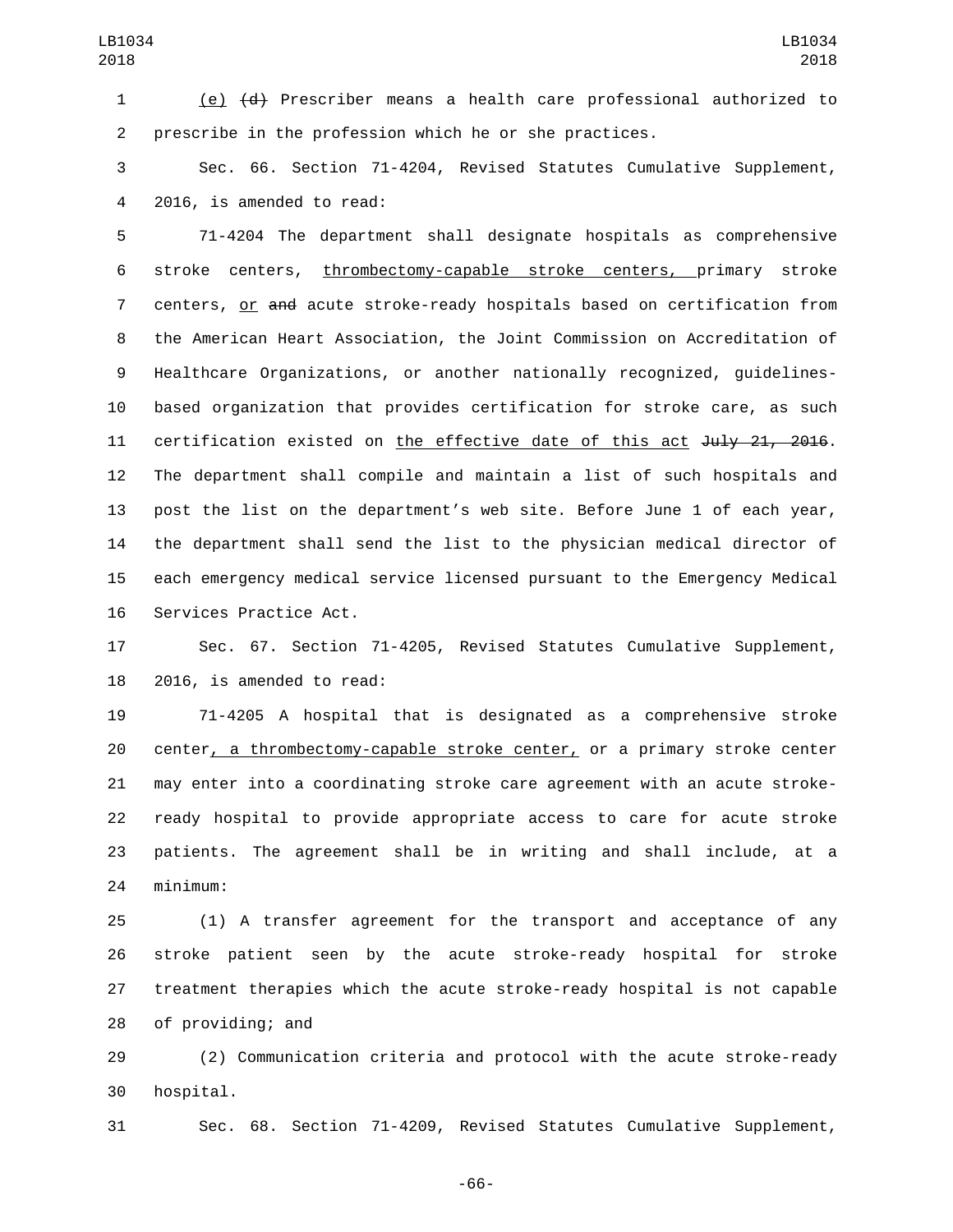1 2016, is amended to read:

 71-4209 (1) The department shall establish a stroke system of care task force to address matters of triage, treatment, and transport of possible acute stroke patients. The task force shall include representation from the department, including a program created by the department to address chronic disease prevention and control issues including cardiovascular health, the Emergency Medical Services Program created by the department, and the Office of Rural Health, the American Stroke Association, the Nebraska State Stroke Association, hospitals designated as comprehensive stroke centers under the Stroke System of Care Act, hospitals designated as primary stroke centers under the act, hospitals designated as thrombectomy-capable stroke centers under the act, rural hospitals, physicians, and emergency medical services licensed pursuant to the Emergency Medical Services Practice Act.

 (2) The task force shall provide advice and recommendations to the department regarding the implementation of the Stroke System of Care Act. The task force shall focus on serving both rural and urban areas. The task force shall provide advice regarding protocols for the assessment, stabilization, and appropriate routing of stroke patients by emergency medical services and for coordination and communication between hospitals, comprehensive stroke centers, primary stroke centers, and other support services necessary to assure all residents of Nebraska have 23 access to effective and efficient stroke care.

 (3) The task force shall recommend eligible essential health care services for acute stroke care provided through telehealth as defined in 26 section 71-8503.

 Sec. 69. The State of Nebraska adopts the EMS Personnel Licensure Interstate Compact in the form substantially as follows:

29 ARTICLE 1. PURPOSE

 In order to protect the public through verification of competency and ensure accountability for patient-care-related activities, all states

-67-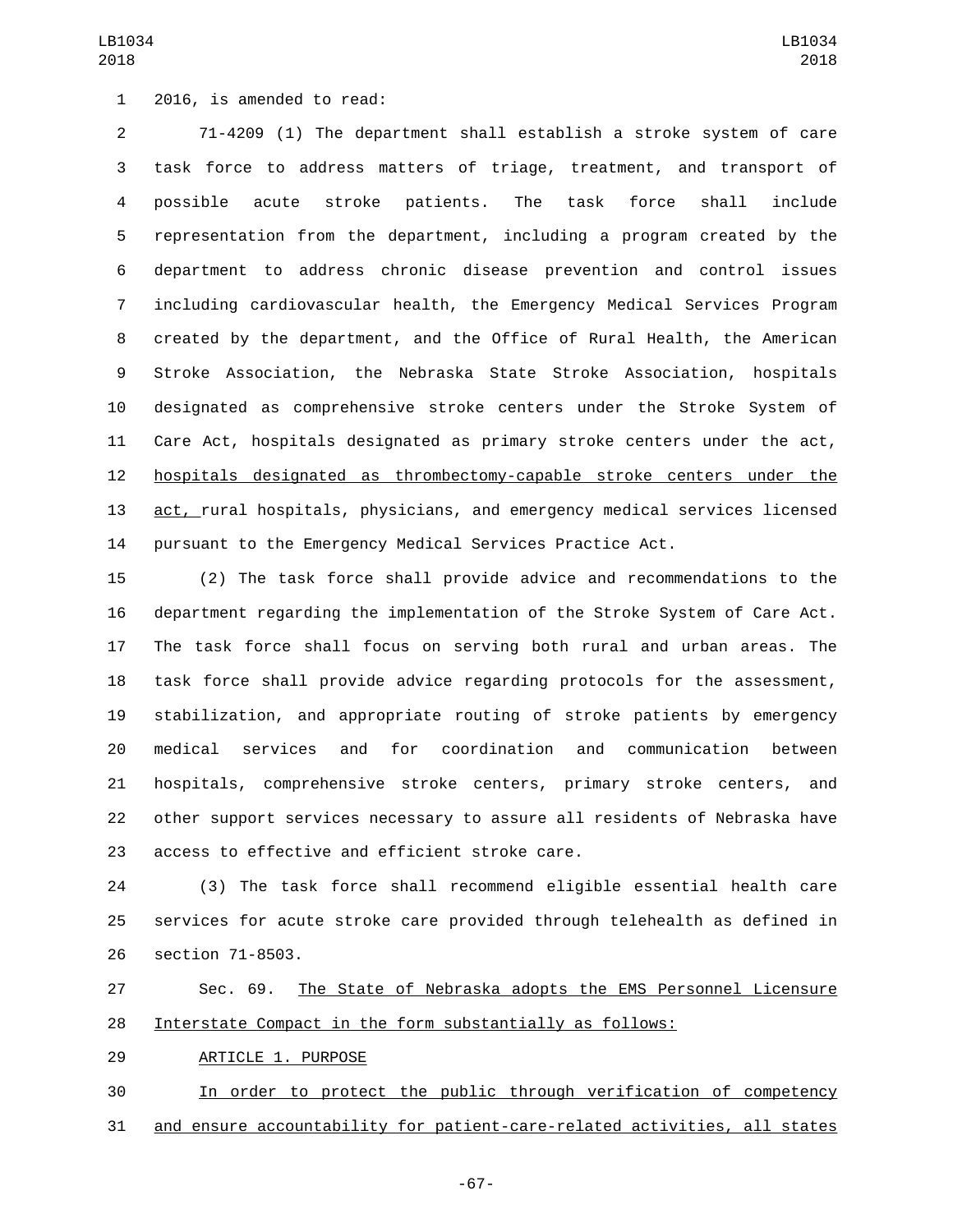| $\mathbf{1}$     | license emergency medical services personnel, such as emergency medical   |
|------------------|---------------------------------------------------------------------------|
| $\overline{c}$   | technicians, advanced emergency medical technicians, and paramedics. The  |
| 3                | EMS Personnel Licensure Interstate Compact is intended to facilitate the  |
| 4                | day-to-day movement of emergency medical services personnel across state  |
| 5                | boundaries in the performance of their emergency medical services duties  |
| 6                | as assigned by an appropriate authority and authorize state emergency     |
| $\overline{7}$   | medical services offices to afford immediate legal recognition to         |
| 8                | emergency medical services personnel licensed in a member state. This     |
| $\boldsymbol{9}$ | compact recognizes that states have a vested interest in protecting the   |
| 10               | public's health and safety through their licensing and regulation of      |
| 11               | emergency medical services personnel and that such state regulation       |
| 12               | shared among the member states will best protect public health and        |
| 13               | safety. This compact is designed to achieve the following purposes and    |
| 14               | objectives:                                                               |
| 15               | 1. Increase public access to emergency medical services personnel;        |
| 16               | 2. Enhance the states' ability to protect the public's health and         |
| 17               | safety, especially patient safety;                                        |
| 18               | 3. Encourage the cooperation of member states in the areas of             |
| 19               | emergency medical services personnel licensure and regulation;            |
| 20               | 4. Support licensing of military members who are separating from an       |
| 21               | active duty tour and their spouses;                                       |
| 22               | 5. Facilitate the exchange of information between member states           |
| 23               | regarding emergency medical services personnel licensure, adverse action, |
| 24               | and significant investigatory information;                                |
| 25               | 6. Promote compliance with the laws governing emergency medical           |
| 26               | services personnel practice in each member state; and                     |
| 27               | 7. Invest all member states with the authority to hold emergency          |
| 28               | medical services personnel accountable through the mutual recognition of  |
| 29               | member state licenses.                                                    |
| 30               | ARTICLE 2. DEFINITIONS                                                    |
| 31               | In the EMS Personnel Licensure Interstate Compact:                        |

-68-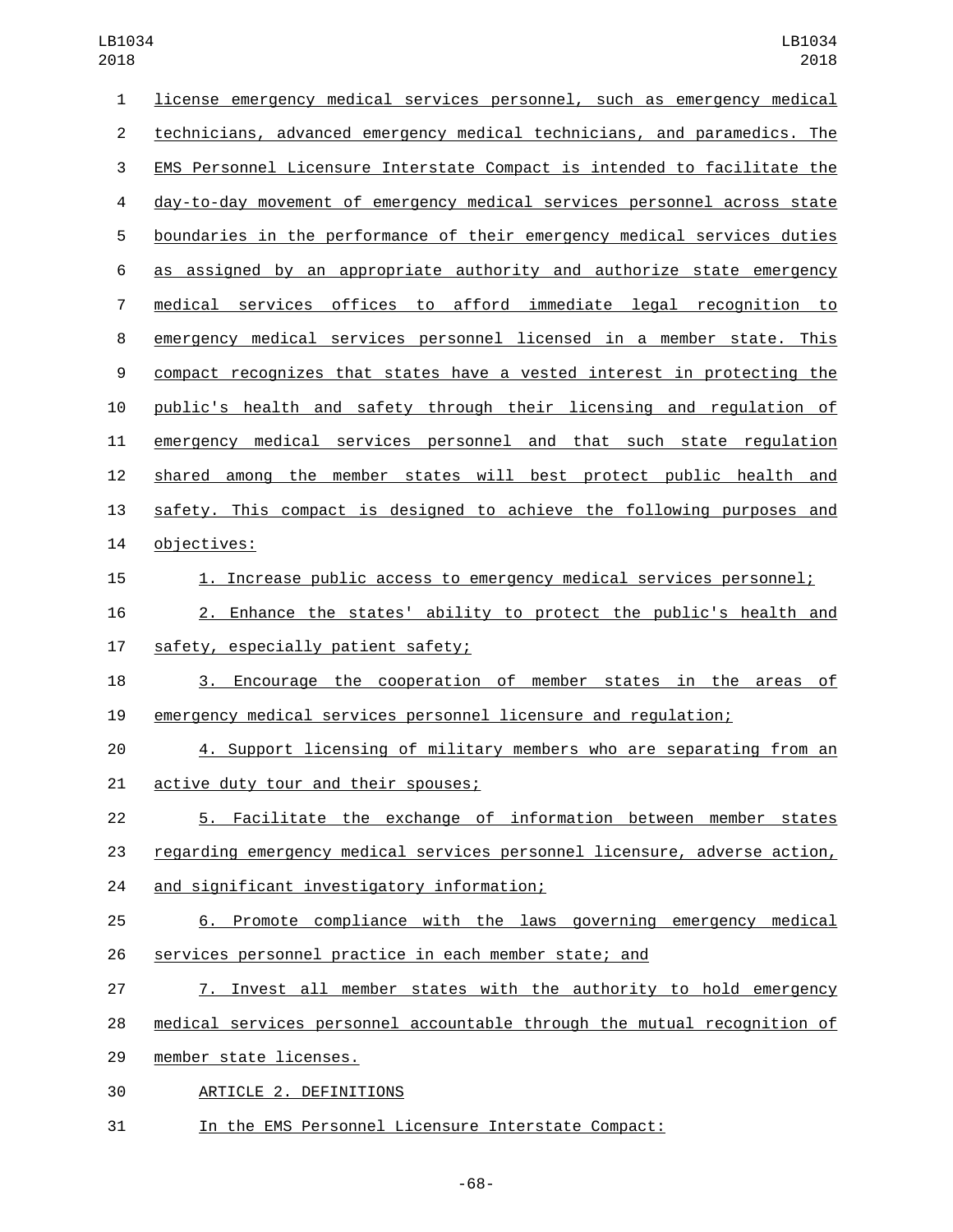A. Advanced emergency medical technician (AEMT) means an individual licensed with cognitive knowledge and a scope of practice that corresponds to that level in the National EMS Education Standards and 4 National EMS Scope of Practice Model.

 B. Adverse action means any administrative, civil, equitable, or criminal action permitted by a state's laws which may be imposed against licensed EMS personnel by a state EMS authority or state court, including, but not limited to, actions against an individual's license such as revocation, suspension, probation, consent agreement, monitoring, or other limitation or encumbrance on the individual's practice, letters of reprimand or admonition, fines, criminal convictions, and state court judgments enforcing adverse actions by the state EMS authority.

 C. Alternative program means a voluntary, nondisciplinary substance abuse recovery program approved by a state EMS authority.

 D. Certification means the successful verification of entry-level cognitive and psychomotor competency using a reliable, validated, and 17 legally defensible examination.

 E. Commission means the national administrative body of which all 19 states that have enacted the compact are members.

 F. Emergency medical services (EMS) means services provided by 21 emergency medical services personnel.

 G. Emergency medical services (EMS) personnel includes emergency medical technicians, advanced emergency medical technicians, and 24 paramedics.

 H. Emergency medical technician (EMT) means an individual licensed with cognitive knowledge and a scope of practice that corresponds to that level in the National EMS Education Standards and National EMS Scope of 28 Practice Model.

 I. Home state means a member state where an individual is licensed 30 to practice emergency medical services.

J. License means the authorization by a state for an individual to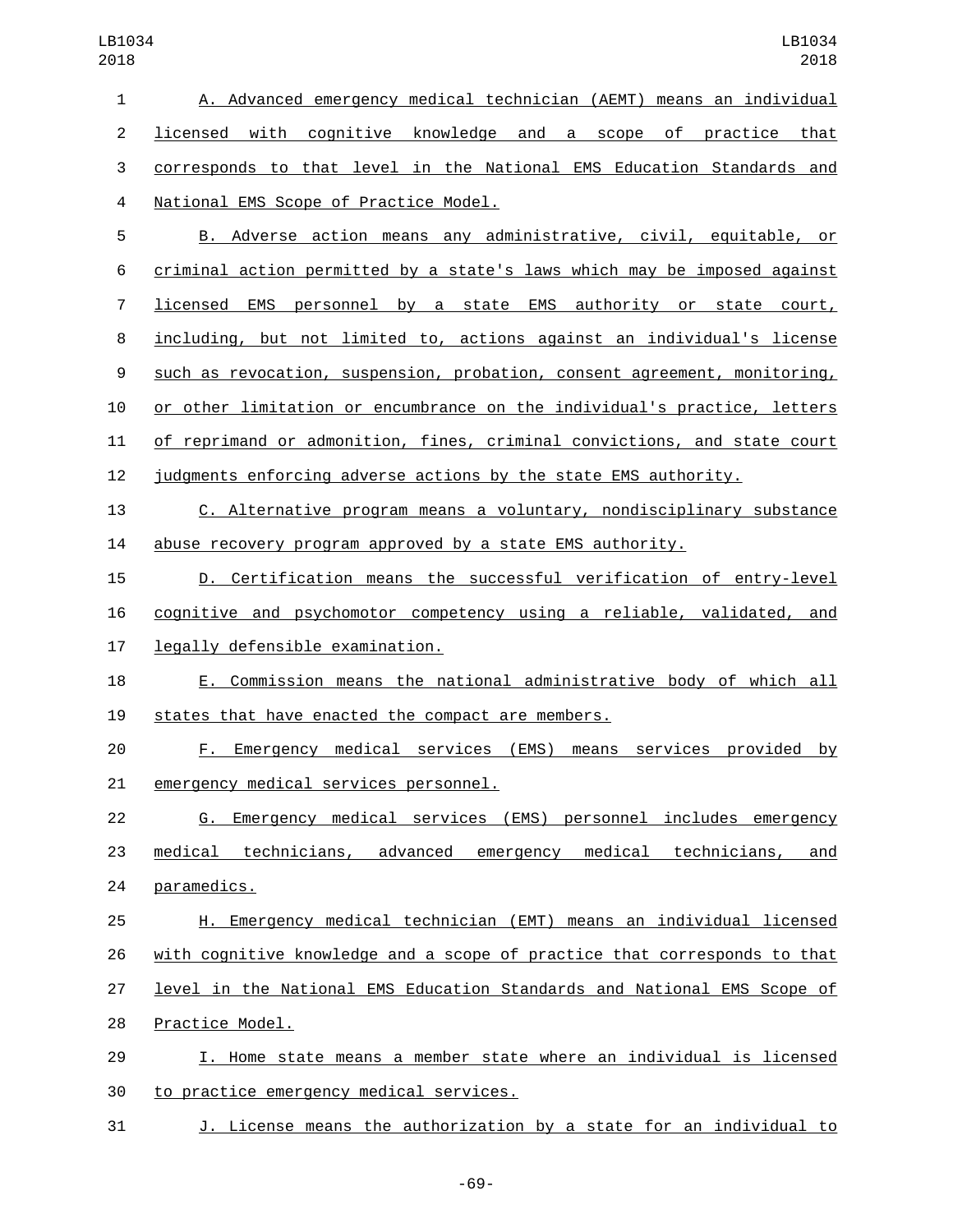| 1              | practice as an EMT, an AEMT, or a paramedic.                              |
|----------------|---------------------------------------------------------------------------|
| $\overline{c}$ | K. Medical director means a physician licensed in a member state who      |
| 3              | is accountable for the care delivered by EMS personnel.                   |
| 4              | L. Member state means a state that has enacted the EMS Personnel          |
| 5              | Licensure Interstate Compact.                                             |
| 6              | M. Privilege to practice means an individual's authority to deliver       |
| 7              | emergency medical services in remote states as authorized under this      |
| 8              | compact.                                                                  |
| 9              | N. Paramedic means an individual licensed with cognitive knowledge        |
| 10             | and a scope of practice that corresponds to that level in the National    |
| 11             | EMS Education Standards and National EMS Scope of Practice Model.         |
| 12             | <u>O. Remote state means a member state in which an individual is not</u> |
| 13             | licensed.                                                                 |
| 14             | P. Restricted means the outcome of an adverse action that limits a        |
| 15             | license or the privilege to practice.                                     |
| 16             | Q. Rule means a written statement by the commission promulgated           |
| 17             | pursuant to Article 12 of this compact that is of general applicability;  |
| 18             | implements, interprets, or prescribes a policy or provision of this       |
| 19             | compact; or is an organizational, procedural, or practice requirement of  |
| 20             | the commission and has the force and effect of statutory law in a member  |
| 21             | state and includes the amendment, repeal, or suspension of an existing    |
| 22             | rule.                                                                     |
| 23             | R. Scope of practice means defined parameters of various duties or        |
| 24             | services that may be provided by an individual with specific credentials. |
| 25             | Whether regulated by rule, statute, or court decision, it tends to        |
| 26             | represent the limits of services an individual may perform.               |
| 27             | S. Significant investigatory information means:                           |
| 28             | 1. Investigative information that a state EMS authority, after a          |
| 29             | preliminary inquiry that includes notification and an opportunity to      |
| 30             | respond if required by state law, has reason to believe, if proved true,  |
| 31             | would result in the imposition of an adverse action on a license or       |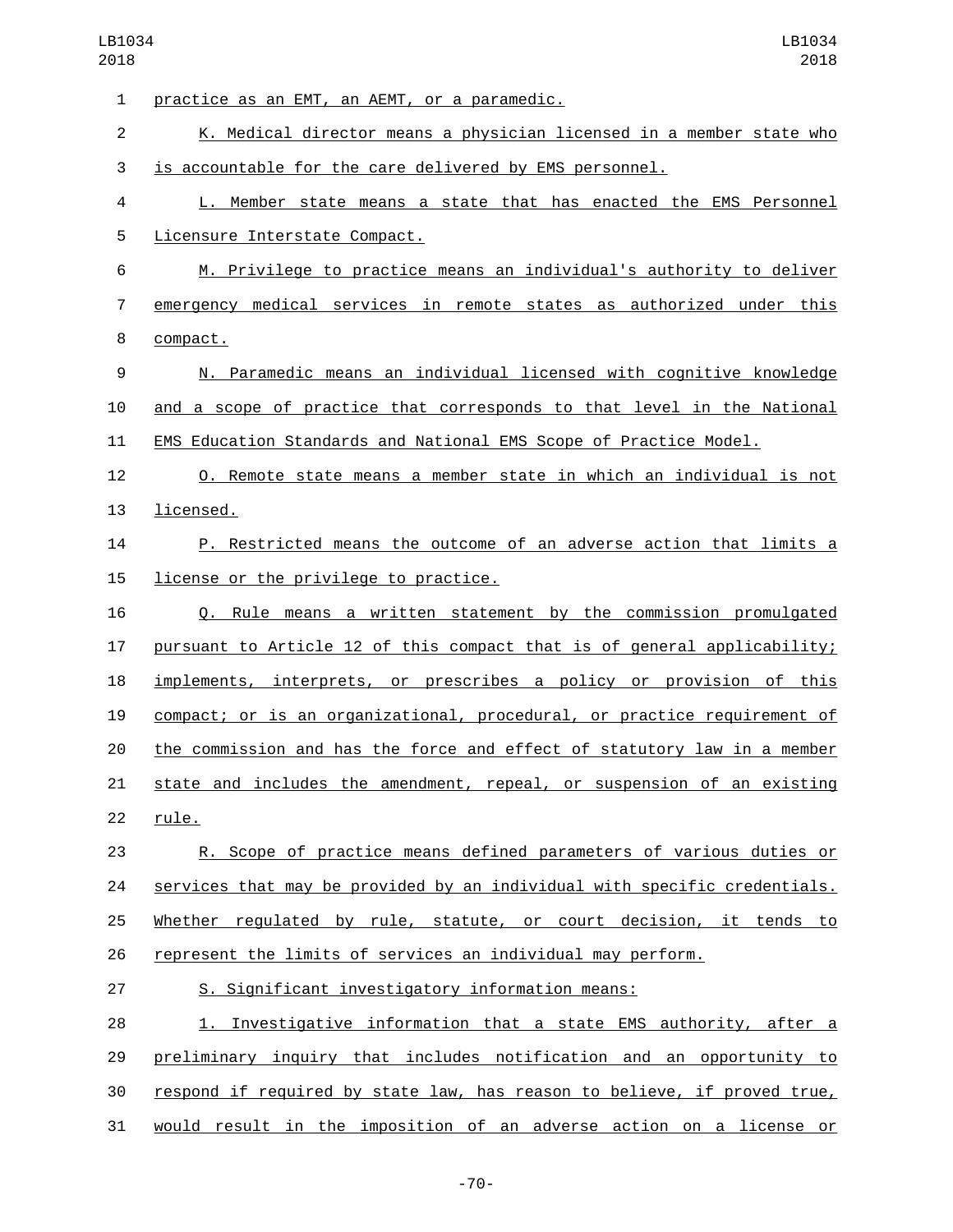| $\mathbf{1}$   | privilege to practice; or                                                 |
|----------------|---------------------------------------------------------------------------|
| $\overline{2}$ | 2. Investigative information that indicates that the individual           |
| 3              | represents an immediate threat to public health and safety regardless of  |
| 4              | whether the individual has been notified and had an opportunity to        |
| 5              | respond.                                                                  |
| 6              | T. State means any state, commonwealth, district, or territory of         |
| 7              | the United States.                                                        |
| 8              | U. State EMS authority means the board, office, or other agency with      |
| 9              | the legislative mandate to license EMS personnel.                         |
| 10             | ARTICLE 3. HOME STATE LICENSURE                                           |
| 11             | A. Any member state in which an individual holds a current license        |
| 12             | shall be deemed a home state for purposes of the EMS Personnel Licensure  |
| 13             | Interstate Compact.                                                       |
| 14             | B. Any member state may require an individual to obtain and retain a      |
| 15             | license to be authorized to practice in the member state under            |
| 16             | circumstances not authorized by the privilege to practice under the terms |
| 17             | of this compact.                                                          |
| 18             | C. A home state's license authorizes an individual to practice in a       |
| 19             | remote state under the privilege to practice only if the home state:      |
| 20             | 1. Currently requires the use of the National Registry of Emergency       |
| 21             | Medical Technicians examination as a condition of issuing initial         |
| 22             | licenses at the EMT and paramedic levels;                                 |
| 23             | 2. Has a mechanism in place for receiving and investigating               |
| 24             | complaints about individuals;                                             |
| 25             | 3. Notifies the commission, in compliance with the terms of this          |
| 26             | compact, of any adverse action or significant investigatory information   |
| 27             | regarding an individual;                                                  |
| 28             | 4. No later than five years after activation of this compact,             |
| 29             | requires a criminal background check of all applicants for initial        |
| 30             | licensure, including the use of the results of fingerprint or other       |
| 31             | biometric data checks compliant with the requirements of the Federal      |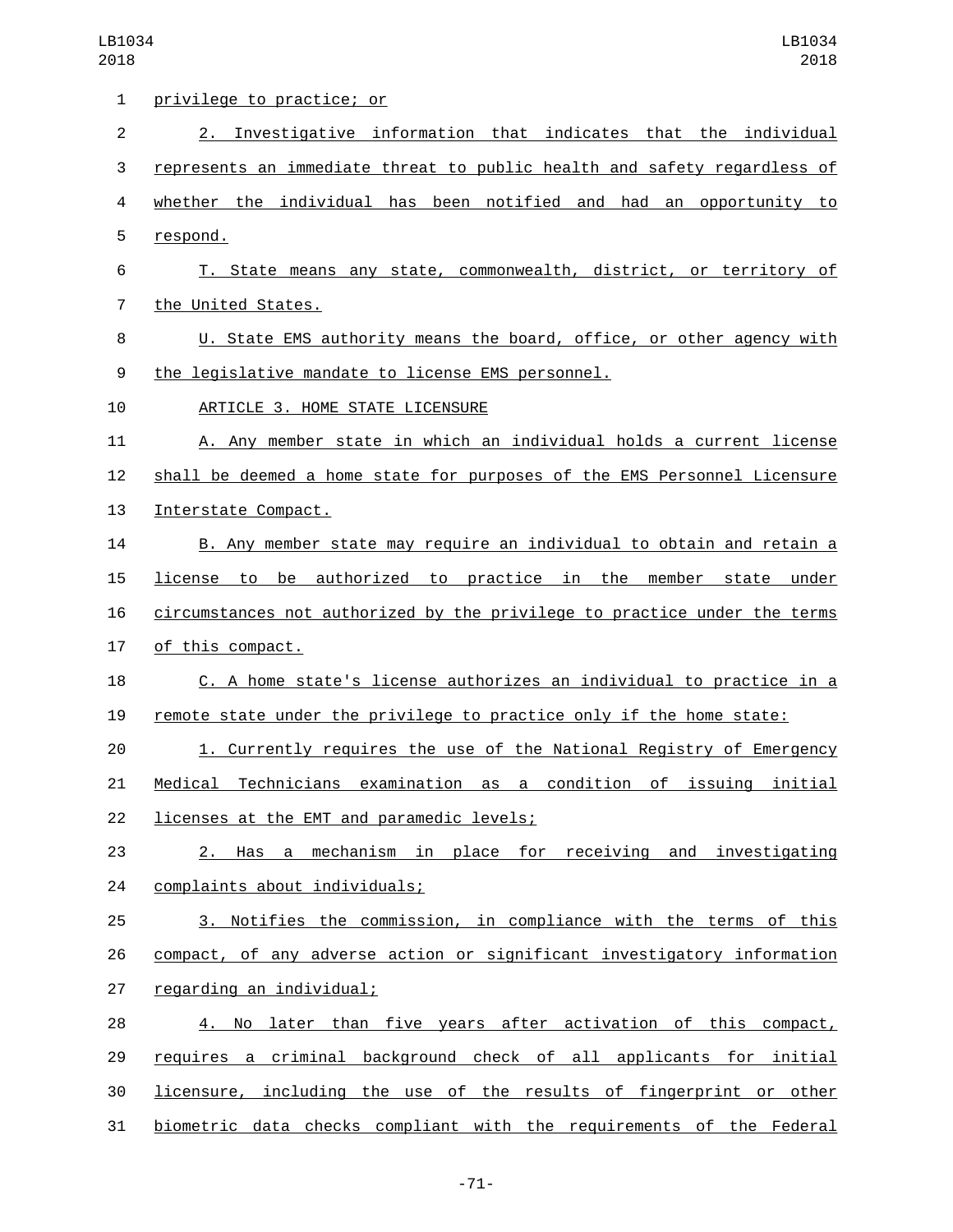Bureau of Investigation with the exception of federal employees who have suitability determination in accordance with 5 C.F.R. 731.202 and submit documentation of such as promulgated in the rules of the commission; and 5. Complies with the rules of the commission.4 5 ARTICLE 4. COMPACT PRIVILEGE TO PRACTICE A. Member states shall recognize the privilege to practice of an individual license in another member state that is in conformance with Article 3 of the EMS Personnel Licensure Interstate Compact. B. To exercise the privilege to practice under the terms and 10 provisions of this compact, an individual must: 11 1. Be at least eighteen years of age; 2. Possess a current unrestricted license in a member state as an EMT, AEMT, paramedic, or state recognized and licensed level with a scope of practice and authority between EMT and paramedic; and 3. Practice under the supervision of a medical director. C. An individual providing patient care in a remote state under the privilege to practice shall function within the scope of practice authorized by the home state unless and until modified by an appropriate authority in the remote state as may be defined in the rules of the commission.20 D. Except as provided in section C of this Article, an individual practicing in a remote state will be subject to the remote state's authority and laws. A remote state may, in accordance with due process 24 and that state's laws, restrict, suspend, or revoke an individual's privilege to practice in the remote state and may take any other necessary actions to protect the health and safety of its citizens. If a remote state takes action, it shall promptly notify the home state and 28 the commission. E. If an individual's license in any home state is restricted or

 suspended, the individual shall not be eligible to practice in a remote state under the privilege to practice until the individual's home state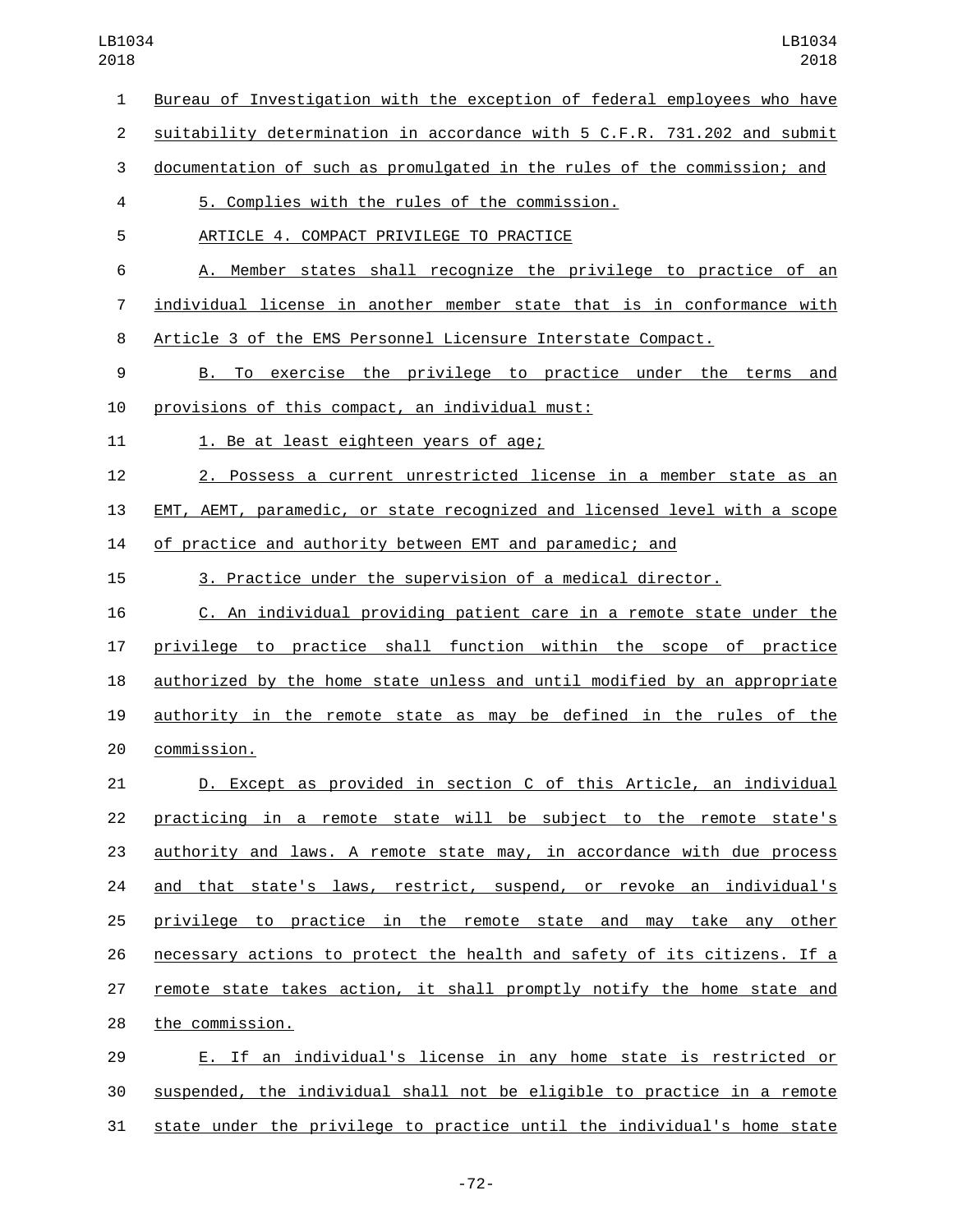| 1              | license is restored.                                                     |
|----------------|--------------------------------------------------------------------------|
| $\overline{c}$ | F. If an individual's privilege to practice in any remote state is       |
| 3              | restricted, suspended, or revoked, the individual shall not be eligible  |
| 4              | to practice in any remote state until the individual's privilege to      |
| 5              | practice is restored.                                                    |
| 6              | ARTICLE 5. CONDITIONS OF PRACTICE IN A REMOTE STATE                      |
| 7              | An individual may practice in a remote state under a privilege to        |
| 8              | practice only in the performance of the individual's EMS duties as       |
| 9              | assigned by an appropriate authority, as defined in the rules of the     |
| 10             | commission, and under the following circumstances:                       |
| 11             | 1. The individual originates a patient transport in a home state and     |
| 12             | transports the patient to a remote state;                                |
| 13             | 2. The individual originates in the home state and enters a remote       |
| 14             | state to pick up a patient and provide care and transport of the patient |
| 15             | to the home state;                                                       |
| 16             | 3. The individual enters a remote state to provide patient care or       |
| 17             | transport within that remote state;                                      |
| 18             | 4. The individual enters a remote state to pick up a patient and         |
| 19             | provide care and transport to a third member state;                      |
| 20             | 5. Other conditions as determined by rules promulgated<br>by<br>the      |
| 21             | commission.                                                              |
| 22             | ARTICLE 6. RELATIONSHIP TO EMERGENCY MANAGEMENT ASSISTANCE COMPACT       |
| 23             | Upon a member state's governor's declaration of a state of emergency     |
| 24             | or disaster that activates the Emergency Management Assistance Compact,  |
| 25             | all relevant terms and provisions of the compact shall apply and to the  |
| 26             | extent any terms or provisions of the EMS Personnel Licensure Interstate |
| 27             | Compact conflict with the Emergency Management Assistance Compact, the   |
| 28             | terms of the Emergency Management Assistance Compact shall prevail with  |
| 29             | respect to any individual practicing in the remote state in response to  |
| 30             | such declaration.                                                        |
| 31             | ARTICLE 7. VETERANS, SERVICE MEMBERS SEPARATING FROM ACTIVE DUTY         |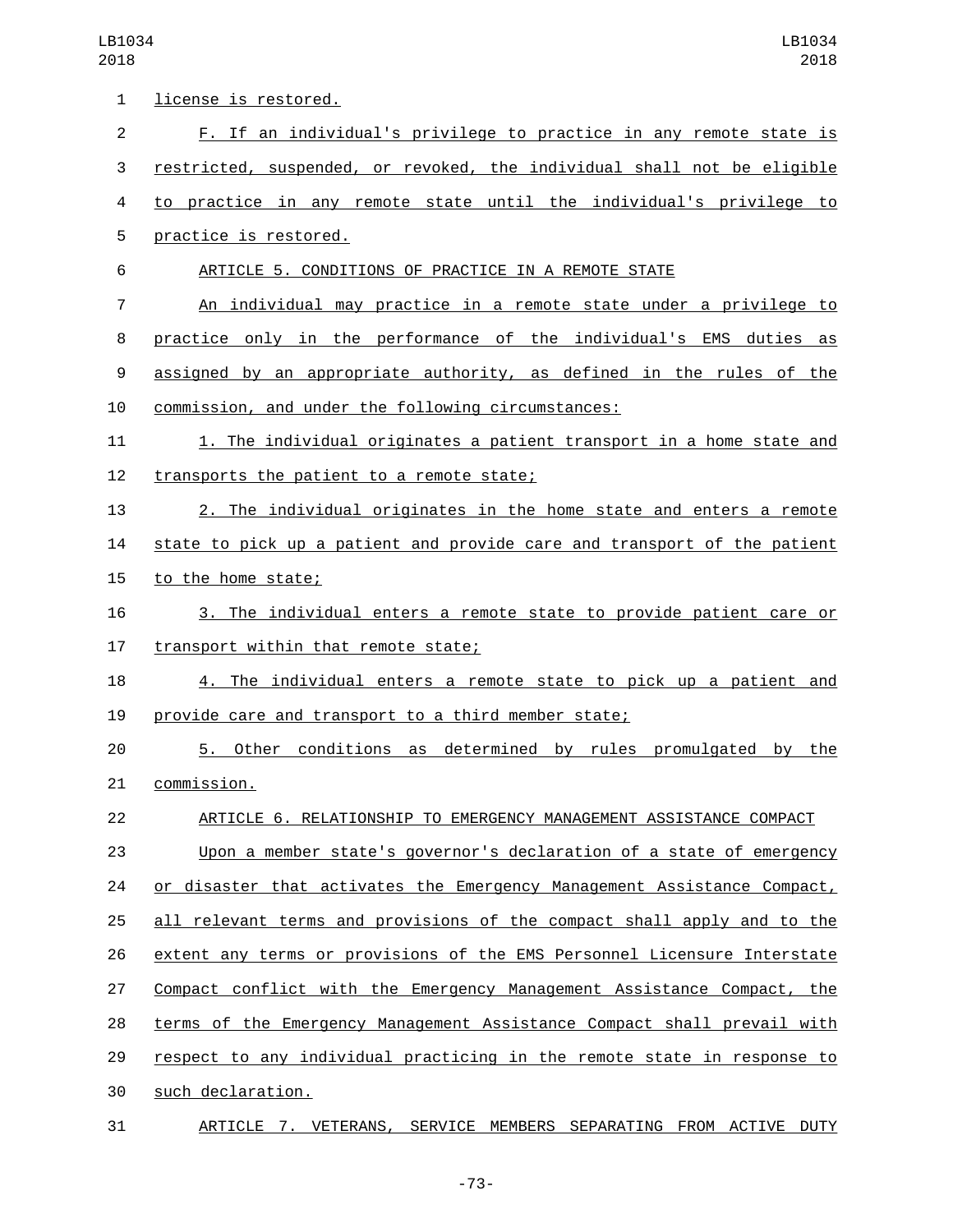| 1              | MILITARY, AND THEIR SPOUSES                                               |
|----------------|---------------------------------------------------------------------------|
| $\overline{2}$ | Member states shall consider a veteran, an active military<br>А.          |
| 3              | service member, and a member of the National Guard and<br>Reserves        |
| 4              | separating from an active duty tour, and a spouse thereof, who holds a    |
| 5              | current valid and unrestricted National Registry of Emergency Medical     |
| 6              | Technicians certification at or above the level of the state license      |
| 7              | being sought as satisfying the minimum training and examination           |
| 8              | requirements for such licensure.                                          |
| 9              | Member states shall expedite the processing of licensure<br>B.            |
| 10             | applications submitted by veterans, active military service members, and  |
| 11             | members of the National Guard and Reserves separating from an active duty |
| 12             | tour and their spouses.                                                   |
| 13             | C. All individuals functioning with a privilege to practice under         |
| 14             | this Article remain subject to the adverse actions provisions of Article  |
| 15             | 8 of the EMS Personnel Licensure Interstate Compact.                      |
| 16             | ARTICLE 8. ADVERSE ACTIONS                                                |
| 17             | A. A home state shall have exclusive power to impose adverse action       |
| 18             | against an individual's license issued by the home state.                 |
| 19             | B. If an individual's license in any home state is restricted or          |
| 20             | suspended, the individual shall not be eligible to practice in a remote   |
| 21             | state under the privilege to practice until the individual's home state   |
| 22             | license is restored.                                                      |
| 23             | 1. All home state adverse action orders shall include a statement         |
| 24             | that the individual's compact privileges are inactive. The order may      |
| 25             | allow the individual to practice in remote states with prior written      |
| 26             | authorization from the state EMS authority of both the home state and the |
| 27             | remote state.                                                             |
| 28             | 2. An individual currently subject to adverse action in the home          |
| 29             | state shall not practice in any remote state without prior written        |
| 30             | authorization from the state EMS authority of both the home state and the |
| 31             | remote state.                                                             |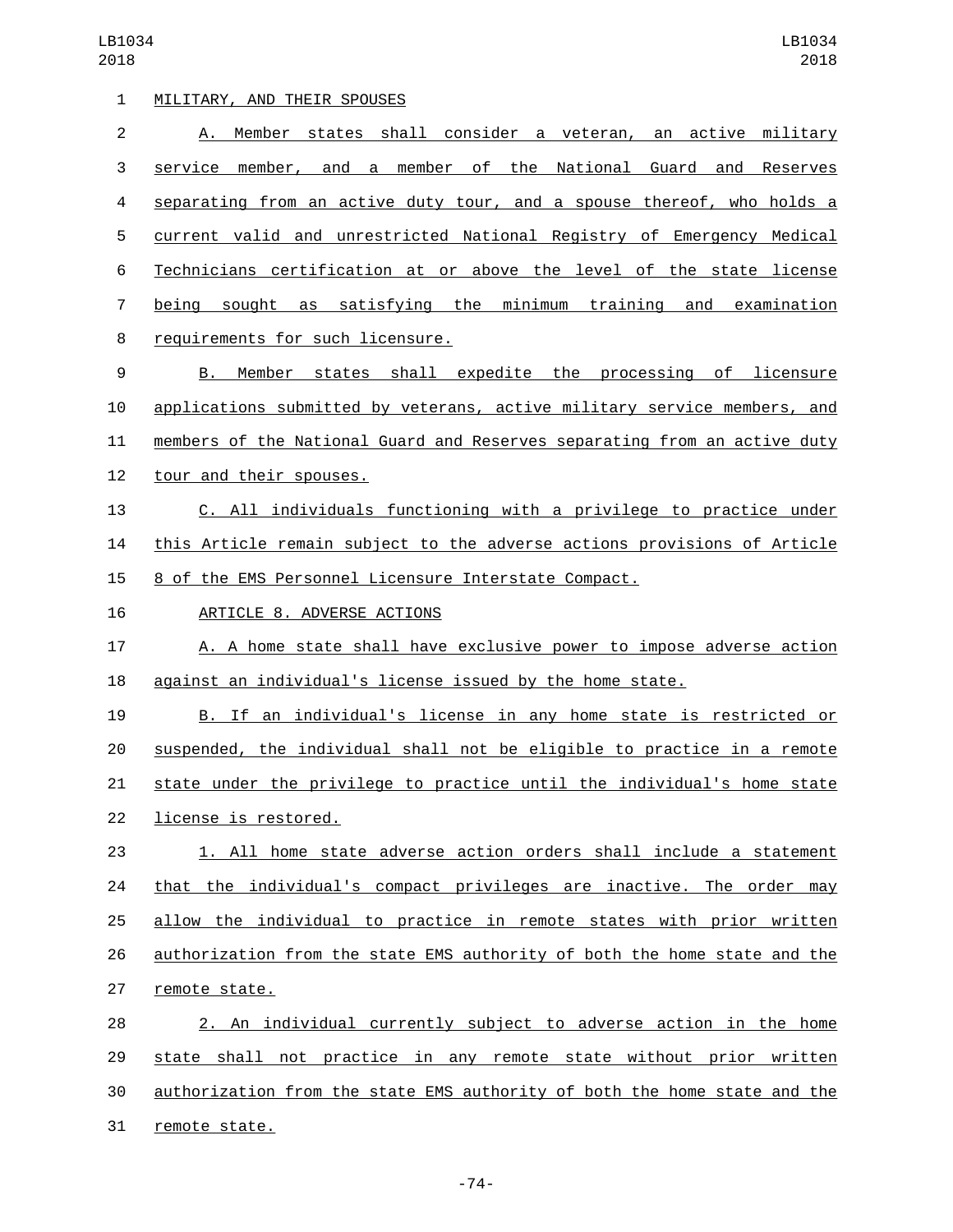C. A member state shall report adverse actions and any occurrences that the individual's compact privileges are restricted, suspended, or revoked to the commission in accordance with the rules of the commission. D. A remote state may take adverse action on an individual's 5 privilege to practice within that state. E. Any member state may take adverse action against an individual's privilege to practice in that state based on the factual findings of another member state, so long as each state follows its own procedures 9 for imposing such adverse action. F. A home state's state EMS authority shall investigate and take appropriate action with respect to reported conduct in a remote state as it would if such conduct had occurred within the home state. In such 13 cases, the home state's law shall control in determining the appropriate 14 adverse action. G. Nothing in the EMS Personnel Licensure Interstate Compact shall override a member state's decision that participation in an alternative program may be used in lieu of adverse action and that such participation shall remain nonpublic if required by the member state's laws. Member states must require individuals who enter any alternative programs to agree not to practice in any other member state during the term of the alternative program without prior authorization from such other member 22 state. ARTICLE 9. ADDITIONAL POWERS INVESTED IN A MEMBER STATE'S STATE EMS 24 AUTHORITY A member state's state EMS authority, in addition to any other powers granted under state law, is authorized under the EMS Personnel 27 Licensure Interstate Compact to: 1. Issue subpoenas for both hearings and investigations that require the attendance and testimony of witnesses and the production of evidence. Subpoenas issued by a member state's state EMS authority for the attendance and testimony of witnesses, or the production of evidence from

-75-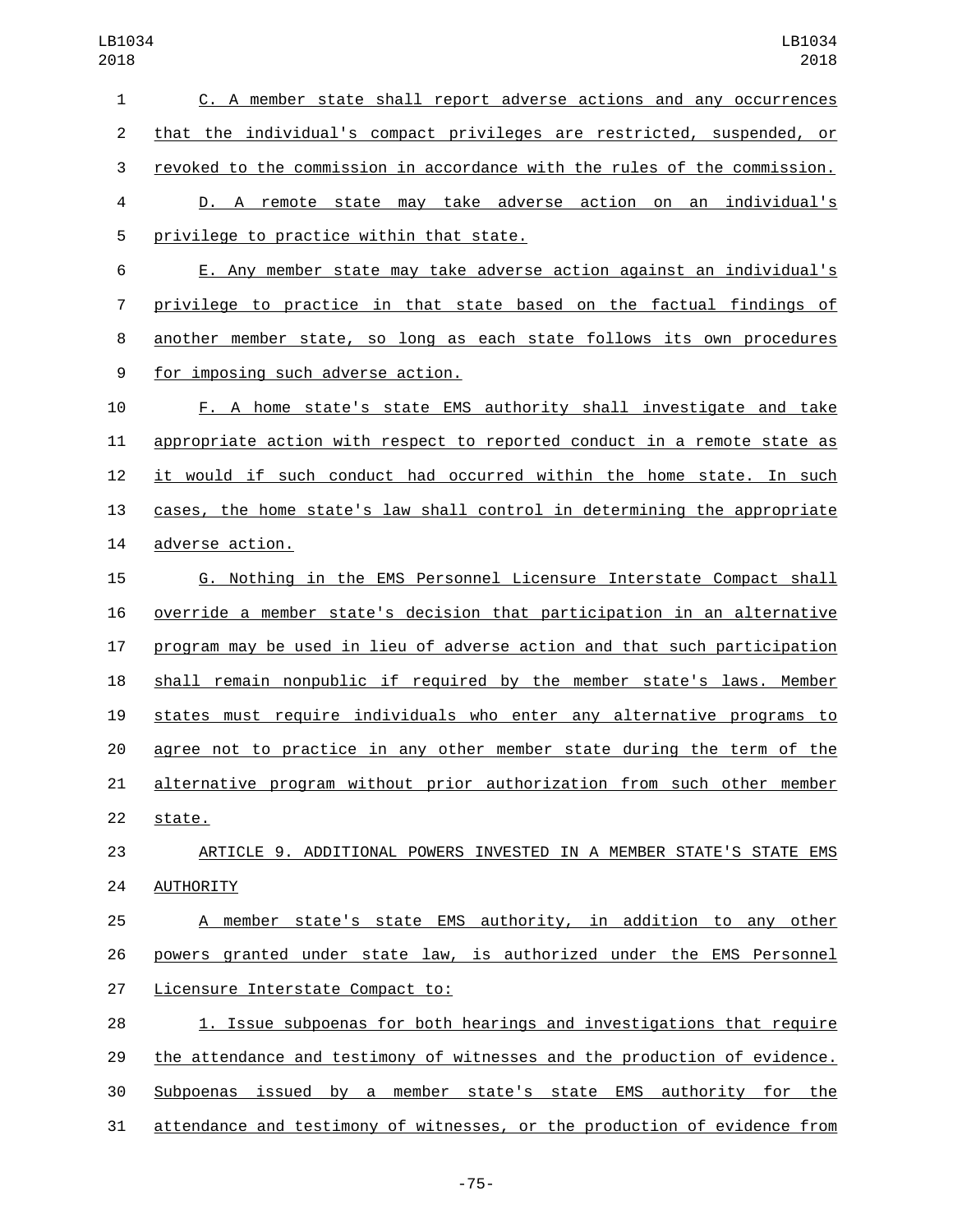| $\mathbf{1}$   | another member state, shall be enforced in the remote state by any court  |
|----------------|---------------------------------------------------------------------------|
| $\overline{c}$ | of competent jurisdiction, according to that court's practice and         |
| 3              | procedure in considering subpoenas issued in its own proceedings. The     |
| 4              | issuing state EMS authority shall pay any witness fees, travel expenses,  |
| 5              | mileage, and other fees required by the service statutes of the state     |
| 6              | where the witnesses or evidence is located; and                           |
| $\overline{7}$ | 2. Issue cease and desist orders to restrict, suspend, or revoke an       |
| 8              | individual's privilege to practice in the state.                          |
| 9              | ARTICLE 10. ESTABLISHMENT OF THE INTERSTATE COMMISSION FOR EMS            |
| 10             | PERSONNEL PRACTICE                                                        |
| 11             | A. The member states hereby create and establish a joint public           |
| 12             | agency known as the Interstate Commission for EMS Personnel Practice.     |
| 13             | 1. The commission is a body politic and an instrumentality of the         |
| 14             | member states.                                                            |
| 15             | 2. Venue is proper and judicial proceedings by or against the             |
| 16             | commission shall be brought solely and exclusively in a court of          |
| 17             | competent jurisdiction where the principal office of the commission is    |
| 18             | located. The commission may waive venue and jurisdictional defenses to    |
| 19             | the extent it adopts or consents to participate in alternative dispute    |
| 20             | resolution proceedings.                                                   |
| 21             | <u>3. Nothing in the EMS Personnel Licensure Interstate Compact shall</u> |
| 22             | be construed to be a waiver of sovereign immunity.                        |
| 23             | B. Membership, Voting, and Meetings                                       |
| 24             | 1. Each member state shall have and be limited to one delegate. The       |
| 25             | responsible official of the state EMS authority or his or her designee    |
| 26             | shall be the delegate to this compact for each member state. Any delegate |
| 27             | may be removed or suspended from office as provided by the law of the     |
| 28             | state from which the delegate is appointed. Any vacancy occurring in the  |
| 29             | commission shall be filled in accordance with the laws of the member      |
| 30             | state in which the vacancy exists. In the event that more than one board, |
| 31             | office, or other agency with the legislative mandate to license EMS       |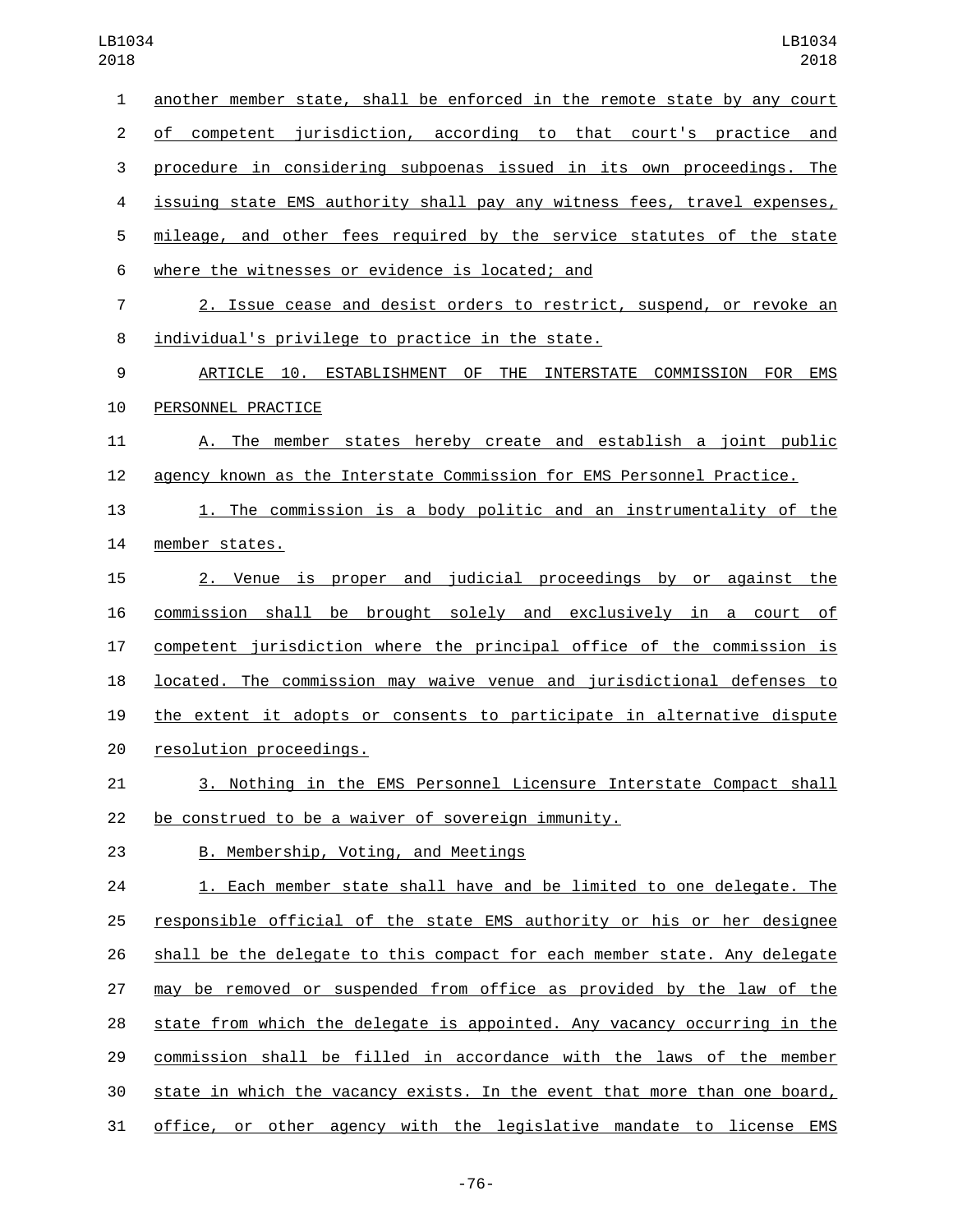personnel at and above the level of EMT exists, the Governor of the member state will determine which entity will be responsible for 3 assigning the delegate. 2. Each delegate shall be entitled to one vote with regard to the promulgation of rules and creation of bylaws and shall otherwise have an opportunity to participate in the business and affairs of the commission. A delegate shall vote in person or by such other means as provided in the bylaws. The bylaws may provide for delegates' participation in meetings 9 by telephone or other means of communication. 3. The commission shall meet at least once during each calendar year. Additional meetings shall be held as set forth in the bylaws. 4. All meetings shall be open to the public, and public notice of meetings shall be given in the same manner as required under the rulemaking provisions in Article 12 of this compact. 5. The commission may convene in a closed, nonpublic meeting if the 16 commission must discuss: a. Noncompliance of a member state with its obligations under this 18 compact; b. The employment, compensation, discipline, or other personnel matters, practices, or procedures related to specific employees or other matters related to the commission's internal personnel practices and 22 procedures; c. Current, threatened, or reasonably anticipated litigation; d. Negotiation of contracts for the purchase or sale of goods, 25 services, or real estate; e. Accusing any person of a crime or formally censuring any person; f. Disclosure of trade secrets or commercial or financial 28 information that is privileged or confidential; g. Disclosure of information of a personal nature where disclosure would constitute a clearly unwarranted invasion of personal privacy; h. Disclosure of investigatory records compiled for law enforcement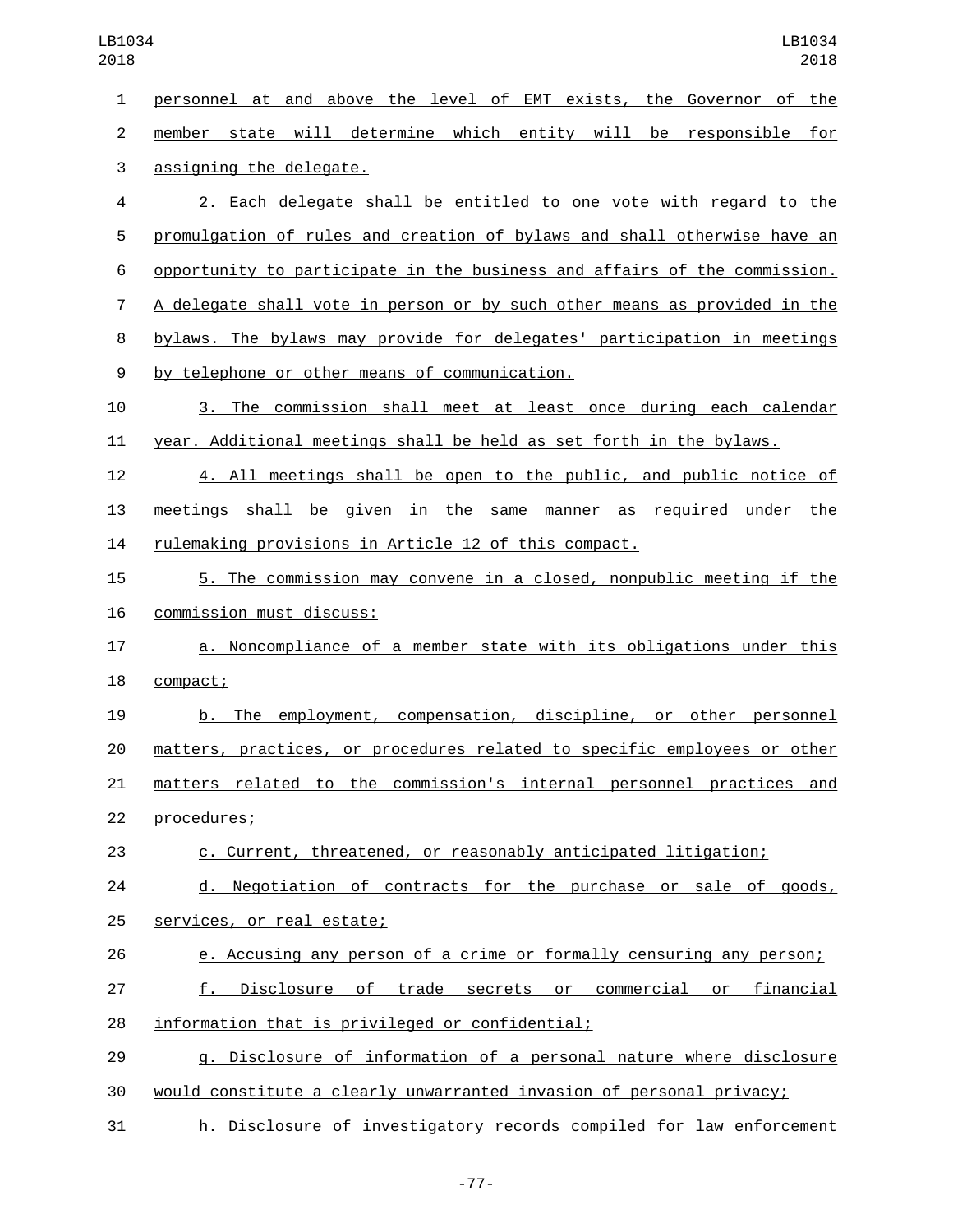1 purposes;

 i. Disclosure of information related to any investigatory reports prepared by or on behalf of or for use of the commission or other committee charged with responsibility of investigation or determination 5 of compliance issues pursuant to the compact; or j. Matters specifically exempted from disclosure by federal or 7 member state statute. 6. If a meeting, or portion of a meeting, is closed pursuant to this Article, the commission's legal counsel or designee shall certify that the meeting may be closed and shall reference each relevant exempting provision. The commission shall keep minutes that fully and clearly describe all matters discussed in a meeting and shall provide a full and accurate summary of actions taken, and the reasons for the actions, including a description of the views expressed. All documents considered in connection with an action shall be identified in such minutes. All minutes and documents of a closed meeting shall remain under seal, subject to release by a majority vote of the commission or order of a 18 court of competent jurisdiction. C. The commission shall, by a majority vote of the delegates, prescribe bylaws or rules to govern its conduct as may be necessary or appropriate to carry out the purposes and exercise the powers of this 22 compact, including, but not limited to: 1. Establishing the fiscal year of the commission; 2. Providing reasonable standards and procedures: a. For the establishment and meetings of other committees; and b. Governing any general or specific delegation of any authority or 27 function of the commission; 3. Providing reasonable procedures for calling and conducting meetings of the commission, ensuring reasonable advance notice of all meetings, and providing an opportunity for attendance of such meetings by interested parties, with enumerated exceptions designed to protect the

-78-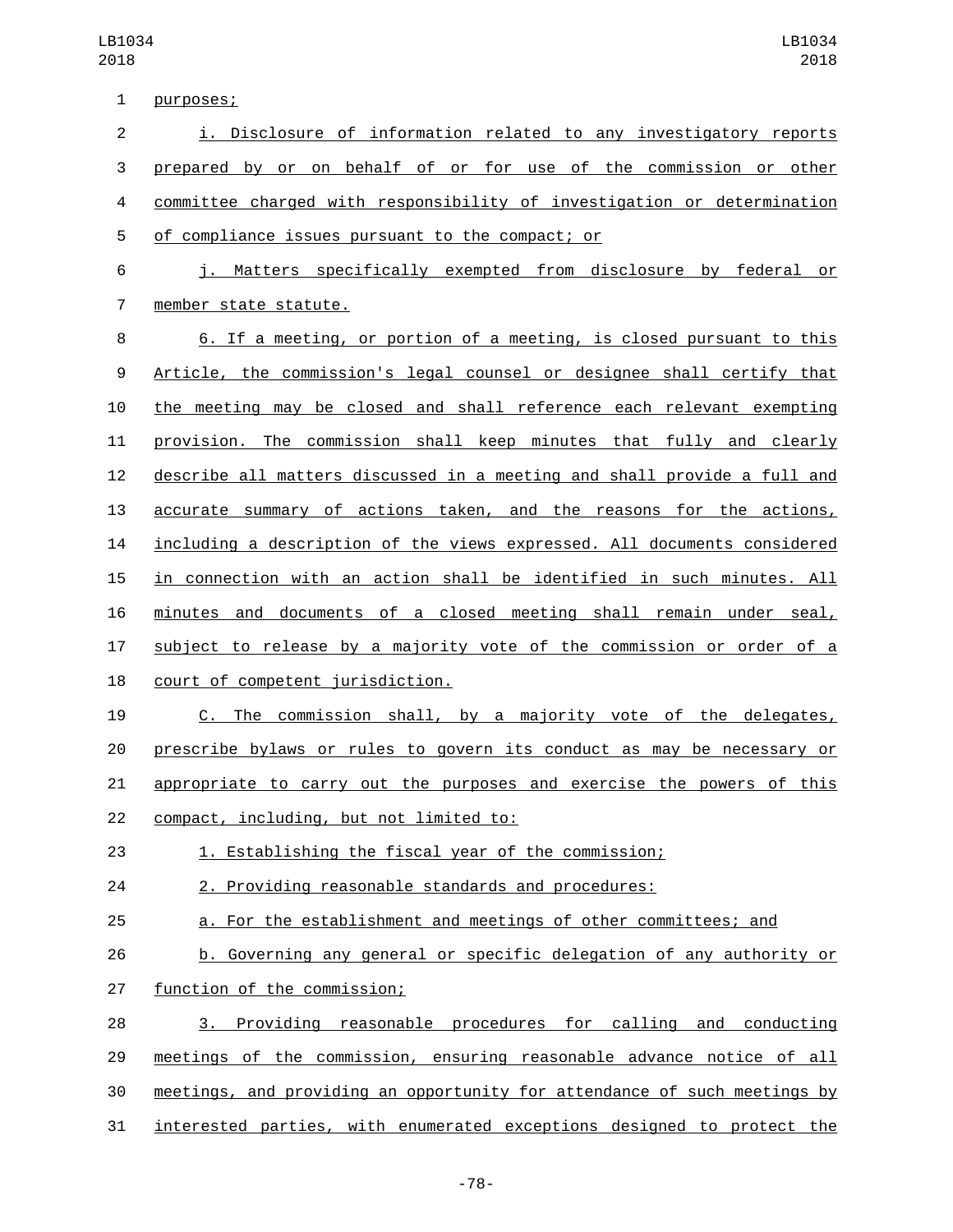public's interest, the privacy of individuals, and proprietary information, including trade secrets. The commission may meet in closed session only after a majority of the membership votes to close a meeting in whole or in part. As soon as practicable, the commission must make public a copy of the vote to close the meeting revealing the vote of each member with no proxy votes allowed;6 4. Establishing the titles, duties and authority and reasonable procedures for the election of the officers of the commission; 5. Providing reasonable standards and procedures for the establishment of the personnel policies and programs of the commission. Notwithstanding any civil service or other similar laws of any member state, the bylaws shall exclusively govern the personnel policies and 13 programs of the commission; 6. Promulgating a code of ethics to address permissible and prohibited activities of commission members and employees; 7. Providing a mechanism for winding up the operations of the commission and the equitable disposition of any surplus funds that may exist after the termination of this compact after the payment or 19 reserving of all of its debts and obligations; 8. The commission shall publish its bylaws and file a copy thereof, and a copy of any amendment thereto, with the appropriate agency or 22 officer in each of the member states, if any. 9. The commission shall maintain its financial records in accordance 24 with the bylaws. 25 10. The commission shall meet and take such actions as are 26 consistent with this compact and the bylaws. D. The commission shall have the following powers: 1. The authority to promulgate uniform rules to facilitate and coordinate implementation and administration of this compact. The rules shall have the force and effect of law and shall be binding in all member 31 states;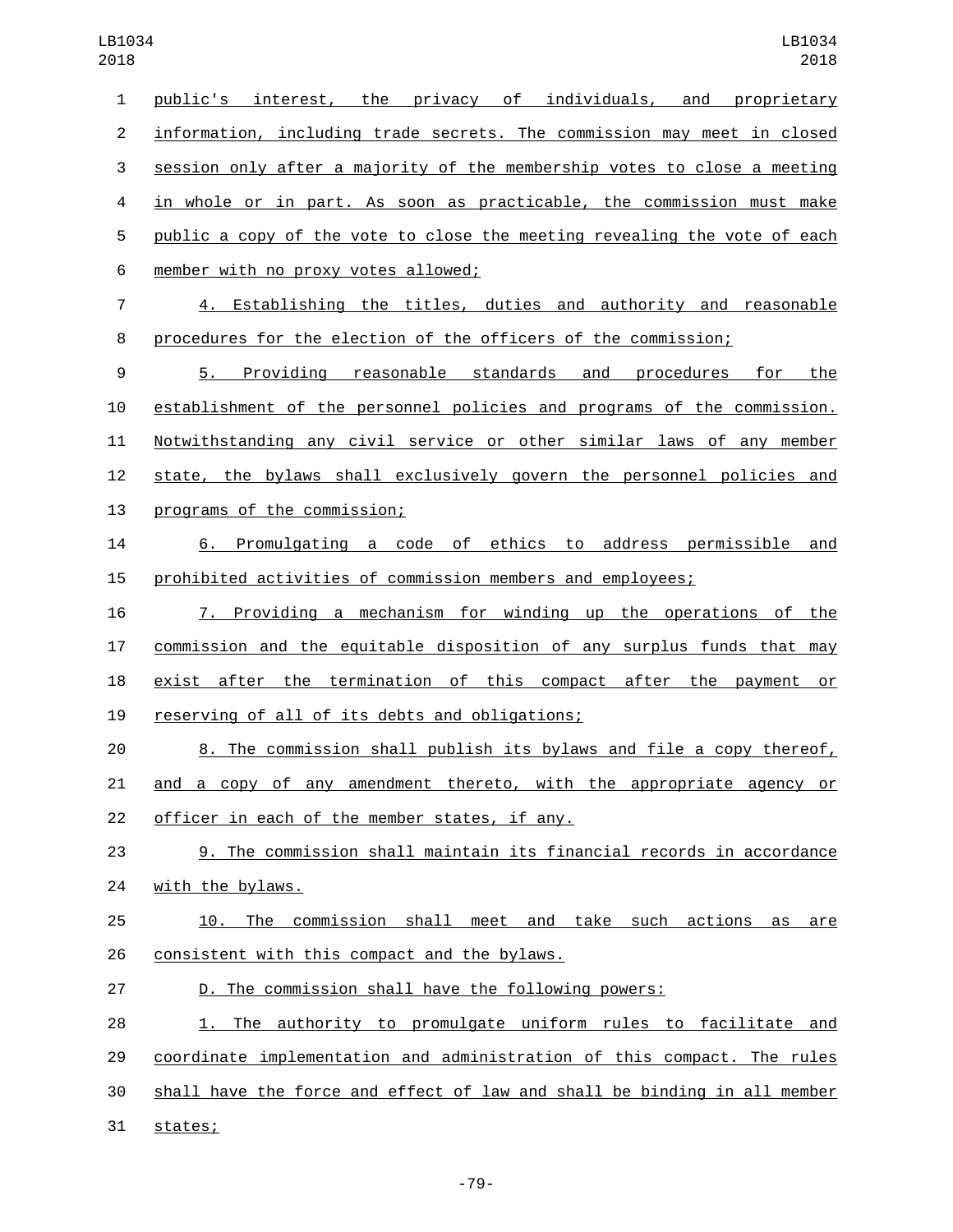| $\mathbf{1}$   | 2. To bring and prosecute legal proceedings or actions in the name        |
|----------------|---------------------------------------------------------------------------|
| $\overline{c}$ | of the commission. The standing of any state EMS authority or other       |
| 3              | regulatory body responsible for EMS personnel licensure to sue or be sued |
| $\overline{4}$ | under applicable law shall not be affected;                               |
| 5              | 3. To purchase and maintain insurance and bonds;                          |
| 6              | 4. To borrow, accept, or contract for services of personnel,              |
| 7              | including, but not limited to, employees of a member state;               |
| 8              | 5. To hire employees, elect or appoint officers, fix compensation,        |
| 9              | define duties, grant such individuals appropriate authority to carry out  |
| 10             | the purposes of this compact, and establish the commission's personnel    |
| 11             | policies and programs relating to conflicts of interest, qualifications   |
| 12             | of personnel, and other related personnel matters;                        |
| 13             | 6. To accept any and all appropriate donations and grants of money,       |
| 14             | equipment, supplies, materials, and services, and to receive, utilize,    |
| 15             | and dispose of the same. At all times the commission shall strive to      |
| 16             | avoid any appearance of impropriety or conflict of interest;              |
| 17             | 7. To lease, purchase, accept appropriate gifts or donations of, or       |
| 18             | otherwise to own, hold, improve, or use, any property, real, personal, or |
| 19             | mixed. At all times the commission shall strive to avoid any appearance   |
| 20             | of impropriety;                                                           |
| 21             | 8. To sell, convey, mortgage, pledge, lease, exchange, abandon, or        |
| 22             | otherwise dispose of any property real, personal, or mixed;               |
| 23             | 9. To establish a budget and make expenditures;                           |
| 24             | 10. To borrow money;                                                      |
| 25             | 11. To appoint committees, including advisory committees comprised        |
| 26             | of members, state regulators, state legislators or their representatives, |
| 27             | and consumer representatives, and such other interested persons as may be |
| 28             | designated in this compact and the bylaws;                                |
| 29             | 12. To provide and receive information from, and to cooperate with,       |
| 30             | law enforcement agencies;                                                 |
| 31             | 13. To adopt and use an official seal; and                                |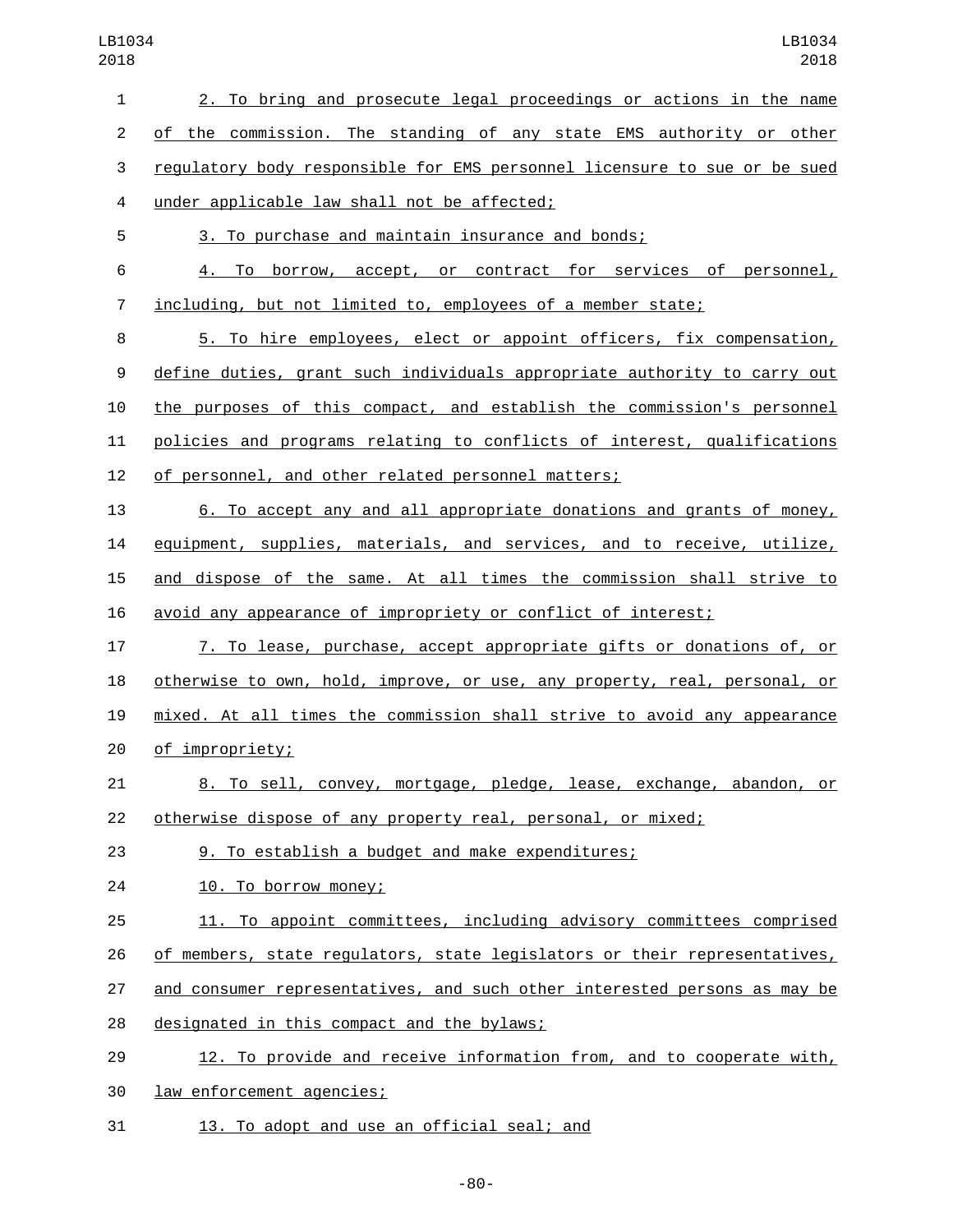14. To perform such other functions as may be necessary or appropriate to achieve the purposes of this compact consistent with the state regulation of EMS personnel licensure and practice. E. Financing of the Commission4 1. The commission shall pay, or provide for the payment of, the reasonable expenses of its establishment, organization, and ongoing 7 activities. 2. The commission may accept any and all appropriate revenue sources, donations, and grants of money, equipment, supplies, materials, 10 and services. 3. The commission may levy on and collect an annual assessment from each member state or impose fees on other parties to cover the cost of the operations and activities of the commission and its staff, which must be in a total amount sufficient to cover its annual budget as approved each year for which revenue is not provided by other sources. The aggregate annual assessment amount shall be allocated based upon a formula to be determined by the commission, which shall promulgate a rule 18 binding upon all member states. 4. The commission shall not incur obligations of any kind prior to securing the funds adequate to meet the same; nor shall the commission pledge the credit of any of the member states, except by and with the 22 authority of the member state. 5. The commission shall keep accurate accounts of all receipts and disbursements. The receipts and disbursements of the commission shall be subject to the audit and accounting procedures established under its bylaws. However, all receipts and disbursements of funds handled by the commission shall be audited yearly by a certified or licensed public accountant, and the report of the audit shall be included in and become 29 part of the annual report of the commission. F. Qualified Immunity, Defense, and Indemnification

31 1. The members, officers, executive director, employees, and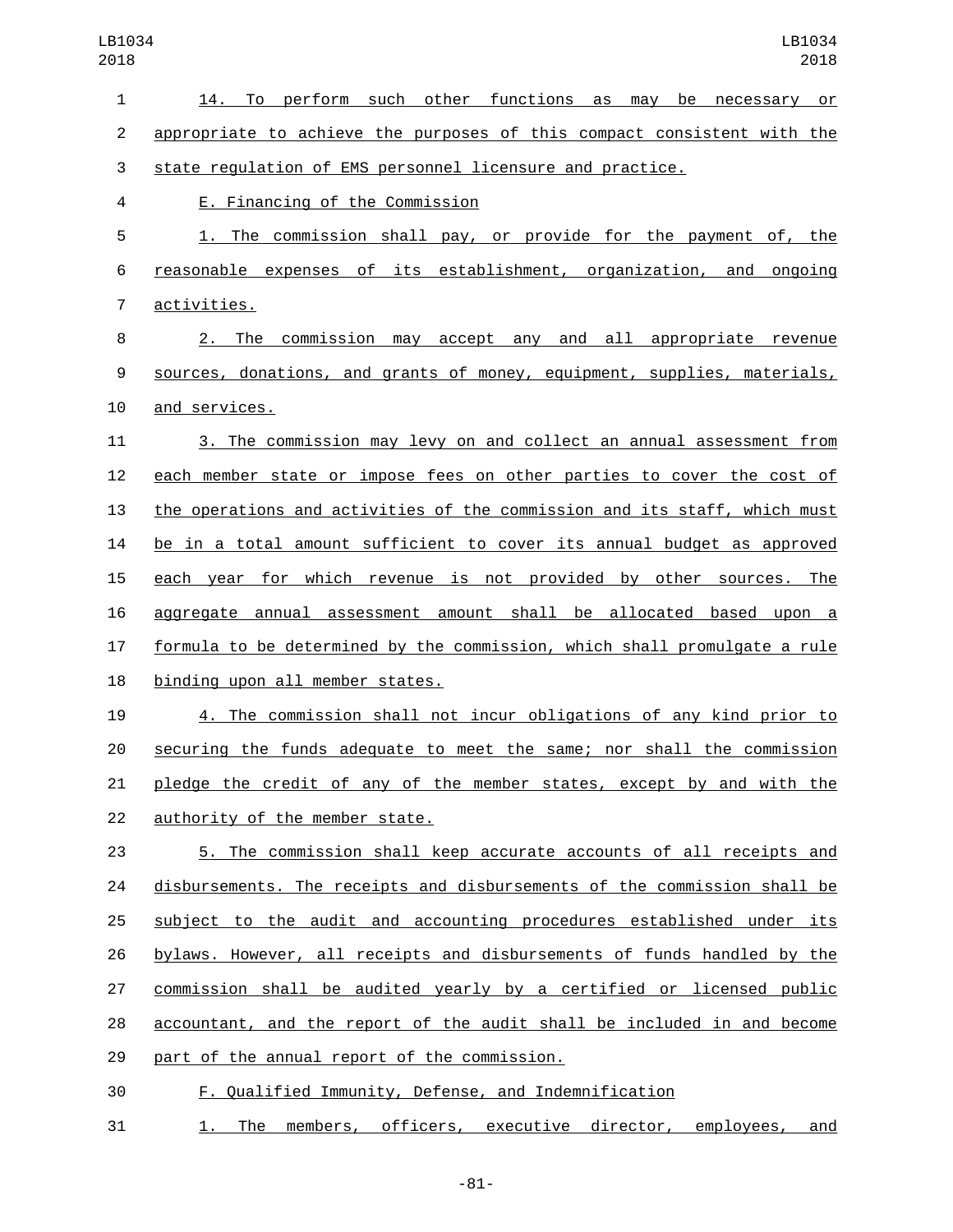| 1              | representatives of the commission shall have no greater liability, either |
|----------------|---------------------------------------------------------------------------|
| 2              | personally or in their official capacity, for any claim for damage to or  |
| 3              | loss of property or personal injury or other civil liability caused by or |
| 4              | arising out of any actual or alleged act, error, or omission that         |
| 5              | occurred, or that the person against whom the claim is made had a         |
| 6              | reasonable basis for believing occurred, within the scope of commission   |
| $\overline{7}$ | employment, duties, or responsibilities, than a state employee would have |
| 8              | under the same or similar circumstances. Nothing in this paragraph shall  |
| 9              | be construed to protect any such person from suit or liability for any    |
| 10             | damage, loss, injury, or liability caused by the intentional or willful   |
| 11             | or wanton misconduct of that person.                                      |
|                |                                                                           |

 2. The commission shall defend any member, officer, executive director, employee, or representative of the commission in any civil action seeking to impose liability arising out of any actual or alleged act, error, or omission that occurred within the scope of commission employment, duties, or responsibilities, or that the person against whom the claim is made had a reasonable basis for believing occurred within the scope of commission employment, duties, or responsibilities. Nothing in this paragraph shall be construed to prohibit that person from retaining his or her own counsel. The commission shall provide such defense if the actual or alleged act, error, or omission did not result from that person's intentional or willful or wanton misconduct.

 3. The commission shall indemnify and hold harmless any member, 24 officer, executive director, employee, or representative of the commission for the amount of any settlement or judgment obtained against that person arising out of any actual or alleged act, error, or omission that occurred within the scope of commission employment, duties, or responsibilities, or that such person had a reasonable basis for believing occurred within the scope of commission employment, duties, or responsibilities, if the actual or alleged act, error, or omission did not result from the intentional or willful or wanton misconduct of that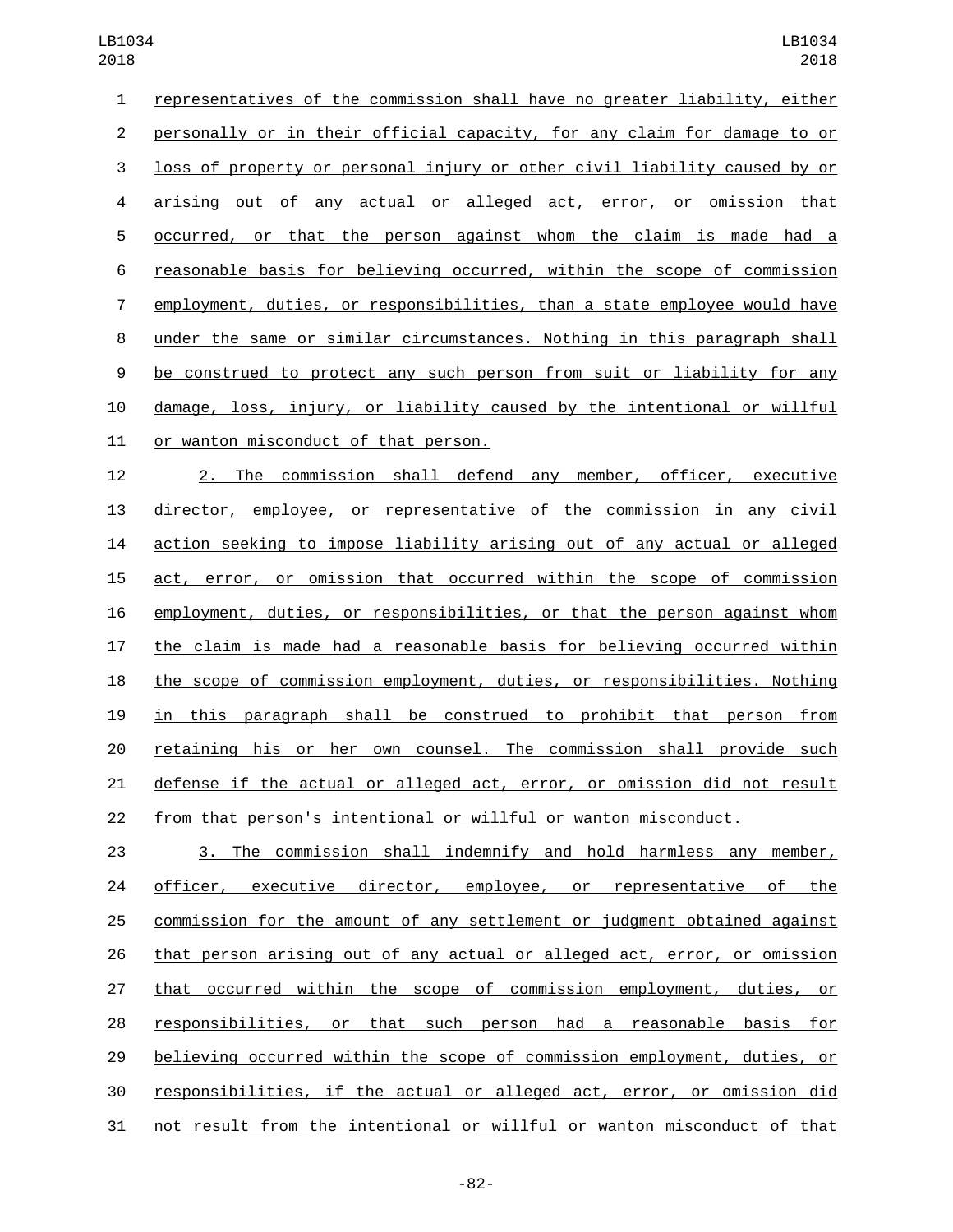| $\mathbf{1}$   | person.                                                                   |
|----------------|---------------------------------------------------------------------------|
| $\overline{2}$ | ARTICLE 11. COORDINATED DATA BASE                                         |
| 3              | A. The commission shall provide for the development and maintenance       |
| 4              | of a coordinated data base and reporting system containing licensure,     |
| 5              | adverse action, and significant investigatory information on all licensed |
| 6              | individuals in member states.                                             |
| 7              | B. A member state shall submit a uniform data set to the coordinated      |
| 8              | data base on all individuals to whom the EMS Personnel Licensure          |
| 9              | Interstate Compact is applicable as required by the rules<br>of<br>the    |
| 10             | commission, including:                                                    |
| 11             | 1. Identifying information;                                               |
| 12             | 2. Licensure data;                                                        |
| 13             | 3. Significant investigatory information;                                 |
| 14             | 4. Adverse actions against an individual's license;                       |
| 15             | 5. An indicator that an individual's privilege to practice is             |
| 16             | restricted, suspended, or revoked;                                        |
| 17             | Nonconfidential information related to alternative program<br>6.          |
| 18             | participation;                                                            |
| 19             | 7. Any denial of application for licensure, and the reason for such       |
| 20             | denial; and                                                               |
| 21             | 8. Other information that may facilitate the administration of this       |
| 22             | compact, as determined by the rules of the commission.                    |
| 23             | C. The coordinated data base administrator shall promptly notify all      |
| 24             | member states of any adverse action taken against, or significant         |
| 25             | investigative information on, any individual in a member state.           |
| 26             | D. Member states contributing information to the coordinated data         |
| 27             | base may designate information that may not be shared with the public     |
| 28             | without the express permission of the contributing state.                 |
| 29             | E. Any information submitted to the coordinated data base that is         |
| 30             | subsequently required to be expunged by the laws of the member state      |
| 31             | contributing the information shall be removed from the coordinated data   |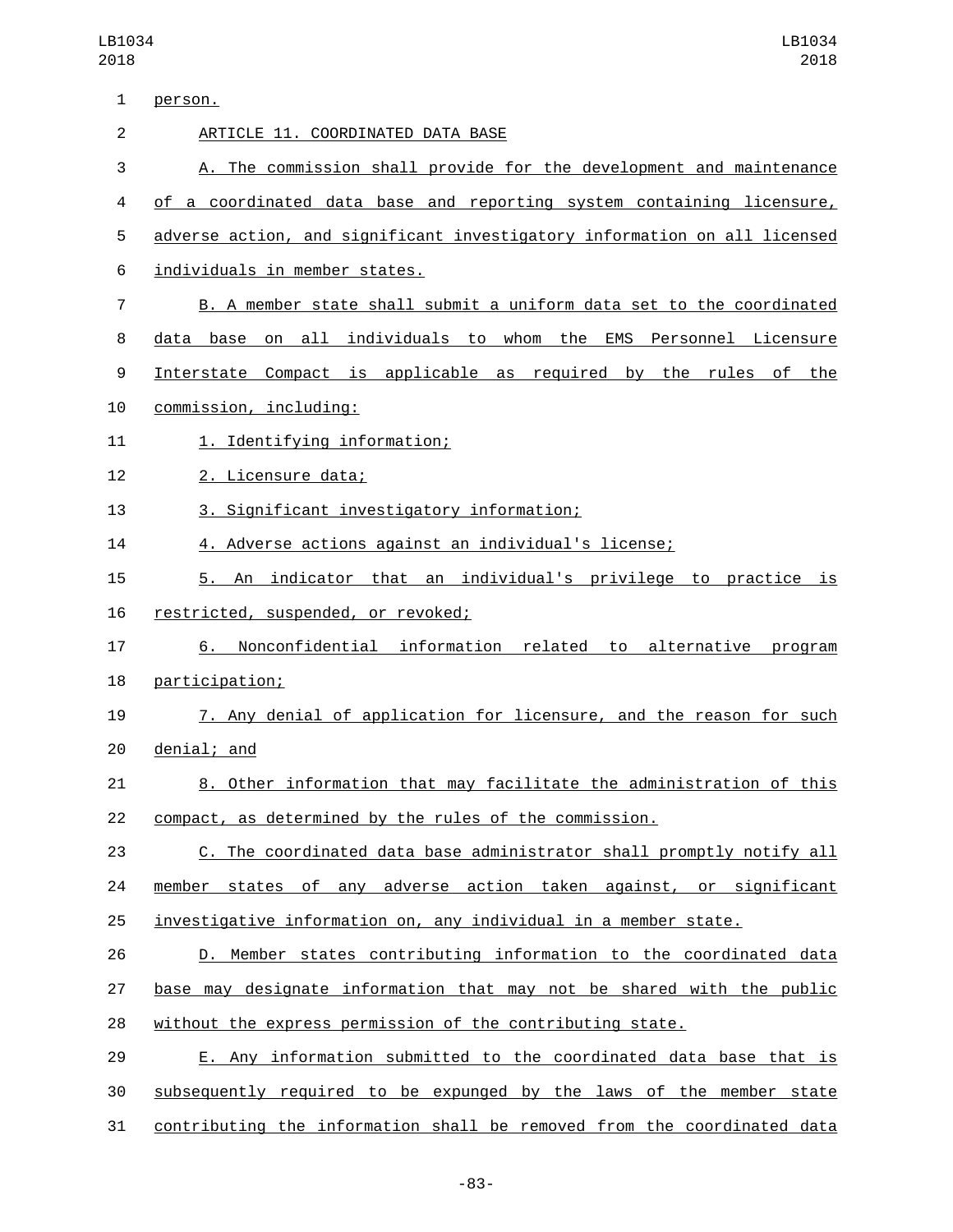| $\mathbf{1}$   | base.                                                                    |
|----------------|--------------------------------------------------------------------------|
| $\overline{2}$ | ARTICLE 12. RULEMAKING                                                   |
| 3              | A. The commission shall exercise its rulemaking powers pursuant to       |
| 4              | the criteria set forth in this Article and the rules adopted thereunder. |
| 5              | Rules and amendments shall become binding as of the date specified in    |
| 6              | each rule or amendment.                                                  |
| $\overline{7}$ | B. If a majority of the legislatures of the member states rejects a      |
| 8              | rule, by enactment of a statute or resolution in the same manner used to |
| 9              | adopt the EMS Personnel Licensure Interstate Compact, then such rule     |
| 10             | shall have no further force and effect in any member state.              |
| 11             | C. Rules or amendments to the rules shall be adopted at a regular or     |
| 12             | special meeting of the commission.                                       |
| 13             | D. Prior to promulgation and adoption of a final rule or rules by        |
| 14             | the commission, and at least sixty days in advance of the meeting at     |
| 15             | which the rule will be considered and voted upon, the commission shall   |
| 16             | file a notice of proposed rulemaking:                                    |
| 17             | 1. On the web site of the commission; and                                |
| 18             | 2. On the web site of each member state's state EMS authority or the     |
| 19             | publication in which each state would otherwise publish proposed rules.  |
| 20             | E. The notice of proposed rulemaking shall include:                      |
| 21             | 1. The proposed time, date, and location of the meeting in which the     |
| 22             | rule will be considered and voted upon;                                  |
| 23             | 2. The text of the proposed rule or amendment and the reason for the     |
| 24             | proposed rule;                                                           |
| 25             | 3. A request for comments on the proposed rule from any interested       |
| 26             | person; and                                                              |
| 27             | 4. The manner in which interested persons may submit notice to the       |
| 28             | commission of their intention to attend the public hearing and any       |
| 29             | written comments.                                                        |
| 30             | F. Prior to adoption of a proposed rule, the commission shall allow      |
| 31             | persons to submit written data, facts, opinions, and arguments, which    |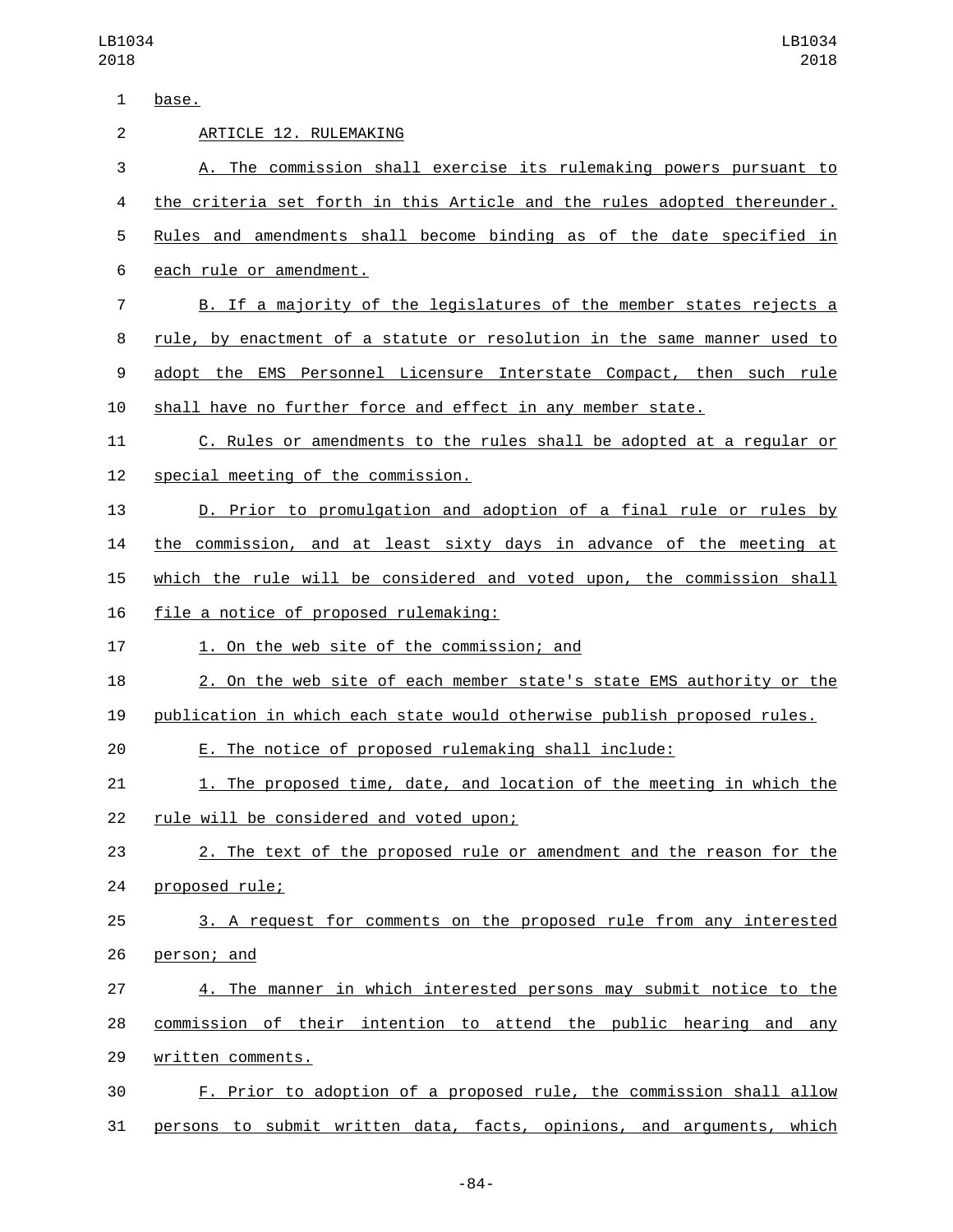| $\mathbf{1}$   | shall be made available to the public.                                    |
|----------------|---------------------------------------------------------------------------|
| $\overline{2}$ | G. The commission shall grant an opportunity for a public hearing         |
| 3              | before it adopts a rule or amendment if a hearing is requested by:        |
| 4              | 1. At least twenty-five persons;                                          |
| 5              | 2. A governmental subdivision or agency; or                               |
| 6              | 3. An association having at least twenty-five members.                    |
| 7              | H. If a hearing is held on the proposed rule or amendment, the            |
| 8              | commission shall publish the place, time, and date of the scheduled       |
| 9              | public hearing.                                                           |
| 10             | 1. All persons wishing to be heard at the hearing shall notify the        |
| 11             | executive director of the commission or other designated member in        |
| 12             | writing of their desire to appear and testify at the hearing not less     |
| 13             | than five business days before the scheduled date of the hearing.         |
| 14             | 2. Hearings shall be conducted in a manner providing each person who      |
| 15             | wishes to comment a fair and reasonable opportunity to comment orally or  |
| 16             | in writing.                                                               |
| 17             | No transcript of the hearing is required, unless a written<br>3.          |
| 18             | request for a transcript is made, in which case the person requesting the |
| 19             | transcript shall bear the cost of producing the transcript. A recording   |
| 20             | may be made in lieu of a transcript under the same terms and conditions   |
| 21             | as a transcript. This subsection shall not preclude the commission from   |
| 22             | making a transcript or recording of the hearing if it so chooses.         |
| 23             | 4. Nothing in this Article shall be construed as requiring a              |
| 24             | separate hearing on each rule. Rules may be grouped for the convenience   |
| 25             | of the commission at hearings required by this Article.                   |
| 26             | I. Following the scheduled hearing date, or by the close of business      |
| 27             | on the scheduled hearing date if the hearing was not held, the commission |
| 28             | shall consider all written and oral comments received.                    |
| 29             | J. The commission shall, by majority vote of all members, take final      |
| 30             | action on the proposed rule and shall determine the effective date of the |
| 31             | rule, if any, based on the rulemaking record and the full text of the     |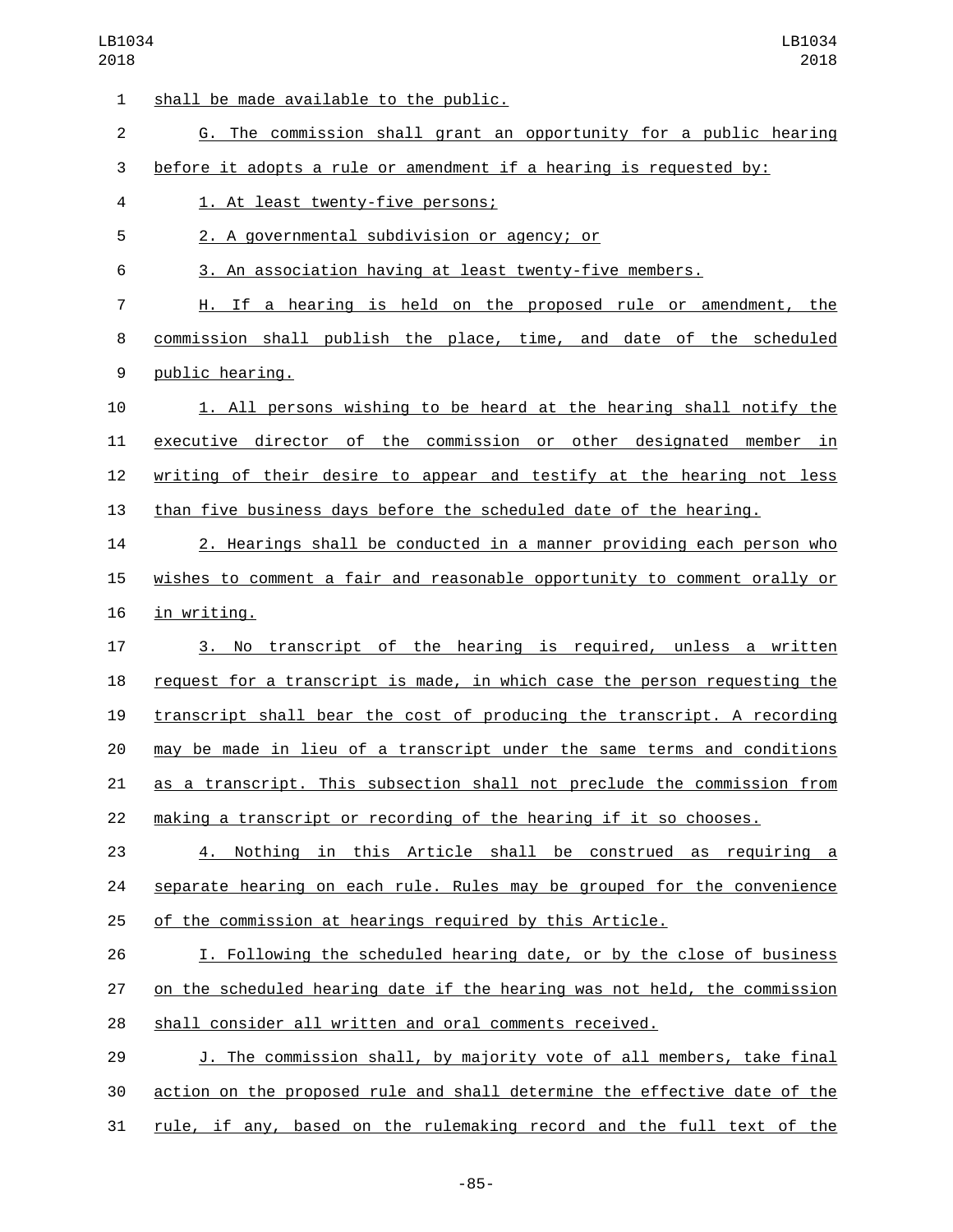| $\mathbf{1}$   | rule.                                                                     |
|----------------|---------------------------------------------------------------------------|
| $\overline{c}$ | K. If no written notice of intent to attend the public hearing by         |
| 3              | interested parties is received, the commission may proceed with           |
| 4              | promulgation of the proposed rule without a public hearing.               |
| 5              | L. Upon determination that an emergency exists, the commission may        |
| 6              | consider and adopt an emergency rule without prior notice, opportunity    |
| $\overline{7}$ | for comment, or hearing. The usual rulemaking procedures provided in this |
| 8              | compact and in this Article shall be retroactively applied to the rule as |
| 9              | soon as reasonably possible, in no event later than ninety days after the |
| 10             | effective date of the rule. For purposes of this paragraph, an emergency  |
| 11             | rule is one that must be adopted immediately in order to:                 |
| 12             | 1. Meet an imminent threat to public health, safety, or welfare;          |
| 13             | 2. Prevent a loss of commission or member state funds;                    |
| 14             | 3. Meet a deadline for the promulgation of an administrative rule         |
| 15             | that is established by federal law or rule; or                            |
| 16             | 4. Protect public health and safety.                                      |
| 17             | M. The commission or an authorized committee of the commission may        |
| 18             | direct revisions to a previously adopted rule or amendment for purposes   |
| 19             | of correcting typographical errors, errors in format, errors in           |
| 20             | consistency, or grammatical errors. Public notice of any revisions shall  |
| 21             | be posted on the web site of the commission. The revision shall be        |
| 22             | subject to challenge by any person for a period of thirty days after      |
| 23             | posting. The revision may be challenged only on grounds that the revision |
| 24             | results in a material change to a rule. A challenge shall be made in      |
| 25             | writing and delivered to the chair of the commission prior to the end of  |
| 26             | the notice period. If no challenge is made, the revision will take effect |
| 27             | without further action. If the revision is challenged, the revision may   |
| 28             | not take effect without the approval of the commission.                   |
| 29             | ARTICLE 13. OVERSIGHT, DISPUTE RESOLUTION, AND ENFORCEMENT                |

- 30 A. Oversight
- 31 1. The executive, legislative, and judicial branches of state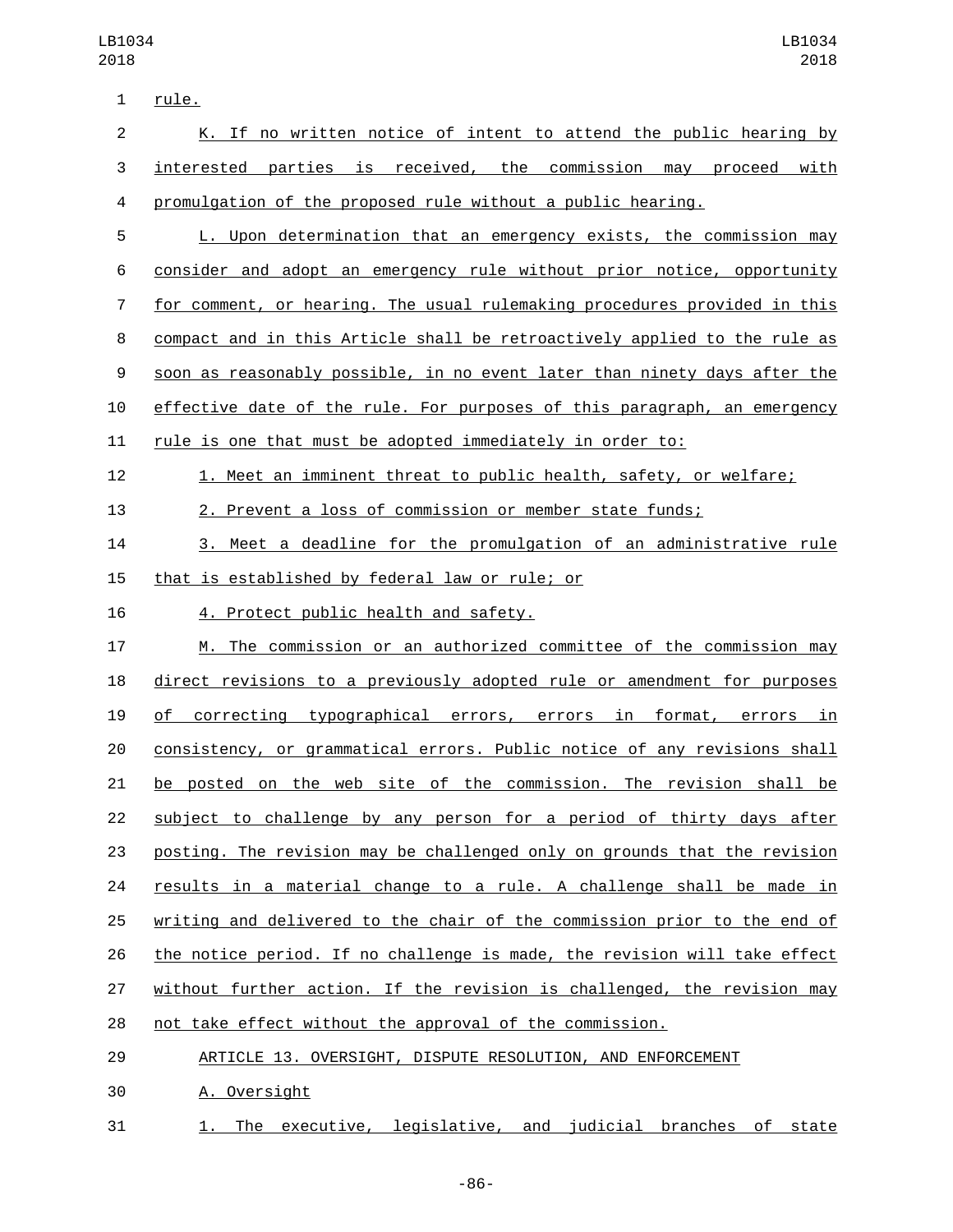government in each member state shall enforce the EMS Personnel Licensure Interstate Compact and take all actions necessary and appropriate to effectuate this compact's purposes and intent. This compact and the rules promulgated under this compact shall have standing as statutory law. 2. All courts shall take judicial notice of this compact and the rules in any judicial or administrative proceeding in a member state pertaining to the subject matter of this compact which may affect the

powers, responsibilities, or actions of the commission.

 3. The commission shall be entitled to receive service of process in any such proceeding and shall have standing to intervene in such a proceeding for all purposes. Failure to provide service of process to the commission shall render a judgment or order void as to the commission, 13 this compact, or promulgated rules.

B. Default, Technical Assistance, and Termination

 1. If the commission determines that a member state has defaulted in the performance of its obligations or responsibilities under this compact 17 or the promulgated rules, the commission shall:

 a. Provide written notice to the defaulting state and other member states of the nature of the default, the proposed means of curing the default, or any other action to be taken by the commission; and

 b. Provide remedial training and specific technical assistance 22 regarding the default.

 2. If a state in default fails to cure the default, the defaulting state may be terminated from this compact upon an affirmative vote of a majority of the member states, and all rights, privileges, and benefits conferred by this compact may be terminated on the effective date of termination. A cure of the default does not relieve the offending state of obligations or liabilities incurred during the period of default.

 3. Termination of membership in this compact shall be imposed only after all other means of securing compliance have been exhausted. Notice of intent to suspend or terminate shall be given by the commission to the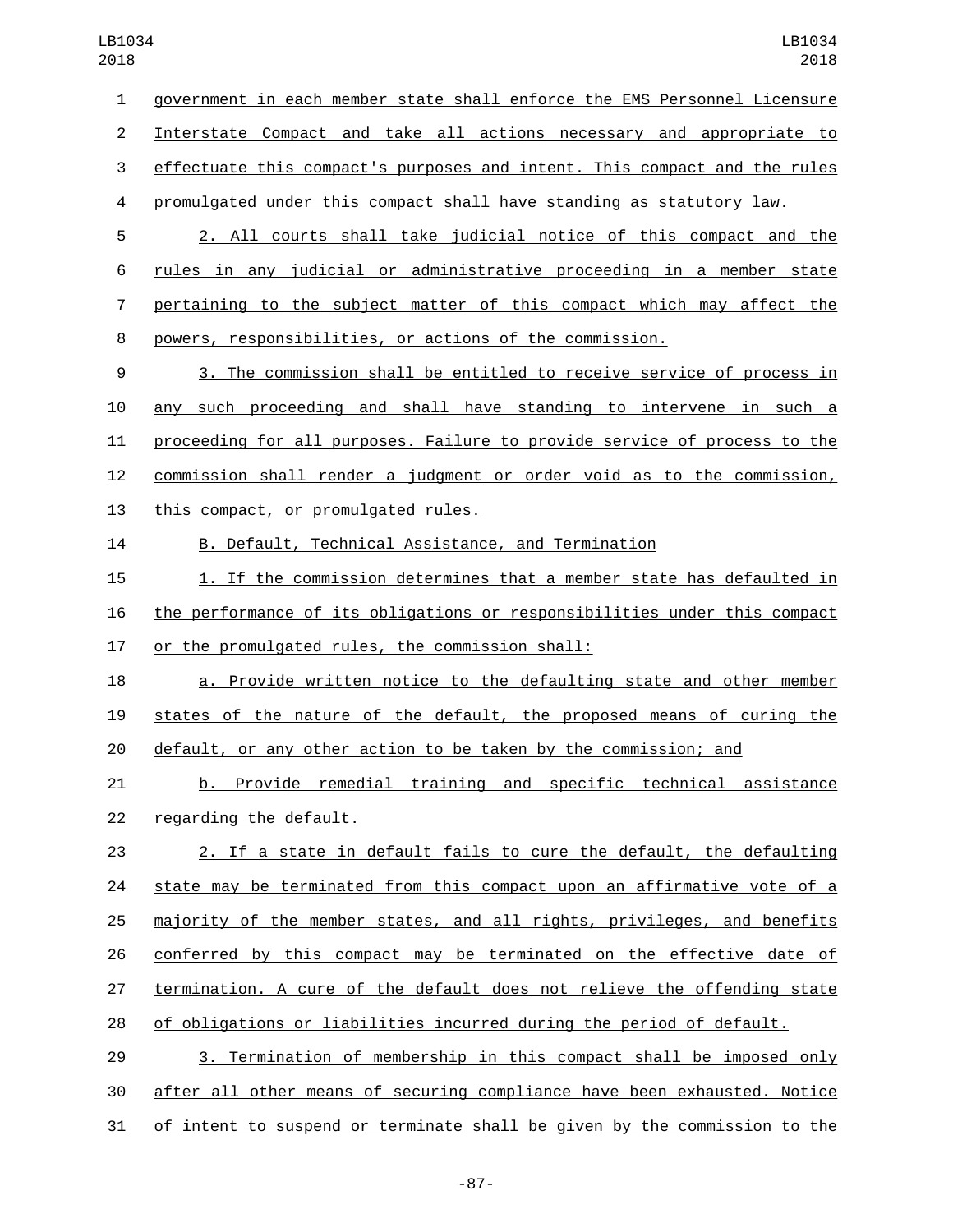governor, the majority and minority leaders of the defaulting state's legislature or the speaker if no such leaders exist, and each of the 3 member states. 4. A state that has been terminated is responsible for all assessments, obligations, and liabilities incurred through the effective date of termination, including obligations that extend beyond the 7 effective date of termination. 5. The commission shall not bear any costs related to a state that is found to be in default or that has been terminated from this compact, unless agreed upon in writing between the commission and the defaulting 11 state. 6. The defaulting state may appeal the action of the commission by petitioning the United States District Court for the District of Columbia or the federal district where the commission has its principal offices. The prevailing member shall be awarded all costs of such litigation, 16 including reasonable attorney's fees. 17 C. Dispute Resolution 1. Upon request by a member state, the commission shall attempt to resolve disputes related to this compact that arise among member states 20 and between member and nonmember states. 2. The commission shall promulgate a rule providing for both mediation and binding dispute resolution for disputes as appropriate. 23 D. Enforcement 1. The commission, in the reasonable exercise of its discretion, shall enforce the provisions and rules of this compact. 2. By majority vote, the commission may initiate legal action in the United States District Court for the District of Columbia or the federal district where the commission has its principal offices against a member state in default to enforce compliance with this compact and its promulgated rules and bylaws. The relief sought may include both injunctive relief and damages. In the event judicial enforcement is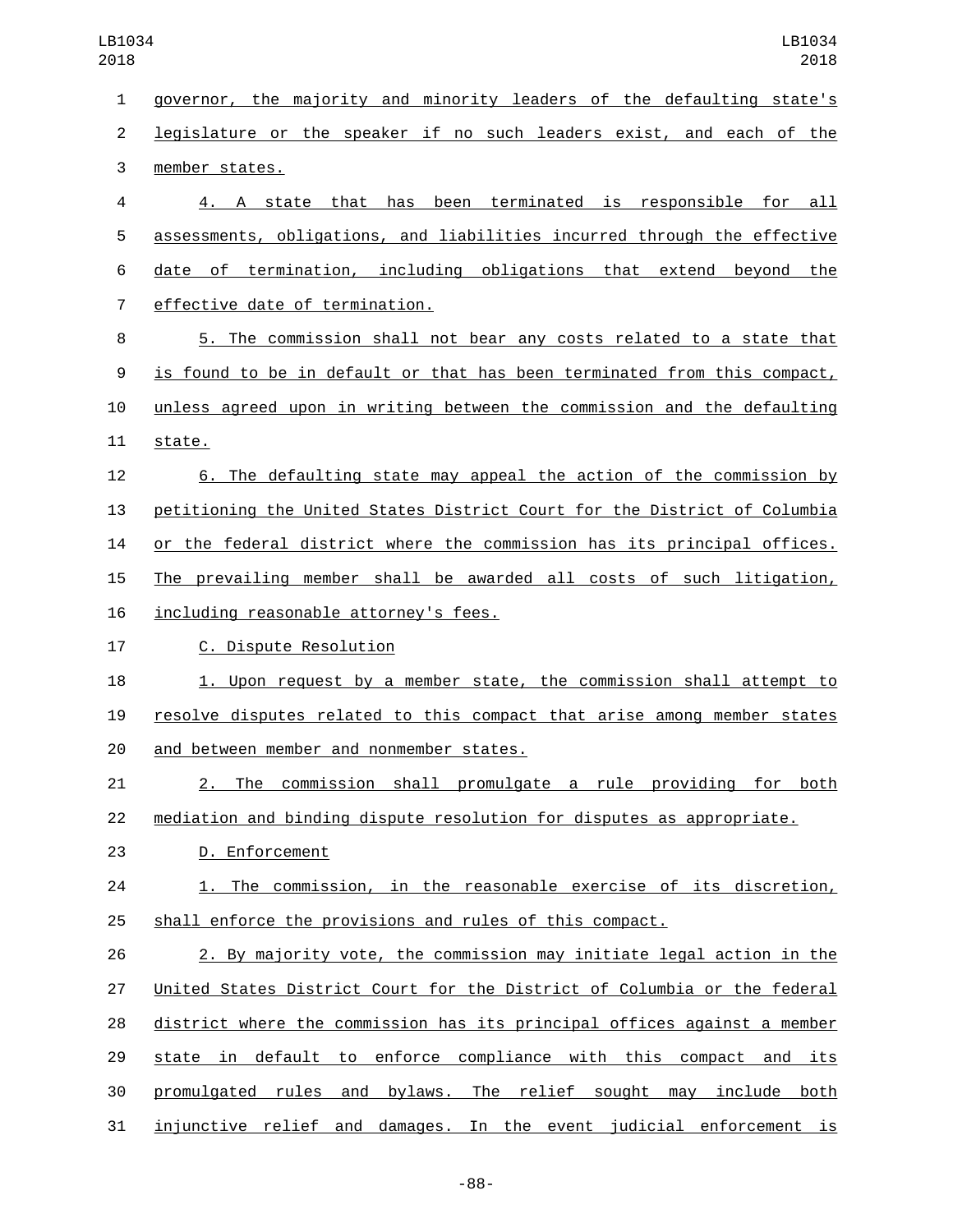necessary, the prevailing member shall be awarded all costs of such 2 litigation, including reasonable attorney's fees. 3. The remedies in this Article shall not be the exclusive remedies of the commission. The commission may pursue any other remedies available 5 under federal or state law. ARTICLE 14. DATE OF IMPLEMENTATION OF THE INTERSTATE COMMISSION FOR EMS PERSONNEL PRACTICE AND ASSOCIATED RULES, WITHDRAWAL, AND AMENDMENT A. The EMS Personnel Licensure Interstate Compact shall come into effect on the date on which the compact statute is enacted into law in the tenth member state. The provisions, which become effective at that time, shall be limited to the powers granted to the commission relating to assembly and the promulgation of rules. Thereafter, the commission shall meet and exercise rulemaking powers necessary to the implementation 14 and administration of this compact. B. Any state that joins the compact subsequent to the commission's initial adoption of the rules shall be subject to the rules as they exist on the date on which the compact becomes law in that state. Any rule that has been previously adopted by the commission shall have the full force and effect of law on the day the compact becomes law in that state. C. Any member state may withdraw from this compact by enacting a 21 statute repealing the same. 1. A member state's withdrawal shall not take effect until six 23 months after enactment of the repealing statute. 2. Withdrawal shall not affect the continuing requirement of the withdrawing state's state EMS authority to comply with the investigative and adverse action reporting requirements of this compact prior to the 27 effective date of withdrawal. D. Nothing contained in this compact shall be construed to invalidate or prevent any EMS personnel licensure agreement or other

cooperative arrangement between a member state and a nonmember state that

31 does not conflict with this compact.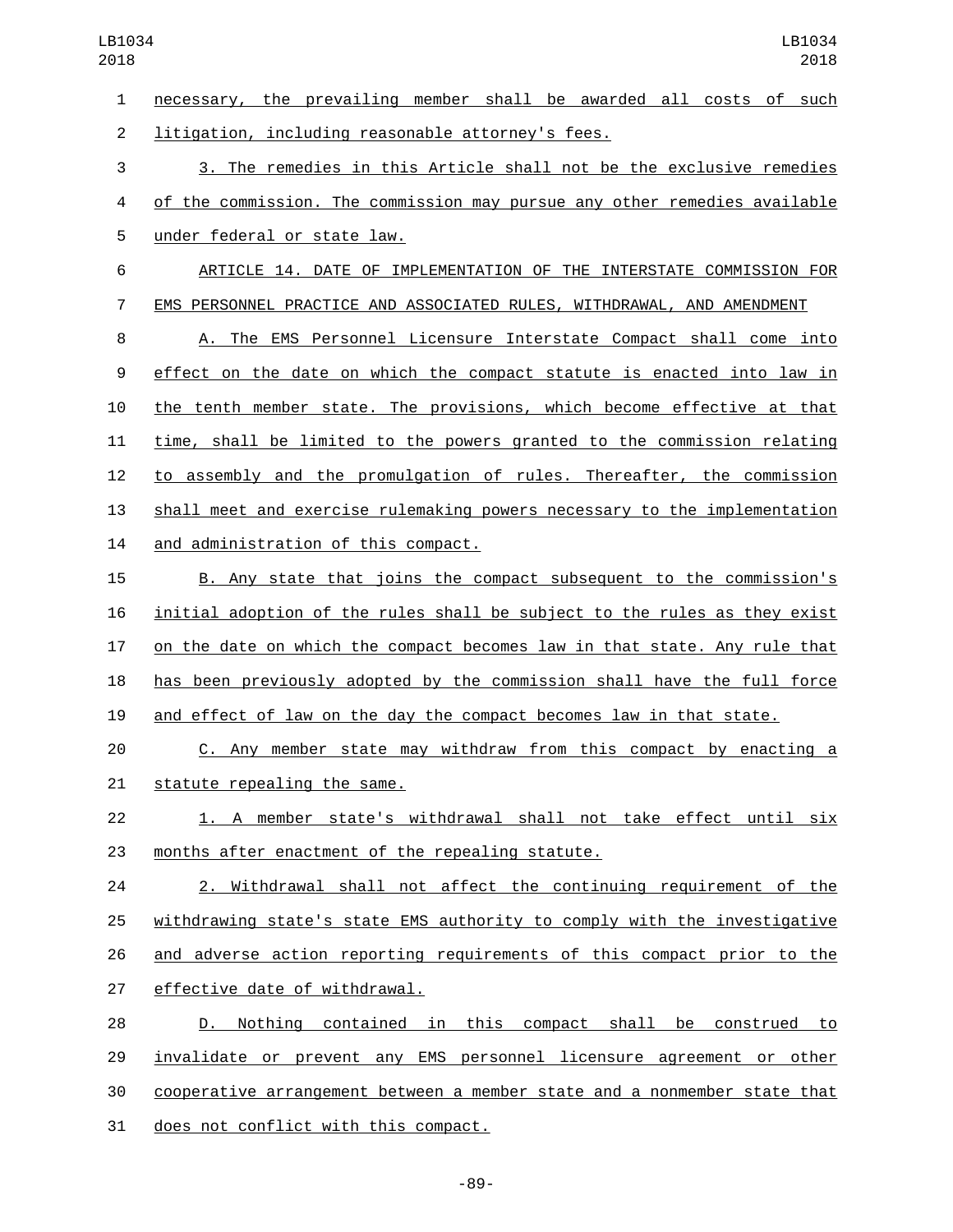| $\mathbf{1}$   | E. This compact may be amended by the member states. No amendment to      |
|----------------|---------------------------------------------------------------------------|
| $\overline{2}$ | this compact shall become effective and binding upon any member state     |
| 3              | <u>until it is enacted into the laws of all member states.</u>            |
| 4              | ARTICLE 15. CONSTRUCTION AND SEVERABILITY                                 |
| 5              | The EMS Personnel Licensure Interstate Compact shall be liberally         |
| 6              | construed so as to effectuate the purposes thereof. If this compact shall |
| 7              | be held contrary to the constitution of any member state, the compact     |
| 8              | shall remain in full force and effect as to the remaining member states.  |
| 9              | Nothing in this compact supersedes state law or rules related<br>to       |
| 10             | licensure of EMS agencies.                                                |
| 11             | Nebraska adopts the<br>Psychology<br>Sec.<br>70.<br>The State of          |
| 12             | Interjurisdictional Compact substantially as follows:                     |
| 13             | ARTICLE I                                                                 |
| 14             | <b>PURPOSE</b>                                                            |
| 15             | States license psychologists in order to protect the public through       |
| 16             | verification of education, training, and experience<br>and<br>ensure      |
| 17             | accountability for professional practice.                                 |
| 18             | The Psychology Interjurisdictional Compact is intended to regulate        |
| 19             | the day-to-day practice of telepsychology, the provision of psychological |
| 20             | services using telecommunication technologies, by psychologists across    |
| 21             | state boundaries in the performance of their psychological practice as    |
| 22             | assigned by an appropriate authority.                                     |
| 23             | The Compact is intended to regulate the temporary in-person, face-        |
| 24             | to-face practice of psychology by psychologists across state boundaries   |
| 25             | for thirty days within a calendar year in the performance of their        |
| 26             | psychological practice as assigned by an appropriate authority.           |
| 27             | The Compact is intended to authorize state psychology regulatory          |
| 28             | authorities to afford legal recognition, in a manner consistent with the  |
| 29             | terms of the Compact, to psychologists licensed in another state.         |
| 30             | Compact recognizes that states have a vested interest in<br>The           |
| 31             | protecting the public's health and safety through licensing and           |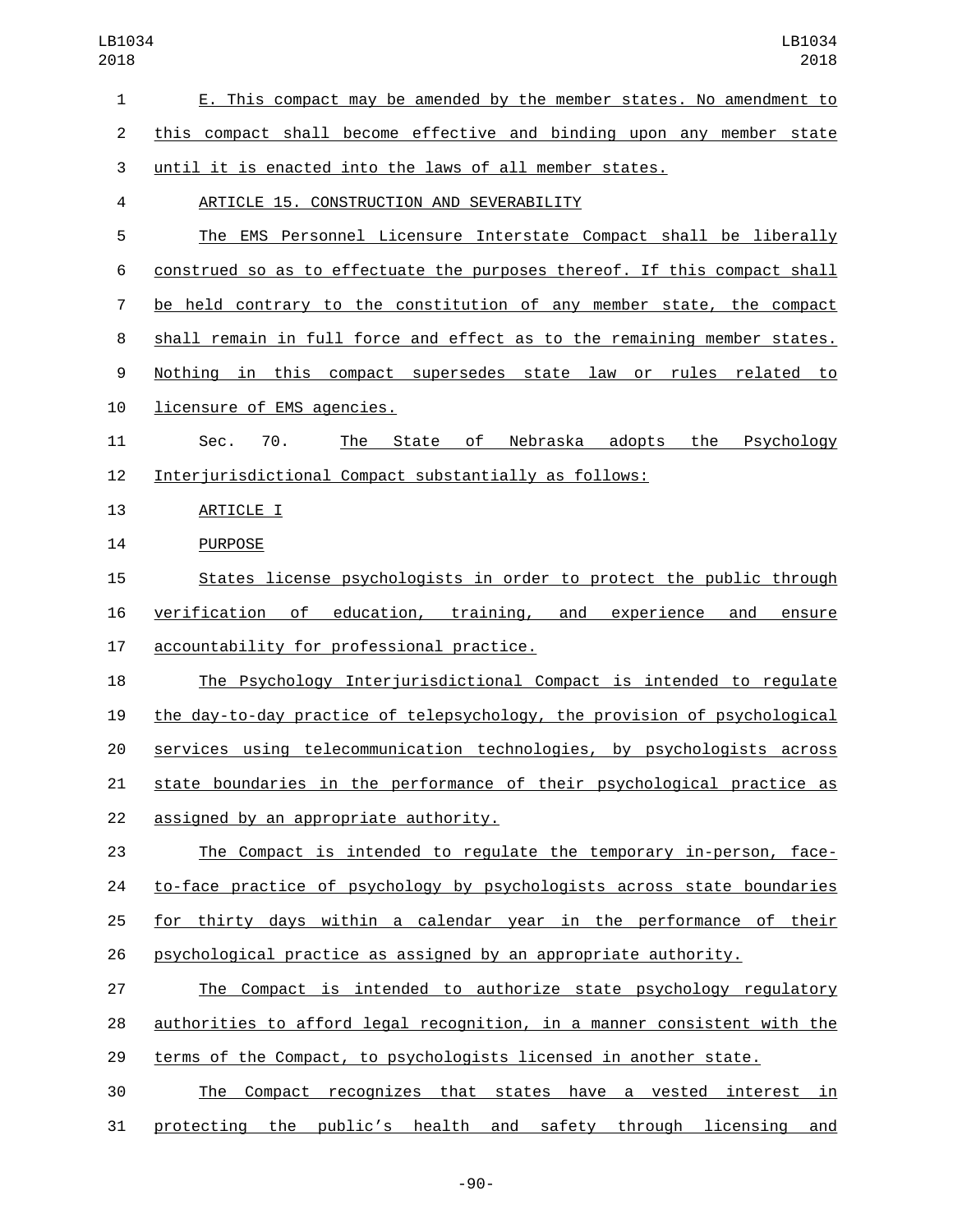regulation of psychologists and that such state regulation will best 2 protect public health and safety. The Compact does not apply when a psychologist is licensed in both 4 the home and receiving states. The Compact does not apply to permanent in-person, face-to-face practice; it does allow for authorization of temporary psychological 7 practice. Consistent with these principles, the Compact is designed to achieve the following purposes and objectives:9 1. Increase public access to professional psychological services by allowing for telepsychological practice across state lines as well as temporary in-person, face-to-face services into a state which the psychologist is not licensed to practice psychology; 2. Enhance the states' ability to protect the public's health and 15 safety, especially client or patient safety; 3. Encourage the cooperation of compact states in the areas of 17 psychology licensure and regulation; 4. Facilitate the exchange of information between compact states regarding psychologist licensure, adverse actions, and disciplinary 20 history; 5. Promote compliance with the laws governing psychological practice 22 in each compact state; and 6. Invest all compact states with the authority to hold licensed psychologists accountable through the mutual recognition of compact state 25 licenses. 26 ARTICLE II 27 DEFINITIONS A. Adverse action means any action taken by a state psychology regulatory authority which finds a violation of a statute or regulation that is identified by the state psychology regulatory authority as 31 discipline and is a matter of public record.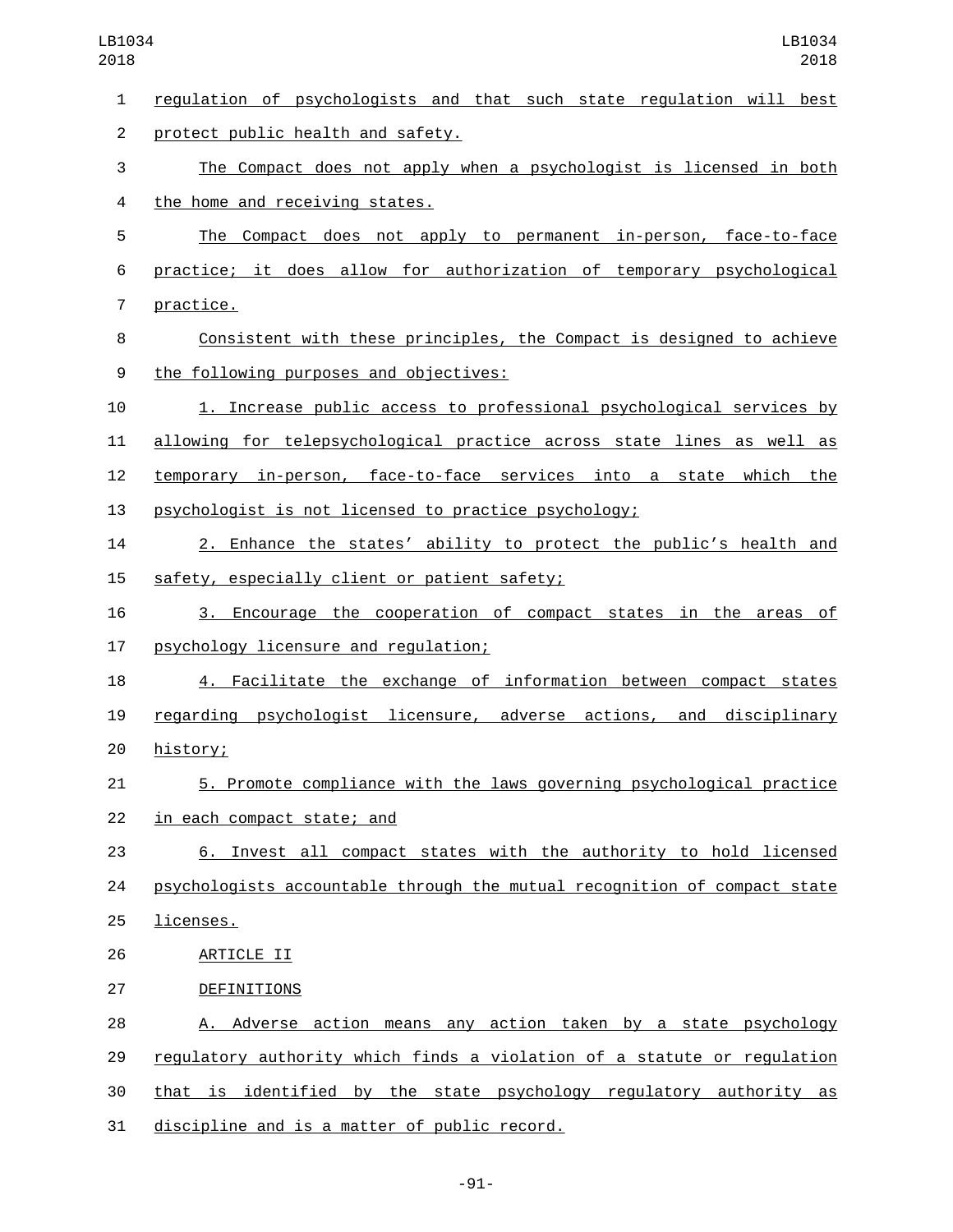| $\mathbf{1}$   | B. Association of State and Provincial Psychology Boards means the        |
|----------------|---------------------------------------------------------------------------|
| $\overline{2}$ | recognized membership organization composed of State and Provincial       |
| 3              | Psychology Regulatory Authorities responsible for the licensure and       |
| 4              | registration of psychologists throughout the United States and Canada.    |
| 5              | C. Authority to practice interjurisdictional telepsychology means a       |
| 6              | licensed psychologist's authority to practice telepsychology, within the  |
| 7              | limits authorized under the Psychology Interjurisdictional Compact, in    |
| 8              | another compact state.                                                    |
| 9              | D. Bylaws means those bylaws established by the Commission pursuant       |
| 10             | to Article X for its governance, or for directing and controlling its     |
| 11             | actions and conduct.                                                      |
| 12             | E. Client or patient means the recipient of psychological services,       |
| 13             | whether psychological services are delivered in the context of            |
| 14             | healthcare, corporate, supervision, and/or consulting services.           |
| 15             | Commission means the Psychology Interjurisdictional Compact<br>F.         |
| 16             | Commission which is the national administration of which all compact      |
| 17             | states are members.                                                       |
| 18             | G. Commissioner means the voting representative appointed by each         |
| 19             | state psychology regulatory authority pursuant to Article X.              |
| 20             | H. Compact state means a state, the District of Columbia, or a            |
| 21             | United States territory that has enacted the Compact and which has not    |
| 22             | withdrawn pursuant to Article XIII, subsection C or been terminated       |
| 23             | pursuant to Article XII, subsection B.                                    |
| 24             | I. Coordinated Licensure Information System means an integrated           |
| 25             | process for collecting, storing, and sharing information on               |
| 26             | psychologists' licensure and enforcement activities related to psychology |
| 27             | licensure laws, which is administered by the recognized membership        |
| 28             | organization composed of state and provincial psychology regulatory       |
| 29             | authorities.                                                              |
| 30             | J. Confidentiality means the principle that data or information is        |
| 31             | not made available or disclosed to unauthorized persons or processes.     |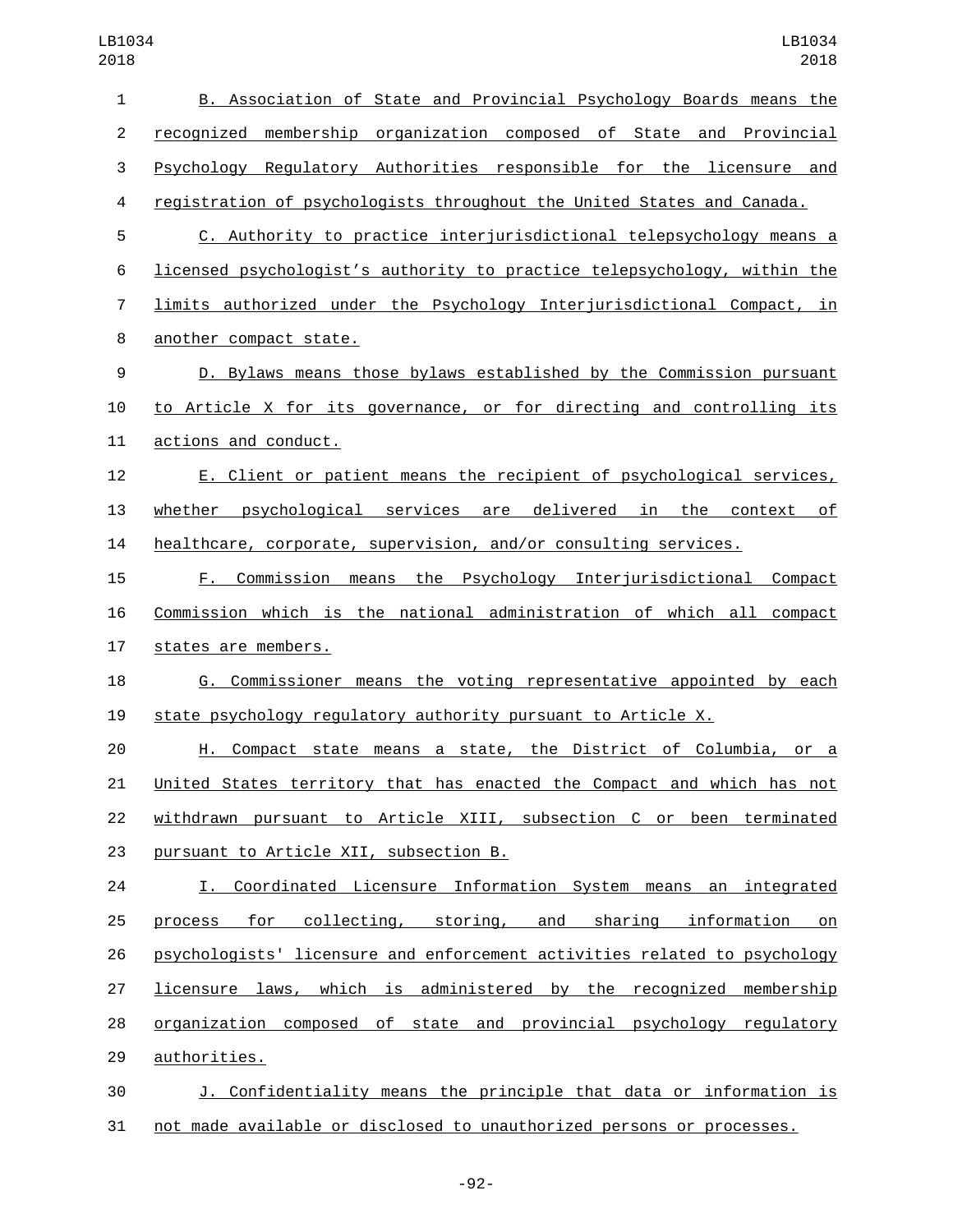| $\mathbf{1}$   | K. Day means any part of a day in which psychological work is               |
|----------------|-----------------------------------------------------------------------------|
| $\overline{c}$ | performed.                                                                  |
| 3              | L. Distant state means the compact state where a psychologist is            |
| 4              | physically present, not through using telecommunications technologies, to   |
| 5              | provide temporary in-person, face-to-face psychological services.           |
| 6              | M. E.Passport means a certificate issued by the Association of State        |
| $\overline{7}$ | and Provincial Psychology Boards that promotes the standardization in the   |
| 8              | criteria of interjurisdictional telepsychology practice and facilitates     |
| 9              | the process for licensed psychologists to provide telepsychological         |
| 10             | services across state lines.                                                |
| 11             | N. Executive board means a group of directors elected or appointed          |
| 12             | to act on behalf of, and within the powers granted to them by, the          |
| 13             | commission.                                                                 |
| 14             | <u>O. Home state means a compact state where a psychologist is licensed</u> |
| 15             | to practice psychology. If the psychologist is licensed in more than one    |
| 16             | compact state and is practicing under the authorization to practice         |
| 17             | interjurisdictional telepsychology, the home state is the compact state     |
| 18             | where the psychologist is physically present when the telepsychology        |
| 19             | services are delivered. If the psychologist is licensed in more than one    |
| 20             | compact state and is practicing under the temporary authorization to        |
| 21             | practice, the home state is any compact state where the psychologist is     |
| 22             | licensed.                                                                   |
| 23             | P. Identity history summary means a summary of information retained         |
| 24             | by the Federal Bureau of Investigation, or other designee with similar      |
| 25             | authority, in connection with arrests and, in some instances, federal       |
| 26             | employment, naturalization, or military service.                            |
| 27             | Q. In-person, face-to-face means interactions in which<br>the               |
| 28             | psychologist and the client or patient are in the same physical space and   |
| 29             | which does not include interactions that may occur through the use of       |
| 30             | telecommunication technologies.                                             |

R. Interjurisdictional Practice Certificate means a certificate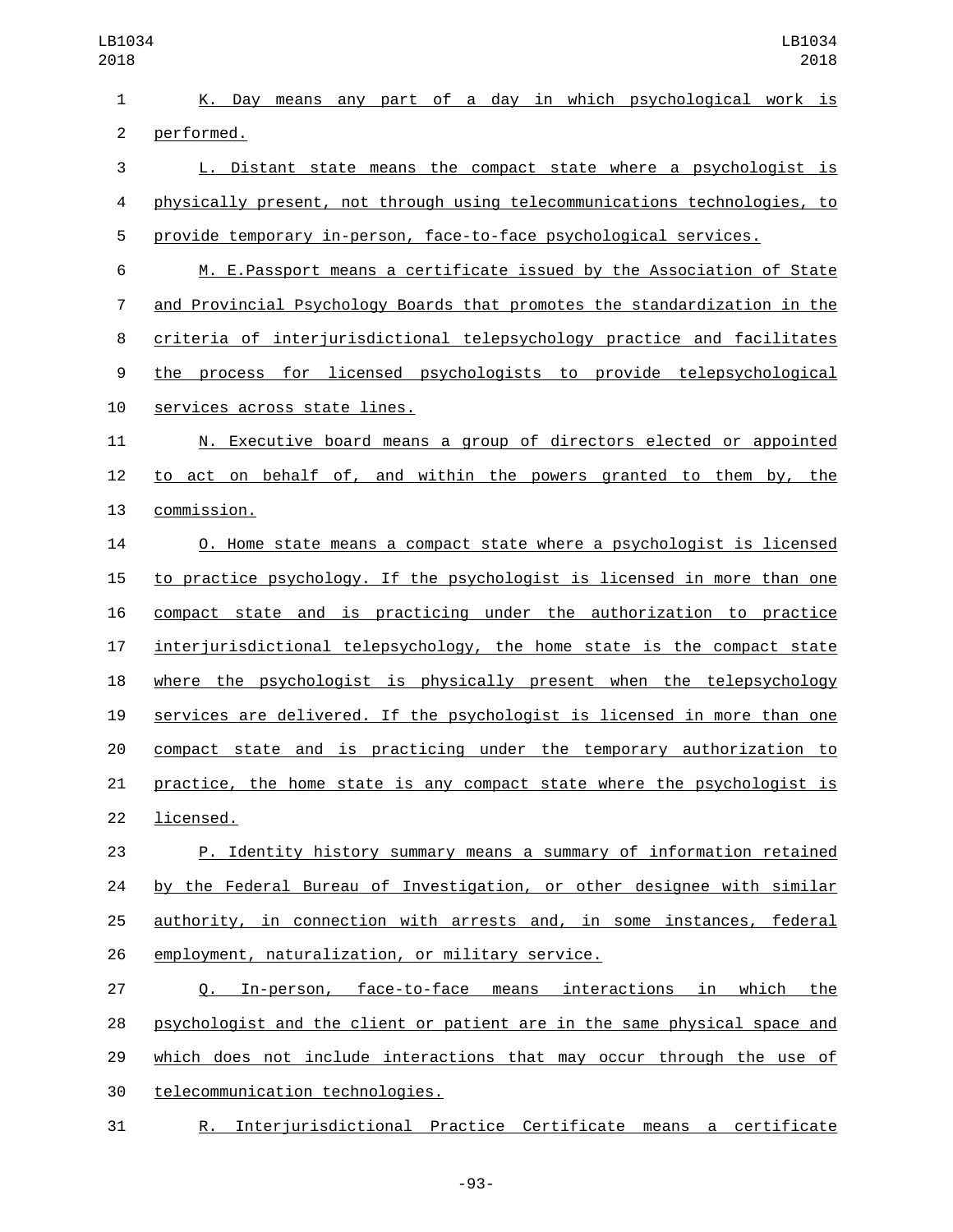issued by the Association of State and Provincial Psychology Boards that grants temporary authority to practice based on notification to the state psychology regulatory authority of intention to practice temporarily and verification of one's qualifications for such practice. S. License means authorization by a state psychology regulatory authority to engage in the independent practice of psychology, which would be unlawful without the authorization.7 T. Noncompact state means any state which is not at the time a 9 compact state. U. Psychologist means an individual licensed for the independent 11 practice of psychology. V. Receiving state means a compact state where the client or patient is physically located when the telepsychology services are delivered. W. Rule means a written statement by the Commission promulgated pursuant to Article XI that is of general applicability, implements, interprets, or prescribes a policy or provision of the Compact, or an organizational, procedural, or practice requirement of the Commission and has the force and effect of statutory law in a compact state, and includes the amendment, repeal, or suspension of an existing rule. X. Significant investigatory information means: 1. Investigative information that a state psychology regulatory authority, after a preliminary inquiry that includes notification and an opportunity to respond if required by state law, has reason to believe, if proven true, would indicate more than a violation of state statute or ethics code that would be considered more substantial than minor 26 infraction; or 2. Investigative information that indicates that the psychologist represents an immediate threat to public health and safety regardless of whether the psychologist has been notified or had an opportunity to 30 respond. Y. State means a state, commonwealth, territory, or possession of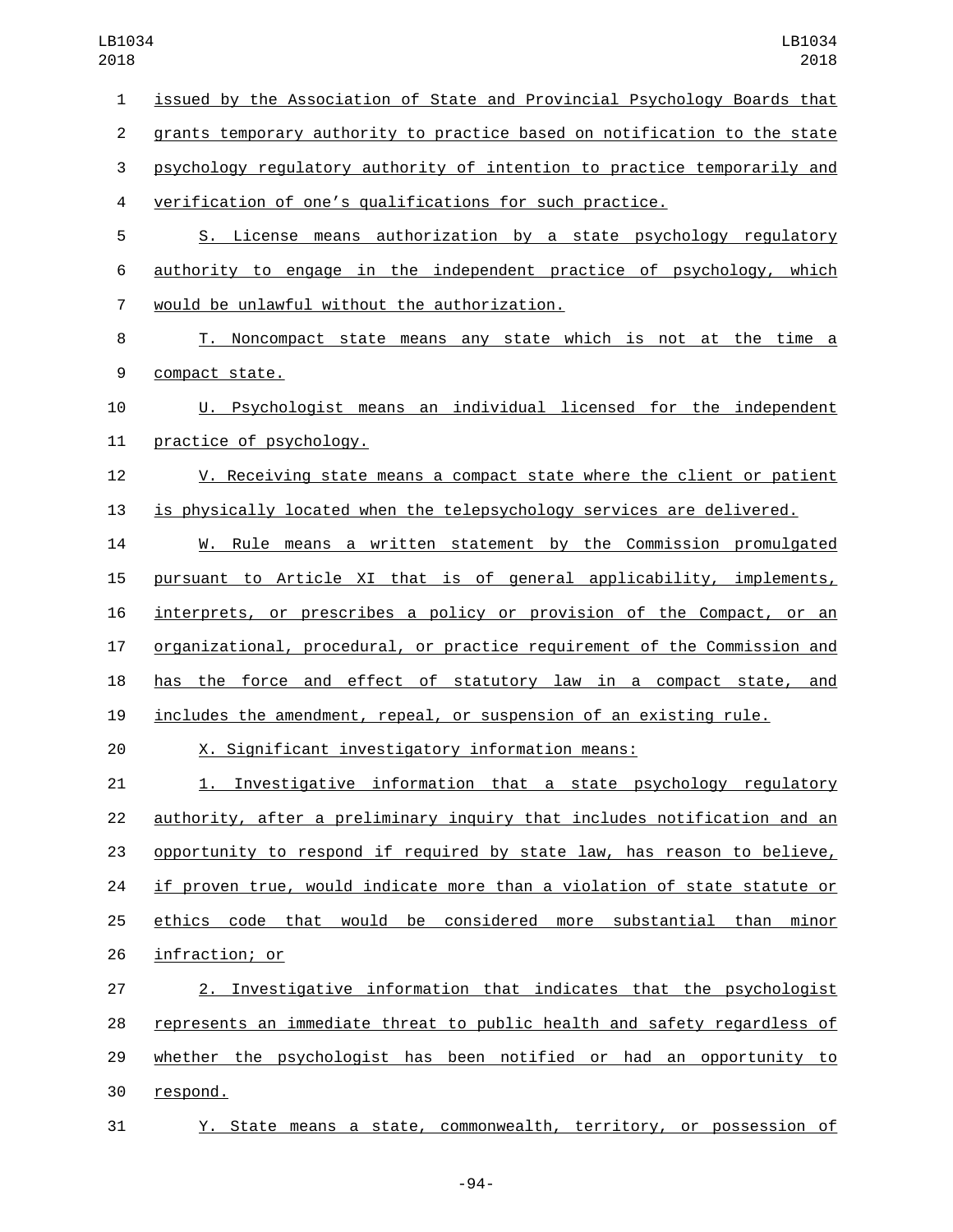1 the United States or the District of Columbia. Z. State psychology regulatory authority means the board, office, or other agency with the legislative mandate to license and regulate the practice of psychology.4 AA. Telepsychology means the provision of psychological services using telecommunication technologies.6 BB. Temporary authorization to practice means a licensed psychologist's authority to conduct temporary in-person, face-to-face practice, within the limits authorized under the Compact, in another 10 compact state. CC. Temporary in-person, face-to-face practice means the practice of psychology in which a psychologist is physically present, not through using telecommunications technologies, in the distant state to provide for the practice of psychology for thirty days within a calendar year and 15 based on notification to the distant state. 16 ARTICLE III 17 HOME STATE LICENSURE 18 A. The home state shall be a compact state where a psychologist is 19 licensed to practice psychology. B. A psychologist may hold one or more compact state licenses at a time. If the psychologist is licensed in more than one compact state, the home state is the compact state where the psychologist is physically present when the services are delivered as authorized by the authority to 24 practice interjurisdictional telepsychology under the terms of the 25 Psychology Interjurisdictional Compact. C. Any compact state may require a psychologist not previously licensed in a compact state to obtain and retain a license to be authorized to practice in the compact state under circumstances not authorized by the authority to practice interjurisdictional telepsychology under the terms of the Psychology Interjurisdictional 31 Compact.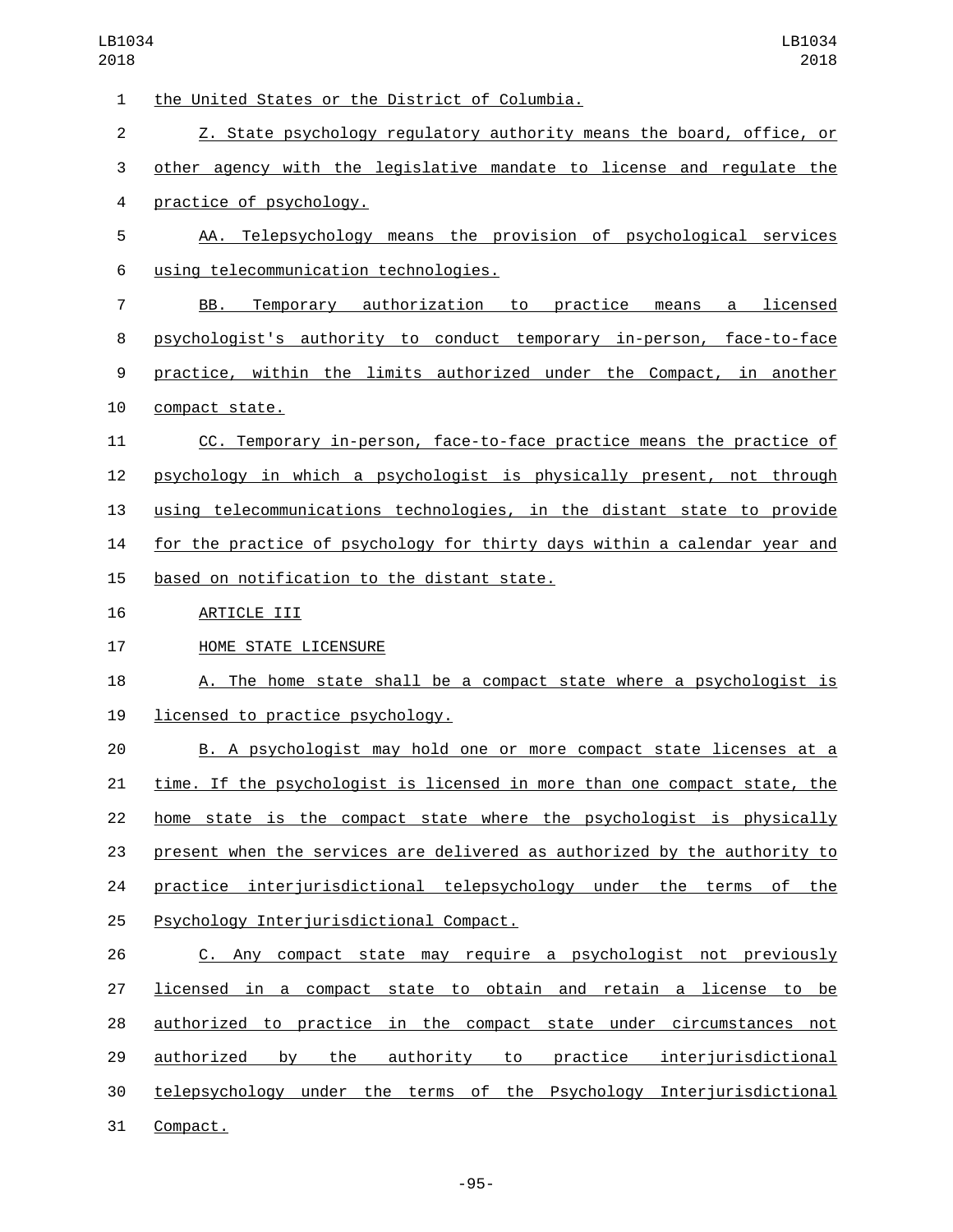|                | D. Any compact state may require a psychologist to obtain and retain      |
|----------------|---------------------------------------------------------------------------|
| $\overline{c}$ | a license to be authorized to practice in a compact state under           |
| 3              | circumstances not authorized by temporary authorization to practice under |
| 4              | the terms of the Compact.                                                 |
| 5              | E. A home state's license authorizes a psychologist to practice in a      |
| 6              | receiving state under the authority to practice interjurisdictional       |
| $\overline{7}$ | telepsychology only if the compact state:                                 |
| 8              | 1. Currently requires the psychologist to hold an active E. Passport;     |
| 9              | 2. Has a mechanism in place for receiving and investigating               |
| 10             | complaints about licensed individuals;                                    |
| 11             | 3. Notifies the Commission, in compliance with the terms of the           |
| 12             | Compact, of any adverse action or significant investigatory information   |
| 13             | regarding a licensed individual;                                          |
| 14             | 4. Requires an identity history summary of all applicants at initial      |
| 15             | licensure, including the use of the results of fingerprints or other      |
| 16             | biometric data checks compliant with the requirements of the Federal      |
| 17             | Bureau of Investigation, or other designee with similar authority, no     |
| 18             | later than ten years after activation of the Compact; and                 |
| 19             | 5. Complies with the bylaws and rules of the Commission.                  |
| 20             | F. A home state's license grants temporary authorization to practice      |
| 21             | to a psychologist in a distant state only if the compact state:           |
| 22             | 1. Currently requires the psychologist to hold an active                  |
| 23             | Interjurisdictional Practice Certificate;                                 |
| 24             | 2. Has a mechanism in place for receiving and investigating               |
| 25             | complaints about licensed individuals;                                    |
| 26             | 3. Notifies the Commission, in compliance with the terms of the           |
| 27             | Compact, of any adverse action or significant investigatory information   |
|                | regarding a licensed individual;                                          |
| 28             |                                                                           |
| 29             | 4. Requires an identity history summary of all applicants at initial      |

biometric data checks compliant with the requirements of the Federal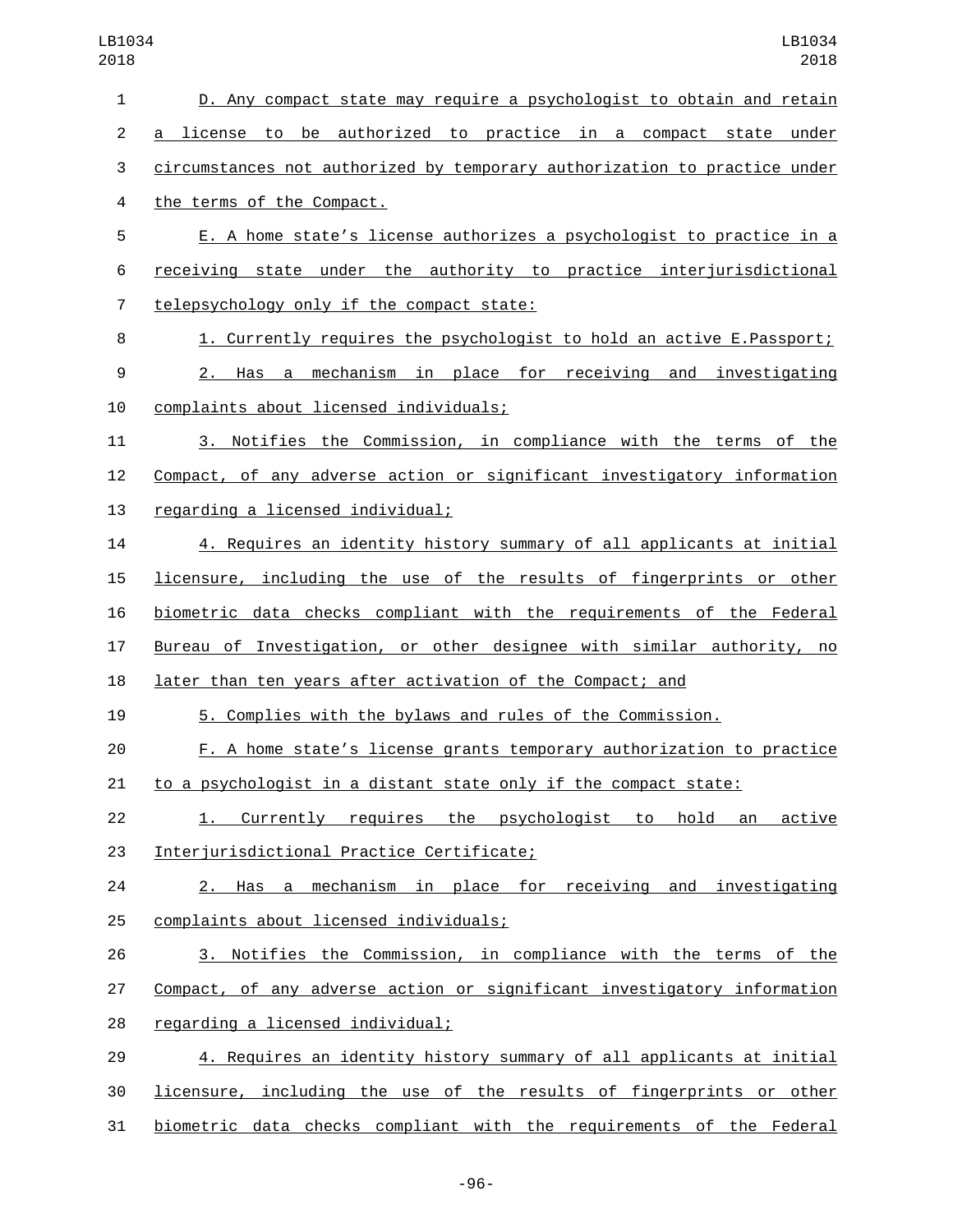| $\mathbf{1}$     | Bureau of Investigation, or other designee with similar authority, no    |
|------------------|--------------------------------------------------------------------------|
| $\overline{2}$   | later than ten years after activation of the Compact; and                |
| 3                | 5. Complies with the bylaws and rules of the Commission.                 |
| 4                | ARTICLE IV                                                               |
| 5                | COMPACT PRIVILEGE TO PRACTICE TELEPSYCHOLOGY                             |
| 6                | A. Compact states shall recognize the right of a psychologist,           |
| 7                | licensed in a compact state in conformance with Article III, to practice |
| 8                | telepsychology in other compact states (receiving states) in which the   |
| $\boldsymbol{9}$ | psychologist is not licensed, under the authority to practice            |
| 10               | interjurisdictional telepsychology as provided in the Psychology         |
| 11               | Interjurisdictional Compact.                                             |
| 12               | To exercise the authority to practice interjurisdictional<br>B.,         |
| 13               | telepsychology under the terms and provisions of the Compact, a          |
| 14               | psychologist licensed to practice in a compact state must:               |
| 15               | 1. Hold a graduate degree in psychology from an institute of higher      |
| 16               | education that was, at the time the degree was awarded:                  |
| 17               | a. Regionally accredited by an accrediting body recognized by the        |
| 18               | United States Department of Education to grant graduate degrees, or      |
| 19               | authorized by provincial statute or Royal Charter to grant doctoral      |
| 20               | degrees; or                                                              |
| 21               | b. A foreign college or university deemed to be equivalent to            |
| 22               | subdivision 1a of this subsection by a foreign credential evaluation     |
| 23               | service that is a member of the National Association of Credential       |
| 24               | Evaluation Services or by a recognized foreign credential evaluation     |
| 25               | service; and                                                             |
| 26               | 2. Hold a graduate degree in psychology that meets the following         |
| 27               | criteria:                                                                |
| 28               | a. The program, wherever it may be administratively housed, must be      |
| 29               | clearly identified and labeled as a psychology program. Such a program   |
| 30               | must specify in pertinent institutional catalogues and brochures its     |
| 31               | intent to educate and train professional psychologists;                  |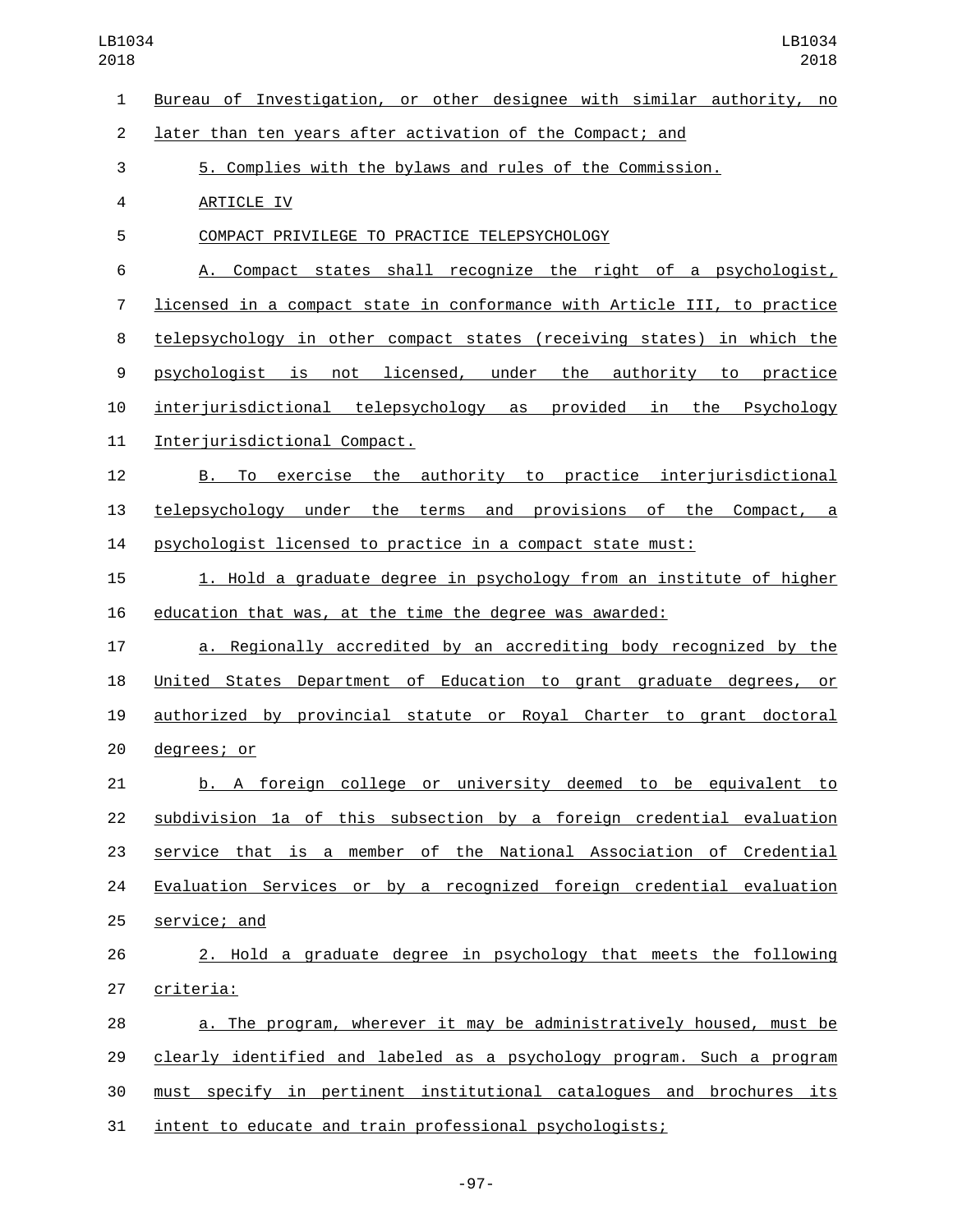| 1              | b. The psychology program must stand as a recognizable, coherent,       |
|----------------|-------------------------------------------------------------------------|
| $\overline{2}$ | organizational entity within the institution;                           |
| 3              | c. There must be a clear authority and primary responsibility for       |
| 4              | the core and specialty areas whether or not the program cuts across     |
| 5              | administrative lines;                                                   |
| 6              | d. The program must consist of an integrated, organized sequence of     |
| 7              | study;                                                                  |
| 8              | e. There must be an identifiable psychology faculty sufficient in       |
| 9              | size and breadth to carry out its responsibilities;                     |
| 10             | f. The designated director of the program must be a psychologist and    |
| 11             | a member of the core faculty;                                           |
| 12             | g. The program must have an identifiable body of students who are       |
| 13             | matriculated in that program for a degree;                              |
| 14             | h. The program must include supervised practicum, internship, or        |
| 15             | field training appropriate to the practice of psychology;               |
| 16             | i. The curriculum shall encompass a minimum of three academic years     |
| 17             | of full-time graduate study for doctoral degrees and a minimum of one   |
| 18             | academic year of full-time graduate study for master's degrees;         |
| 19             | j. The program includes an acceptable residency as defined by the       |
| 20             | rules of the Commission.                                                |
| 21             | 3. Possess a current, full, and unrestricted license to practice        |
| 22             | psychology in a home state which is a compact state;                    |
| 23             | 4. Have no history of adverse action that violates the rules of the     |
| 24             | Commission;                                                             |
| 25             | 5. Have no criminal record history reported on an identity history      |
| 26             | summary that violates the rules of the Commission;                      |
| 27             | 6. Possess a current, active E.Passport;                                |
| 28             | 7. Provide attestations in regard to areas of intended practice,        |
| 29             | conformity with standards of practice, competence in telepsychology     |
| 30             | technology; criminal background; and knowledge and adherence to legal   |
| 31             | requirements in the home and receiving states, and provide a release of |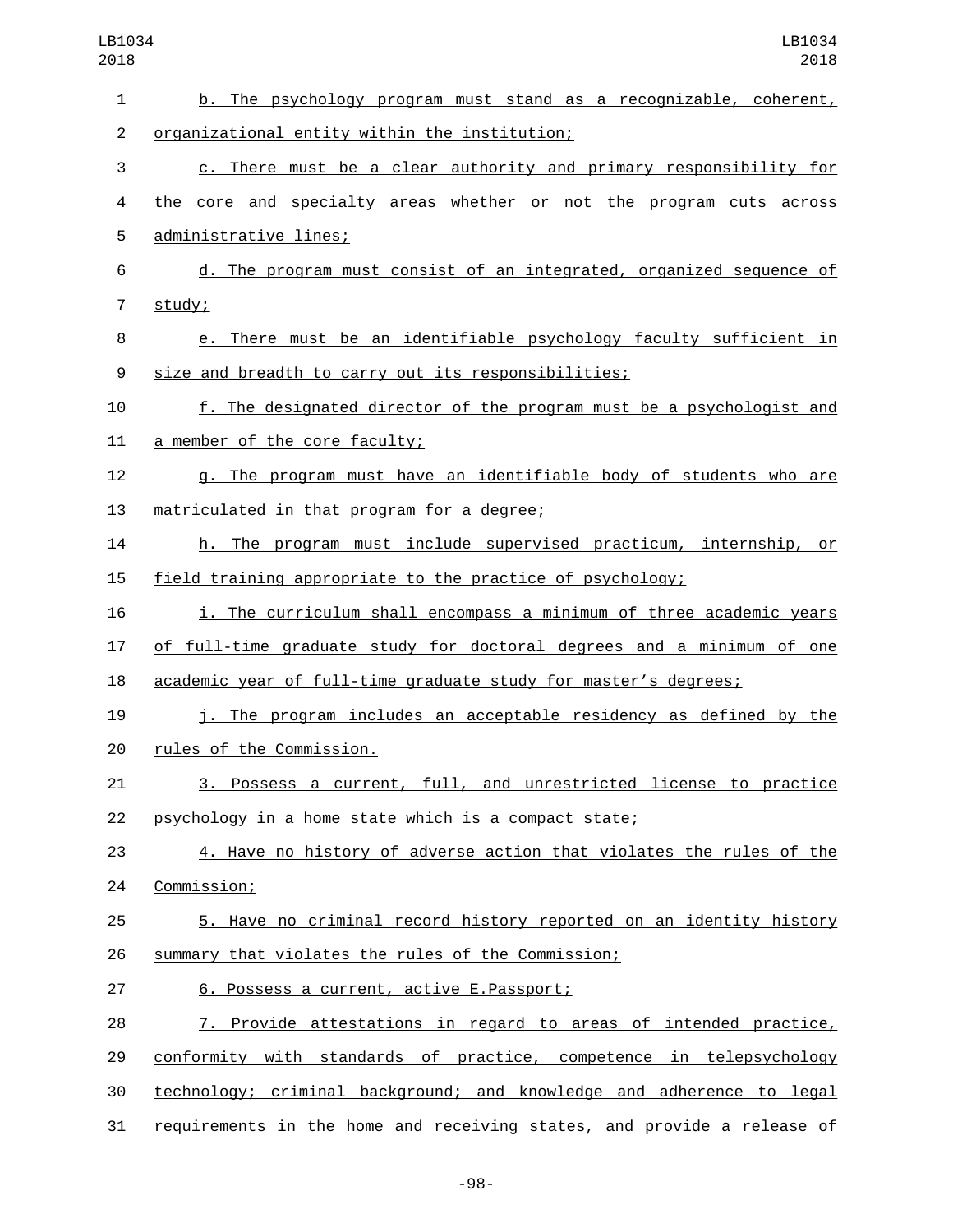information to allow for primary source verification in a manner specified by the Commission; and2 8. Meet other criteria as defined by the rules of the Commission. C. The home state maintains authority over the license of any psychologist practicing into a receiving state under the authority to practice interjurisdictional telepsychology.6 D. A psychologist practicing into a receiving state under the authority to practice interjurisdictional telepsychology will be subject to the receiving state's authority and laws. A receiving state may, in accordance with that state's due process law, limit or revoke a psychologist's authority to practice interjurisdictional telepsychology in the receiving state and may take any other necessary actions under the

 receiving state's applicable law to protect the health and safety of the receiving state's citizens. If a receiving state takes action, the state shall promptly notify the home state and the Commission.

 E. If a psychologist's license in any home state, another compact state, or any authority to practice interjurisdictional telepsychology in any receiving state, is restricted, suspended, or otherwise limited, the E.Passport shall be revoked and therefor the psychologist shall not be eligible to practice telepsychology in a compact state under the authority to practice interjurisdictional telepsychology.

22 ARTICLE V

23 COMPACT TEMPORARY AUTHORIZATION TO PRACTICE

 A. Compact states shall also recognize the right of a psychologist, licensed in a compact state in conformance with Article III, to practice temporarily in other compact states (distant states) in which the psychologist is not licensed, as provided in the Psychology 28 Interjurisdictional Compact.

 B. To exercise the temporary authorization to practice under the terms and provisions of the Compact, a psychologist licensed to practice 31 in a compact state must:

-99-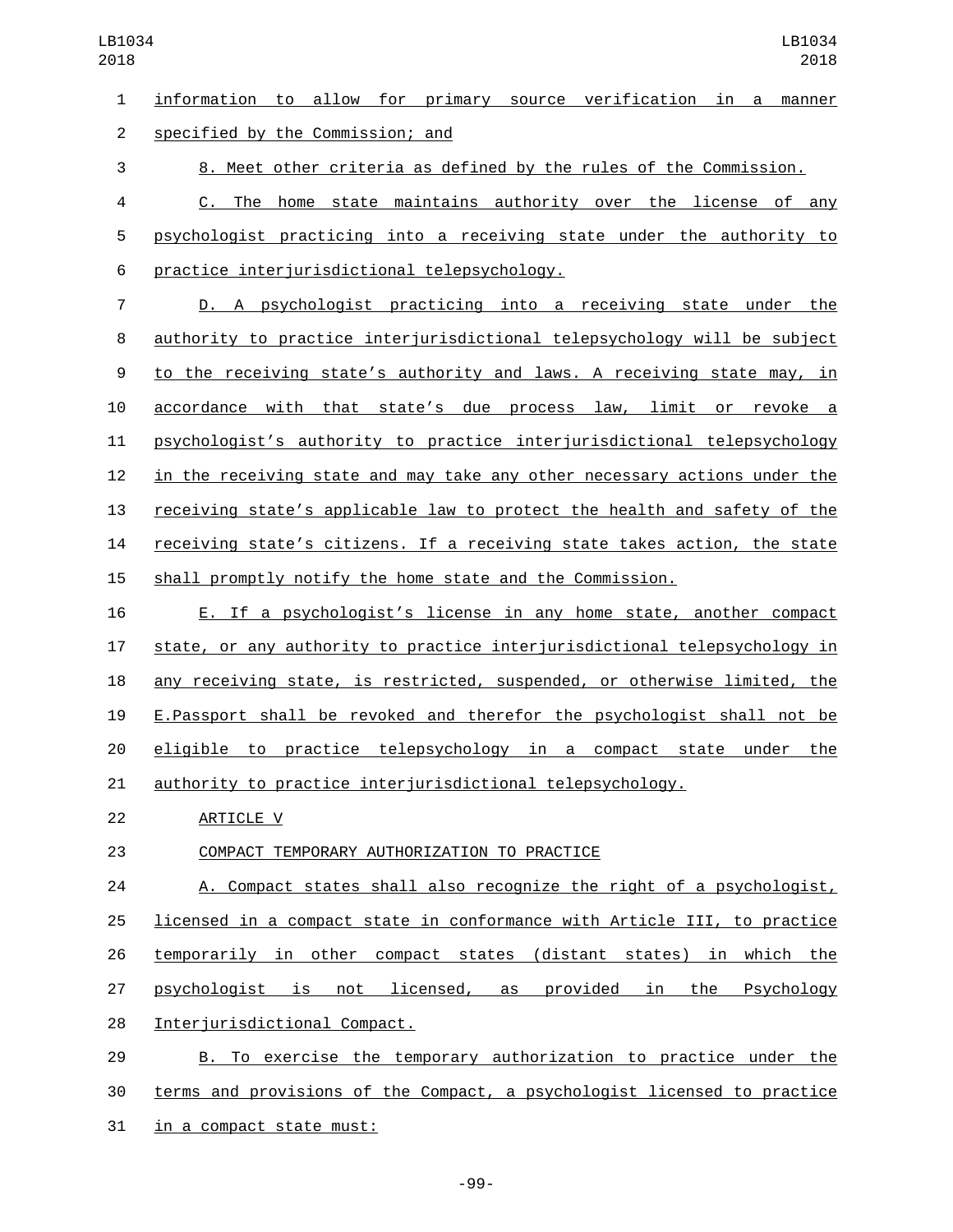| $\mathbf{1}$   | 1. Hold a graduate degree in psychology from an institute of higher        |
|----------------|----------------------------------------------------------------------------|
| $\overline{2}$ | education that was, at the time the degree was awarded:                    |
| 3              | a. Regionally accredited by an accrediting body recognized by the          |
| 4              | United States Department of Education to grant graduate degrees, or        |
| 5              | authorized by provincial statute or Royal Charter to grant doctoral        |
| 6              | degrees; or                                                                |
| $\overline{7}$ | b. A foreign college or university deemed to be equivalent to              |
| 8              | subdivision 1a of this subsection by a foreign credential evaluation       |
| 9              | service that is a member of the National Association of Credential         |
| 10             | Evaluation Services or by a recognized foreign credential evaluation       |
| 11             | service; and                                                               |
| 12             | 2. Hold a graduate degree in psychology that meets the following           |
| 13             | criteria:                                                                  |
| 14             | a. The program, wherever it may be administratively housed, must be        |
| 15             | clearly identified and labeled as a psychology program. Such a program     |
| 16             | must specify in pertinent institutional catalogues and brochures its       |
| 17             | intent to educate and train professional psychologists;                    |
| 18             | b. The psychology program must stand as a recognizable, coherent,          |
| 19             | organizational entity within the institution;                              |
| 20             | c. There must be a clear authority and primary responsibility for          |
| 21             | <u>the core and specialty areas whether or not the program cuts across</u> |
| 22             | administrative lines;                                                      |
| 23             | d. The program must consist of an integrated, organized sequence of        |
| 24             | study;                                                                     |
| 25             | e. There must be an identifiable psychology faculty sufficient in          |
| 26             | size and breadth to carry out its responsibilities;                        |
| 27             | f. The designated director of the program must be a psychologist and       |
| 28             | a member of the core faculty;                                              |
| 29             | g. The program must have an identifiable body of students who are          |
| 30             | matriculated in that program for a degree;                                 |
| 31             | h. The program must include supervised practicum, internship, or           |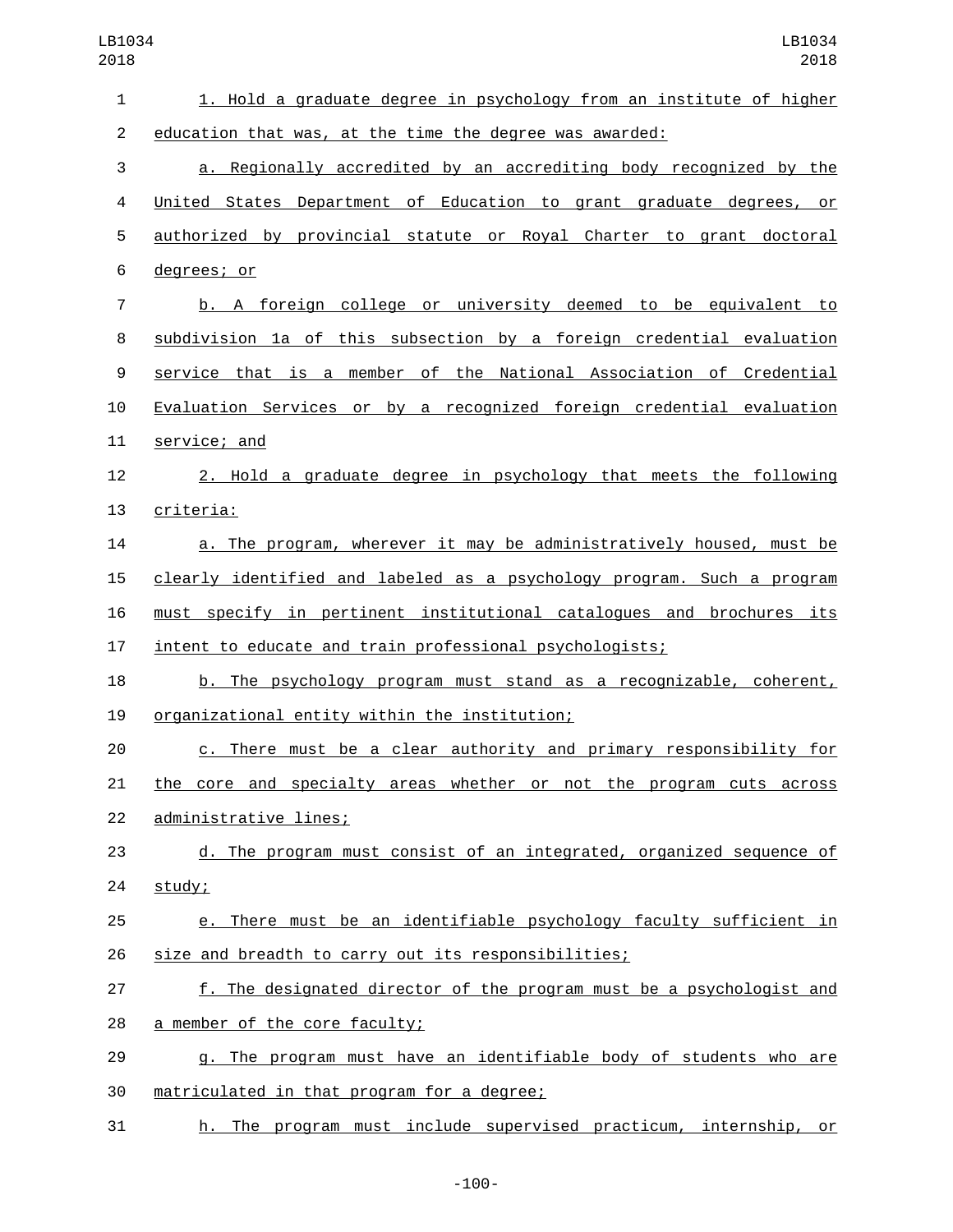| $\mathbf{1}$   | field training appropriate to the practice of psychology;                 |
|----------------|---------------------------------------------------------------------------|
| $\overline{2}$ | i. The curriculum shall encompass a minimum of three academic years       |
| 3              | of full-time graduate study for doctoral degrees and a minimum of one     |
| 4              | academic year of full-time graduate study for master's degrees;           |
| 5              | j. The program includes an acceptable residency as defined by the         |
| 6              | rules of the Commission.                                                  |
| 7              | 3. Possess a current, full, and unrestricted license to practice          |
| 8              | psychology in a home state which is a compact state;                      |
| 9              | 4. No history of adverse action that violates the rules of the            |
| 10             | Commission;                                                               |
| 11             | criminal record history that violates the rules of the<br>5. No           |
| 12             | Commission;                                                               |
| 13             | 6. Possess a current, active Interjurisdictional Practice                 |
| 14             | Certificate;                                                              |
| 15             | 7. Provide attestations in regard to areas of intended practice and       |
| 16             | work experience and provide a release of information to allow for primary |
| 17             | source verification in a manner specified by the Commission; and          |
| 18             | 8. Meet other criteria as defined by the rules of the Commission.         |
| 19             | C. A psychologist practicing into a distant state under the               |
| 20             | temporary authorization to practice shall practice within the scope of    |
| 21             | practice authorized by the distant state.                                 |
| 22             | D. A psychologist practicing into a distant state under the               |
| 23             | temporary authorization to practice will be subject to the distant        |
| 24             | state's authority and law. A distant state may, in accordance with that   |
| 25             | state's due process law, limit or revoke a psychologist's temporary       |
| 26             | authorization to practice in the distant state and may take any other     |
| 27             | necessary actions under the distant state's applicable law to protect the |
| 28             | health and safety of the distant state's citizens. If a distant state     |
| 29             | takes action, the state shall promptly notify the home state and the      |
| 30             | Commission.                                                               |
| 31             | E. If a psychologist's license in any home state, another compact         |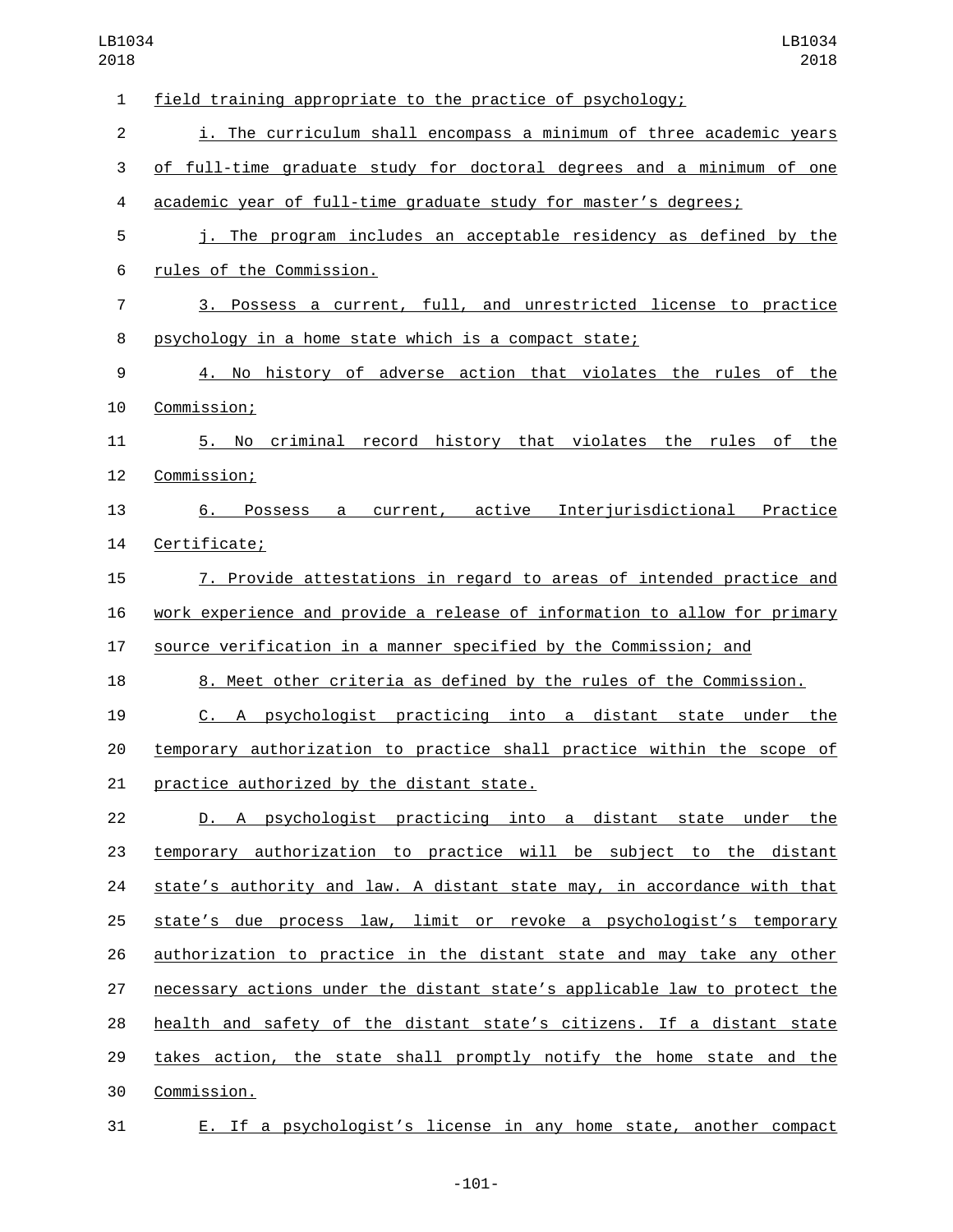state, or any temporary authorization to practice in any distant state, is restricted, suspended, or otherwise limited, the Interjurisdictional Practice Certificate shall be revoked and therefor the psychologist shall not be eligible to practice in a compact state under the temporary 5 authorization to practice. 6 ARTICLE VI CONDITIONS OF TELEPSYCHOLOGY PRACTICE IN A RECEIVING STATE A psychologist may practice in a receiving state under the authority to practice interjurisdictional telepsychology only in the performance of the scope of practice for psychology as assigned by an appropriate state psychology regulatory authority, as defined in the rules of the Commission, and under the following circumstances: 1. The psychologist initiates a client or patient contact in a home state via telecommunications technologies with a client or patient in a 15 receiving state; 2. Other conditions regarding telepsychology as determined by rules 17 promulgated by the Commission. 18 ARTICLE VII 19 ADVERSE ACTIONS A. A home state shall have the power to impose adverse action against a psychologist's license issued by the home state. A distant state shall the power to take adverse action on a psychologist's temporary authorization to practice within that distant state. B. A receiving state may take adverse action on a psychologist's authority to practice interjurisdictional telepsychology within that receiving state. A home state may take adverse action against a psychologist based on an adverse action taken by a distant state regarding temporary in-person, face-to-face practice. C. If a home state takes adverse action against a psychologist's license, that psychologist's authority to practice interjurisdictional

telepsychology is terminated and the E.Passport is revoked. Furthermore,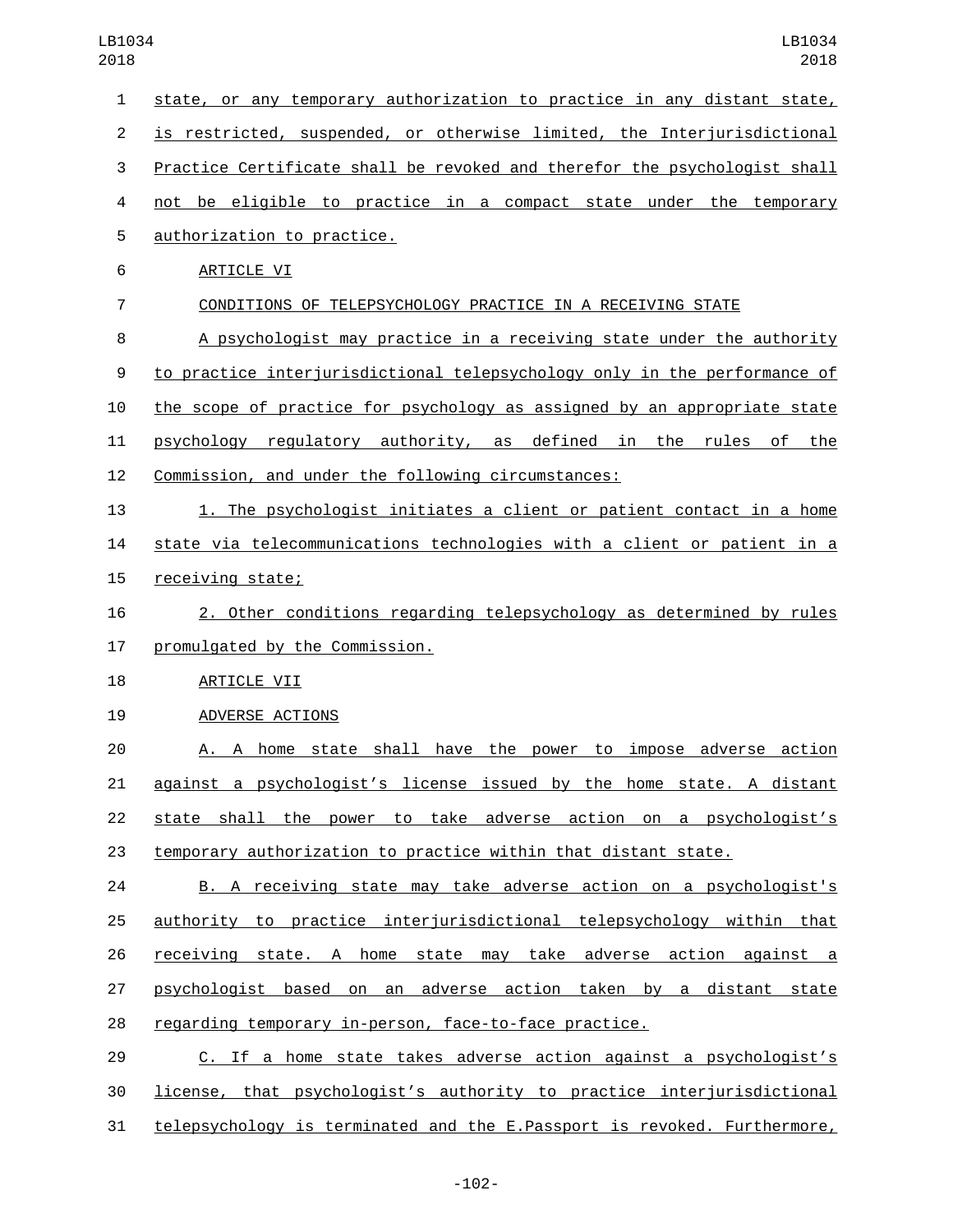that psychologist's temporary authorization to practice is terminated and

the Interjurisdictional Practice Certificate is revoked.

 1. All home state disciplinary orders which impose adverse action shall be reported to the Commission in accordance with the rules promulgated by the Commission. A compact state shall report adverse actions in accordance with the rules of the Commission.

 2. In the event discipline is reported on a psychologist, the psychologist will not be eligible for telepsychology or temporary in- person, face-to-face practice in accordance with the rules of the 10 Commission.

 3. Other actions may be imposed as determined by the rules 12 promulgated by the Commission.

 D. A home state's state psychology regulatory authority shall investigate and take appropriate action with respect to reported inappropriate conduct engaged in by a licensee which occurred in a receiving state as it would if such conduct had occurred by a licensee within the home state. In such cases, the home state's law shall control in determining any adverse action against a psychologist's license.

 E. A distant state's state psychology regulatory authority shall investigate and take appropriate action with respect to reported inappropriate conduct engaged in by a psychologist practicing under temporary authorization practice which occurred in that distant state as it would if such conduct had occurred by a licensee within the home state. In such cases, distant state's law shall control in determining any adverse action against a psychologist's temporary authorization to 26 practice.

 F. Nothing in the Psychology Interjurisdictional Compact shall override a compact state's decision that a psychologist's participation in an alternative program may be used in lieu of adverse action and that such participation shall remain nonpublic if required by the compact state's law. Compact states must require psychologists who enter any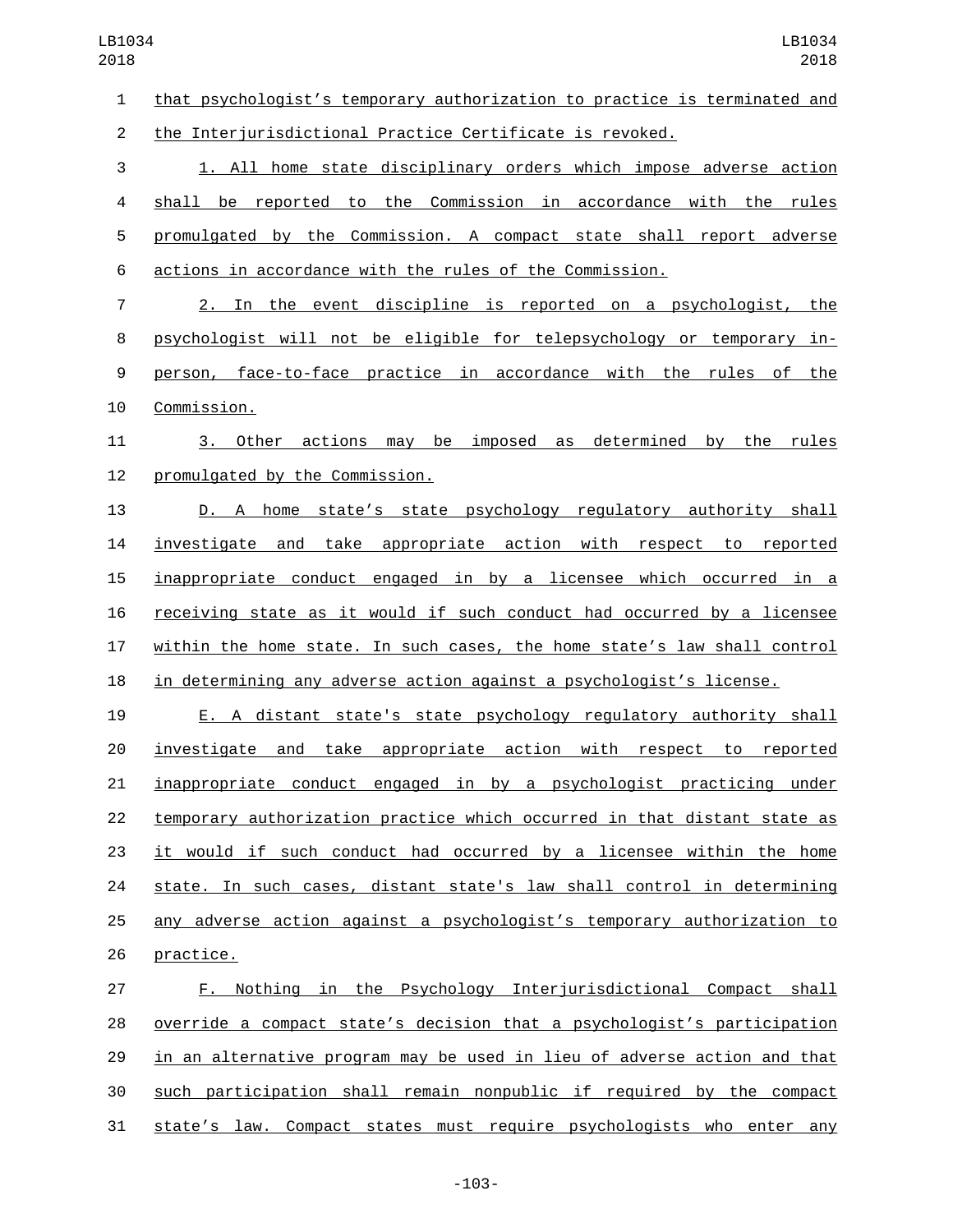| alternative programs to not provide telepsychology services under the<br>$\mathbf{1}$<br>authority to practice interjurisdictional telepsychology or provide<br>$\overline{2}$<br>3<br>temporary psychological services under the temporary authorization to<br>practice in any other compact state during the term of the alternative<br>4<br>5<br>program.<br>G. No other judicial or administrative remedies shall be available<br>6<br>to a psychologist in the event a compact state imposes an adverse action<br>7<br>8<br>pursuant to subsection C of this Article.<br>9<br>ARTICLE VIII<br>ADDITIONAL AUTHORITIES INVESTED IN A COMPACT STATE'S STATE<br>10<br>PSYCHOLOGY REGULATORY AUTHORITY<br>11<br>12<br>In addition to any other powers granted under state law, a compact<br>13<br>state's state psychology regulatory authority shall have the authority<br>under the Psychology Interjurisdictional Compact to:<br>14<br>Issue subpoenas, for both hearings and investigations, which<br>15<br>1.<br>require the attendance and testimony of witnesses and the production of<br>16<br>evidence. Subpoenas issued by a compact state's state psychology<br>17<br>regulatory authority for the attendance and testimony of witnesses, or<br>18<br>the production of evidence from another compact state shall be enforced<br>19<br>in the latter state by any court of competent jurisdiction, according to<br>20<br>that court's practice and procedure in considering subpoenas issued in<br>21<br>22<br>its own proceedings. The issuing state psychology regulatory authority<br>shall pay any witness fees, travel expenses, mileage fees, and other fees<br>23<br>required by the service statutes of the state where the witnesses or<br>24<br>25<br>evidence are located; and<br>2. Issue cease and desist orders, injunctive relief orders, or both<br>26<br>to revoke a psychologist's authority to practice interjurisdictional<br>27<br>telepsychology, temporary authorization to practice, or both.<br>28 |  |
|----------------------------------------------------------------------------------------------------------------------------------------------------------------------------------------------------------------------------------------------------------------------------------------------------------------------------------------------------------------------------------------------------------------------------------------------------------------------------------------------------------------------------------------------------------------------------------------------------------------------------------------------------------------------------------------------------------------------------------------------------------------------------------------------------------------------------------------------------------------------------------------------------------------------------------------------------------------------------------------------------------------------------------------------------------------------------------------------------------------------------------------------------------------------------------------------------------------------------------------------------------------------------------------------------------------------------------------------------------------------------------------------------------------------------------------------------------------------------------------------------------------------------------------------------------------------------------------------------------------------------------------------------------------------------------------------------------------------------------------------------------------------------------------------------------------------------------------------------------------------------------------------------------------------------------------------------------------------------------------------------------------------------------------|--|
|                                                                                                                                                                                                                                                                                                                                                                                                                                                                                                                                                                                                                                                                                                                                                                                                                                                                                                                                                                                                                                                                                                                                                                                                                                                                                                                                                                                                                                                                                                                                                                                                                                                                                                                                                                                                                                                                                                                                                                                                                                        |  |
|                                                                                                                                                                                                                                                                                                                                                                                                                                                                                                                                                                                                                                                                                                                                                                                                                                                                                                                                                                                                                                                                                                                                                                                                                                                                                                                                                                                                                                                                                                                                                                                                                                                                                                                                                                                                                                                                                                                                                                                                                                        |  |
|                                                                                                                                                                                                                                                                                                                                                                                                                                                                                                                                                                                                                                                                                                                                                                                                                                                                                                                                                                                                                                                                                                                                                                                                                                                                                                                                                                                                                                                                                                                                                                                                                                                                                                                                                                                                                                                                                                                                                                                                                                        |  |
|                                                                                                                                                                                                                                                                                                                                                                                                                                                                                                                                                                                                                                                                                                                                                                                                                                                                                                                                                                                                                                                                                                                                                                                                                                                                                                                                                                                                                                                                                                                                                                                                                                                                                                                                                                                                                                                                                                                                                                                                                                        |  |
|                                                                                                                                                                                                                                                                                                                                                                                                                                                                                                                                                                                                                                                                                                                                                                                                                                                                                                                                                                                                                                                                                                                                                                                                                                                                                                                                                                                                                                                                                                                                                                                                                                                                                                                                                                                                                                                                                                                                                                                                                                        |  |
|                                                                                                                                                                                                                                                                                                                                                                                                                                                                                                                                                                                                                                                                                                                                                                                                                                                                                                                                                                                                                                                                                                                                                                                                                                                                                                                                                                                                                                                                                                                                                                                                                                                                                                                                                                                                                                                                                                                                                                                                                                        |  |
|                                                                                                                                                                                                                                                                                                                                                                                                                                                                                                                                                                                                                                                                                                                                                                                                                                                                                                                                                                                                                                                                                                                                                                                                                                                                                                                                                                                                                                                                                                                                                                                                                                                                                                                                                                                                                                                                                                                                                                                                                                        |  |
|                                                                                                                                                                                                                                                                                                                                                                                                                                                                                                                                                                                                                                                                                                                                                                                                                                                                                                                                                                                                                                                                                                                                                                                                                                                                                                                                                                                                                                                                                                                                                                                                                                                                                                                                                                                                                                                                                                                                                                                                                                        |  |
|                                                                                                                                                                                                                                                                                                                                                                                                                                                                                                                                                                                                                                                                                                                                                                                                                                                                                                                                                                                                                                                                                                                                                                                                                                                                                                                                                                                                                                                                                                                                                                                                                                                                                                                                                                                                                                                                                                                                                                                                                                        |  |
|                                                                                                                                                                                                                                                                                                                                                                                                                                                                                                                                                                                                                                                                                                                                                                                                                                                                                                                                                                                                                                                                                                                                                                                                                                                                                                                                                                                                                                                                                                                                                                                                                                                                                                                                                                                                                                                                                                                                                                                                                                        |  |
|                                                                                                                                                                                                                                                                                                                                                                                                                                                                                                                                                                                                                                                                                                                                                                                                                                                                                                                                                                                                                                                                                                                                                                                                                                                                                                                                                                                                                                                                                                                                                                                                                                                                                                                                                                                                                                                                                                                                                                                                                                        |  |
|                                                                                                                                                                                                                                                                                                                                                                                                                                                                                                                                                                                                                                                                                                                                                                                                                                                                                                                                                                                                                                                                                                                                                                                                                                                                                                                                                                                                                                                                                                                                                                                                                                                                                                                                                                                                                                                                                                                                                                                                                                        |  |
|                                                                                                                                                                                                                                                                                                                                                                                                                                                                                                                                                                                                                                                                                                                                                                                                                                                                                                                                                                                                                                                                                                                                                                                                                                                                                                                                                                                                                                                                                                                                                                                                                                                                                                                                                                                                                                                                                                                                                                                                                                        |  |
|                                                                                                                                                                                                                                                                                                                                                                                                                                                                                                                                                                                                                                                                                                                                                                                                                                                                                                                                                                                                                                                                                                                                                                                                                                                                                                                                                                                                                                                                                                                                                                                                                                                                                                                                                                                                                                                                                                                                                                                                                                        |  |
|                                                                                                                                                                                                                                                                                                                                                                                                                                                                                                                                                                                                                                                                                                                                                                                                                                                                                                                                                                                                                                                                                                                                                                                                                                                                                                                                                                                                                                                                                                                                                                                                                                                                                                                                                                                                                                                                                                                                                                                                                                        |  |
|                                                                                                                                                                                                                                                                                                                                                                                                                                                                                                                                                                                                                                                                                                                                                                                                                                                                                                                                                                                                                                                                                                                                                                                                                                                                                                                                                                                                                                                                                                                                                                                                                                                                                                                                                                                                                                                                                                                                                                                                                                        |  |
|                                                                                                                                                                                                                                                                                                                                                                                                                                                                                                                                                                                                                                                                                                                                                                                                                                                                                                                                                                                                                                                                                                                                                                                                                                                                                                                                                                                                                                                                                                                                                                                                                                                                                                                                                                                                                                                                                                                                                                                                                                        |  |
|                                                                                                                                                                                                                                                                                                                                                                                                                                                                                                                                                                                                                                                                                                                                                                                                                                                                                                                                                                                                                                                                                                                                                                                                                                                                                                                                                                                                                                                                                                                                                                                                                                                                                                                                                                                                                                                                                                                                                                                                                                        |  |
|                                                                                                                                                                                                                                                                                                                                                                                                                                                                                                                                                                                                                                                                                                                                                                                                                                                                                                                                                                                                                                                                                                                                                                                                                                                                                                                                                                                                                                                                                                                                                                                                                                                                                                                                                                                                                                                                                                                                                                                                                                        |  |
|                                                                                                                                                                                                                                                                                                                                                                                                                                                                                                                                                                                                                                                                                                                                                                                                                                                                                                                                                                                                                                                                                                                                                                                                                                                                                                                                                                                                                                                                                                                                                                                                                                                                                                                                                                                                                                                                                                                                                                                                                                        |  |
|                                                                                                                                                                                                                                                                                                                                                                                                                                                                                                                                                                                                                                                                                                                                                                                                                                                                                                                                                                                                                                                                                                                                                                                                                                                                                                                                                                                                                                                                                                                                                                                                                                                                                                                                                                                                                                                                                                                                                                                                                                        |  |
|                                                                                                                                                                                                                                                                                                                                                                                                                                                                                                                                                                                                                                                                                                                                                                                                                                                                                                                                                                                                                                                                                                                                                                                                                                                                                                                                                                                                                                                                                                                                                                                                                                                                                                                                                                                                                                                                                                                                                                                                                                        |  |
|                                                                                                                                                                                                                                                                                                                                                                                                                                                                                                                                                                                                                                                                                                                                                                                                                                                                                                                                                                                                                                                                                                                                                                                                                                                                                                                                                                                                                                                                                                                                                                                                                                                                                                                                                                                                                                                                                                                                                                                                                                        |  |
|                                                                                                                                                                                                                                                                                                                                                                                                                                                                                                                                                                                                                                                                                                                                                                                                                                                                                                                                                                                                                                                                                                                                                                                                                                                                                                                                                                                                                                                                                                                                                                                                                                                                                                                                                                                                                                                                                                                                                                                                                                        |  |
|                                                                                                                                                                                                                                                                                                                                                                                                                                                                                                                                                                                                                                                                                                                                                                                                                                                                                                                                                                                                                                                                                                                                                                                                                                                                                                                                                                                                                                                                                                                                                                                                                                                                                                                                                                                                                                                                                                                                                                                                                                        |  |
|                                                                                                                                                                                                                                                                                                                                                                                                                                                                                                                                                                                                                                                                                                                                                                                                                                                                                                                                                                                                                                                                                                                                                                                                                                                                                                                                                                                                                                                                                                                                                                                                                                                                                                                                                                                                                                                                                                                                                                                                                                        |  |
|                                                                                                                                                                                                                                                                                                                                                                                                                                                                                                                                                                                                                                                                                                                                                                                                                                                                                                                                                                                                                                                                                                                                                                                                                                                                                                                                                                                                                                                                                                                                                                                                                                                                                                                                                                                                                                                                                                                                                                                                                                        |  |
|                                                                                                                                                                                                                                                                                                                                                                                                                                                                                                                                                                                                                                                                                                                                                                                                                                                                                                                                                                                                                                                                                                                                                                                                                                                                                                                                                                                                                                                                                                                                                                                                                                                                                                                                                                                                                                                                                                                                                                                                                                        |  |
| 3. During the course of any investigation, a psychologist may not<br>29                                                                                                                                                                                                                                                                                                                                                                                                                                                                                                                                                                                                                                                                                                                                                                                                                                                                                                                                                                                                                                                                                                                                                                                                                                                                                                                                                                                                                                                                                                                                                                                                                                                                                                                                                                                                                                                                                                                                                                |  |

change his or her home state licensure. A home state's state psychology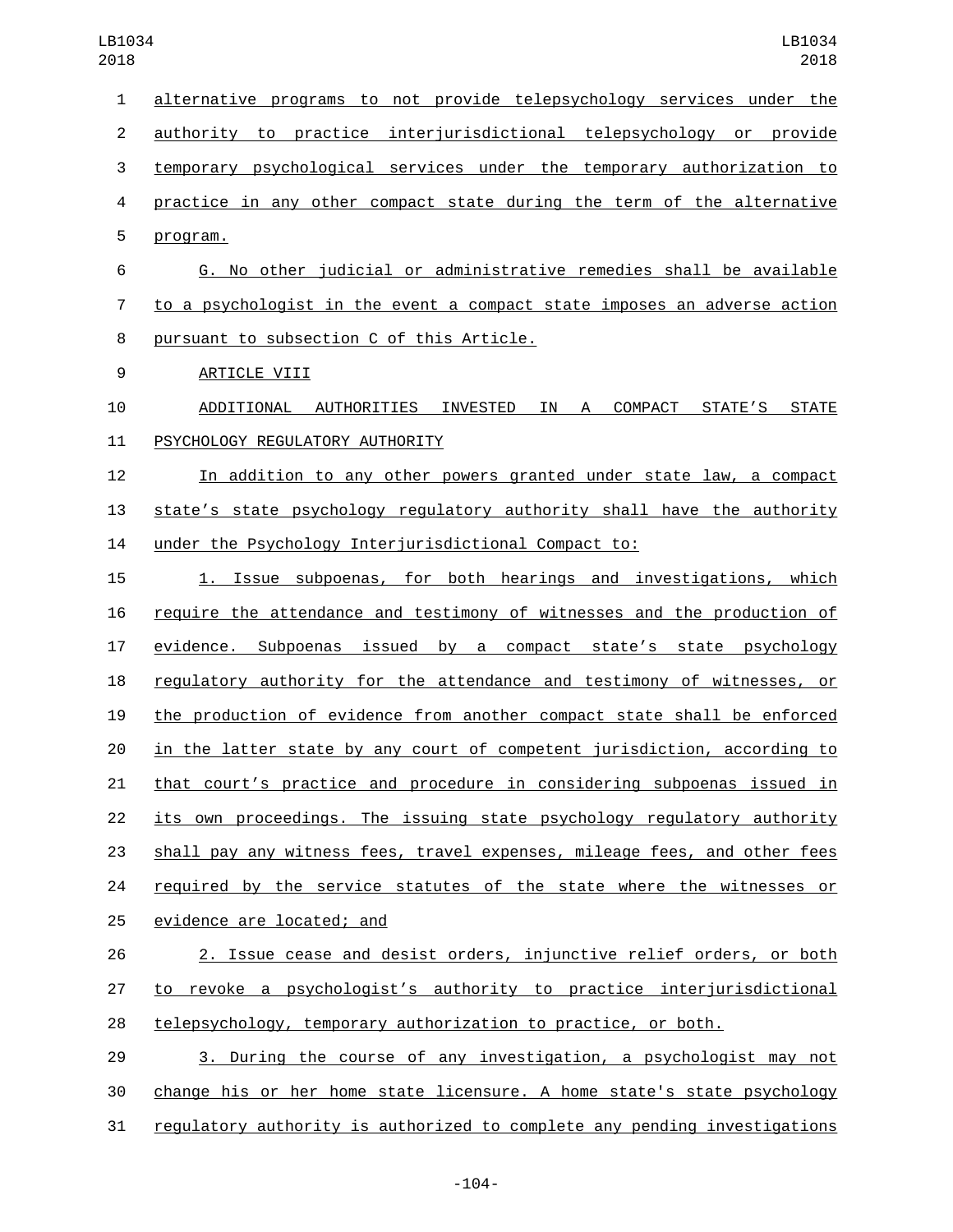| 1                | of a psychologist and to take any actions appropriate under its law. The         |
|------------------|----------------------------------------------------------------------------------|
| $\overline{2}$   | home state's state psychology regulatory authority shall promptly report         |
| 3                | the conclusions of such investigations to the Commission. Once an                |
| 4                | investigation has been completed, and pending the outcome of the                 |
| 5                | investigation, the psychologist may change his or<br>her<br>home<br>state        |
| 6                | licensure. The Commission shall promptly notify the new home state of any        |
| 7                | decisions as provided in the rules of the Commission. All<br>such                |
| 8                | information provided to the Commission or distributed by compact states          |
| $\boldsymbol{9}$ | pursuant to the psychologist shall be confidential, filed under seal, and        |
| 10               | used for investigatory or disciplinary matters. The Commission may create        |
| 11               | additional rules for mandated or discretionary sharing of information by         |
| 12               | compact states.                                                                  |
| 13               | ARTICLE IX                                                                       |
| 14               | COORDINATED LICENSURE INFORMATION SYSTEM                                         |
| 15               | A. The Commission shall provide for the development and maintenance              |
| 16               | of a Coordinated Licensure Information System (Coordinated Database) and         |
| 17               | reporting system containing licensure and disciplinary action information        |
| 18               | psychologists or individuals<br>all<br>to<br>whom<br>the<br>Psychology<br>on     |
| 19               | Interjurisdictional Compact is applicable in all compact states as               |
| 20               | defined by the rules of the Commission.                                          |
| 21               | B. Notwithstanding any other provision of state law to the contrary,             |
| 22               | a compact state shall submit a uniform data set to the Coordinated               |
| 23               | Database on all licensees as required by the rules of the Commission,            |
| 24               | including:                                                                       |
| 25               | 1. Identifying information;                                                      |
| 26               | 2. Licensure data;                                                               |
| 27               | 3. Significant investigatory information;                                        |
| 28               | 4. Adverse actions against a psychologist's license;                             |
| 29               | indicator that a psychologist's authority to practice<br><u>5. </u><br><u>An</u> |
|                  |                                                                                  |

interjurisdictional telepsychology or temporary authorization to practice

31 is revoked;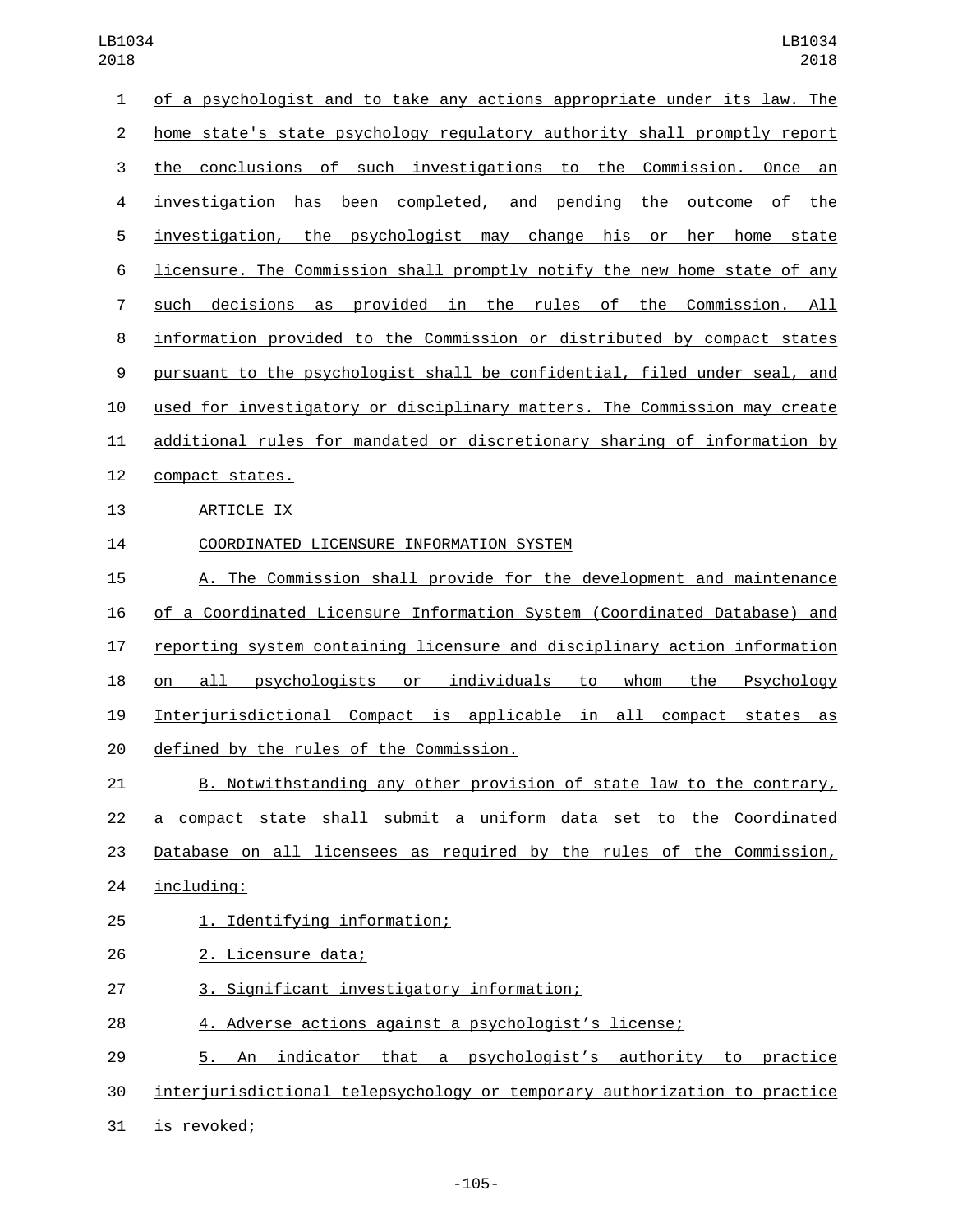| LB1034<br>2018 | LB1034<br>2018                                                                           |
|----------------|------------------------------------------------------------------------------------------|
| 1              | Nonconfidential information related<br>6.<br>to alternative<br>program                   |
| $\overline{c}$ | participation information;                                                               |
| 3              | 7. Any denial of application for licensure, and the reasons for such                     |
| 4              | denial; and                                                                              |
| 5              | 8. Other information which may facilitate the administration of the                      |
| 6              | Compact, as determined by the rules of the Commission.                                   |
| $\overline{7}$ | C. The Coordinated Database administrator shall promptly notify all                      |
| 8              | compact states of any adverse action taken against, or significant                       |
| 9              | investigative information on, any licensee in a compact state.                           |
| 10             | D. Compact states reporting information to the Coordinated Database                      |
| 11             | may designate information that may not be shared with the public without                 |
| 12             | the express permission of the compact state reporting the information.                   |
| 13             | E. Any information submitted to the Coordinated Database that is                         |
| 14             | subsequently required to be expunged by the law of the compact state                     |
| 15             | reporting the information shall be removed from the Coordinated Database.                |
| 16             | ARTICLE X                                                                                |
| 17             | 0F<br><b>THE</b><br>COMPACT<br>ESTABLISHMENT<br><b>PSYCHOLOGY</b><br>INTERJURISDICTIONAL |
| 18             | COMMISSION                                                                               |
| 19             | A. The compact states hereby create and establish a joint public                         |
| 20             | agency known as the Psychology Interjurisdictional Compact Commission.                   |
| 21             | 1. The Commission is a body politic and an instrumentality of the                        |
| 22             | compact states.                                                                          |
| 23             | 2. Venue is proper and judicial proceedings by or against the                            |
| 24             | Commission shall be brought solely and exclusively in a court of                         |
| 25             | competent jurisdiction where the principal office of the Commission is                   |
| 26             | located. The Commission may waive venue and jurisdictional defenses to                   |
| 27             | the extent it adopts or consents to participate in alternative dispute                   |
| 28             | resolution proceedings.                                                                  |
| 29             | 3. Nothing in the Psychology Interjurisdictional Compact shall be                        |
| 30             | construed to be a waiver of sovereign immunity.                                          |
| 31             | B. Membership, Voting, and Meetings                                                      |

-106-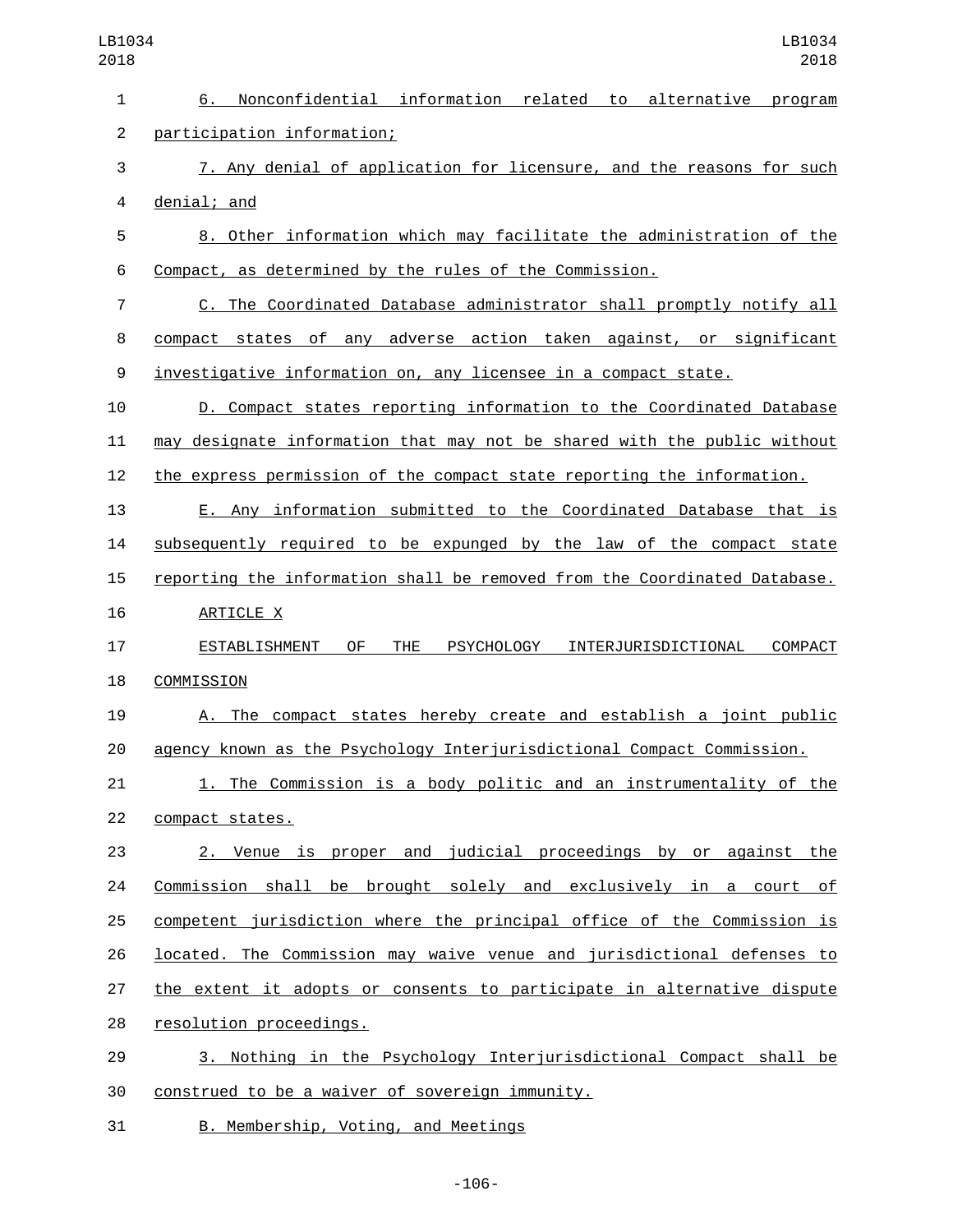| 1              | 1. The Commission shall consist of one voting representative              |
|----------------|---------------------------------------------------------------------------|
| $\overline{c}$ | appointed by each compact state who shall serve as that state's           |
| 3              | Commissioner. The state psychology regulatory authority shall appoint the |
| 4              | state's delegate. This delegate shall be empowered to act on behalf of    |
| 5              | the compact state. This delegate shall be limited to:                     |
| 6              | a. Executive director, executive secretary, or similar executive;         |
| 7              | b. Current member of the state psychology regulatory authority of a       |
| 8              | compact state; or                                                         |
| 9              | c. Designee empowered with the appropriate delegate authority to act      |
| 10             | on behalf of the compact state.                                           |
| 11             | 2. Any Commissioner may be removed or suspended from office as            |
| 12             | by the law of the state from which the Commissioner is<br>provided        |
| 13             | appointed. Any vacancy occurring in the Commission shall be filled in     |
| 14             | accordance with the laws of the compact state in which the vacancy        |
| 15             | exists.                                                                   |
| 16             | 3. Each Commissioner shall be entitled to one vote with regard to         |
| 17             | the promulgation of rules and creation of bylaws and shall otherwise have |
| 18             | opportunity to participate in the business and affairs of the<br>an       |
| 19             | Commission. A Commissioner shall vote in person or by such other means as |
| 20             | in the bylaws. The bylaws may provide for Commissioners'<br>provided      |
| 21             | participation in meetings by telephone or other means of communication.   |
| 22             | 4. The Commission shall meet at least once during each calendar           |
| 23             | year. Additional meetings shall be held as set forth in the bylaws.       |
| 24             | 5. All meetings shall be open to the public, and public notice of         |
| 25             | meetings shall be given in the same manner as required under the          |
| 26             | rulemaking provisions in Article XI.                                      |
| 27             | 6. The Commission may convene in a closed, nonpublic meeting if the       |
| 28             | Commission must discuss:                                                  |
| 29             | a. Noncompliance of a compact state with its obligations under the        |
| 30             | Compact;                                                                  |
| 31             | b. The employment, compensation, discipline, or other personnel           |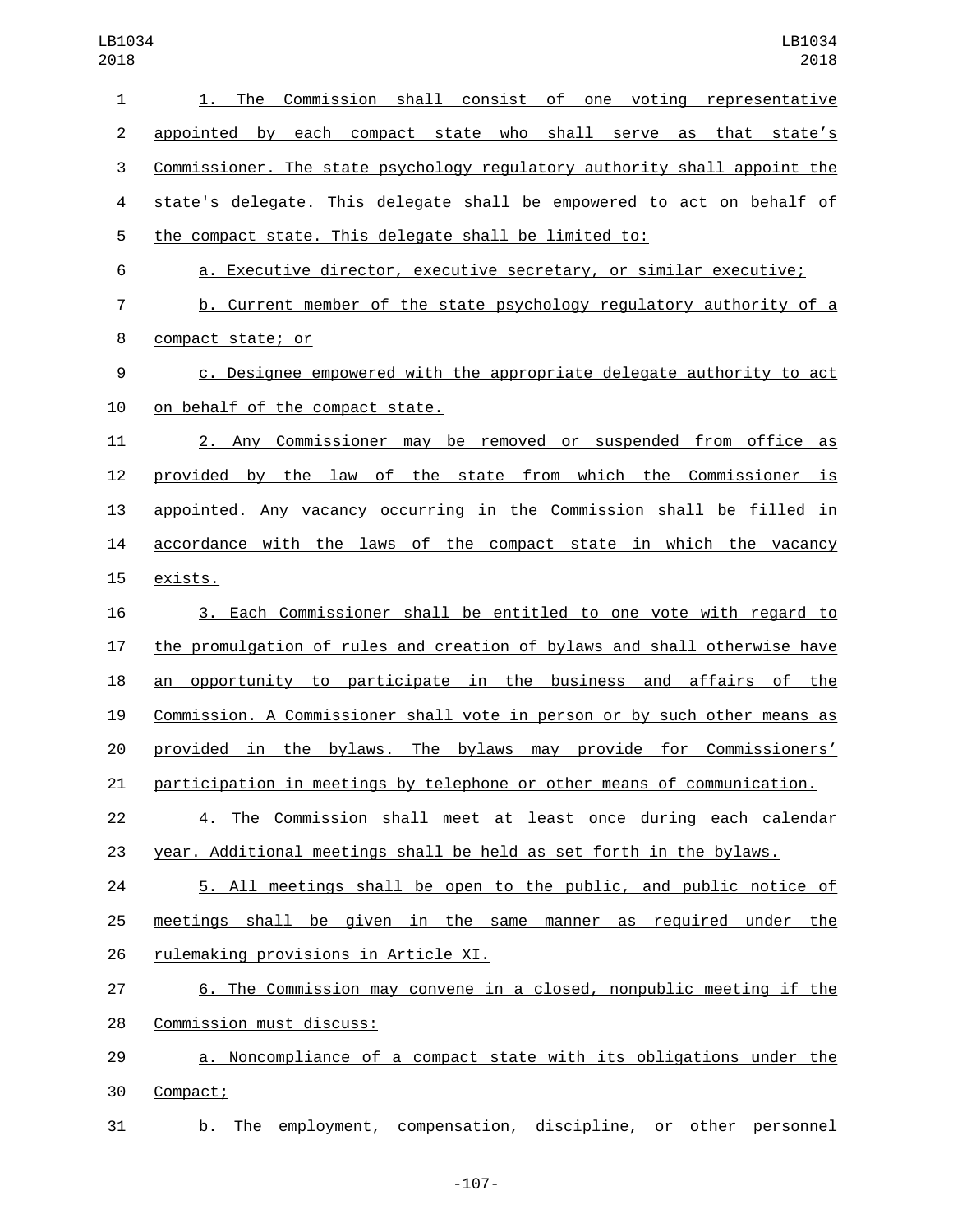| $\mathbf{1}$   | matters, practices, or procedures related to specific employees or other  |
|----------------|---------------------------------------------------------------------------|
| $\overline{2}$ | matters related to the Commission's internal personnel practices and      |
| 3              | procedures;                                                               |
| 4              | c. Current, threatened, or reasonably anticipated litigation against      |
| 5              | the Commission;                                                           |
| 6              | d. Negotiation of contracts for the purchase or sale of goods,            |
| $\overline{7}$ | services, or real estate;                                                 |
| 8              | e. Accusation against any person of a crime or formally censuring         |
| 9              | any person;                                                               |
| 10             | Disclosure of trade secrets or commercial<br>or financial<br>f.           |
| 11             | information which is privileged or confidential;                          |
| 12             | g. Disclosure of information of a personal nature where disclosure        |
| 13             | would constitute a clearly unwarranted invasion of personal privacy;      |
| 14             | h. Disclosure of investigatory records compiled for law enforcement       |
| 15             | purposes;                                                                 |
| 16             | i. Disclosure of information related to any investigatory reports         |
| 17             | prepared by or on behalf of or for use of the Commission or other         |
| 18             | committee charged with responsibility for investigation or determination  |
| 19             | of compliance issues pursuant to the Compact; or                          |
| 20             | j. Matters specifically exempted from disclosure by federal and           |
| 21             | state statute.                                                            |
| 22             | 7. If a meeting, or portion of a meeting, is closed pursuant to this      |
| 23             | Article, the Commission's legal counsel or designee shall certify that    |
| 24             | the meeting may be closed and shall reference each relevant exempting     |
| 25             | provision. The Commission shall keep minutes which fully and clearly      |
| 26             | describe all matters discussed in a meeting and shall provide a full and  |
| 27             | accurate summary of actions taken, of any person participating in the     |
| 28             | meeting, and the reasons therefore, including a description of the views  |
| 29             | expressed. All documents considered in connection with an action shall be |
| 30             | identified in such minutes. All minutes and documents of a closed meeting |
| 31             | shall remain under seal, subject to release only by a majority vote of    |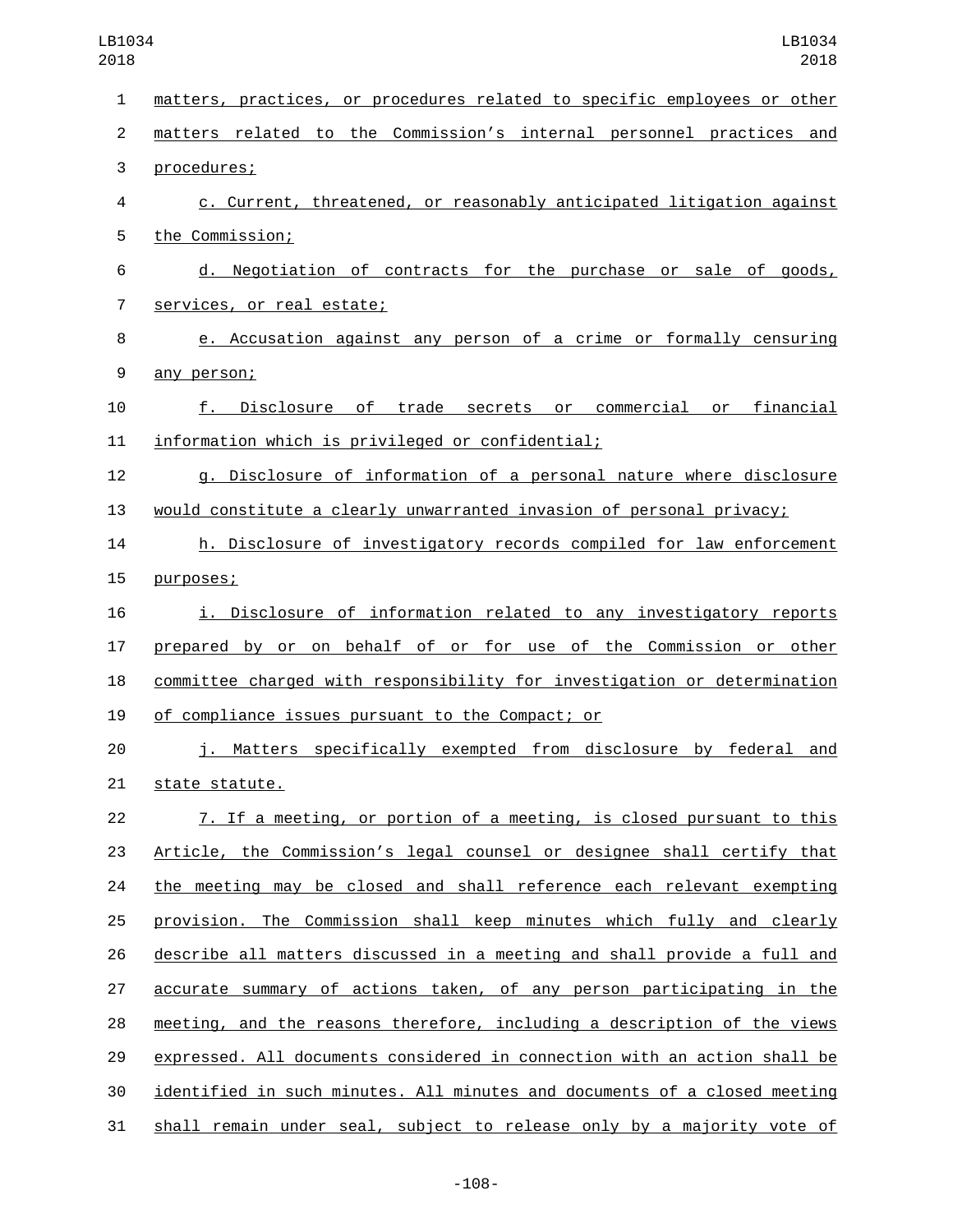| $\mathbf{1}$   | the Commission or order of a court of competent jurisdiction.             |
|----------------|---------------------------------------------------------------------------|
| $\overline{2}$ | C. The Commission shall, by a majority vote of the Commissioners,         |
| 3              | prescribe bylaws or rules to govern its conduct as may be necessary or    |
| 4              | appropriate to carry out the purposes and exercise the powers of the      |
| 5              | Compact, including, but not limited to:                                   |
| 6              | 1. Establishing the fiscal year of the Commission;                        |
| $\overline{7}$ | 2. Providing reasonable standards and procedures:                         |
| 8              | a. For the establishment and meetings of other committees; and            |
| 9              | b. Governing any general or specific delegation of any authority or       |
| 10             | function of the Commission;                                               |
| 11             | 3. Providing reasonable procedures for calling and conducting             |
| 12             | meetings of the Commission, ensuring reasonable advance notice of all     |
| 13             | meetings and providing an opportunity for attendance of such meetings by  |
| 14             | interested parties, with enumerated exceptions designed to protect the    |
| 15             | public's interest, the privacy of individuals of such proceedings, and    |
| 16             | proprietary information, including trade secrets. The Commission may meet |
| 17             | in closed session only after a majority of the Commissioners vote to      |
| 18             | close a meeting to the public in whole or in part. As soon<br>as          |
| 19             | practicable, the Commission must make public a copy of the vote to close  |
| 20             | the meeting revealing the vote of each Commissioner with no proxy votes   |
| 21             | allowed;                                                                  |
| 22             | 4. Establishing the titles, duties, and authority and reasonable          |
| 23             | procedures for the election of the officers of the Commission;            |
| 24             | Providing reasonable standards and procedures for<br>the<br>5.            |
| 25             | establishment of the personnel policies and programs of the Commission.   |
| 26             | Notwithstanding any civil service or other similar law of any compact     |
| 27             | state, the bylaws shall exclusively govern the personnel policies and     |
| 28             | programs of the Commission;                                               |
| 29             | 6. Promulgating a code of ethics to address permissible and               |
| 30             | prohibited activities of Commission members and employees;                |
| 31             | Providing a mechanism for concluding the operations of the<br>7.          |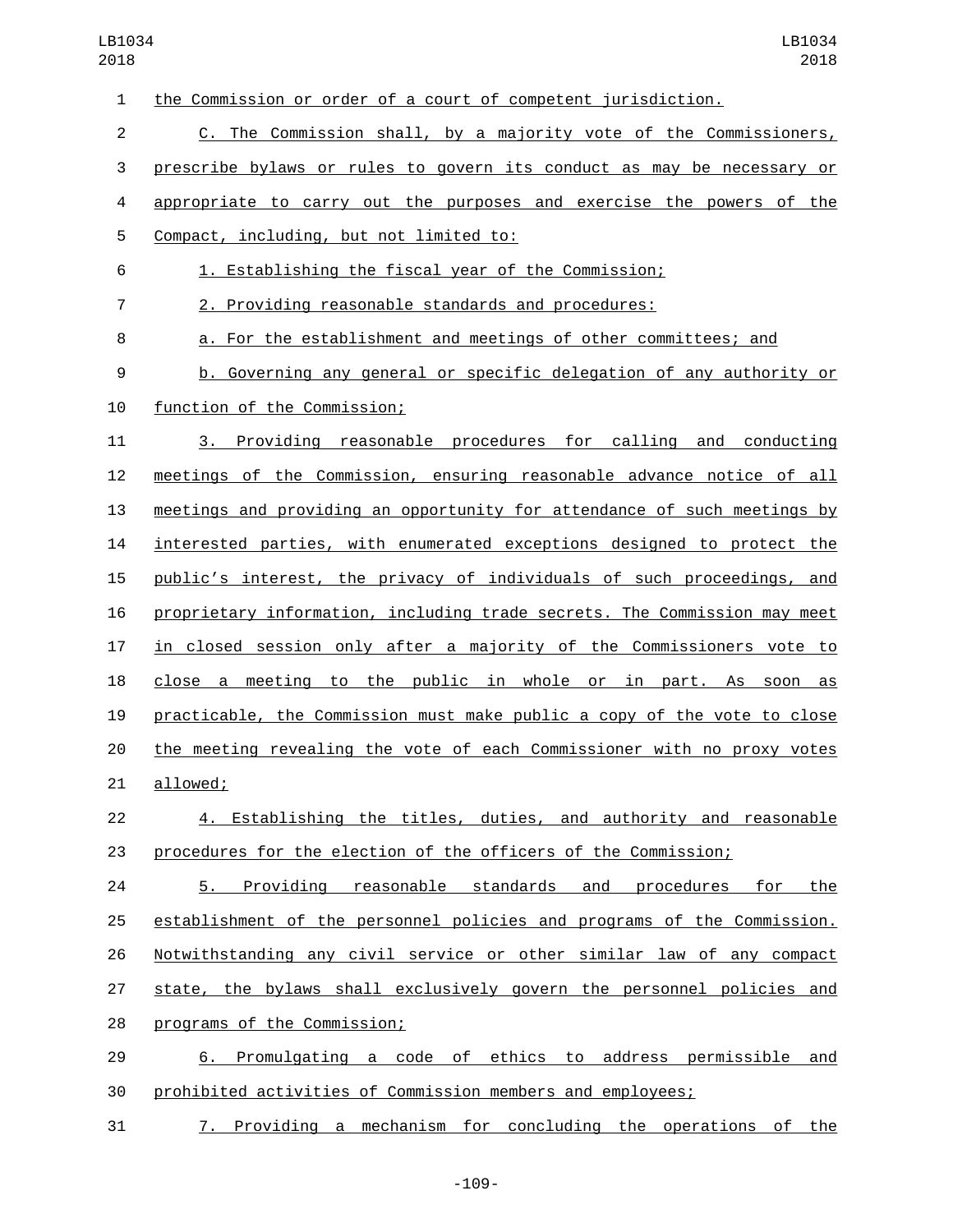Commission and the equitable disposition of any surplus funds that may exist after the termination of the Compact after the payment, reserving, 3 or both of all of its debts and obligations; 8. The Commission shall publish its bylaws in a convenient form and file a copy thereof and a copy of any amendment thereto, with the appropriate agency or officer in each of the compact states; 9. The Commission shall maintain its financial records in accordance 8 with the bylaws; and 10. The Commission shall meet and take such actions as are consistent with the provisions of the Compact and the bylaws. D. The Commission shall have the following powers: 1. The authority to promulgate uniform rules to facilitate and coordinate implementation and administration of the Compact. The rules shall have the force and effect of law and shall be binding in all 15 compact states; 2. To bring and prosecute legal proceedings or actions in the name of the Commission, provided that the standing of any state psychology regulatory authority or other regulatory body responsible for psychology licensure to sue or be sued under applicable law shall not be affected; 3. To purchase and maintain insurance and bonds; 4. To borrow, accept, or contract for services of personnel, including, but not limited to, employees of a compact state; 5. To hire employees, elect or appoint officers, fix compensation, define duties, grant such individuals appropriate authority to carry out the purposes of the Compact, and to establish the Commission's personnel policies and programs relating to conflicts of interest, qualifications of personnel, and other related personnel matters; 6. To accept any and all appropriate donations and grants of money, 29 equipment, supplies, materials, and services, and to receive, utilize, and dispose of the same; provided that at all times the Commission shall strive to avoid any appearance of impropriety or conflict of interest;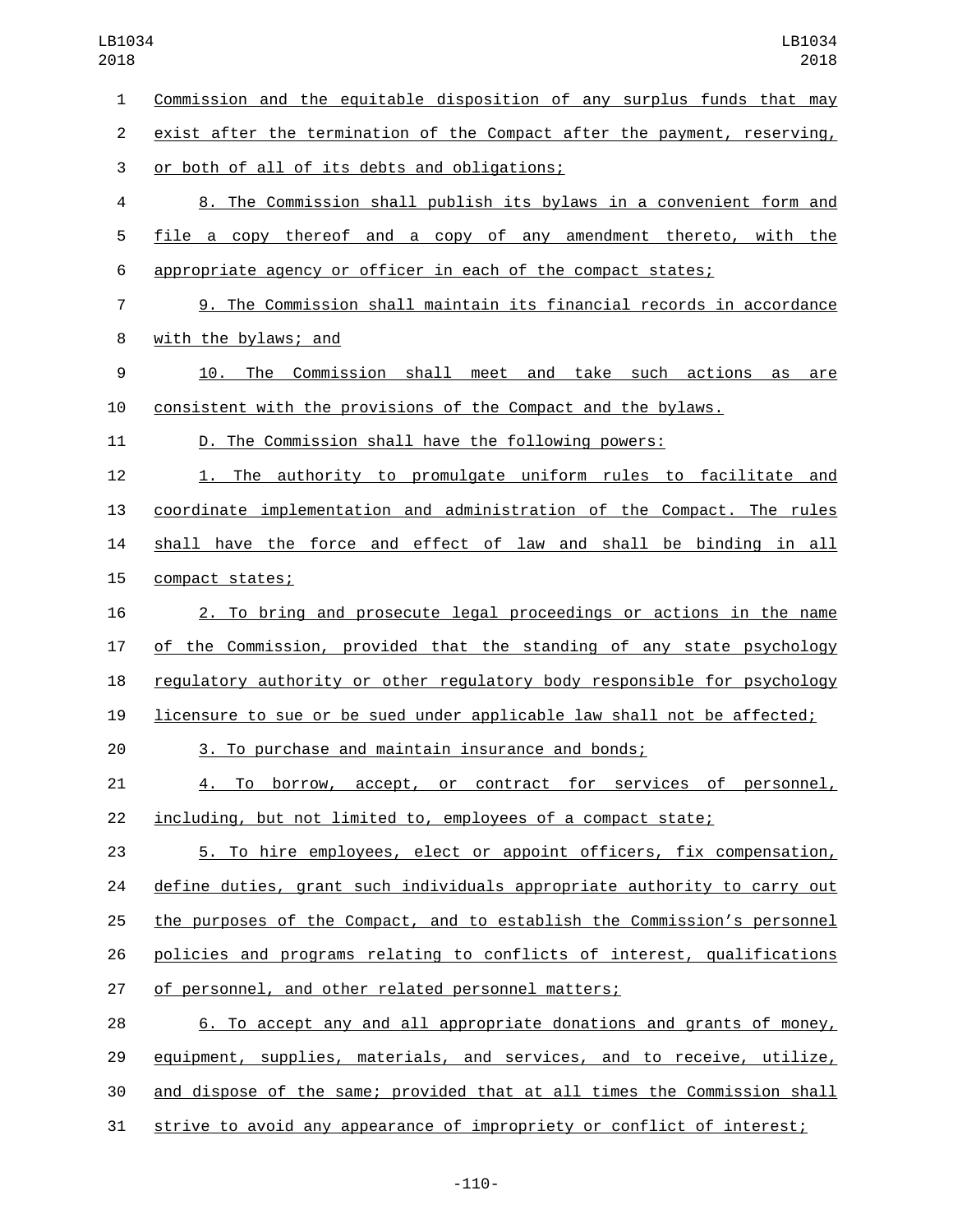| $\mathbf{1}$   | 7. To lease, purchase, accept appropriate gifts or donations of, or       |
|----------------|---------------------------------------------------------------------------|
| $\overline{2}$ | otherwise to own, hold, improve or use, any property, real, personal, or  |
| 3              | mixed; provided that at all times the Commission shall strive to avoid    |
| 4              | any appearance of impropriety;                                            |
| 5              | 8. To sell, convey, mortgage, pledge, lease, exchange, abandon, or        |
| 6              | otherwise dispose of any property real, personal, or mixed;               |
| $\overline{7}$ | 9. To establish a budget and make expenditures;                           |
| 8              | 10. To borrow money;                                                      |
| 9              | 11. To appoint committees, including advisory committees comprised        |
| 10             | of members, state regulators, state legislators or their representatives, |
| 11             | and consumer representatives, and such other interested persons as may be |
| 12             | designated in the Compact and the bylaws;                                 |
| 13             | 12. To provide and receive information from, and to cooperate with,       |
| 14             | law enforcement agencies;                                                 |
| 15             | 13. To adopt and use an official seal; and                                |
| 16             | 14. To perform such other functions as may be necessary or                |
| 17             | appropriate to achieve the purposes of the Compact consistent with the    |
| 18             | state regulation of psychology licensure, temporary in-person, face-to-   |
| 19             | face practice, and telepsychology practice.                               |
| 20             | E. The Executive Board                                                    |
| 21             | The elected officers shall serve as the Executive Board, which shall      |
| 22             | have the power to act on behalf of the Commission according to the terms  |
| 23             | of the Compact.                                                           |
| 24             | 1. The Executive Board shall be comprised of six members:                 |
| 25             | a. Five voting members who are elected from the current membership        |
| 26             | of the Commission by the Commission; and                                  |
| 27             | b. One ex-officio, nonvoting member from the recognized membership        |
| 28             | organization composed of State and Provincial Psychology Regulatory       |
| 29             | Authorities.                                                              |
| 30             | 2. The ex-officio member must have served as staff or member on a         |
| 31             | state psychology regulatory authority and will be selected<br>by its      |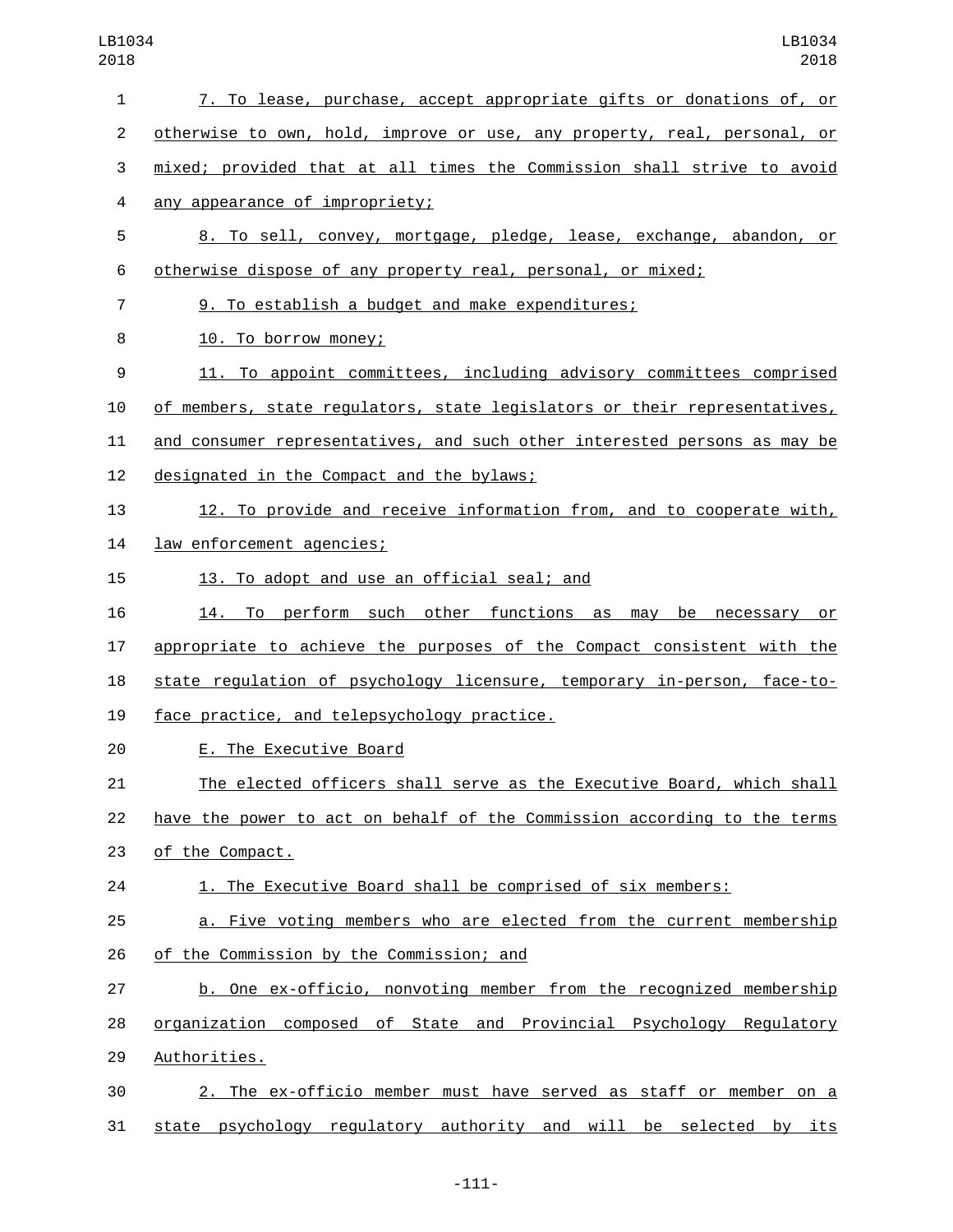| $\mathbf{1}$   | respective organization.                                                 |
|----------------|--------------------------------------------------------------------------|
| $\overline{2}$ | 3. The Commission may remove any member of the Executive Board as        |
| 3              | provided in bylaws.                                                      |
| 4              | 4. The Executive Board shall meet at least annually.                     |
| 5              | 5. The Executive Board shall have the following duties<br>and            |
| 6              | responsibilities:                                                        |
| $\overline{7}$ | a. Recommend to the entire Commission changes to the rules or            |
| 8              | bylaws, changes to the Compact, fees paid by compact states such as      |
| 9              | annual dues, and any other applicable fees;                              |
| 10             | b. Ensure Compact administration services are appropriately              |
| 11             | provided, contractual or otherwise;                                      |
| 12             | c. Prepare and recommend the budget;                                     |
| 13             | d. Maintain financial records on behalf of the Commission;               |
| 14             | e. Monitor Compact compliance of member states and provide               |
| 15             | compliance reports to the Commission;                                    |
| 16             | f. Establish additional committees as necessary; and                     |
| 17             | g. Other duties as provided in rules or bylaws.                          |
| 18             | F. Financing of the Commission                                           |
| 19             | 1. The Commission shall pay, or provide for the payment of, the          |
| 20             | reasonable expenses of its establishment, organization, and ongoing      |
| 21             | activities.                                                              |
| 22             | 2. The Commission may accept any and all appropriate revenue             |
| 23             | sources, donations, and grants of money, equipment, supplies, materials, |
| 24             | and services.                                                            |
| 25             | 3. The Commission may levy on and collect an annual assessment from      |
| 26             | each compact state or impose fees on other parties to cover the cost of  |
| 27             | the operations and activities of the Commission and its staff which must |
| 28             | be in a total amount sufficient to cover its annual budget as approved   |
| 29             | each year for which revenue is not provided by other sources. The        |
| 30             | aggregate annual assessment amount shall be allocated based upon a       |
| 31             | formula to be determined by the Commission which shall promulgate a rule |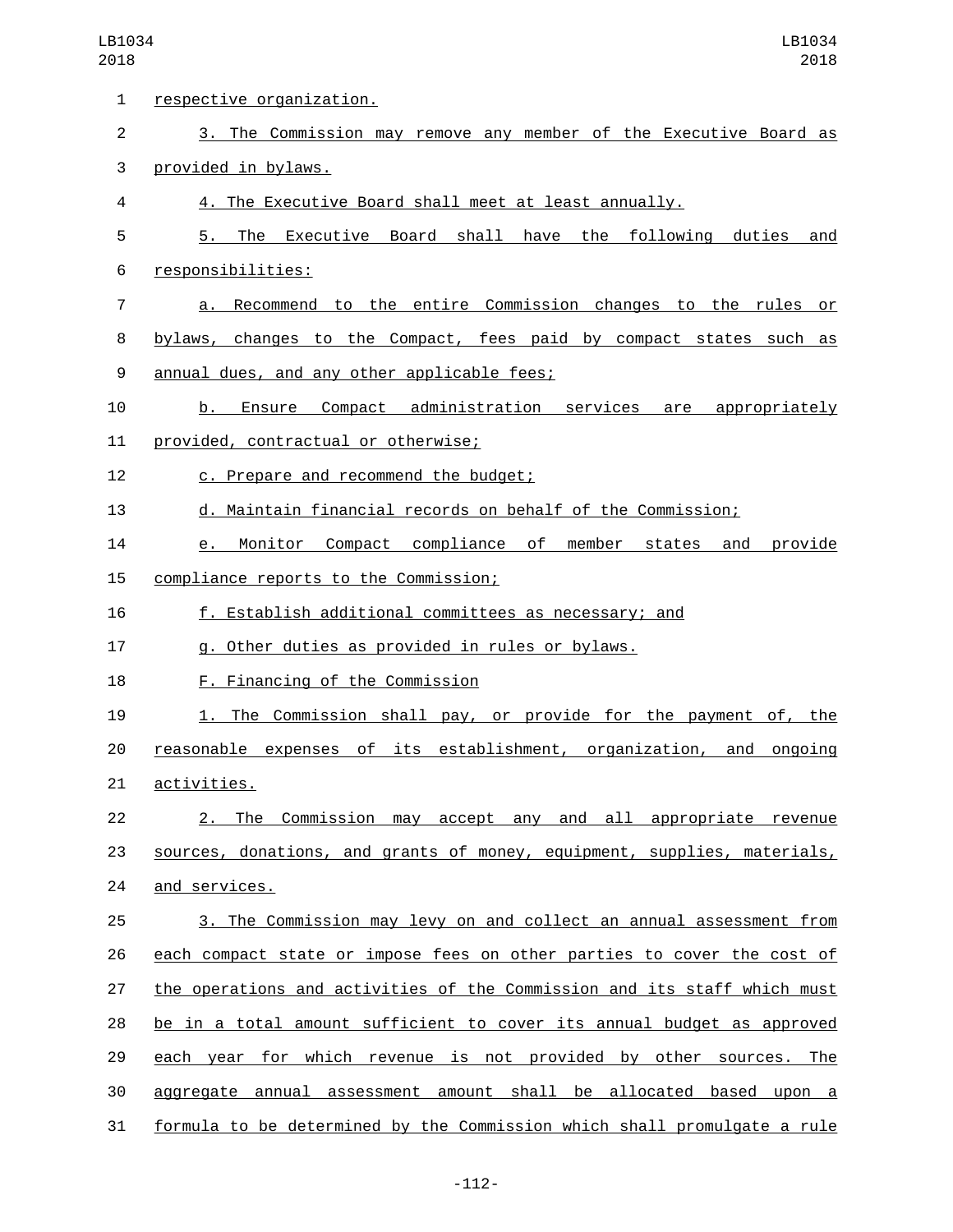1 binding upon all compact states. 4. The Commission shall not incur obligations of any kind prior to securing the funds adequate to meet the same; nor shall the Commission pledge the credit of any of the compact states, except by and with the 5 authority of the compact state. 5. The Commission shall keep accurate accounts of all receipts and disbursements. The receipts and disbursements of the Commission shall be subject to the audit and accounting procedures established under its bylaws. However, all receipts and disbursements of funds handled by the Commission shall be audited yearly by a certified or licensed public accountant and the report of the audit shall be included in and become 12 part of the annual report of the Commission. G. Qualified Immunity, Defense, and Indemnification 1. The members, officers, executive director, employees, and representatives of the Commission shall have no greater liability, either

 personally or in their official capacity, for any claim for damage to or loss of property or personal injury or other civil liability caused by or arising out of any actual or alleged act, error, or omission that occurred, or that the person against whom the claim is made had a reasonable basis for believing occurred, within the scope of Commission employment, duties, or responsibilities, than a state employee would have under the same or similar circumstances; provided that nothing in this paragraph shall be construed to protect any such person from suit or **liability for any damage, loss, injury, or liability caused by the** intentional or willful or wanton misconduct of that person.

 2. The Commission shall defend any member, officer, executive director, employee, or representative of the Commission in any civil action seeking to impose liability arising out of any actual or alleged act, error, or omission that occurred within the scope of Commission employment, duties, or responsibilities, or that the person against whom the claim is made had a reasonable basis for believing occurred within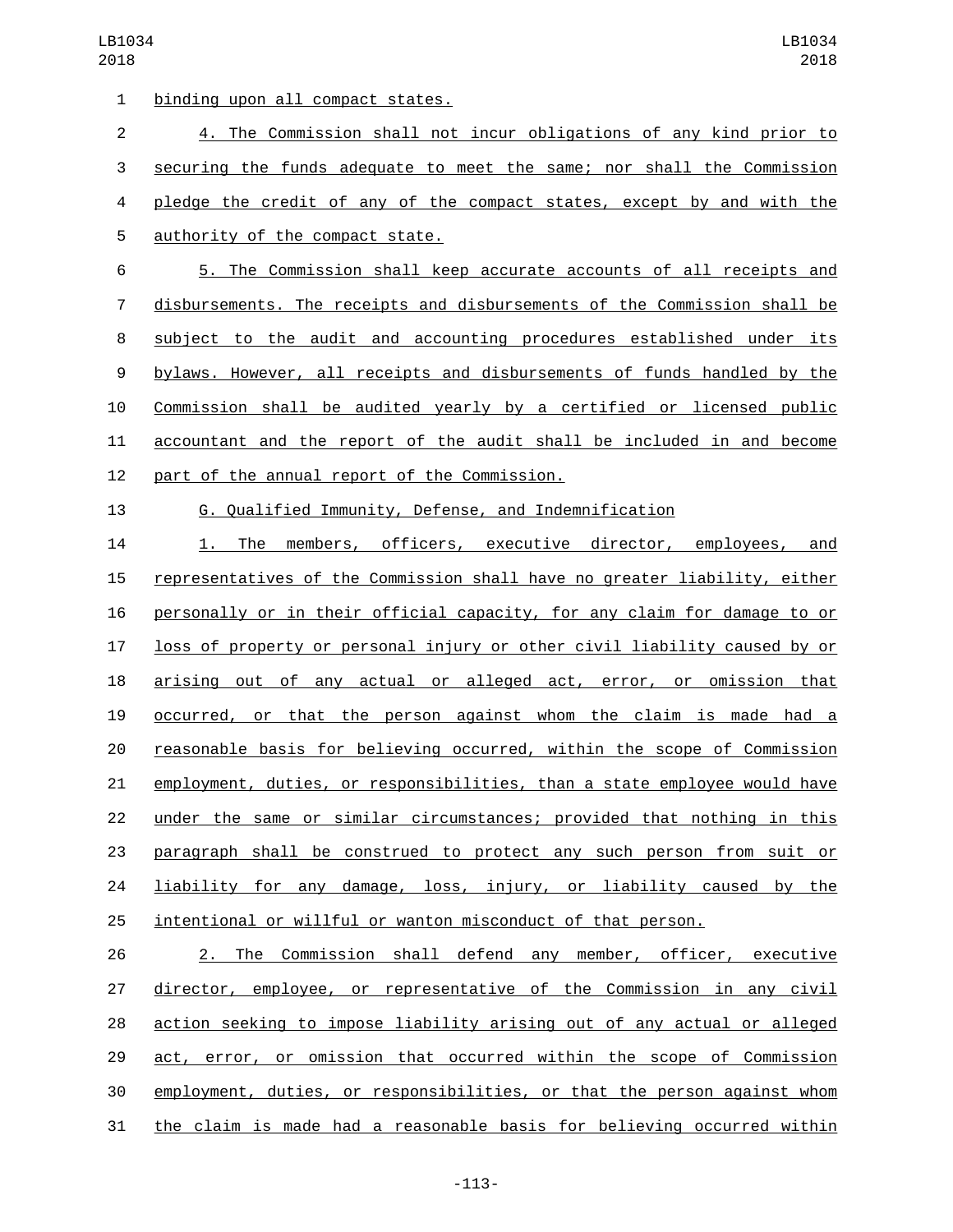the scope of Commission employment, duties, or responsibilities; provided that nothing in this paragraph shall be construed to prohibit that person from retaining his or her own counsel; and provided further, that the actual or alleged act, error, or omission did not result from that person's intentional or willful or wanton misconduct.

 3. The Commission shall indemnify and hold harmless any member, officer, executive director, employee, or representative of the Commission for the amount of any settlement or judgment obtained against that person arising out of any actual or alleged act, error, or omission that occurred within the scope of Commission employment, duties, or responsibilities, or that such person had a reasonable basis for believing occurred within the scope of Commission employment, duties, or responsibilities, provided that the actual or alleged act, error, or omission did not result from the intentional or willful or wanton 15 misconduct of that person.

## 16 ARTICLE XI

## 17 RULEMAKING

 A. The Commission shall exercise its rulemaking powers pursuant to the criteria set forth in this Article and the rules adopted thereunder. Rules and amendments shall become binding as of the date specified in 21 each rule or amendment.

- B. If a majority of the legislatures of the compact states rejects a rule, by enactment of a statute or resolution in the same manner used to 24 adopt the Psychology Interjurisdictional Compact, then such rule shall have no further force and effect in any compact state.
- C. Rules or amendments to the rules shall be adopted at a regular or 27 special meeting of the Commission.
- D. Prior to promulgation and adoption of a final rule or rules by the Commission, and at least sixty days in advance of the meeting at which the rule will be considered and voted upon, the Commission shall 31 file a notice of proposed rulemaking: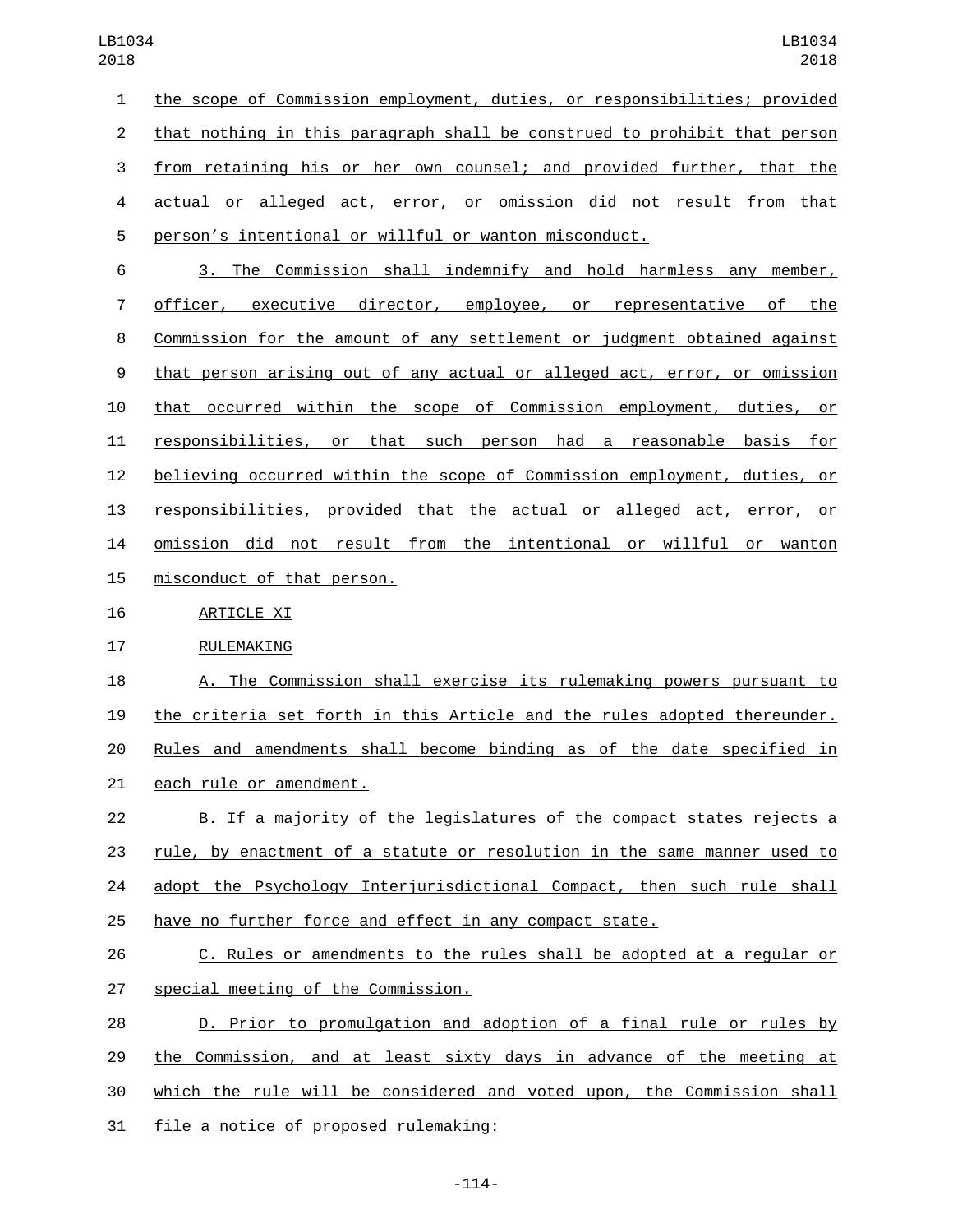| $\mathbf{1}$   | 1. On the web site of the Commission; and                             |
|----------------|-----------------------------------------------------------------------|
| $\overline{2}$ | 2. On the web site of each compact state's state psychology           |
| 3              | regulatory authority or the publication in which each state would     |
| 4              | otherwise publish proposed rules.                                     |
| 5              | E. The notice of proposed rulemaking shall include:                   |
| 6              | 1. The proposed time, date, and location of the meeting in which the  |
| $\overline{7}$ | rule will be considered and voted upon;                               |
| 8              | 2. The text of the proposed rule or amendment and the reason for the  |
| 9              | proposed rule;                                                        |
| 10             | 3. A request for comments on the proposed rule from any interested    |
| 11             | person; and                                                           |
| 12             | 4. The manner in which interested persons may submit notice to the    |
| 13             | Commission of their intention to attend the public hearing and any    |
| 14             | written comments.                                                     |
| 15             | F. Prior to adoption of a proposed rule, the Commission shall allow   |
| 16             | persons to submit written data, facts, opinions, and arguments, which |
| 17             | shall be made available to the public.                                |
| 18             | G. The Commission shall grant an opportunity for a public hearing     |
| 19             | before it adopts a rule or amendment if a hearing is requested by:    |
| 20             | 1. At least twenty-five persons who submit comments independently of  |
| 21             | each other;                                                           |
| 22             | 2. A governmental subdivision or agency; or                           |
| 23             | 3. A duly appointed person in an association that has at least        |
| 24             | twenty-five members.                                                  |
| 25             | H. If a hearing is held on the proposed rule or amendment, the        |
| 26             | Commission shall publish the place, time, and date of the scheduled   |
| 27             | public hearing.                                                       |
| 28             | 1. All persons wishing to be heard at the hearing shall notify the    |
| 29             | executive director of the Commission or other designated member in    |
| 30             | writing of their desire to appear and testify at the hearing not less |
| 31             | than five business days before the scheduled date of the hearing.     |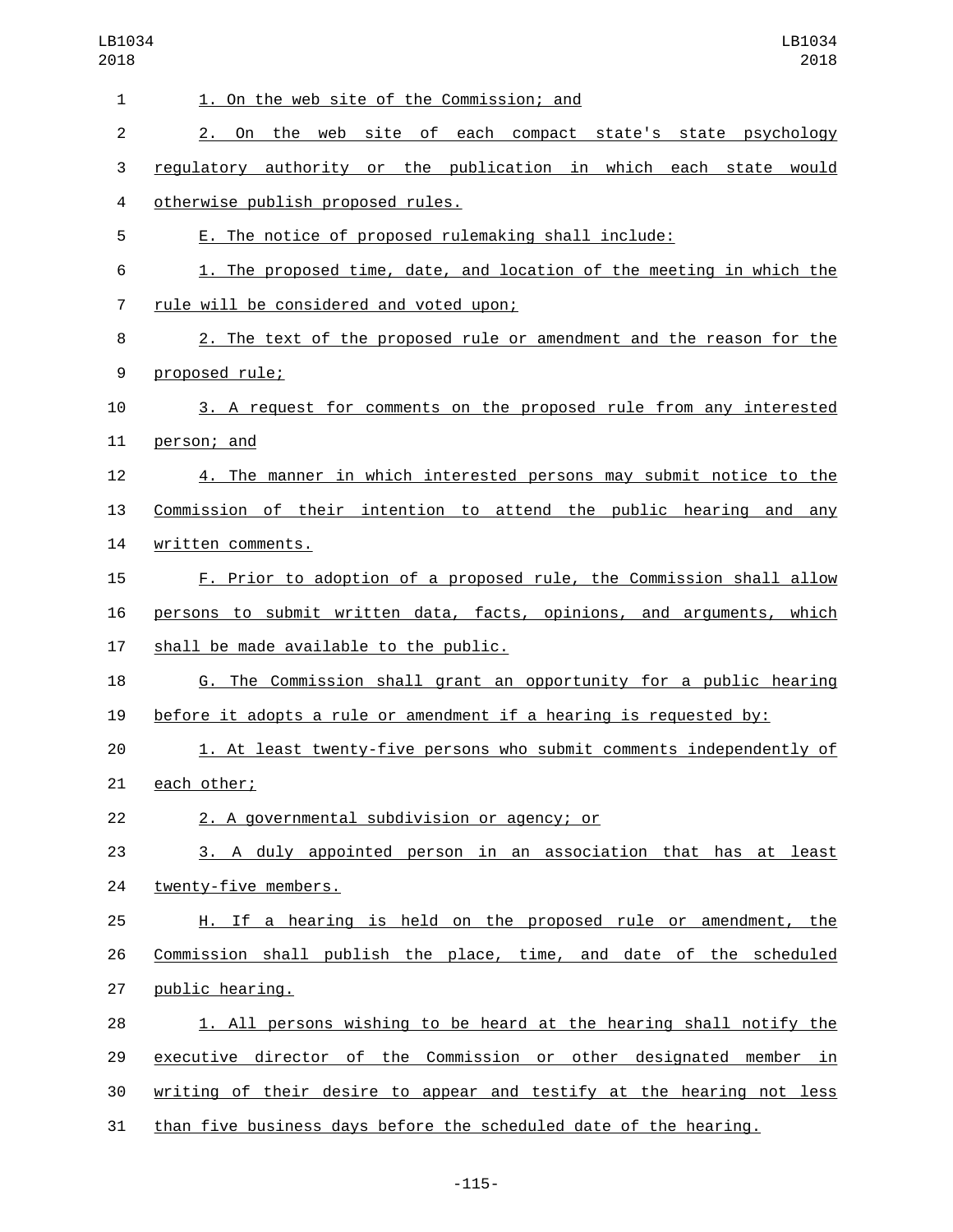2. Hearings shall be conducted in a manner providing each person who wishes to comment a fair and reasonable opportunity to comment orally or 3 in writing.

 3. No transcript of the hearing is required, unless a written request for a transcript is made, in which case the person requesting the transcript shall bear the cost of producing the transcript. A recording may be made in lieu of a transcript under the same terms and conditions as a transcript. This subsection shall not preclude the Commission from making a transcript or recording of the hearing if it so chooses.

 4. Nothing in this Article shall be construed as requiring a separate hearing on each rule. Rules may be grouped for the convenience of the Commission at hearings required by this Article.

 I. Following the scheduled hearing date, or by the close of business on the scheduled hearing date if the hearing was not held, the Commission shall consider all written and oral comments received.

 J. The Commission shall, by majority vote of all members, take final action on the proposed rule and shall determine the effective date of the rule, if any, based on the rulemaking record and the full text of the 19 rule.

 K. If no written notice of intent to attend the public hearing by interested parties is received, the Commission may proceed with promulgation of the proposed rule without a public hearing.

 L. Upon determination that an emergency exists, the Commission may 24 consider and adopt an emergency rule without prior notice, opportunity 25 for comment, or hearing, provided that the usual rulemaking procedures provided in the Compact and in this section shall be retroactively applied to the rule as soon as reasonably possible, in no event later than ninety days after the effective date of the rule. For the purposes 29 of this paragraph, an emergency rule is one that must be adopted 30 immediately in order to:

1. Meet an imminent threat to public health, safety, or welfare;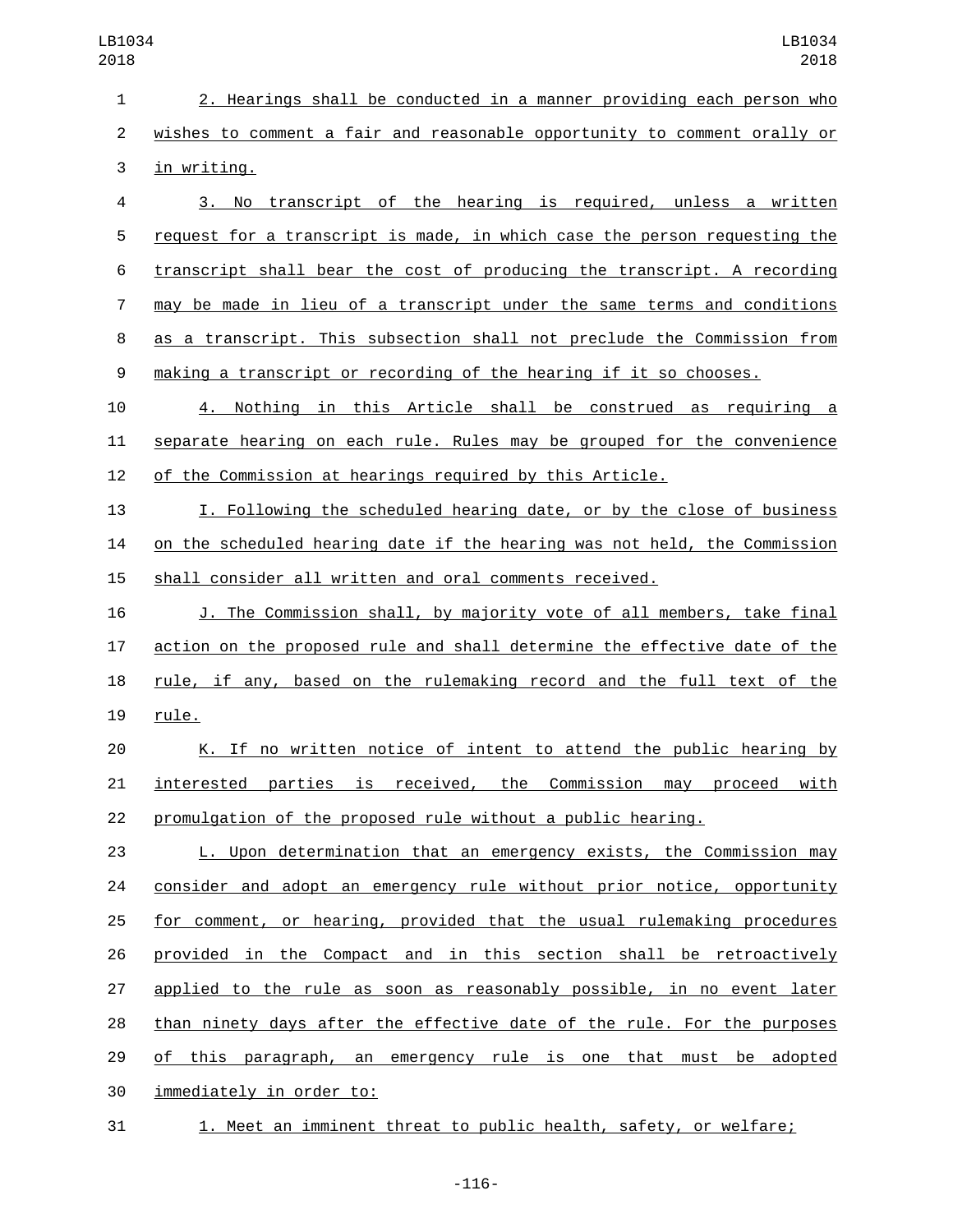| 1  | 2. Prevent a loss of Commission or compact state funds;                   |
|----|---------------------------------------------------------------------------|
| 2  | 3. Meet a deadline for the promulgation of an administrative rule         |
| 3  | that is established by federal law or rule; or                            |
| 4  | <u>4. Protect public health and safety.</u>                               |
| 5  | M. The Commission or an authorized committee of the Commission may        |
| 6  | direct revisions to a previously adopted rule or amendment for purposes   |
| 7  | of correcting typographical errors, errors in format, errors in           |
| 8  | consistency, or grammatical errors. Public notice of any revisions shall  |
| 9  | be posted on the web site of the Commission. The revision shall be        |
| 10 | subject to challenge by any person for a period of thirty days after      |
| 11 | posting. The revision may be challenged only on grounds that the revision |
| 12 | results in a material change to a rule. A challenge shall be made in      |
| 13 | writing, and delivered to the chair of the Commission prior to the end of |
| 14 | the notice period. If no challenge is made, the revision will take effect |
| 15 | without further action. If the revision is challenged, the revision may   |
| 16 | not take effect without the approval of the Commission.                   |
| 17 | ARTICLE XII                                                               |
| 18 | OVERSIGHT, DISPUTE RESOLUTION, AND ENFORCEMENT                            |
| 19 | A. Oversight                                                              |
| 20 | The executive, legislative, and judicial branches of state<br>1.          |
| 21 | government in each compact state shall enforce the Psychology             |
| 22 | Interjurisdictional Compact and take all actions necessary and            |
| 23 | appropriate to effectuate the Compact's purposes and intent. The Compact  |
| 24 | and the rules promulgated under the Compact shall have standing as        |
| 25 | statutory law.                                                            |
| 26 | 2. All courts shall take judicial notice of the Compact and the           |
| 27 | rules in any judicial or administrative proceeding in a compact state     |
| 28 | pertaining to the subject matter of the Compact which may affect the      |
| 29 | powers, responsibilities, or actions of the Commission.                   |
| 30 | 3. The Commission shall be entitled to receive service of process in      |
|    |                                                                           |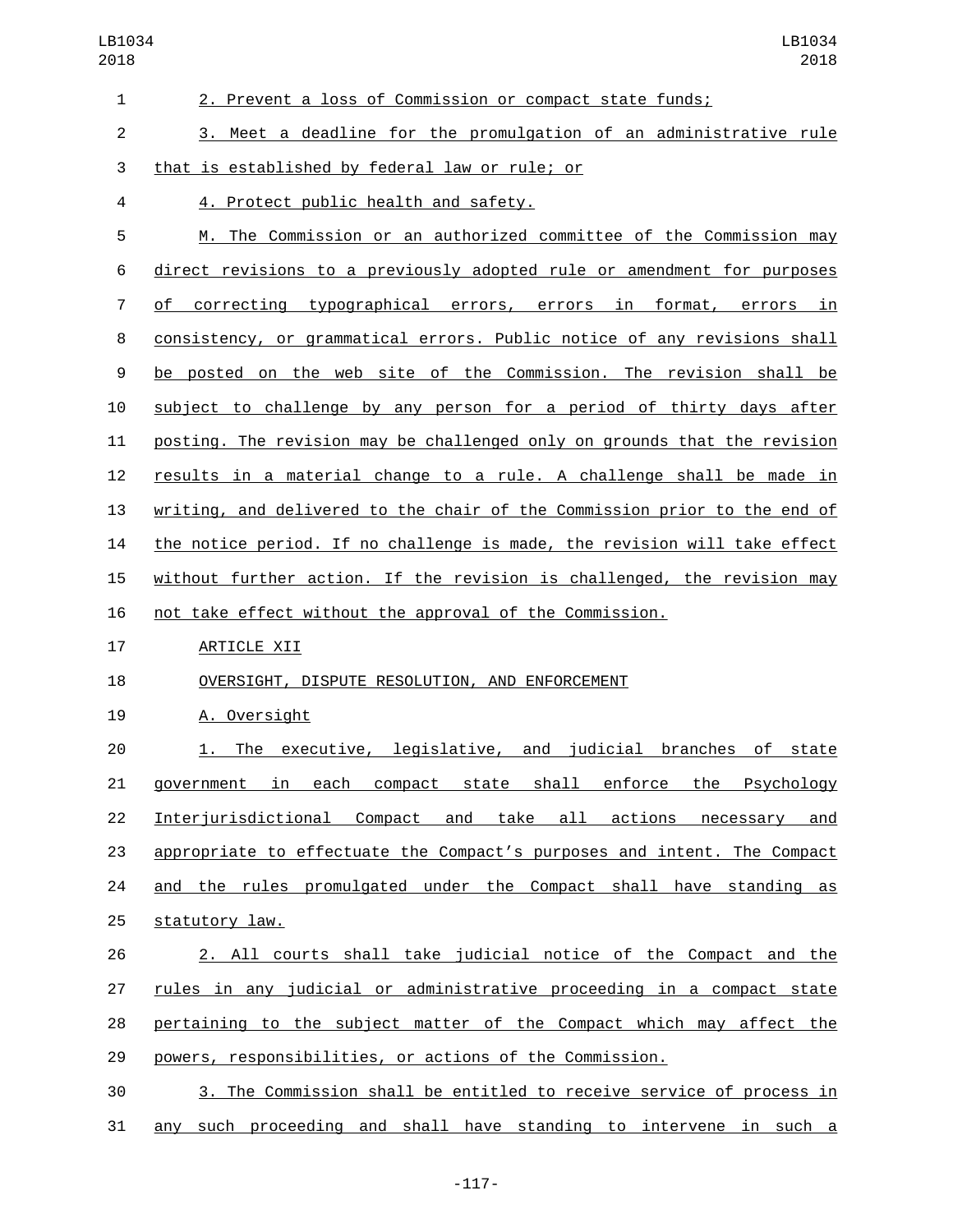proceeding for all purposes. Failure to provide service of process to the Commission shall render a judgment or order void as to the Commission, 3 the Compact, or promulgated rules. B. Default, Technical Assistance, and Termination 1. If the Commission determines that a compact state has defaulted in the performance of its obligations or responsibilities under the Compact or the promulgated rules, the Commission shall: a. Provide written notice to the defaulting state and other compact states of the nature of the default, the proposed means of remedying the default, or any other action to be taken by the Commission; and b. Provide remedial training and specific technical assistance 12 regarding the default. 2. If a state in default fails to remedy the default, the defaulting state may be terminated from the Compact upon an affirmative vote of a majority of the compact states, and all rights, privileges, and benefits conferred by the Compact shall be terminated on the effective date of termination. A remedy of the default does not relieve the offending state of obligations or liabilities incurred during the period of default. 3. Termination of membership in the Compact shall be imposed only after all other means of securing compliance have been exhausted. Notice of intent to suspend or terminate shall be submitted by the Commission to the Governor, the majority and minority leaders of the defaulting state's **legislature or the Speaker if no such leaders exist, and each of the** 24 compact states. 4. A compact state which has been terminated is responsible for all assessments, obligations, and liabilities incurred through the effective date of termination, including obligations which extend beyond the 28 effective date of termination. 5. The Commission shall not bear any costs incurred by the state which is found to be in default or which has been terminated from the Compact, unless agreed upon in writing between the Commission and the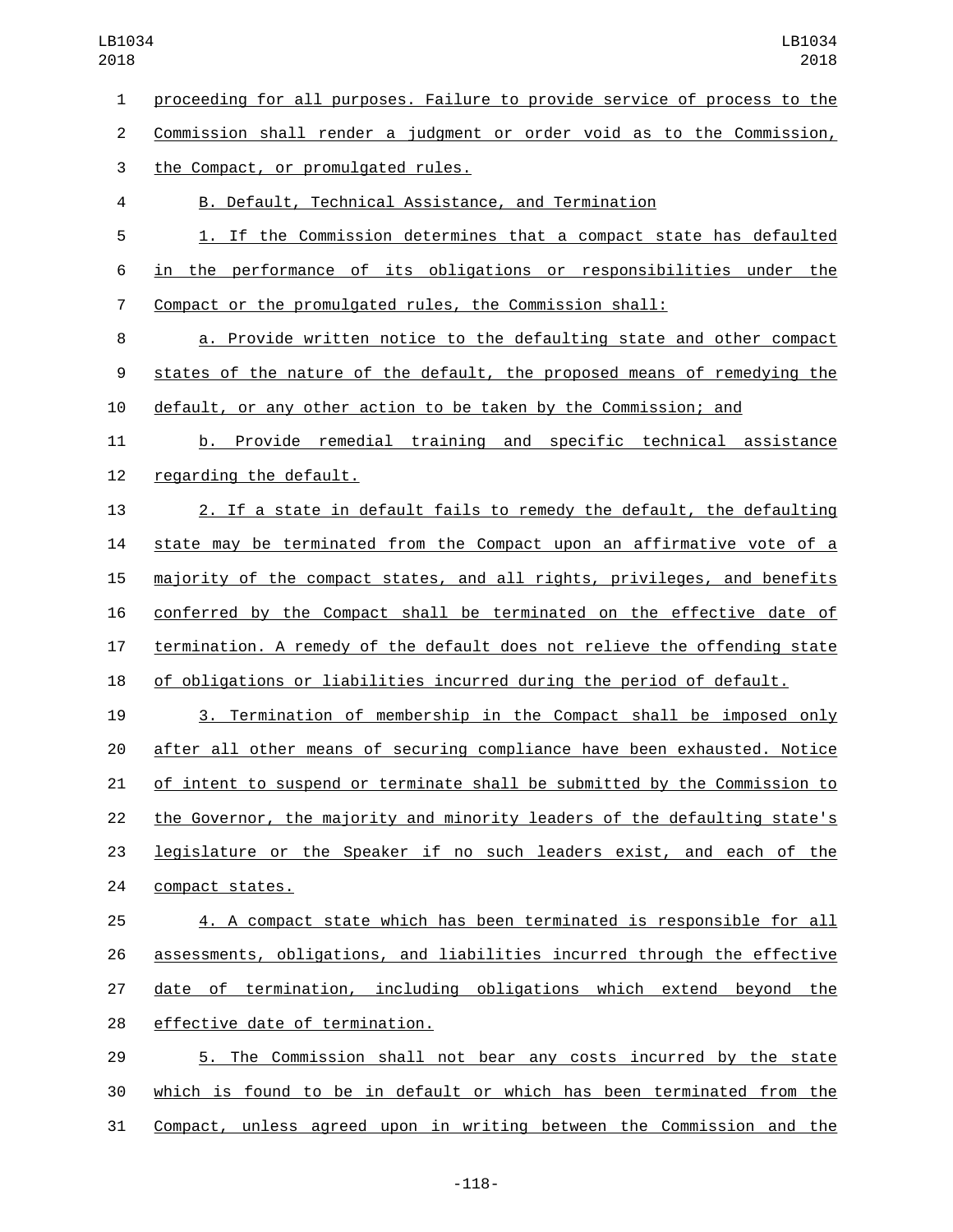| 1  | defaulting state.                                                         |
|----|---------------------------------------------------------------------------|
| 2  | 6. The defaulting state may appeal the action of the Commission by        |
| 3  | petitioning the United States District Court for the State of Georgia or  |
| 4  | the federal district where the Compact has its principal offices. The     |
| 5  | prevailing member shall be awarded all<br>costs of such litigation,       |
| 6  | including reasonable attorney's fees.                                     |
| 7  | C. Dispute Resolution                                                     |
| 8  | 1. Upon request by a compact state, the Commission shall attempt to       |
| 9  | resolve disputes related to the Compact which arise among compact states  |
| 10 | and between Compact and noncompact states.                                |
| 11 | The Commission shall promulgate a rule providing for<br>both<br>2.        |
| 12 | mediation and binding dispute resolution for disputes that arise before   |
| 13 | the Commission.                                                           |
| 14 | D. Enforcement                                                            |
| 15 | 1. The Commission, in the reasonable exercise of its discretion,          |
| 16 | shall enforce the provisions and rules of the Compact.                    |
| 17 | 2. By majority vote, the Commission may initiate legal action in the      |
| 18 | United States District Court for the State of Georgia or the federal      |
| 19 | district where the Compact has its principal offices against a compact    |
| 20 | state in default to enforce compliance with the provisions of the Compact |
| 21 | and its promulgated rules and bylaws. The relief sought may include both  |
| 22 | injunctive relief and damages. In the event judicial enforcement is       |
| 23 | necessary, the prevailing member shall be awarded all costs of such       |
| 24 | litigation, including reasonable attorney's fees.                         |
| 25 | 3. The remedies in this Article shall not be the exclusive remedies       |
| 26 | of the Commission. The Commission may pursue any other remedies available |
| 27 | under federal or state law.                                               |
| 28 | ARTICLE XIII                                                              |
| 29 | DATE OF IMPLEMENTATION OF THE PSYCHOLOGY INTERJURISDICTIONAL COMPACT      |
| 30 | COMMISSION AND ASSOCIATED RULES, WITHDRAWAL, AND AMENDMENTS               |

A. The Psychology Interjurisdictional Compact shall come into effect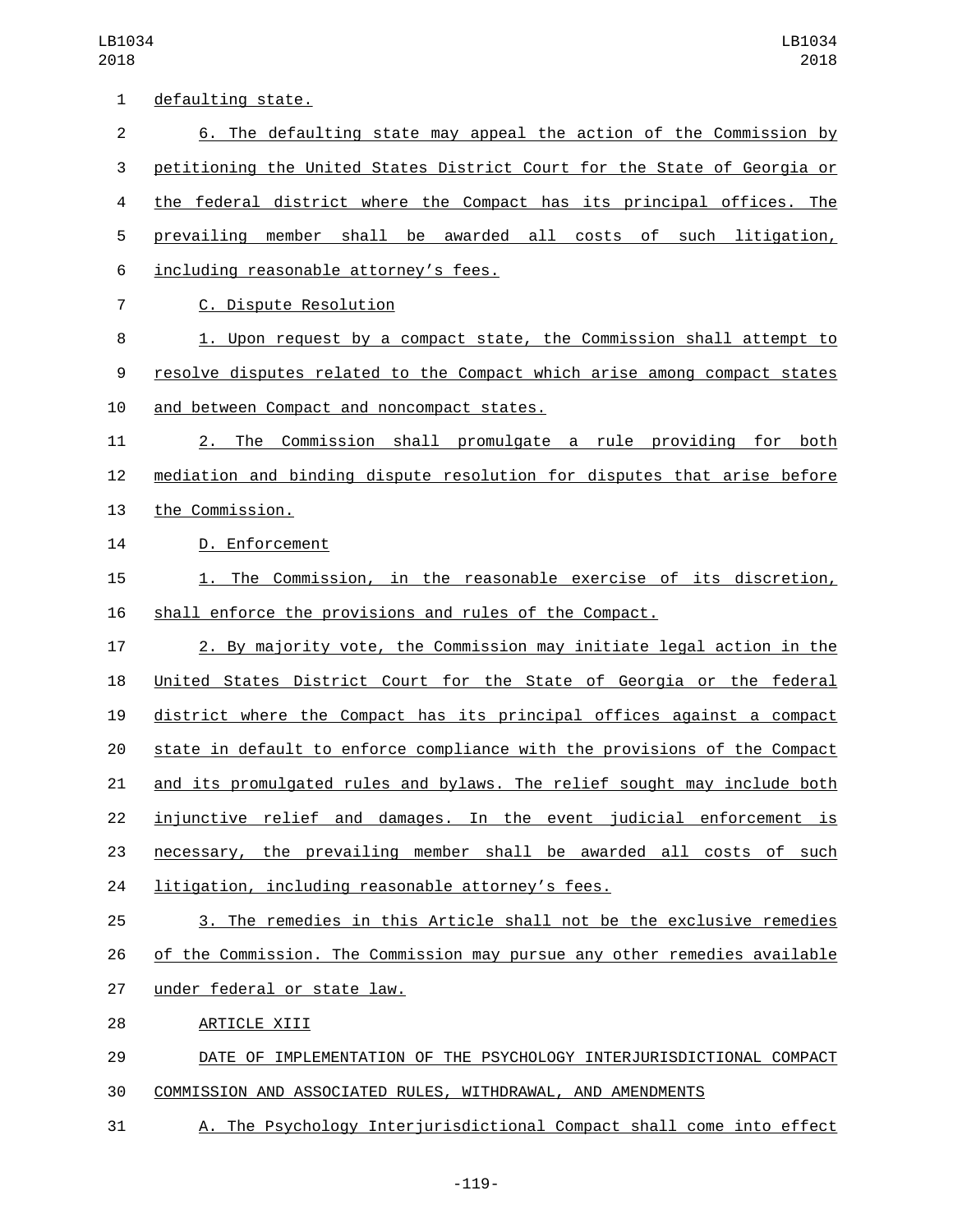on the date on which the Compact is enacted into law in the seventh compact state. The provisions which become effective at that time shall be limited to the powers granted to the Commission relating to assembly and the promulgation of rules. Thereafter, the Commission shall meet and exercise rulemaking powers necessary to the implementation and 6 administration of the Compact. B. Any state which joins the Compact subsequent to the Commission's initial adoption of the rules shall be subject to the rules as they exist on the date on which the Compact becomes law in that state. Any rule which has been previously adopted by the Commission shall have the full force and effect of law on the day the Compact becomes law in that state. C. Any compact state may withdraw from this Compact by enacting a 13 statute repealing the same. 1. A compact state's withdrawal shall not take effect until six 15 months after enactment of the repealing statute. 2. Withdrawal shall not affect the continuing requirement of the withdrawing state's state psychology regulatory authority to comply with the investigative and adverse action reporting requirements of the Compact prior to the effective date of withdrawal. D. Nothing contained in the Compact shall be construed to invalidate or prevent any psychology licensure agreement or other cooperative arrangement between a compact state and a noncompact state which does not 23 conflict with the Compact. E. The Compact may be amended by the compact states. No amendment to 

the Compact shall become effective and binding upon any compact state

until it is enacted into the law of all compact states.

27 ARTICLE XIV

28 CONSTRUCTION AND SEVERABILITY

 The Psychology Interjurisdictional Compact shall be liberally construed so as to effectuate the purposes of the Compact. If the Compact shall be held contrary to the constitution of any state which is a member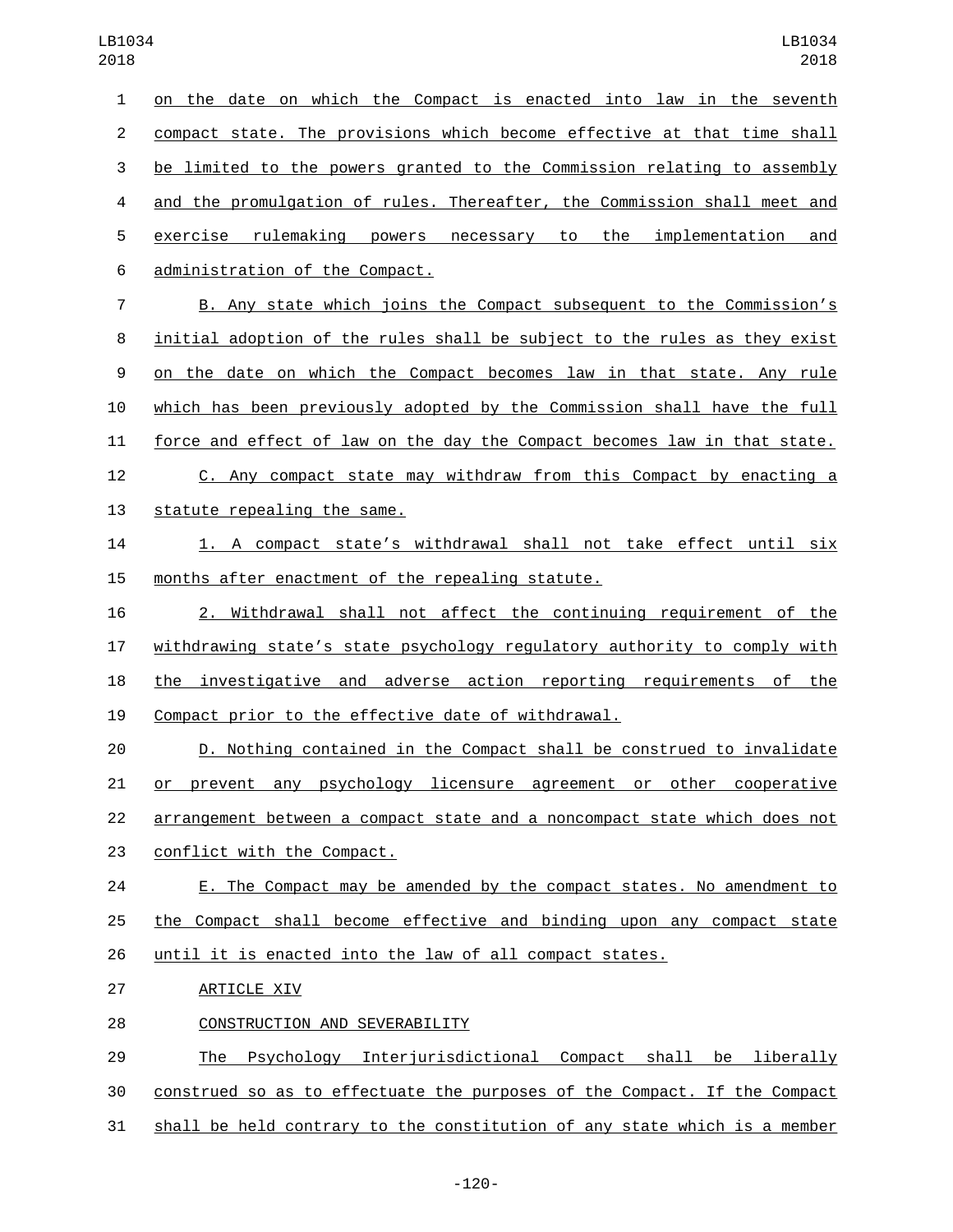of the Compact, the Compact shall remain in full force and effect as to 2 the remaining compact states.

 Sec. 71. Section 77-2704.12, Revised Statutes Cumulative Supplement, 4 2016, is amended to read:

 77-2704.12 (1) Sales and use taxes shall not be imposed on the gross receipts from the sale, lease, or rental of and the storage, use, or other consumption in this state of purchases by (a) any nonprofit organization created exclusively for religious purposes, (b) any nonprofit organization providing services exclusively to the blind, (c) any nonprofit private educational institution established under sections 79-1601 to 79-1607, (d) any regionally or nationally accredited, nonprofit, privately controlled college or university with its primary campus physically located in Nebraska, (e) any nonprofit (i) hospital, (ii) health clinic when one or more hospitals or the parent corporations of the hospitals own or control the health clinic for the purpose of reducing the cost of health services or when the health clinic receives federal funds through the United States Public Health Service for the purpose of serving populations that are medically underserved, (iii) skilled nursing facility, (iv) intermediate care facility, (v) assisted- living facility, (vi) intermediate care facility for persons with developmental disabilities, (vii) nursing facility, (viii) home health 22 agency,  $(ix)$  hospice or hospice service,  $(x)$  respite care service,  $(xi)$  mental health substance use treatment center licensed under the Health Care Facility Licensure Act, or (xii) substance abuse treatment center licensed under the Health Care Facility Licensure Act, or (xiii) center for independent living as defined in 29 U.S.C. 796a, (f) any nonprofit licensed residential child-caring agency, (g) any nonprofit licensed child-placing agency, or (h) any nonprofit organization certified by the Department of Health and Human Services to provide community-based services for persons with developmental disabilities.

(2) Any organization listed in subsection (1) of this section shall

-121-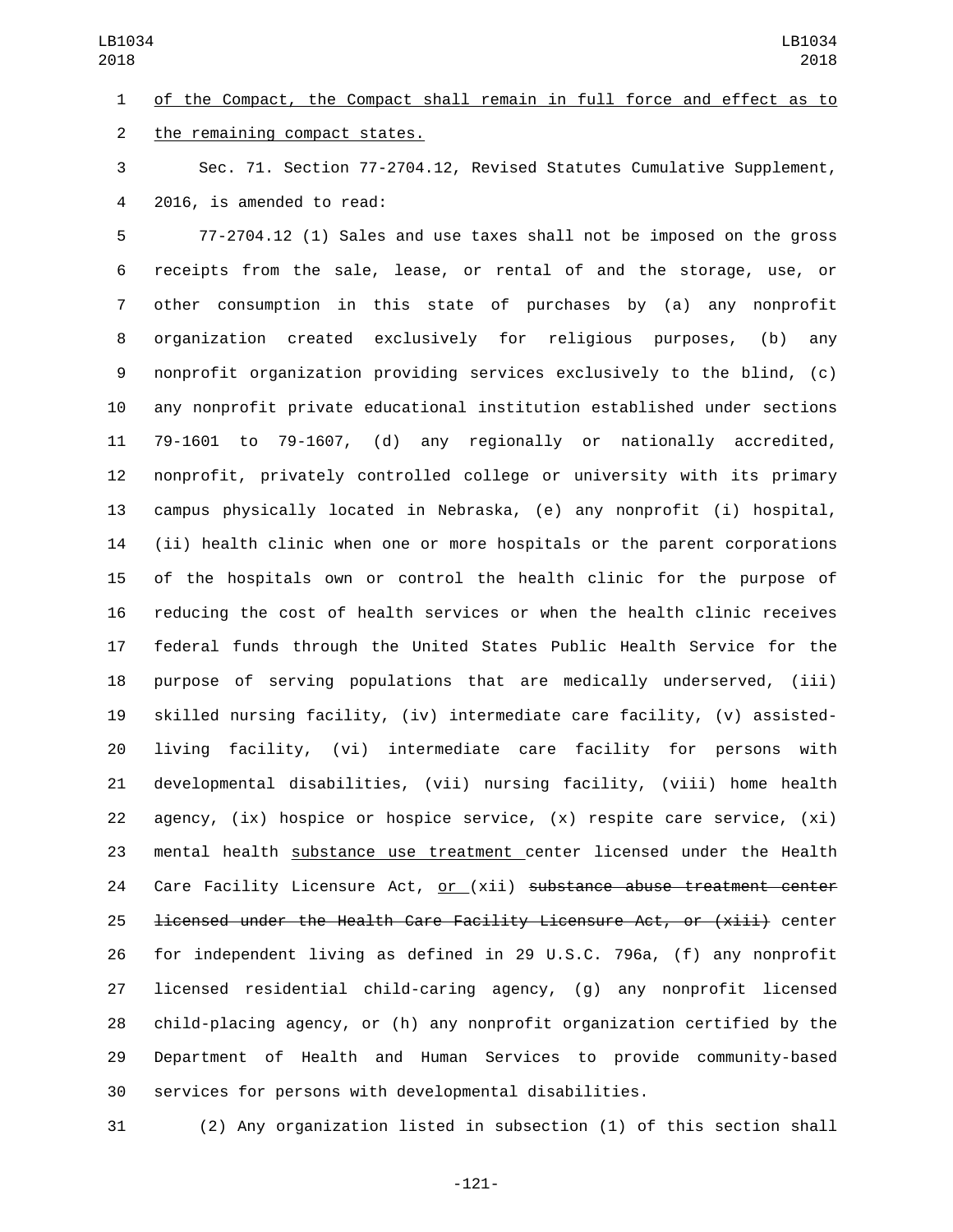apply for an exemption on forms provided by the Tax Commissioner. The application shall be approved and a numbered certificate of exemption received by the applicant organization in order to be exempt from the 4 sales and use tax.

 (3) The appointment of purchasing agents shall be recognized for the purpose of altering the status of the construction contractor as the ultimate consumer of building materials which are physically annexed to the structure and which subsequently belong to the owner of the organization or institution. The appointment of purchasing agents shall be in writing and occur prior to having any building materials annexed to real estate in the construction, improvement, or repair. The contractor who has been appointed as a purchasing agent may apply for a refund of or use as a credit against a future use tax liability the tax paid on inventory items annexed to real estate in the construction, improvement, or repair of a project for a licensed not-for-profit institution.

 (4) Any organization listed in subsection (1) of this section which enters into a contract of construction, improvement, or repair upon property annexed to real estate without first issuing a purchasing agent authorization to a contractor or repairperson prior to the building materials being annexed to real estate in the project may apply to the Tax Commissioner for a refund of any sales and use tax paid by the contractor or repairperson on the building materials physically annexed to real estate in the construction, improvement, or repair.

 (5) Any person purchasing, storing, using, or otherwise consuming building materials in the performance of any construction, improvement, or repair by or for any institution enumerated in subsection (1) of this section which is licensed upon completion although not licensed at the time of construction or improvement, which building materials are annexed to real estate and which subsequently belong to the owner of the institution, shall pay any applicable sales or use tax thereon. Upon becoming licensed and receiving a numbered certificate of exemption, the

-122-